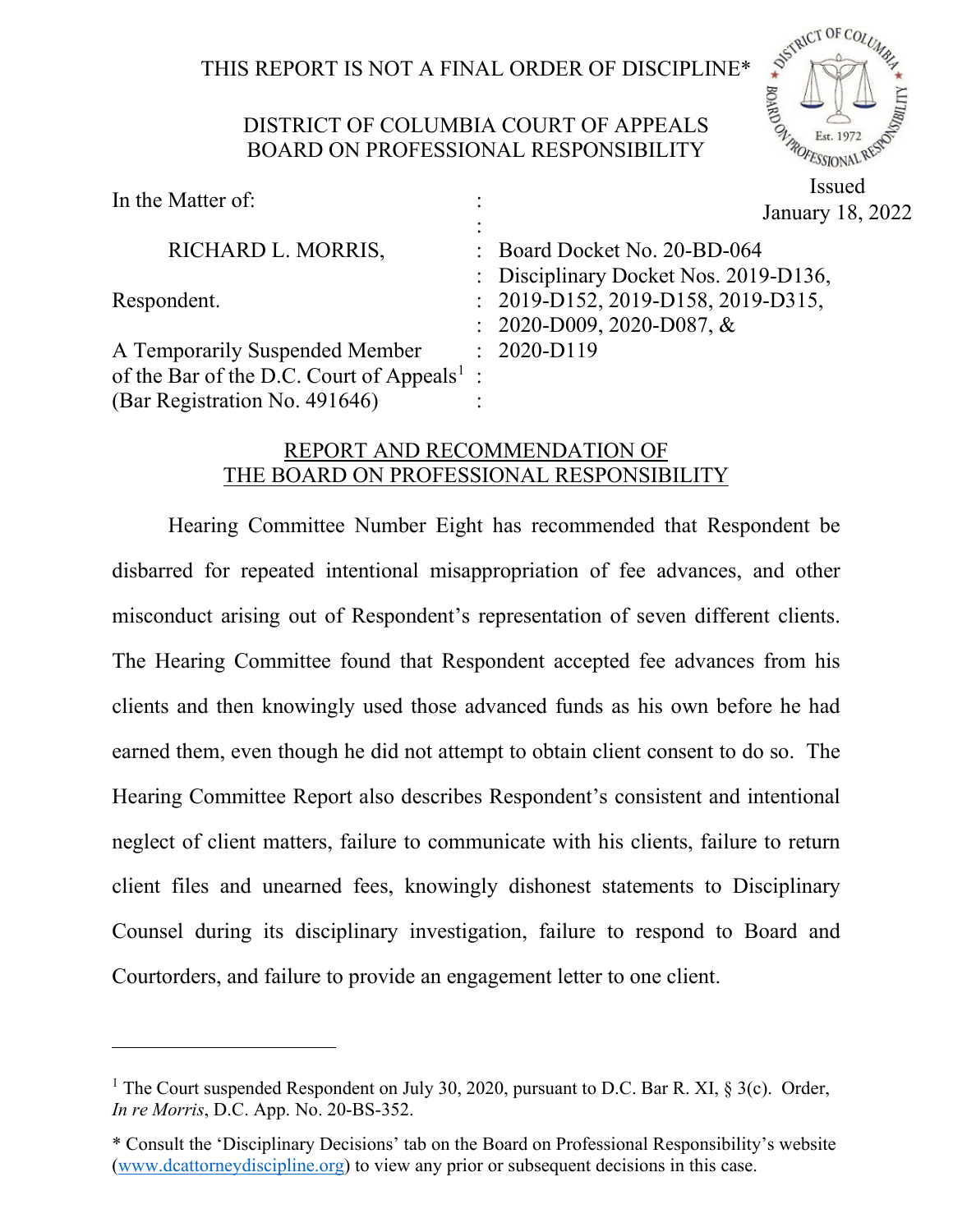Neither Disciplinary Counsel nor Respondent have taken exception to the Hearing Committee's Report and Recommendation, and thus, "the Board shall take action based on the record." Board Rule 13.5.[2](#page-1-0) The Board, having reviewed the record, concurs with the Hearing Committee's factual findings as supported by substantial evidence in the record. For the reasons set forth in the Hearing Committee's Report and Recommendation, which is attached hereto and adopted and incorporated by reference, the Board finds that Respondent violated Rules 1.15(a) and (e) (intentional misappropriation), Rules 1.3(a),  $(b)(1)$ , and (c) (neglect and intentional neglect), Rules 1.4(a) and (b) (failure to communicate), Rule 1.5(b) (failure to provide written fee agreement), Rule 1.16(d) (failure to return client files and refund unearned fees), Rule 8.1(a) (knowing false statements to Disciplinary Counsel), Rule 8.1(b) (knowing failure to respond to Disciplinary Counsel's investigative inquiries), Rule 8.4(c) (engaging in conduct involving dishonesty, deceit, or misrepresentation), and Rule 8.4(d) (serious interference with the administration of justice), as well as D.C. Bar Rule XI, § 2(b)(3) (failure to respond to a Board or Court order). [3](#page-1-1)

<span id="page-1-0"></span><sup>&</sup>lt;sup>2</sup> The Hearing Committee Report was issued on October 4, 2021, and on October 5, 2021, Disciplinary Counsel filed a letter indicating that it did not take exception. Respondent never filed a notice of exception in this matter. *See* Board Rule 13.3 (within ten days of the Hearing Committee Report's issuance, a party may file any notice of exception).

<span id="page-1-1"></span> $3$  Respondent filed a prehearing motion to dismiss on April 20, 2021, arguing that the Specification of Charges failed to provide adequate notice of the charges against him. We agree with the Hearing Committee that the Specification of Charges provided adequate notice to Respondent, and thus we deny the motion to dismiss.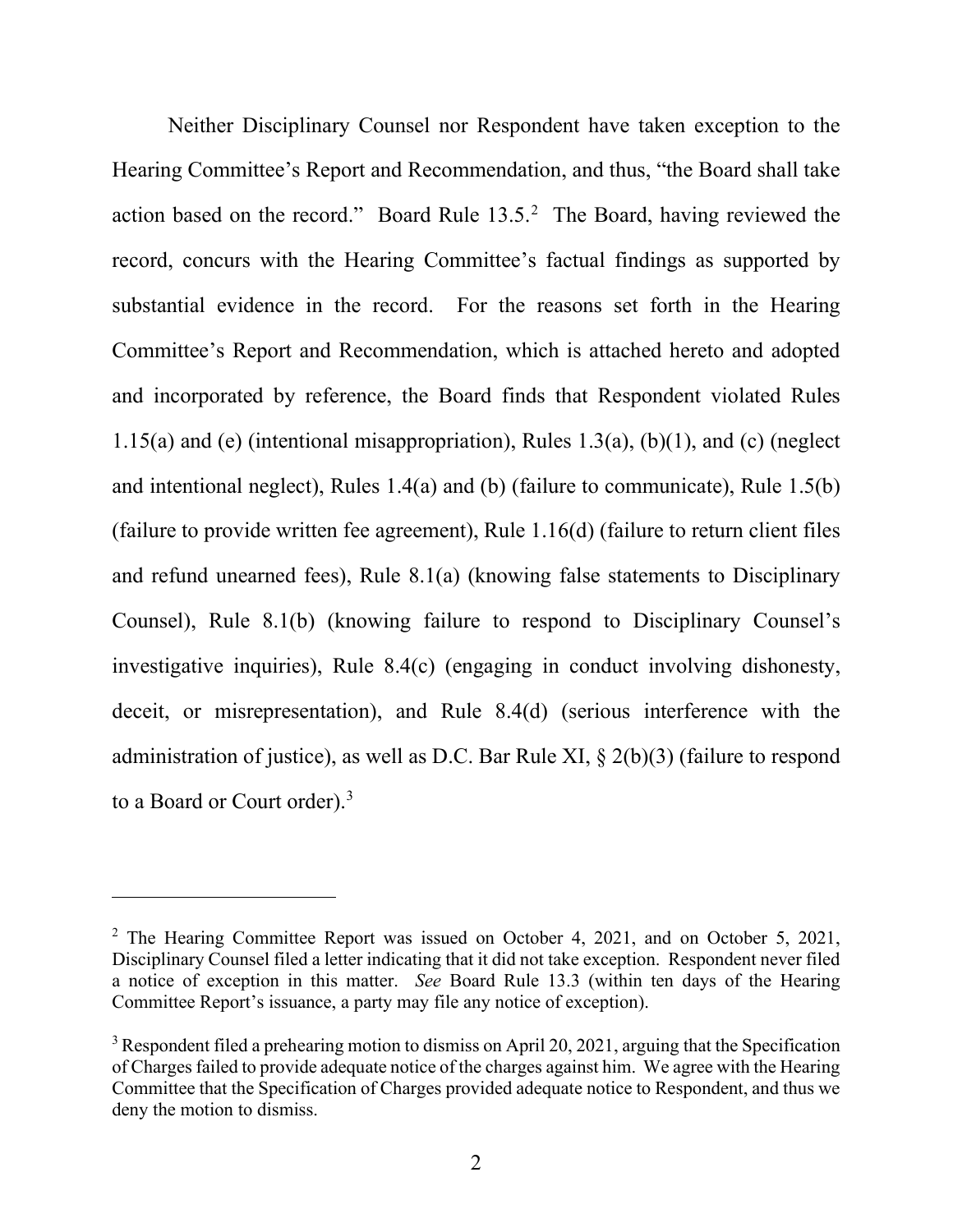We recommend that Respondent be disbarred and ordered to pay restitution to his clients (or the D.C. Bar Clients' Security Fund) as a condition of reinstatement. We recommend that the Court also direct Respondent's attention to the requirements of D.C. Bar R. XI, § 14(g), and their effect on his eligibility for reinstatement. *See* D.C. Bar R. XI, § 16(c).

BOARD ON PROFESSIONAL RESPONSIBILITY

By: Matt Kaiser

Matthew G. Kaiser, Chair

All members of the Board concur in this Report and Recommendation.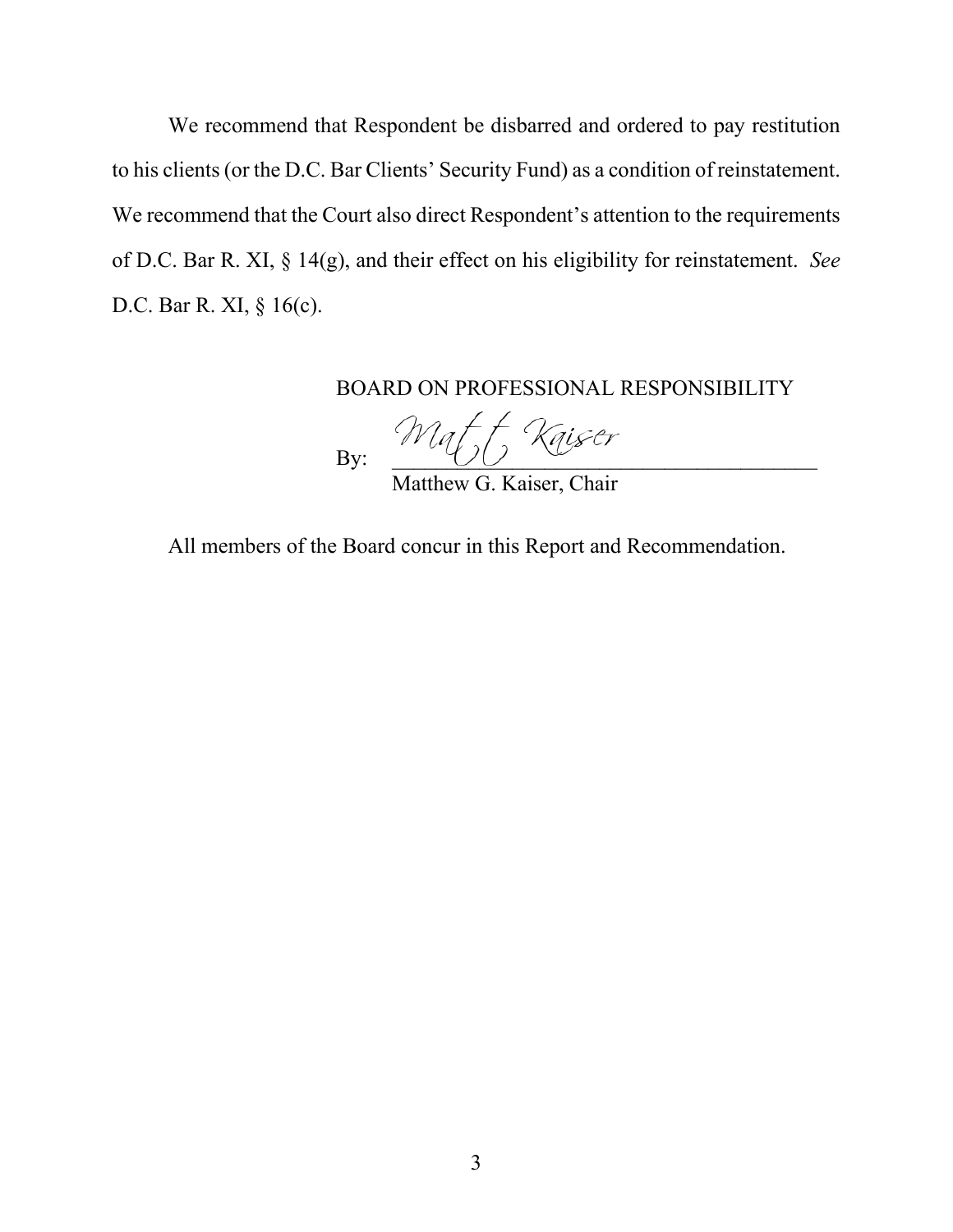## THIS REPORT IS NOT A FINAL ORDER OF DISCIPLINE\*

## DISTRICT OF COLUMBIA COURT OF APPEALS BOARD ON PROFESSIONAL RESPONSIBILITY HEARING COMMITTEE NUMBER EIGHT

**FILED** 

 : In the Matter of:  $\cdot$  : : RICHARD L. MORRIS, : Board Docket No. 20-BD-064 : Disciplinary Docket Nos. 2019-D136, Respondent. : 2019-D152, 2019-D158, 2019-D315, : 2020-D009, 2020-D087, & : 2020-D119 A Temporarily Suspended Member : of the Bar of the D.C. Court of Appeals : (Bar Registration No. 491646) Board on Professional Responsibility<br>Board on Professional Responsibility

## REPORT AND RECOMMENDATION OF HEARING COMMITTEE NUMBER EIGHT

Respondent, Richard L. Morris, is charged with violating numerous Rules of the District of Columbia Rules of Professional Conduct (the "Rules"), arising from his representation of seven clients. Disciplinary Counsel ("ODC") contends that Respondent committed all of the charged violations, and should be disbarred as a sanction for his intentional misappropriation of entrusted funds in violation of Rule 1.15(a). Respondent appeared at the hearing, but did not file a post-hearing brief, and thus has not attempted to counter the facts and arguments in Disciplinary Counsel's brief.

As set forth below, the Hearing Committee finds that Disciplinary Counsel has proven by clear and convincing evidence that Respondent violated Rules 1.15(a) and (e) (intentional misappropriation), Rules 1.3(a), (b), and (c) (neglect and

——————————

<sup>\*</sup> Consult the 'Disciplinary Decisions' tab on the Board on Professional Responsibility's website (www.dcattorneydiscipline.org) to view any subsequent decisions in this case.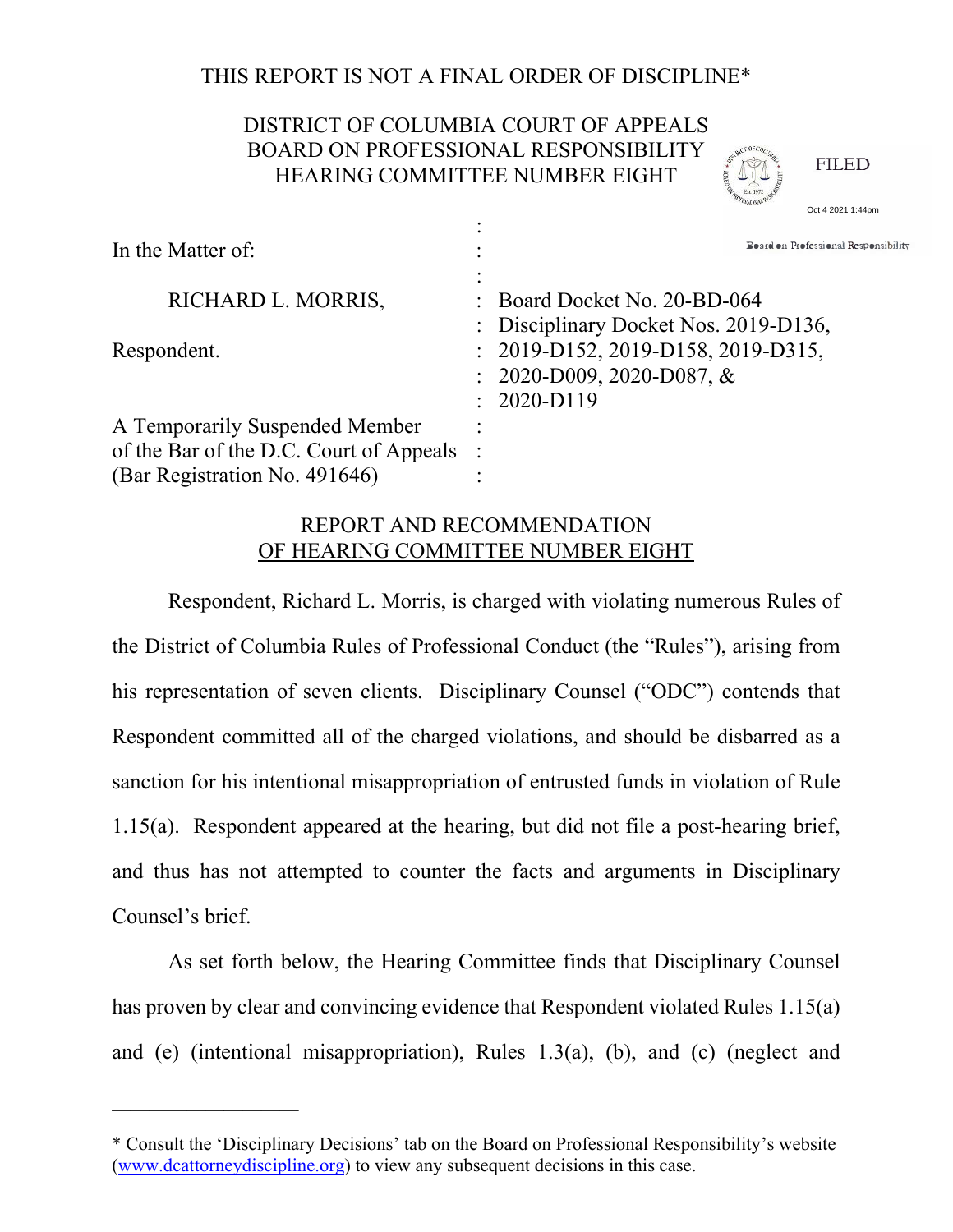intentional neglect), Rules 1.4(a) and (b) (failing to communicate), Rule 1.5(b) (failing to provide written fee agreement); Rule 1.16(d) (failing to return client files and refund unearned fees), Rule 8.1(a) (knowingly making false statements to Disciplinary Counsel), Rule 8.1(b) (knowingly failing to respond to Disciplinary Counsel's investigative inquiries), Rule 8.4(c) (engaging in conduct involving dishonesty, deceit, or misrepresentation), and Rule 8.4(d) (serious interference with the administration of justice), and D.C. Bar Rule XI,  $\S$  2(b)(3) (failing to respond to a disciplinary order), and recommends that Respondent be disbarred and ordered to pay restitution as a condition of reinstatement.

### I. PROCEDURAL HISTORY

The Specification of Charges was filed on December 9, 2020, and served on Respondent on December 18, 2020. Respondent did not file an Answer. Respondent failed to appear at a pre-hearing conference on February 22, 2021, during which the matter was scheduled for a hearing on April 20-23, 2021.

On April 19, 2021, Respondent sent a letter requesting that the hearing be delayed for thirty days. Disciplinary Counsel opposed the motion. The Hearing Committee denied the motion and the hearing began on April 20, 2021, as scheduled. Deputy Disciplinary Counsel Julia L. Porter appeared on behalf of Disciplinary Counsel. Respondent appeared at the hearing, and was not represented by counsel. Due to the COVID-19 pandemic, the hearing was held via video conference, with public access via YouTube livestream.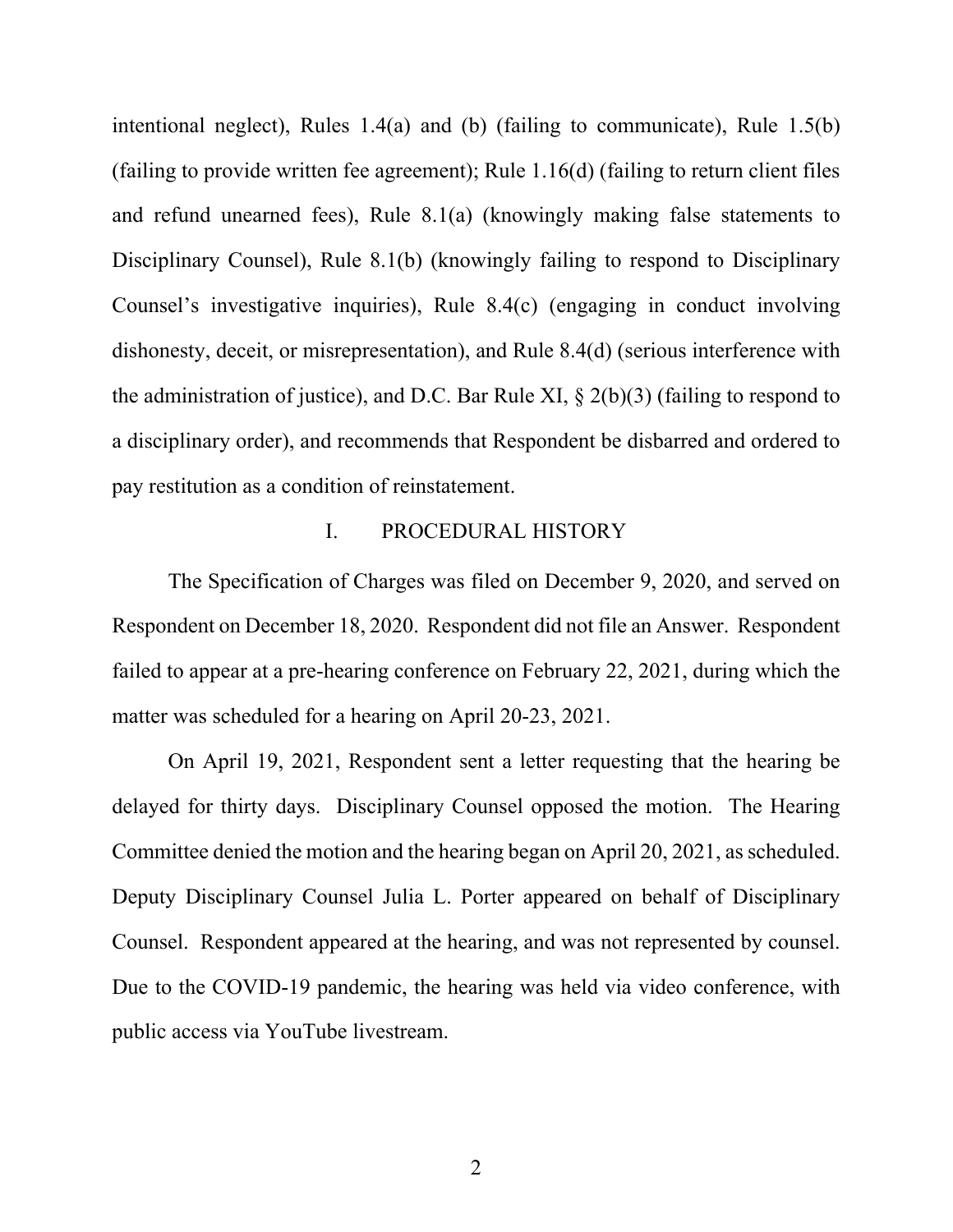The hearing was held on April 20-21 and 23, 2021. Disciplinary Counsel called eight witnesses: six of Respondent's former clients who filed disciplinary complaints against him, Azadeh Matinpour (an ODC investigator), and Angela Thornton (an ODC legal assistant). The Committee admitted DCX 1-31, 33-78, and 80-83, and reserved ruling on DCX 32 and 79.<sup>1</sup> Respondent cross-examined most of Disciplinary Counsel's witnesses and testified on his own behalf. Because Respondent did not file an Answer, he was not permitted to call additional witnesses or present non-testimonial evidence. *See* Board Rule 7.7.

Upon conclusion of the hearing, the Hearing Committee made a preliminary non-binding determination that Disciplinary Counsel had proven at least one of the ethical violations set forth in the Specification of Charges. Tr. 662; *see* Board Rule 11.11. In the sanctions phase of the hearing, Disciplinary Counsel submitted DCX 80 through 83, but did not call any witnesses. Respondent testified in mitigation.

Disciplinary Counsel submitted its Proposed Findings of Fact, Conclusions of Law, and Recommendation as to Sanction on May 17, 2021. Respondent did not submit Proposed Findings of Fact, Conclusions of Law, and Recommendation as to Sanction, or otherwise respond to Disciplinary Counsel's post-hearing brief.

<sup>&</sup>lt;sup>1</sup> "DCX" refers to Disciplinary Counsel's exhibits. "RX" refers to Respondent's exhibits. "Tr." refers to the transcript of the hearing held on April 20-21, 23, 2021. DCX 32 and 79 were offered during the hearing. The Hearing Committee reserved ruling. Tr. 660. We hereby admit those exhibits into evidence.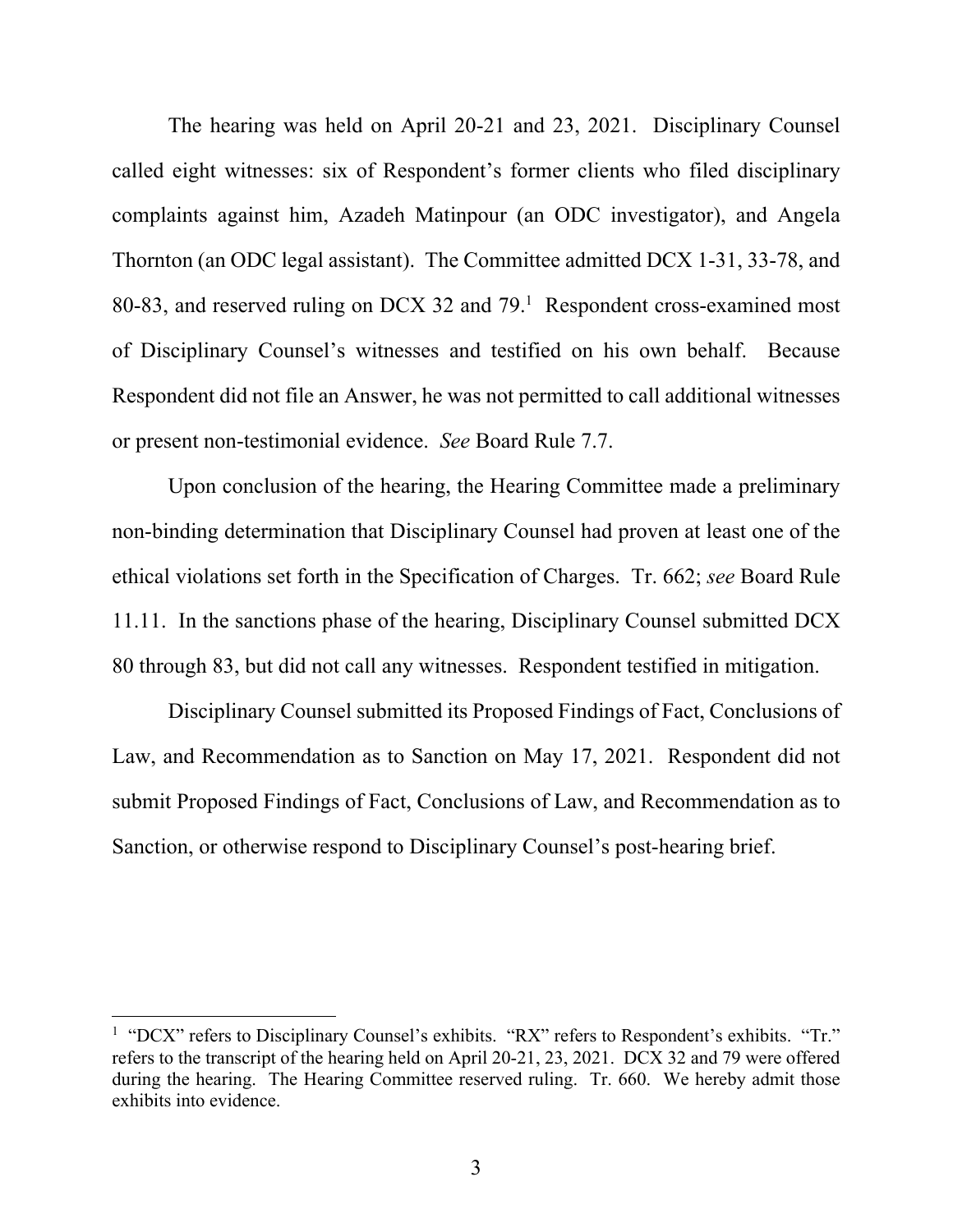#### II. FINDINGS OF FACT

The following findings of fact are based on the testimony and documentary evidence admitted at the hearing, and these findings of facts are established by clear and convincing evidence. *See* Board Rule 11.6; *In re Cater*, 887 A.2d 1, 24 (D.C. 2005) ("clear and convincing evidence" is more than a preponderance of the evidence, it is "evidence that will produce in the mind of the trier of fact a firm belief or conviction as to the facts sought to be established") (citation and internal quotation marks omitted).

1. Respondent graduated from law school in 2002 and became a member of the Bar of the District of Columbia Court of Appeals on March 7, 2005. DCX 1; Tr. 534, 536 (Respondent).

2. Respondent is licensed only in D.C. He has never been licensed to practice law in Virginia, although he maintained a law office there from 2013 through 2020. Tr. 534, 536-40 (Respondent).

### **Nathan Davis (DDN 2019-D136)**

3. In mid-April 2018, Nathan Davis retained Respondent to represent him against possible criminal charges, a threatened discharge from the United States Navy, and the suspension of his security clearance. DCX 5 at 3; Tr. 96-99, 104-05, 146 (Davis); *see also* DCX 8 at 1 (Respondent admits that the fee he was paid was to cover Davis's representation with respect to the criminal charges, administrative separation hearing, and suspension of security clearance).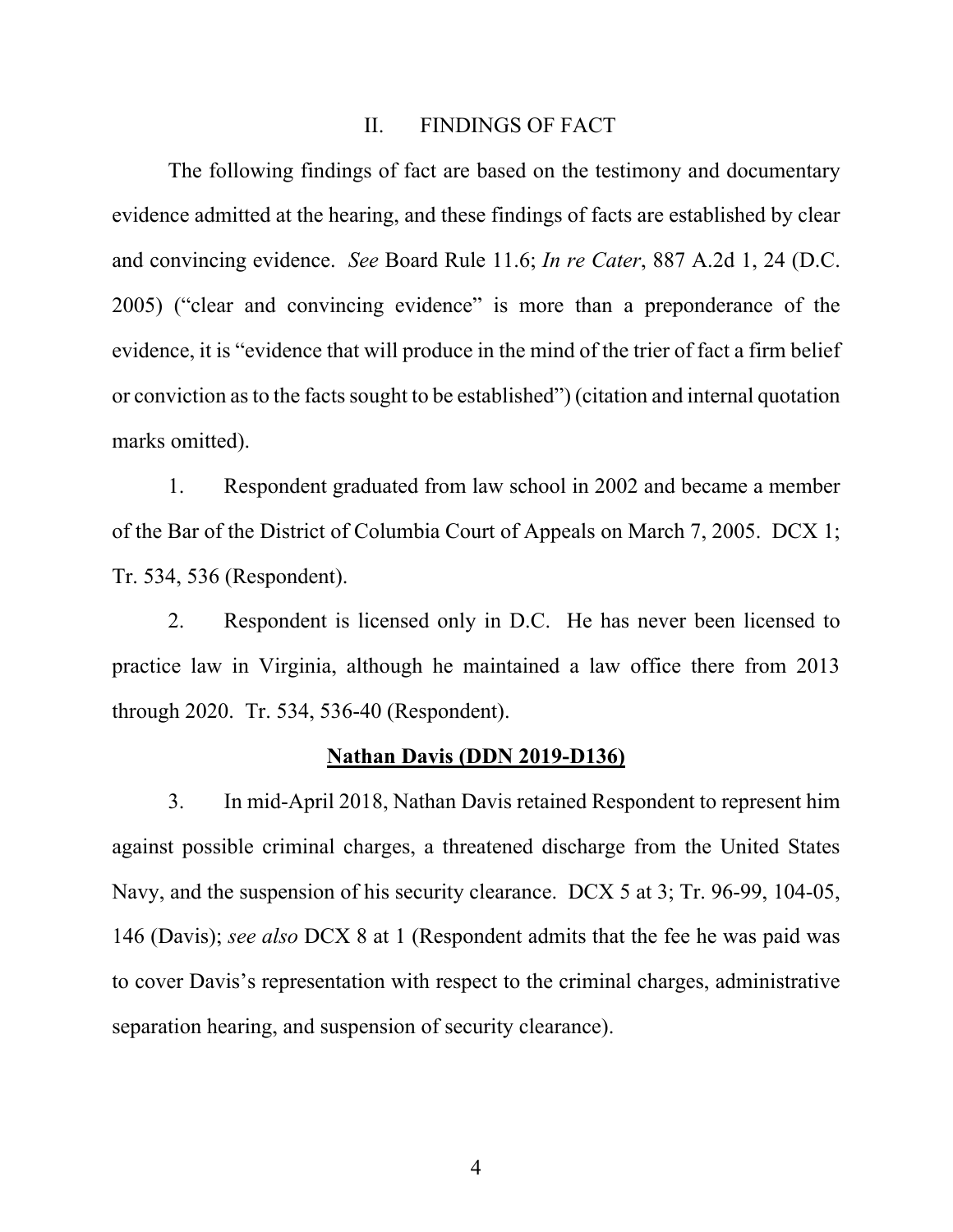4. Respondent provided Davis a fee agreement dated April 16, 2018, that set forth his "flat fee" of \$3,500 to investigate the circumstances and advise Davis on the pending and anticipated criminal charges and administrative proceedings before the Navy, including the suspension of his security clearance. DCX 5 at 3-6; Tr. 101-03 (Davis).

5. Respondent represented in his fee agreement that he would deposit the fee into his attorney trust account and transfer the funds to his operating account as work was performed, at the rate of \$350/hour for Respondent's time, and \$100/hour for his assistant's time. DCX 5 at 4.

6. On April 16, 2018, Davis paid Respondent \$3,500 and signed and returned the fee agreement to Respondent. DCX 5 at 7; DCX 8 at 8; DCX 9 at 4; Tr. 102, 105-06 (Davis).

7. On April 18, 2018, Davis's credit card payment of \$3,500 was credited to Respondent's D.C. IOLTA or trust account at Bank of America, account number ending in 1807, which Respondent held in the name of "The Law Center." Tr. 357- 59 (Matinpour); DCX 74 at 132-33; DCX 75 at 12; DCX 77.

8. Without seeking or obtaining Davis's consent and without having done the work that Davis retained him to do, Respondent withdrew almost all of Davis's funds from the trust account within one day. Tr. 112-14, 122 (Davis). By April 19, 2018, the balance in the trust account was \$100. DCX 75 at 12; Tr. 359 (Matinpour).

9. Davis met with Respondent only twice. Their first meeting was shortly after Davis retained Respondent and lasted approximately 30 minutes, possibly up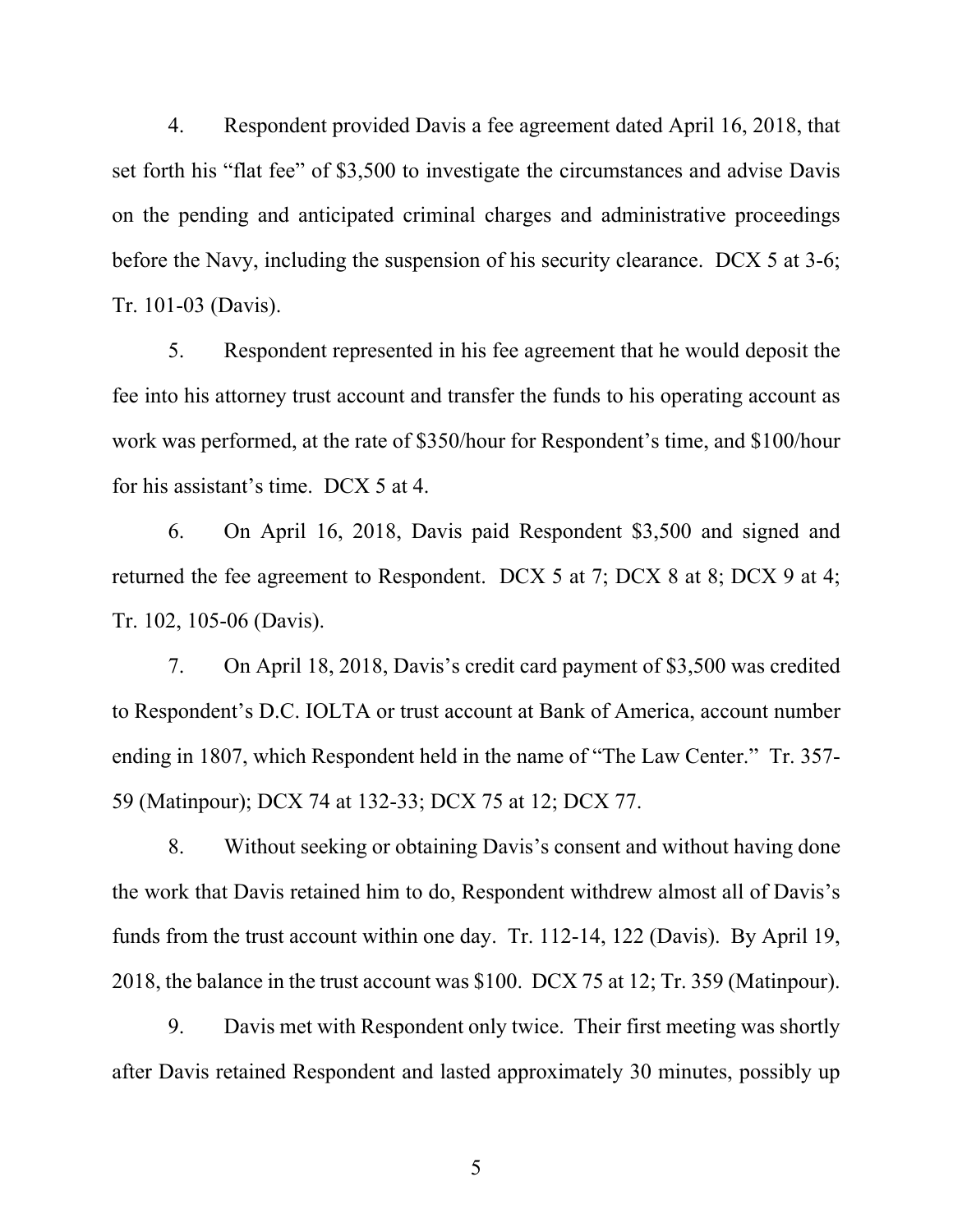to an hour. Davis informed Respondent about his situation and they discussed the possible criminal and military proceedings, and his suspended security clearance. Tr. 100-01, 106, 108, 119, 128 (Davis). Respondent falsely testified that the meeting lasted three hours. Tr. 502. Davis had a second meeting with Respondent approximately a month later which lasted 30-60 minutes. During this meeting, Respondent called either the victim in the criminal matter or one of the victim's parents while Davis was in the office. The call lasted approximately five minutes. Tr. 108-10, 120, 137-39, 144-45 (Davis); Tr. 502 (Respondent testified he called parents, not victim).

10. In addition to two meetings in the Spring of 2018, Davis called and exchanged text messages with Respondent. Respondent did not answer or respond to many of Davis's calls and text messages. Tr. 108, 114-15 (Davis: Respondent's responses were "very brief or nonexistent"). Davis was not aware of any work that Respondent was doing in his matters. Tr. 112, 114-15, 117, 126 (Davis); DCX 9 at 1.

11. Respondent told Davis that he would need a lawyer in Florida, where criminal charges were anticipated to be filed. Respondent agreed to refer Davis to a Florida lawyer, but never did. Davis found a Florida lawyer on his own. Tr. 111, 118 (Davis); DCX 9 at 1.

12. By early October 2018, Davis had retained a Florida lawyer who assisted him in turning himself into the police. Davis provided Respondent updates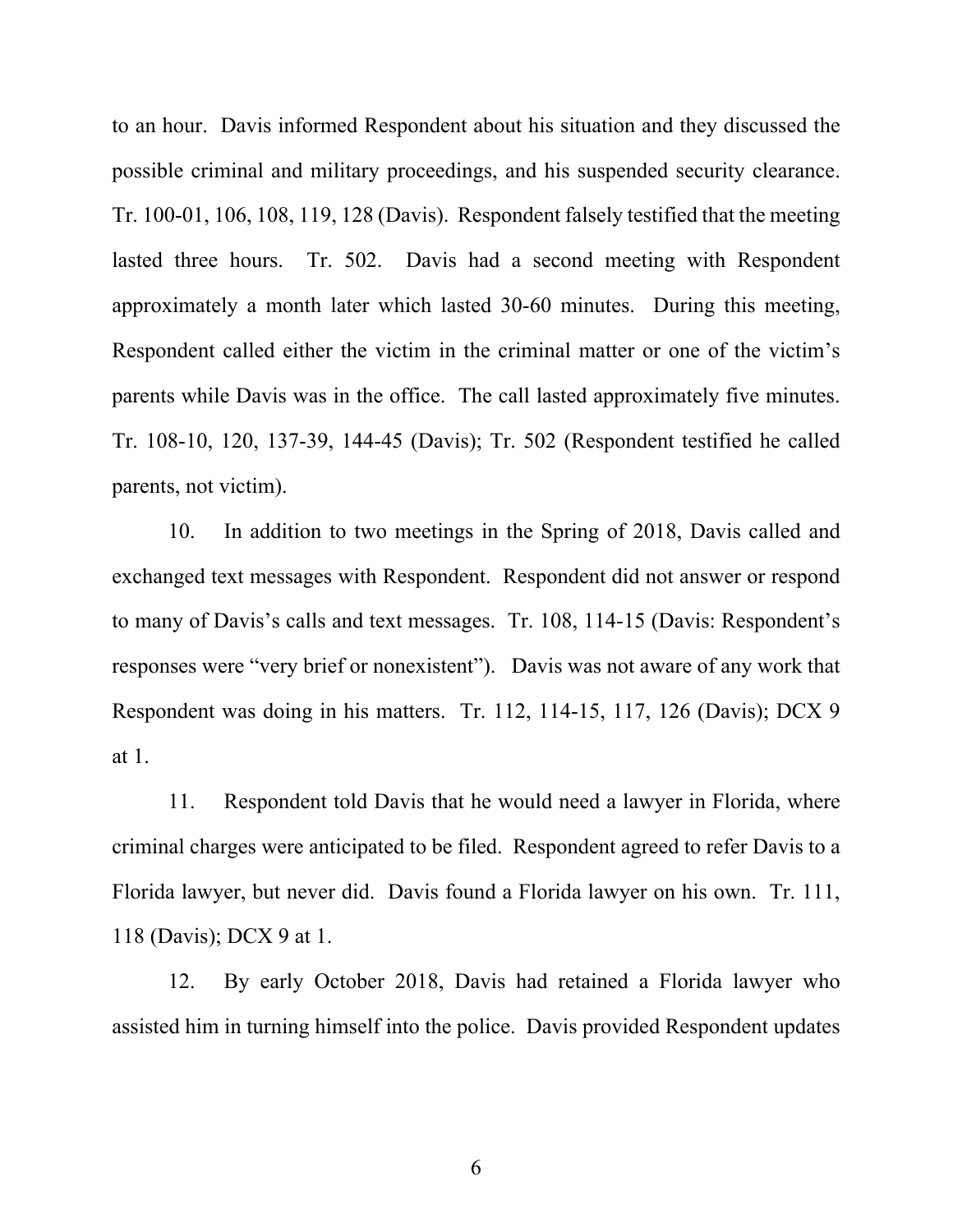on his situation, but Respondent did not assist Davis in the criminal matter – which the text messages confirm. DCX 9 at 3-5; Tr. 112, 123-25, 146-47, 152-53 (Davis).

13. Respondent also did not take any steps to assist Davis in lifting the suspension of his security clearance. Davis remained suspended throughout the rest of his military career, which ended in 2020. Tr. 96-97, 128, 143-44, 148, 155-56 (Davis). *But see* Tr. 503, 548-49. Respondent falsely testified that he prepared a written submission relating to the suspension of Davis's security clearance. Tr. 503; *see also* Tr. 548-49 (Respondent did not claim that he had prepared the submission when responding to Davis's disciplinary complaint, and could not recall actually submitting the document on Davis's behalf).

14. Respondent also did not assist Davis in any military proceeding. By the time the military took action against Davis, Davis had terminated Respondent's engagement. Davis hired and paid another lawyer to represent him in the military proceedings. Tr. 148-52 (Davis); Tr. 552 (Respondent admitted he did not provide legal representation to Davis in administrative proceeding).

15. Because Respondent was not assisting him in dealing with either the criminal or military authorities, Davis told Respondent he no longer needed his services and asked Respondent to provide him a refund of the unearned fees. Tr. 115-17, 126, 153-54 (Davis); DCX 5 at 1; DCX 9 at 1.

16. Respondent failed to provide an invoice, as he had promised Davis he would do in October 2018. Tr. 113, 121 (Davis); DCX 9 at 1, 3. Respondent also failed to refund Davis the fees he had not earned. Tr. 126 (Davis). Respondent then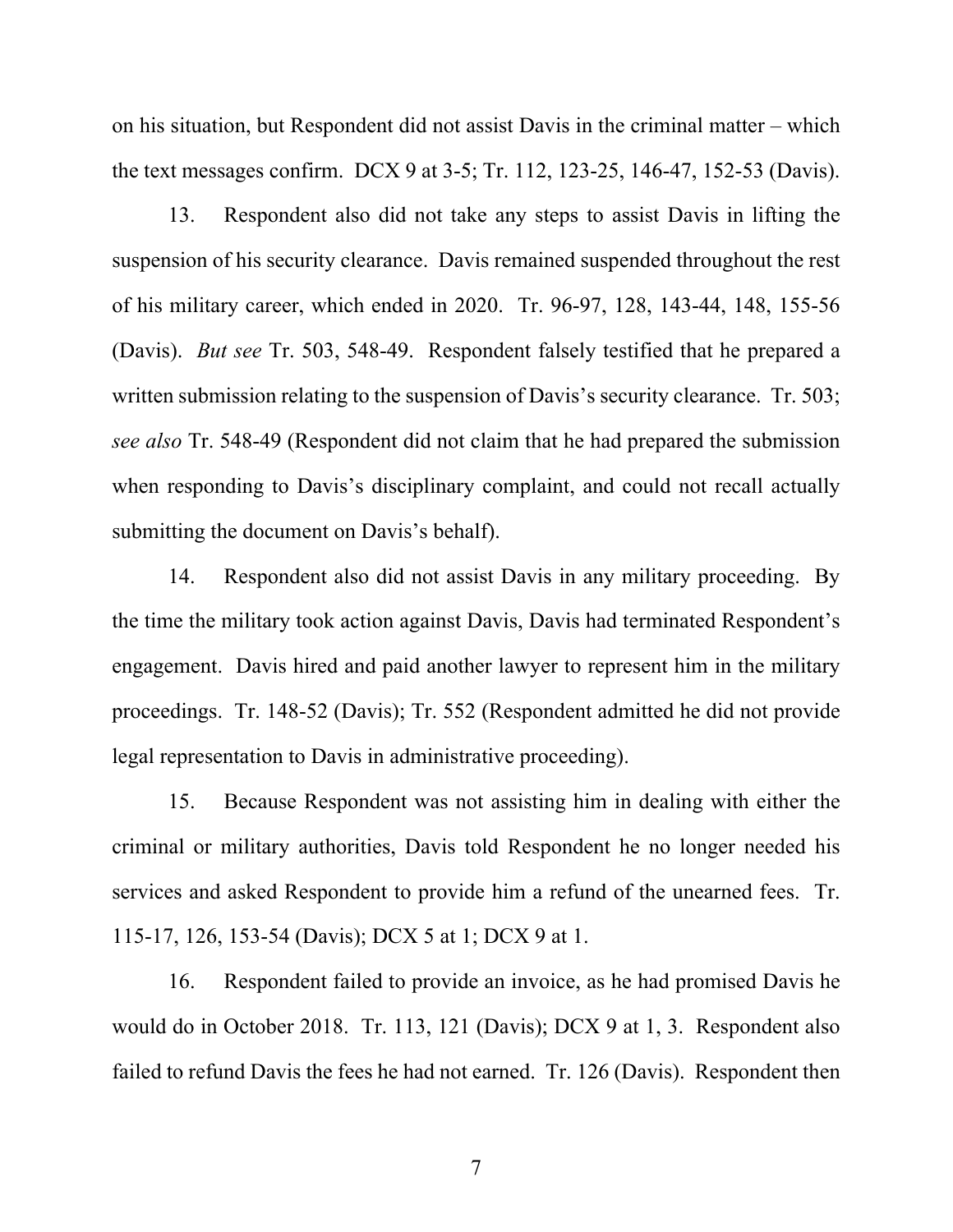refused to respond to Davis's further requests for a refund. DCX 5 at 1-2; Tr. 116- 17 (Davis).

17. In February 2019, Davis filed a disciplinary complaint against Respondent and asked for a refund of the fees he paid. DCX 5; Tr. 116-17, 126 (Davis).

18. In June 2019, Disciplinary Counsel sent Respondent two letters asking him to respond to Davis's complaint. Respondent ignored the first letter (DCX 6), and responded after the second letter, which was sent by certified as well as regular mail (DCX 7), but not until July 24, 2019, about two weeks after the second deadline. DCX 8; Tr. 252-55 (Thornton); Tr. 541-42 (Respondent concedes he hand-delivered his response in the Davis matter along with his responses in the Browne and Morton matters, all of which were delivered on the same day).

19. Respondent's response to Disciplinary Counsel falsely described the services he provided to Davis. Respondent claimed that he had prepared a petition challenging the suspension of Davis's security clearance, but did not produce it. DCX 8 at 1-2. Davis had no memory of ever seeing any petition. Tr. 120; *see* 134- 35 (Davis). Respondent claimed he did not submit the petition because Davis advised him that his security suspension had been lifted. DCX 8 at 1-2. This was false, as Respondent knew. *See* Tr. 546 (Respondent admitted that Davis's security clearance remained suspended throughout the representation).

20. In his response, Respondent inflated the time he worked on Davis's matter and produced a newly-created invoice. According to Respondent's invoice,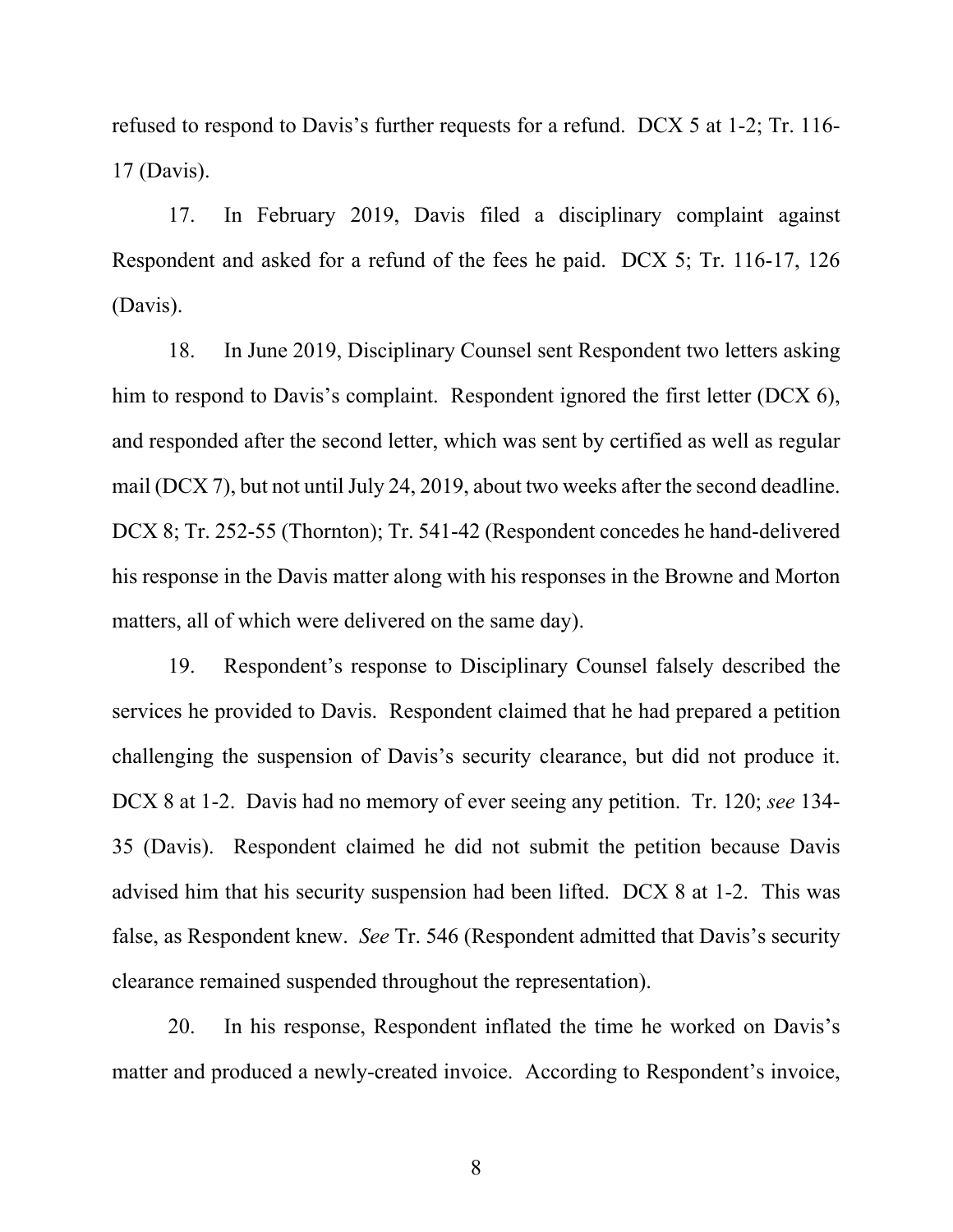he had three in-person meetings with Davis lasting a total of 6.8 hours and spent more than three additional hours calling and texting Davis. DCX 8 at 9-11; Tr. 119- 20 (Davis: met Respondent two times and neither meeting lasted more than an hour).

21. Respondent never provided the invoice to Davis, as he falsely claimed to Disciplinary Counsel. DCX 8 at 2, 9-11; *see* Tr. 113, 121, 123 (Davis); DCX 9 at 1.

22. The invoice that Respondent produced to Disciplinary Counsel included not only a number of inflated time entries, but a false description of what Respondent had done with Davis's funds. Respondent did not pay himself \$3,500 on April 27, 2018 (DCX 8 at 11), but had taken virtually all of Davis's funds by April 19, 2018 – one day after they were deposited in the trust account. DCX 75 at 12; Tr. 359 (Matinpour); *see* Tr. 554-55 (Respondent said he was "sure" he reviewed the invoice before submitting it to Disciplinary Counsel but admitted that he did not know if it bore any relationship to the activity in trust account).

23. In November 2019, Disciplinary Counsel sent Respondent a letter requesting further information about his representation of Davis. Enclosed with the letter was a subpoena for the client file and Respondent's financial records showing his handling of the fees that Davis advanced. DCX 10.

24. Respondent failed to respond to the letter and did not comply with the subpoena after requesting and receiving an extension of time to do so. DCX 11-12. As discussed below, beginning in December 2019, Respondent refused to respond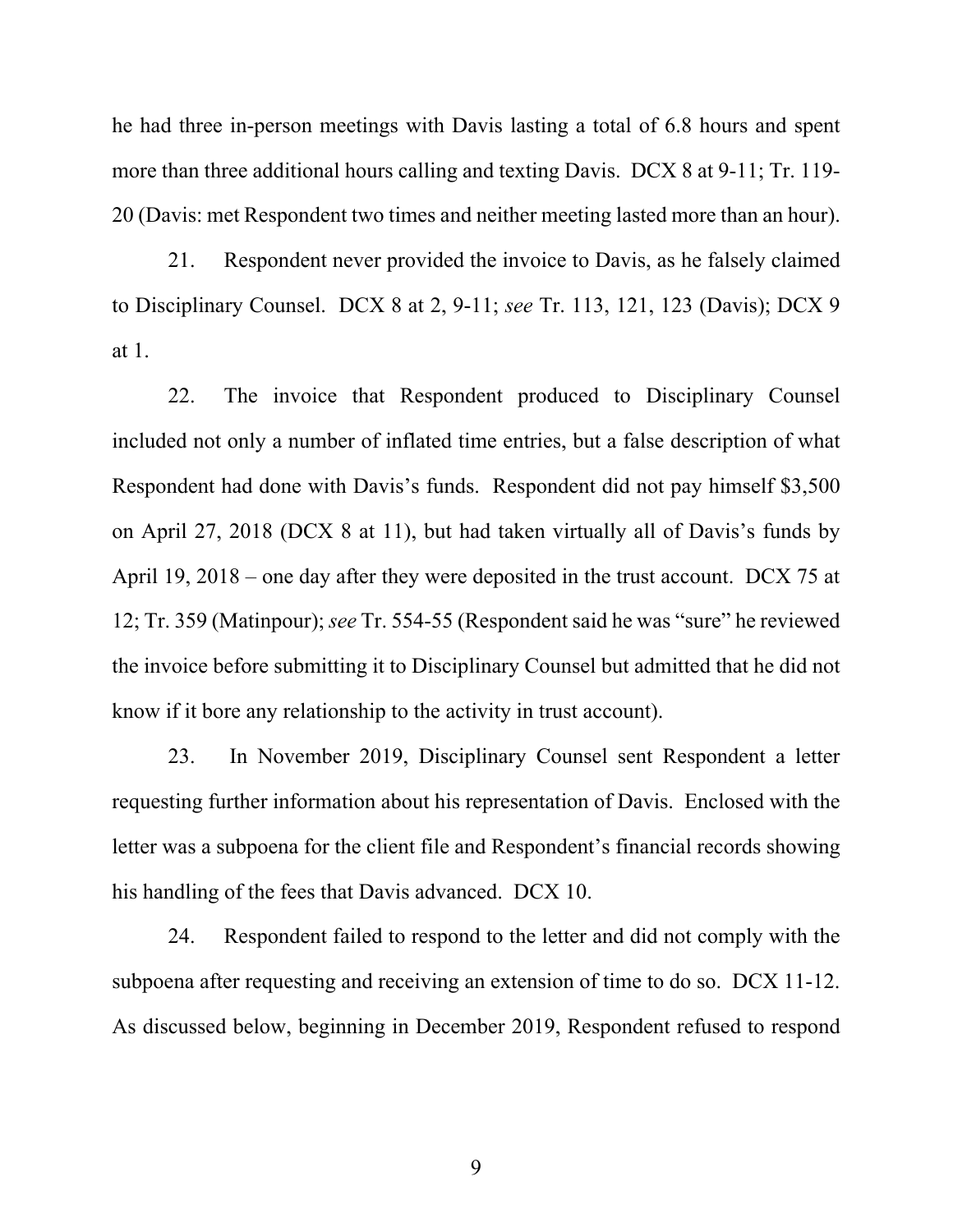to Disciplinary Counsel's inquiries in its investigations of the Davis matter and the other client matters.

#### **Joshua Browne (DDN 2019-D152)**

25. In late 2015, Joshua Browne called Respondent after reading about his military law experience online. Browne explained to Respondent the circumstances of his 2012 discharge from the Marine Corps and the prior military proceedings against him. At the conclusion of the 30-minute call, Respondent told Browne that he had a good chance of receiving an upgrade of his discharge and quoted him a fee of \$4,875. Tr. 23-25, 27-28 (Browne); *see also* DCX 26 at 10.

26. Respondent later emailed Browne a fee agreement for a "flat fee" of \$4,875 to "investigate the circumstances and provide written application and petition to the Board of Correction of Military Records (BCMR) to correct military record and discharge." DCX 28 at 4-5. Respondent stated in his fee agreement that he would deposit the fees into his attorney trust account and transfer the funds to his operating account as work was performed. DCX 28 at 5.

27. On December 30, 2015, Browne paid Respondent \$4,875 with his debit card. Tr. 27, 31-32 (Browne); DCX 31 at 3. The advance fees were deposited in Respondent's trust account either the next day or at the beginning of January 2016. DCX 75 at 3; Tr. 355-56 (Matinpour).

28. Respondent immediately began to withdraw Browne's entrusted funds without seeking or obtaining Browne's consent to take any portion of the advanced fees before he had earned them. Tr. 52-53, 68, 90 (Browne).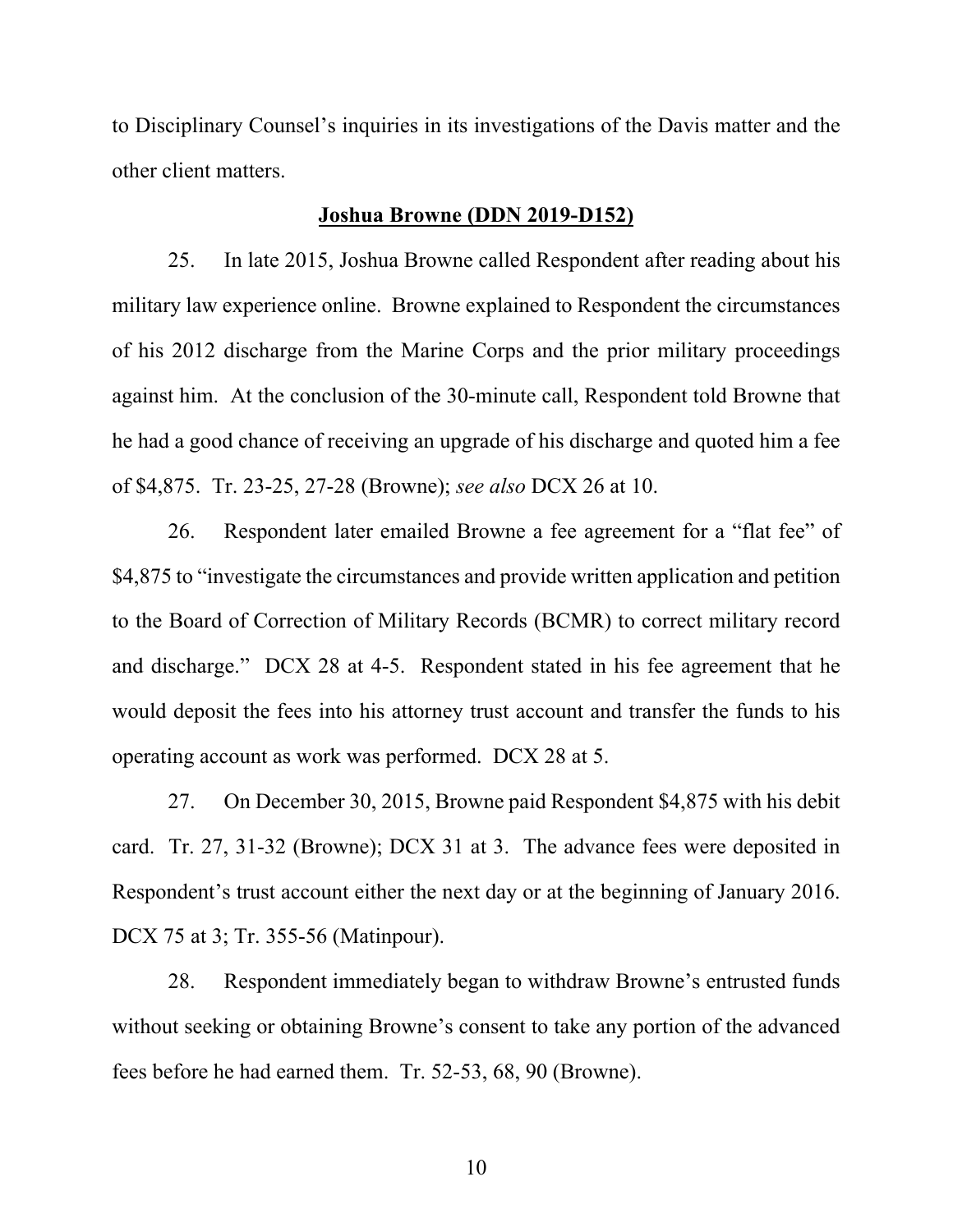29. By March 30, 2016, the balance in Respondent's trust account fell to \$1,045.45, notwithstanding the deposit of more than \$60,000 of additional funds in the account between January and March 2016. DCX 75 at 3-4. By December 30, 2016, the balance dropped to \$20.29, despite the deposit of more than \$240,000 between April and December. DCX 75 at 4-7; Tr. 356-57 (Matinpour).

30. Respondent never sent Browne an invoice or statement indicating he was doing any work, and did not provide Browne a draft petition or any work product. Browne never consented to Respondent taking any of his funds from the trust account prior to performing services for him. Tr. 52-53, 68, 90 (Browne); DCX 26 at 1-2.

31. At the beginning of the representation, Respondent's staff sent Browne a number of forms and other paperwork to complete. Browne provided a detailed narrative and provided the other information and documentation requested including supporting affidavits. Browne submitted all the information and documents to Respondent by March 11, 2016. Tr. 33-37 (Browne); DCX 26 at 2, 5, 10-21, 24-25, 27; DCX 28 at 40-48.

32. Over the next two years, Browne called Respondent's office multiple times for updates. On those occasions when Respondent or his staff responded, they did not provide Browne any substantive information. Instead, they told Browne that his file was on Respondent's desk, Respondent was busy with other matters, or they had confused his matter with that of another client with the same name. Tr. 37-40, 71-73 (Browne); DCX 26 at 1-8; DCX 29.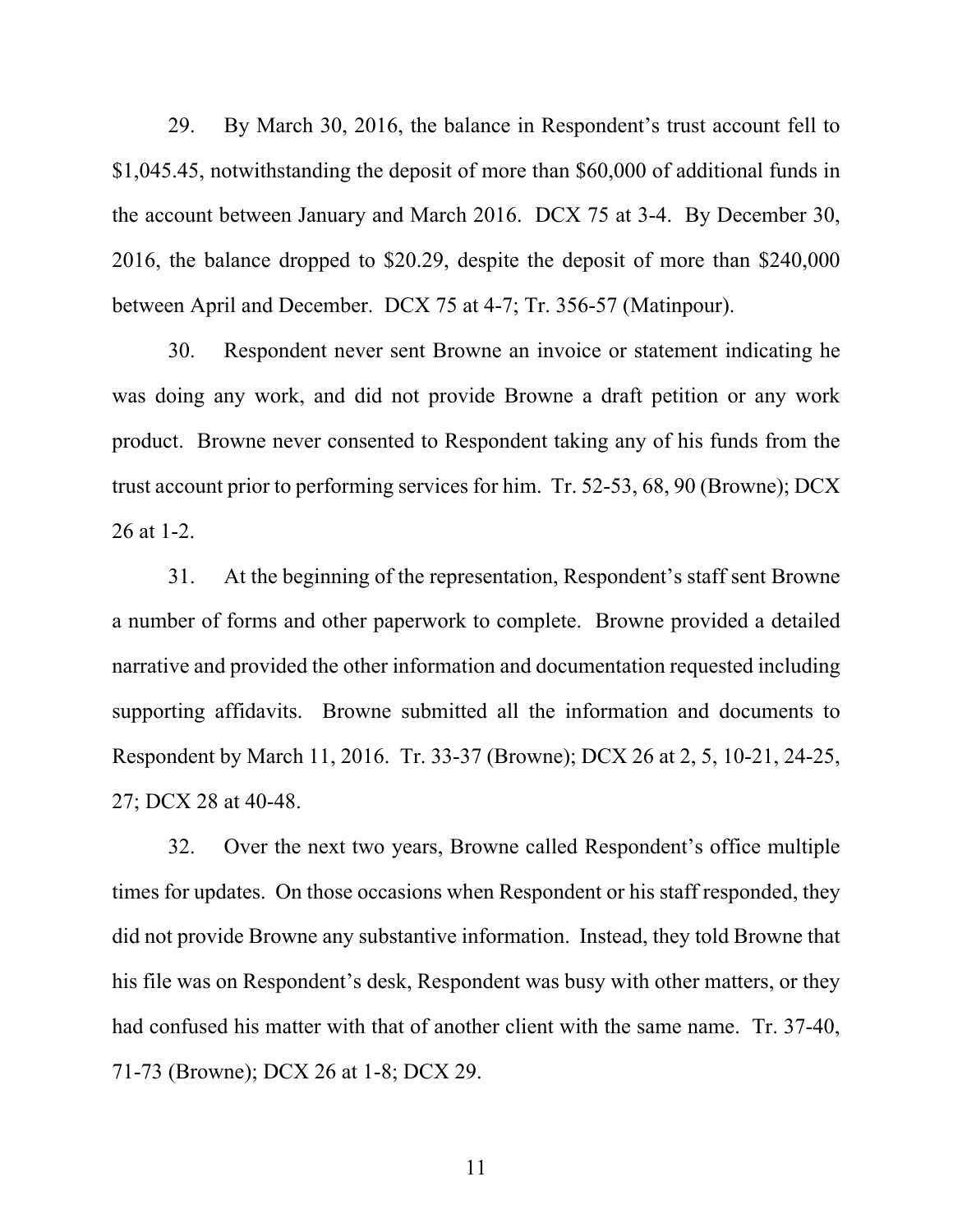33. Browne also checked Respondent's online case management system, Clio, but did not find any evidence of work by Respondent. Browne saw only the documents that he had generated and uploaded to the system. Tr. 50-51, 81-82, 88- 89 (Browne).

34. By 2017, Browne was following-up some of his calls to Respondent with emails so that he would have a record of his attempts to obtain information. Tr. 40-41 (Browne). On March 8, 2017, Browne emailed Respondent asking about the status of the petition. Respondent's office manager responded two months later on May 18, 2017, thanking Browne for his call the previous day, and saying that he, the office manager, was drafting the statement of facts. On October 3, 2017, Browne again emailed Respondent because he had not heard or received anything. Respondent failed to respond. Tr. 41-44 (Browne); DCX 26 at 2, 22-25; DCX 29. Respondent falsely testified that he sent Browne a petition or draft petition in 2017. Tr. 506-07, 560-61.

35. By 2018, Browne was sending text messages to Respondent as well as calling his office and sending emails. Tr. 44-45 (Browne). Respondent never initiated any communication: to the extent that Respondent or his staff ever spoke to Browne, it was only after Browne had called, emailed, or texted. Even then, Browne received no substantive information. Tr. 42-46 (Browne); DCX 26 at 3-7 (text messages in which Respondent said he would get back to Browne).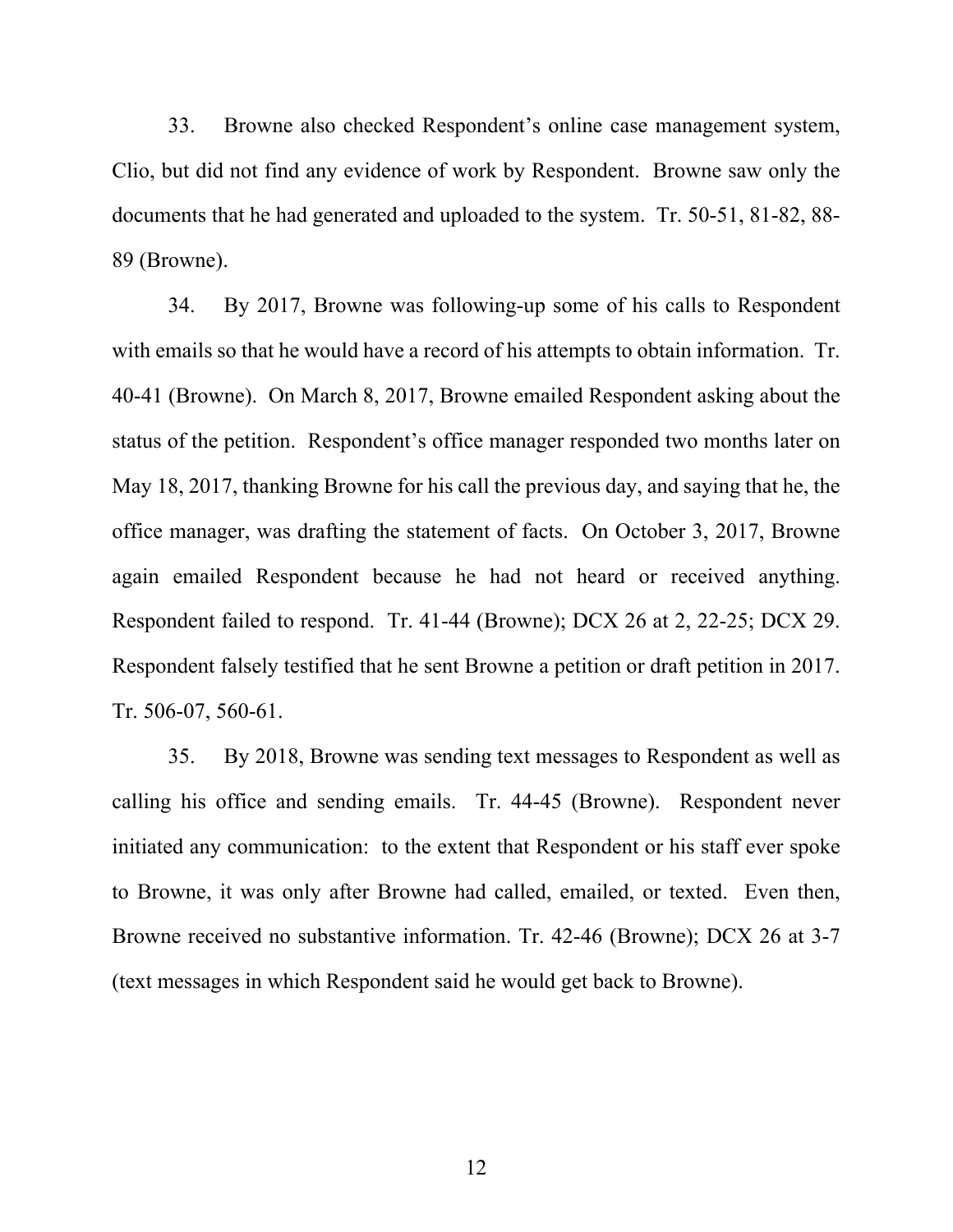36. In April 2018, Respondent's executive assistant emailed Browne to schedule a meeting. Browne responded, but Respondent never scheduled a meeting or met with Browne. Tr. 47-48 (Browne); DCX 26 at 26.

37. Between late 2015 and February 2019, Browne talked to Respondent approximately three times and the third time was in 2019 after Browne demanded a refund. Tr. 77, 89-90 (Browne). Browne is unaware of anything Respondent did to pursue his matter. Tr. 45-47, 49-50, 62 (Browne); DCX 26; DCX 29.

38. In early January 2019, Browne contacted the Virginia State Bar ("VSB") about Respondent only to learn that Respondent was not licensed to practice in Virginia. Tr. 48-49, 57 (Browne); DCX 26 at 29-30.

39. On January 26, 2019, Browne emailed Respondent asking him to return his funds because Respondent had failed to take any action in his matter. DCX 26 at 27. When Respondent failed to respond, Browne sent him a text a couple days later repeating his request for a refund. Tr. 46, 51, 53, 57-58 (Browne); DCX 26 at 2, 7.

40. Respondent replied to Browne's text, saying "[y]our petition is completed and forwarded for you" and that he would "pull your file and call." DCX 26 at 7. But Browne did not hear back from Respondent and never received any work product. Tr. 46-49, 53-54, 57 (Browne); DCX 26 at 8.

41. On February 1, 2019, Browne repeated his request for a refund of his \$4,875, minus any amount that Respondent could itemize he had earned. Tr. 57-59, 84 (Browne); DCX 26 at 8, 28. In response, Respondent claimed he would send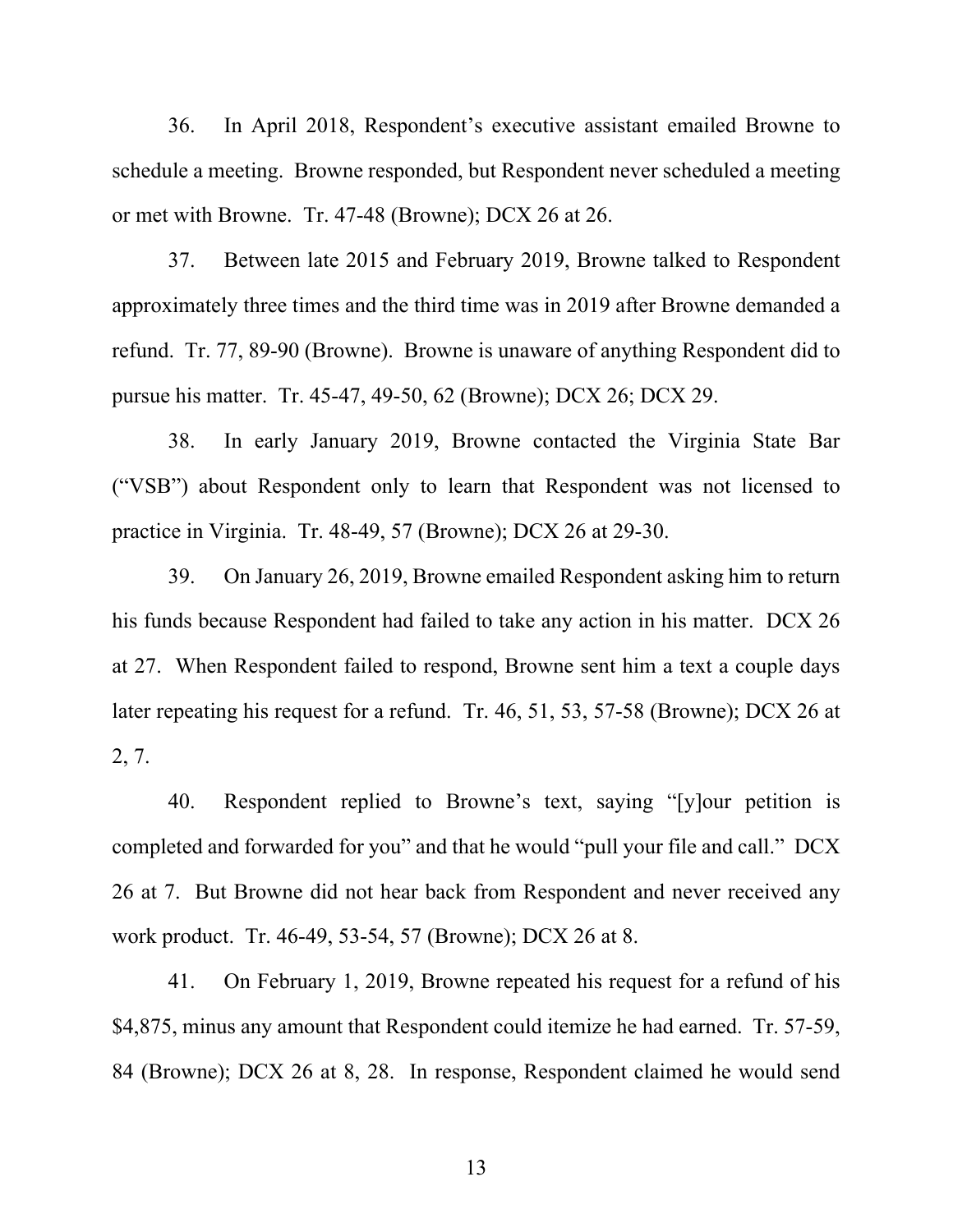Browne a package, but then never did. Tr. 59-60, 62, 82-84 (Browne); DCX 26 at 8-9.

42. In April 2019, Browne filed a disciplinary complaint against Respondent asking for a full refund. DCX 26; Tr. 61-62 (Browne). On June 25, 2019, Disciplinary Counsel sent Respondent a letter enclosing Browne's complaint and asking Respondent to provide a response by July 9, 2019. Disciplinary Counsel also enclosed a subpoena for Browne's file and Respondent's financial records. DCX 27.

43. Respondent submitted a response to that disciplinary complaint on July 24, 2019 – after the deadline – and provided some documents, although not the entire client file and his financial records as directed in Disciplinary Counsel's subpoena. DCX 27-28; Tr. 254-56 (Thornton).

44. In his response, Respondent misrepresented the work he had done for Browne. Respondent claimed he made several requests for Browne's records (DCX 28 at 1) but provided no documentary support for the alleged requests. Respondent had never told Browne that he could not obtain the relevant records; nor did Respondent seek Browne's assistance in getting them. Tr. 49-50, 62-65 (Browne); DCX 29.

45. Respondent sought to excuse his neglect by falsely claiming that he did not learn of the prior military proceedings against him (charges against Browne for dereliction of duty pursuant to Article 92) until sometime later. DCX 28 at 1. Browne, however, had told Respondent about the charges he faced during their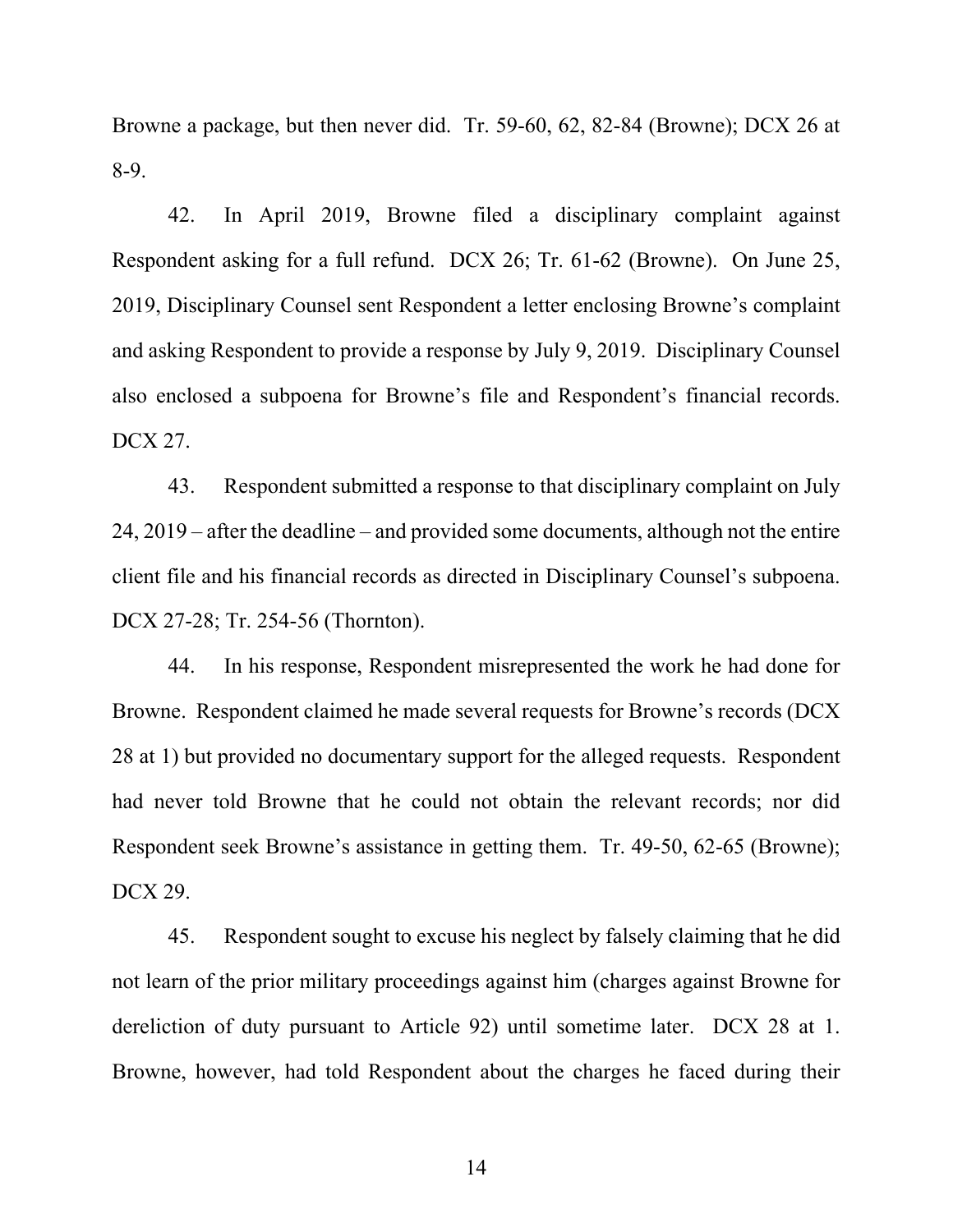initial conversation and described them in the intake form along with the other related charge for which Browne had been found not guilty. Tr. 63, 66-67 (Browne); DCX 28 at 44-45.

46. Respondent falsely represented to Disciplinary Counsel that he had prepared and sent to Browne a petition or brief in December 2018. DCX 28 at 2; Tr. 44-47, 49, 62, 65-68 (Browne); DCX 29. Respondent had never sent Browne a petition or draft petition. It is highly unlikely that Respondent would have mailed the petition to Browne as all other communications with Browne were electronic. *See, e.g.*, DCX 26 at 3-28; *see also* DCX 79 at 19-24 (Respondent sent petition to another client, Morton, electronically).

47. At the hearing, Respondent suggested that Browne did not receive the purported December 2018 petition because his address changed. Tr. 82-85. But the address that Respondent included on his fabricated cover letters dated December 5, 2018 and February 10, 2019 (which he produced to Disciplinary Counsel but did not send to his client Browne) (DCX 28 at 8, 32) was the same address that Browne included in the 2015 fee agreement (*id.* at 7), the January 2016 intake form (*id.* at 40), Browne's February 2019 text message to Respondent (DCX 26 at 8), and Browne's complaint to Disciplinary Counsel (*id.* at 1); Tr. 87-88 (Browne).

48. Browne first saw the purported petition (which Respondent claims to have prepared in 2018) when Disciplinary Counsel provided it to him as part of Respondent's response. Tr. 49, 65-66, 68 (Browne); DCX 29. Much of the legal discussion in the petition was boilerplate that Respondent also included in the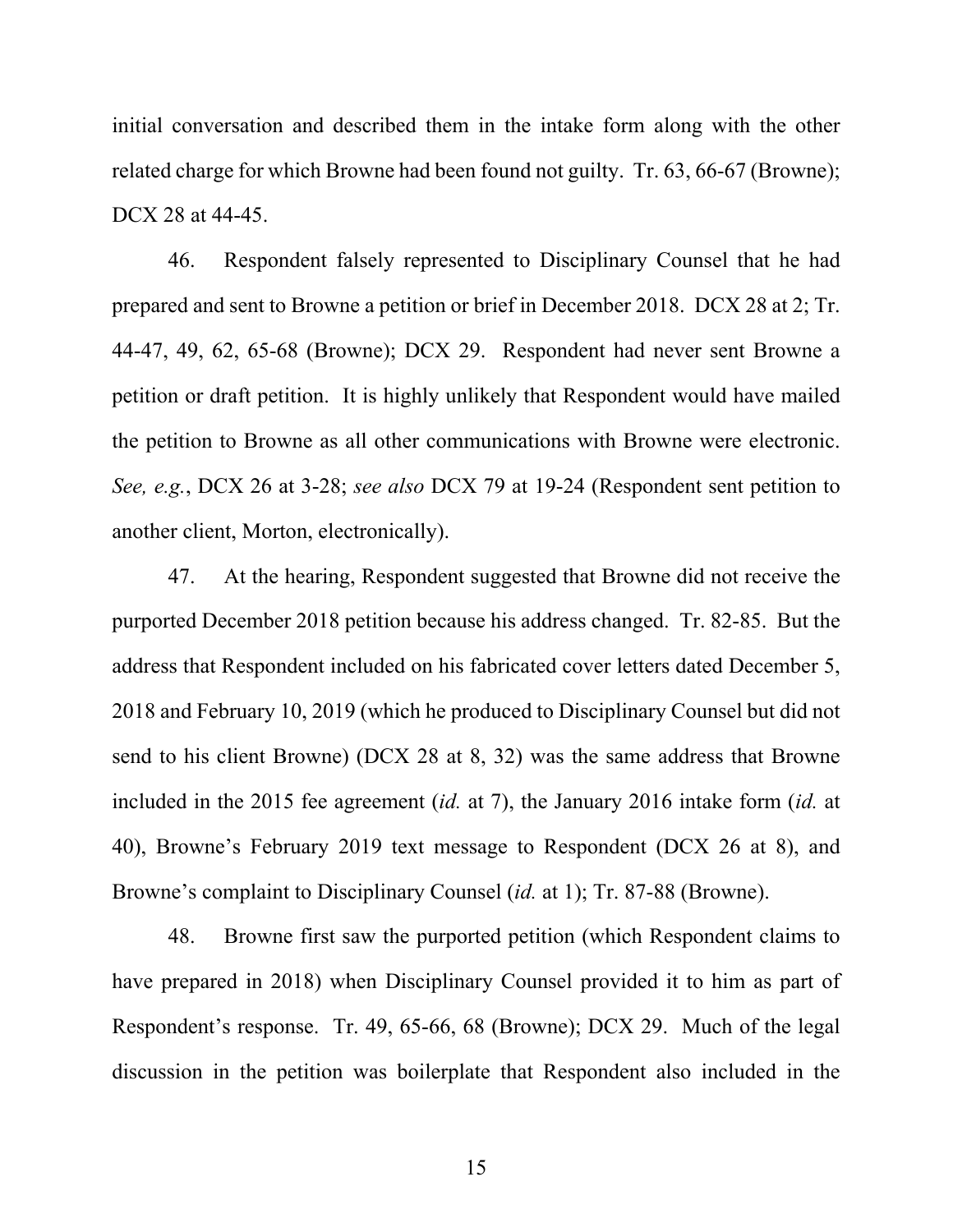petition he created for Jon Morton, another client who filed a disciplinary complaint against Respondent in June 2019 (DCX 32). *Compare* DCX 28 at 13-15, 22-23, 27- 29, *with* DCX 34 at 9-12, 18, 21-22. The factual sections were merely a restatement of Browne's own written statement submitted in early 2016, and the list of supporting documents were those which Browne had provided to Respondent. Tr. 68-70, 73-74 (Browne); DCX 29. Given Browne's change in circumstances over the course of the representation (two promotions of which Respondent apparently had no knowledge given his lack of communication), the typos in the petition, and the absence of information about Browne's life in the past three to four years, the petition that Respondent provided to Disciplinary Counsel was of no use to Browne. Tr. 68-69, 71 (Browne); DCX 29.

49. Respondent's response to Disciplinary Counsel included other false representations. For example, Respondent claimed he met by phone with Browne to discuss the petition (DCX 28 at 1). He had not. Tr. 71 (Browne); DCX 29. Respondent also attached an invoice he had recently created but never provided to Browne, although he falsely claimed that he had. DCX 28 at 2, 8; *see* Tr. 52-53, 65- 66 (Browne). The invoice included entries for work that Respondent had not performed, including alleged meetings that had not taken place. DCX 28 at 9-10; DCX 29; *see* Tr. 65, 71 (Browne). Some of the time entries that Respondent created included the wrong initials for the staff member who emailed standard client forms to Browne – further evidence that the invoice was created after-the-fact and solely in response to Disciplinary Counsel's investigation. *Compare* DCX 28 at 9 (entries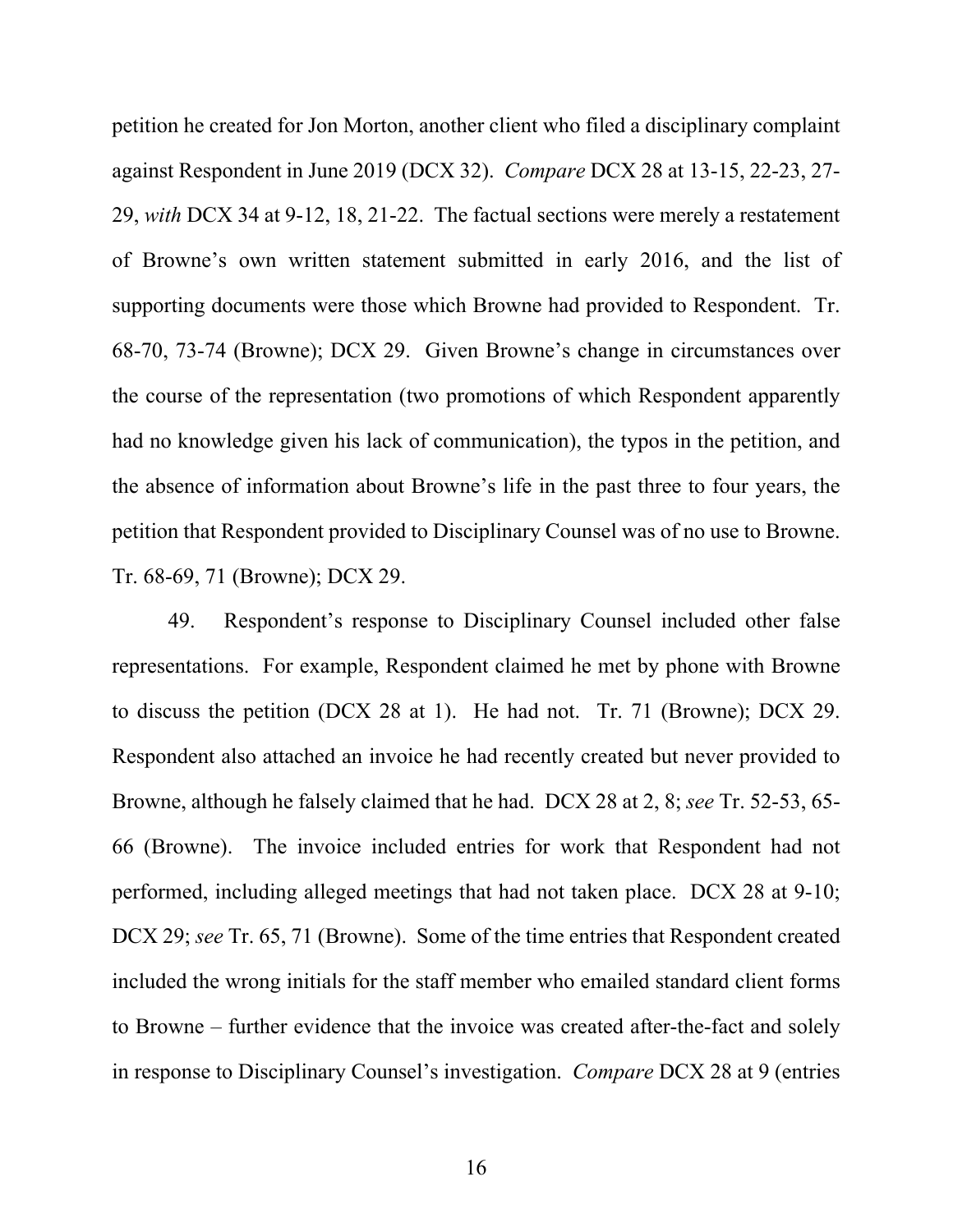for JB), *with* DCX 26 at 10 (work done on 12/31/2015 was performed by "Tim Mitchell," not "JB" as reflected on Respondent's invoice). *See* Tr. 558-60 (Respondent).

50. Respondent also falsely represented what he had done with the fees that Browne advanced at the beginning of the representation. Respondent claimed that he had not withdrawn any of Browne's funds from his trust account until August 17, 2017, when Respondent paid himself \$3,050. Respondent claimed he paid himself the balance of \$1,825 on November 10, 2017. DCX 28 at 10. In fact, Respondent took all of Browne's funds in 2016. DCX 75 at 3-7; Tr. 356 (Matinpour); Tr. 562 (Respondent admits invoice inaccurate).

51. In November 2019, Disciplinary Counsel sent Respondent a request for further information and another subpoena for Browne's client file and his financial records showing his handling of the fees that Browne advanced. DCX 30.

52. Respondent failed to respond to Disciplinary Counsel's inquiries and did not comply with the subpoena, even after requesting and receiving an extension of time to do so. DCX 11-16. As discussed below, by December 2019, Respondent was refusing to respond to Disciplinary Counsel's investigative inquiries.

#### **Jon Morton (DDN 2019-D158)**

53. In late July 2015, Jon Morton retained Respondent to represent him in proceedings to upgrade his prior military discharge. DCX 32 at 1-2.

54. Respondent's office emailed Morton a fee agreement for a "flat fee" of \$4,500 "[t]o investigate the circumstances and provide written application and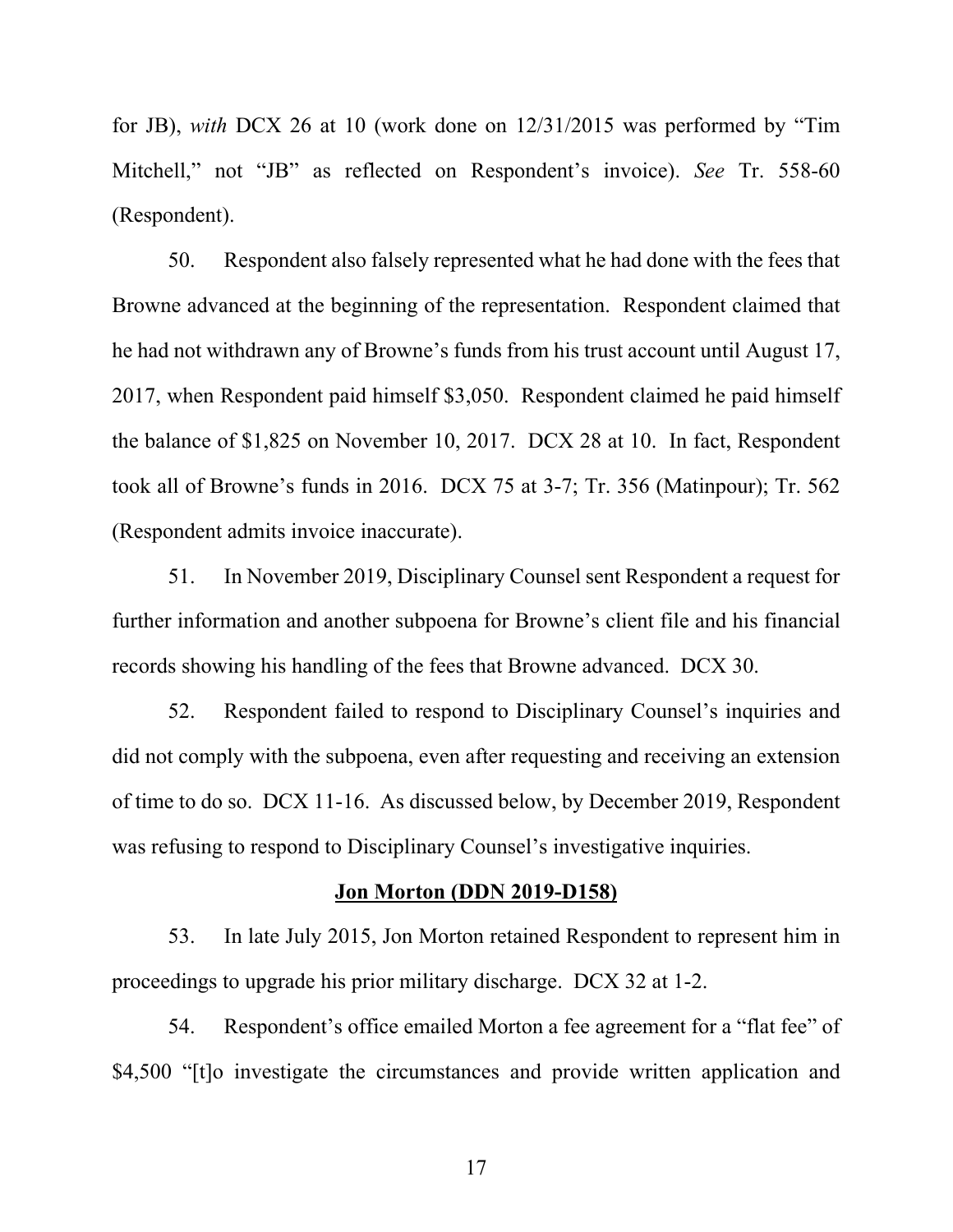petition to the Board of Correction of Military Records (BCMR) to correct military record and discharge." DCX 32 at 3; DCX 79 at 4-10. Respondent represented in his fee agreement that he would deposit the fees into his attorney trust account and transfer the funds to his operating account as work was performed at his hourly rate. DCX 32 at 4.

55. Morton paid Respondent \$3,575 with a debit card on July 31, 2015. DCX 32 at 11. Morton's funds were deposited in Respondent's trust account on August 3, 2015, as part of a \$4,562.50 deposit. Tr. 350 (Matinpour); DCX 75 at 1; DCX 77.

56. By no later than December 2016, Respondent had taken all Morton's funds for himself. DCX 75 at 7 (balance was \$20.29 on 12/30/16); Tr. 350-53 (Matinpour). The invoice that Respondent later provided to Disciplinary Counsel shows that Respondent had done negligible work on Morton's matter in 2015 and throughout 2016 (totaling \$1,130), and falsely indicates that Respondent did not withdraw any of Morton's funds from his trust account until May 2017. DCX 34 at 5-6.

57. In August 2015, after paying Respondent, Morton called Respondent's office to check on the status of his matter. Respondent's staff told him that Respondent would get back to him, but Respondent never did. DCX 32 at 2.

58. In 2019, Morton contacted his Congressman about Respondent and was told to file a disciplinary complaint. DCX 32 at 1. In June 2019, Morton filed a disciplinary complaint against Respondent complaining of his lack of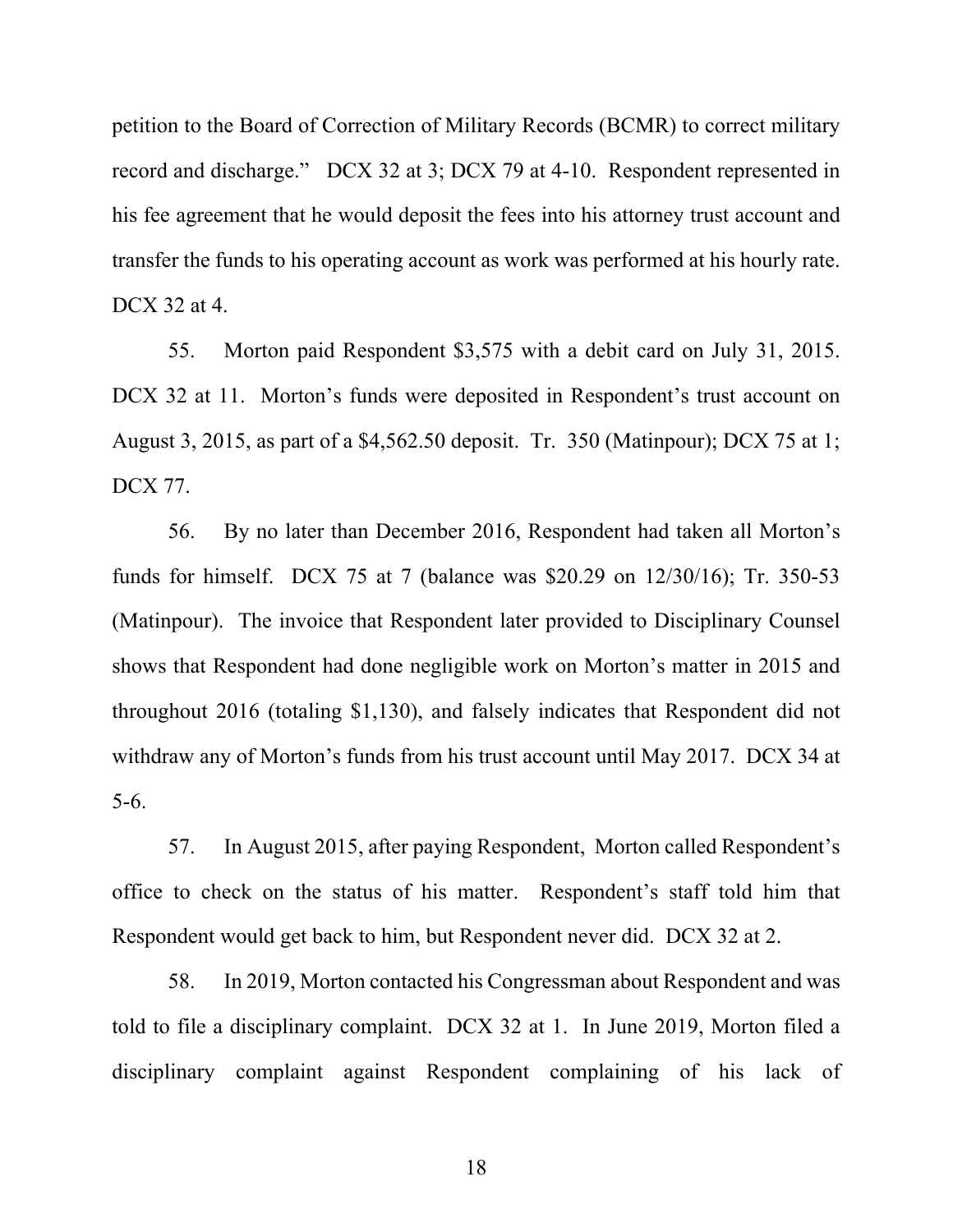communication for four years. Morton said he was a "victim [of] legal malpractice," and asked for a refund "so that I may still have hope for my discharge situation." *Id.*  at 2.

59. The response that Respondent submitted to Disciplinary Counsel in Morton's matter was very similar to the response that he submitted in Browne's matter and delivered on the same day – July 24, 2019. DCX 34; Tr. 255 (Thornton). Respondent contended that the delay in Morton's matter was due to his inability to obtain records, although he did not provide any evidence of his alleged requests for the records. DCX 34 at 1.

60. Respondent's response to Disciplinary Counsel also recounted alleged communications with Morton (DCX 34 at 1-2) that are at odds with Morton's claim that there was virtually no communication between 2015 and 2019. DCX 32 at 1-2.

61. As in his response to Browne's complaint, Respondent claimed he previously had mailed Morton a petition along with an invoice although possibly to the wrong address. Respondent claimed that he had sent them on September 30, 2018, and produced a fabricated cover letter with that date. DCX 34 at 2, 4. This was an incredible statement given that all other communications between Respondent and his office, on the one hand, and Morton, on the other, were electronic, including those on July 21, 2019. DCX 79 at 19-24.

62. In fact, Respondent did not send Morton the petition until July 21, 2019 (DCX 79 at 19-24), three days before Respondent submitted his response to Disciplinary Counsel. DCX 34 at 1. Respondent's representations to Disciplinary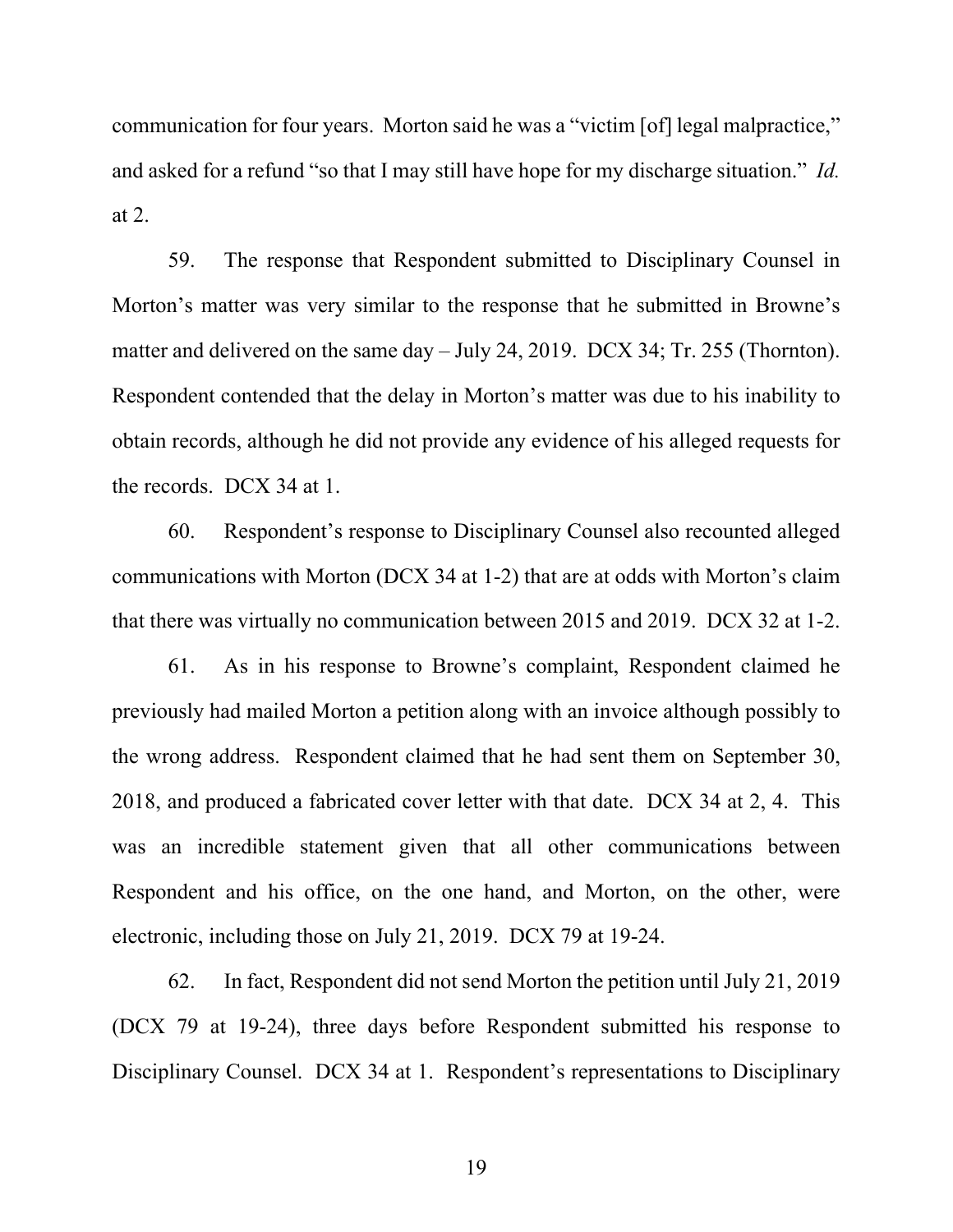Counsel that he sent the petition and invoice in September 2018 were knowingly false. DCX 34 at 1-23; *see* DCX 32.

63. The invoice that Respondent produced to Disciplinary Counsel in July 2019, reflected that there were significant lapses between Respondent's alleged activities in Morton's matter. For example, Respondent did not record any time between August 2015 and July 2016, and again between July 2016 and May 2017. There were other substantial breaks in Respondent's alleged activity in Morton's matter in and after July 2017. DCX 34 at 5-6.

64. Respondent's invoice falsely represented what Respondent had done with Morton's funds. Respondent claimed that he had not withdrawn any of Morton's \$3,575 from the trust account until May 18, 2017, when Respondent paid himself \$1,125. Respondent represented that he paid himself the balance of \$2,450 on September 28, 2017. DCX 34 at 6. In fact, Respondent had taken all of Morton's funds in 2015 and 2016. Tr. 350-53 (Matinpour); DCX 75 at 1-7 (trust account balance was \$20.29 at end of 2016).

65. In November 2019, Disciplinary Counsel sent Respondent a letter requesting further information about his representation of Morton and a subpoena for the client file and his financial records showing his handling of the fees that Morton advanced. DCX 35.

66. Respondent failed to respond to the letter. Respondent also failed to comply with the subpoena after requesting and receiving an extension of time to do so. DCX 11-16. By December 2019, Respondent was refusing to respond to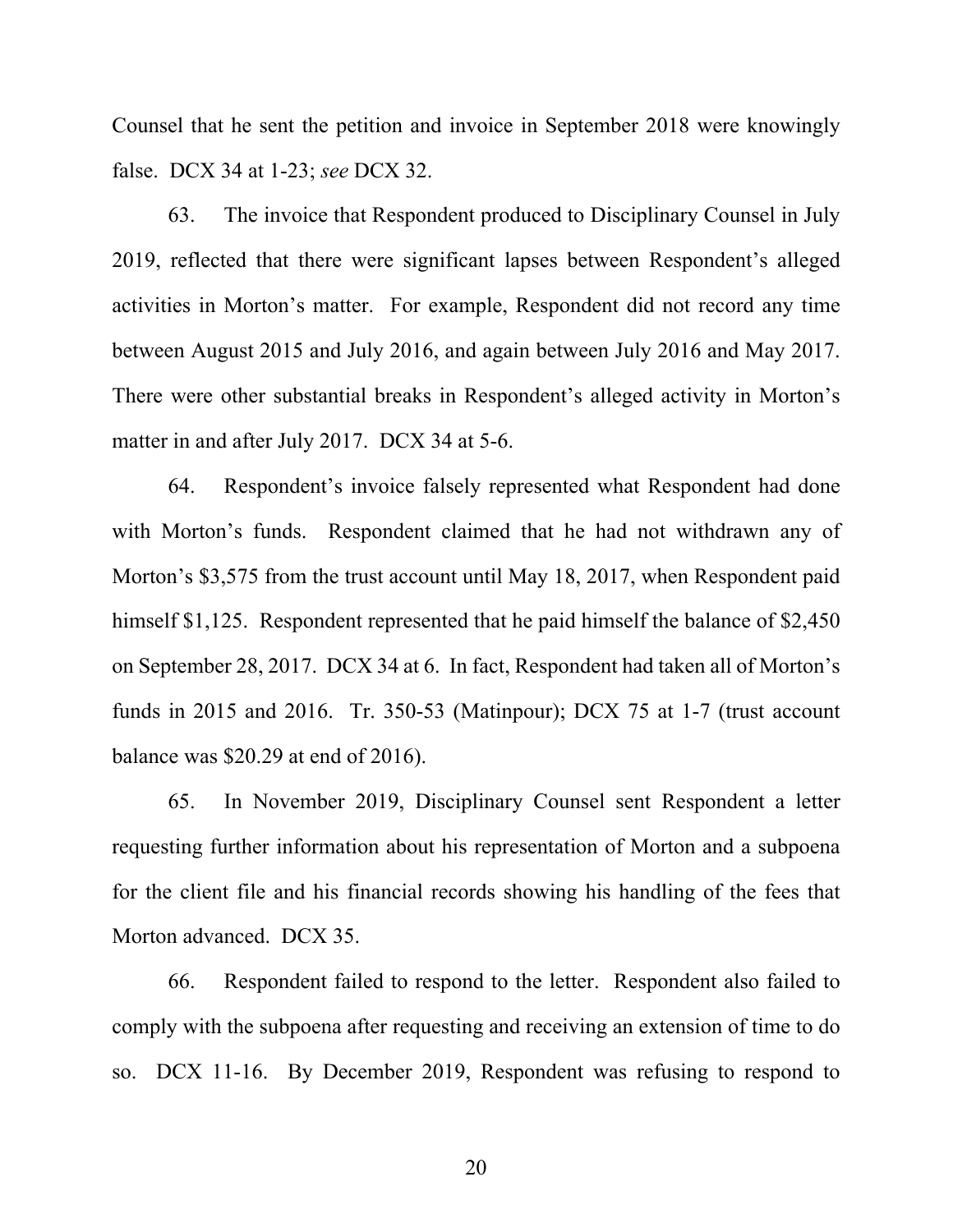Disciplinary Counsel's investigative inquiries. *See* Findings of Fact ("FF") 160-80 below.

### **John Curran (DDN 2019-D315)**

67. After serving in the Air Force for 10 years, John Curran went to college, then worked in cancer research for eight years, and in 2009 started medical school. Curran attended medical school under the Navy's Health Profession Scholarship Program and in mid-2014, re-entered the military and started an internship at a Navy Medical Center. In 2018, the Navy told Curran it was discharging him at the end of September 2018, approximately a year before his scheduled discharge date. Tr. 426-28 (Curran).

68. Curran disputed the Navy's reason for the early discharge and sought legal counsel. Curran learned of Respondent through an online search and called him on August 15, 2018. During their 30-minute call, Curran told Respondent about his early discharge and the Navy's intention to charge back to him a portion of his medical education cost on account of the early discharge. Respondent told Curran that it "sounded like a wrongful discharge" and explained how he would contest it. Respondent told Curran about his legal experience in military matters, including working in the Navy JAG Corps. Tr. 428-29, 436-39, 442, 485 (Curran).

69. Respondent quoted Curran a fee of \$3,600 to contest the discharge, but said if Curran paid within 24 hours, Respondent would discount his fee by a third. Curran paid Respondent \$2,400 that day by credit card. Tr. 430, 439, 442, 490-91, 493 (Curran); DCX 37 at 1, 6.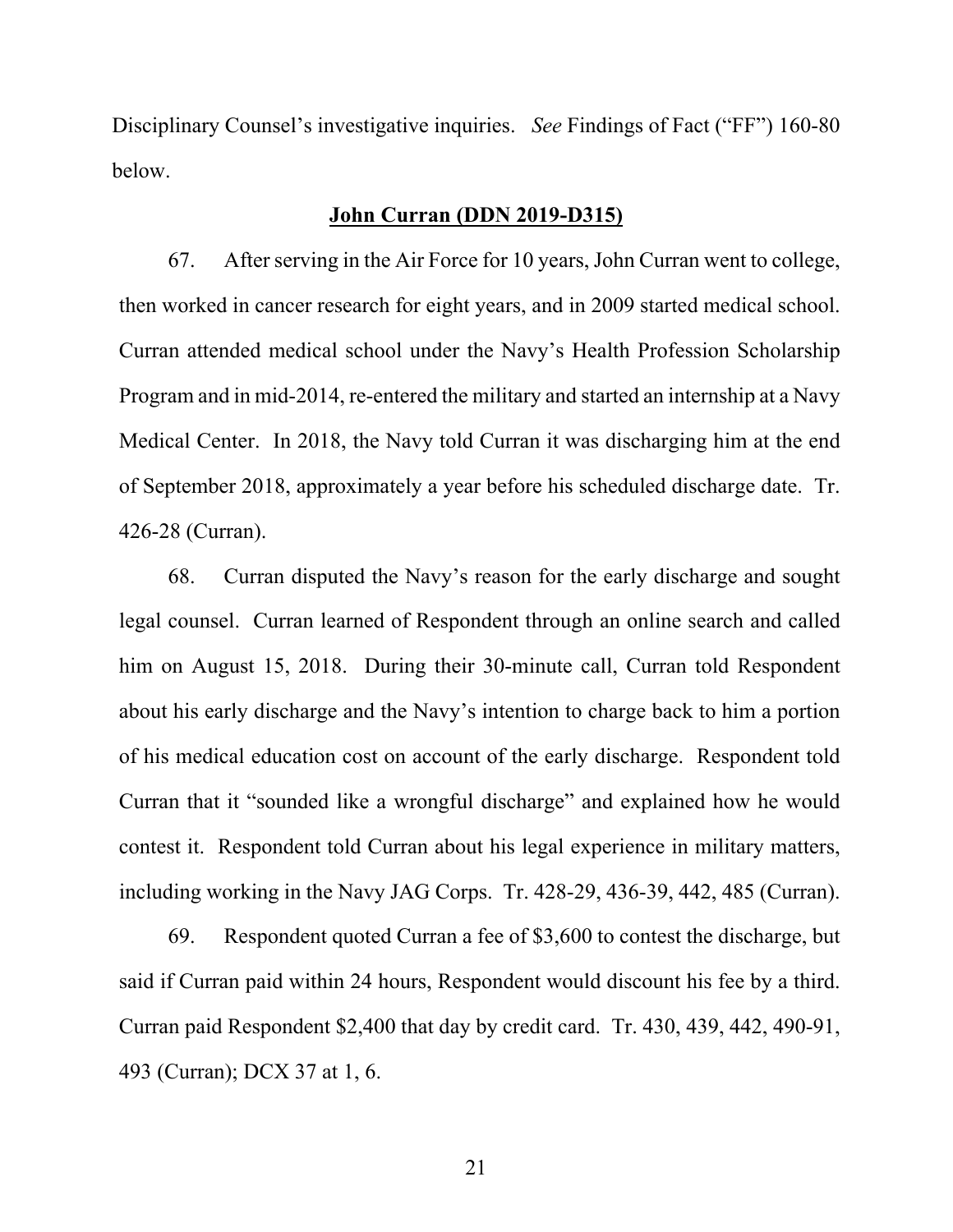70. That same day, Respondent emailed Curran a fee agreement providing for a "flat fee" of \$3,600 "[t]o investigate the circumstances and provide written request for re-consideration to the U.S. Navy for Administrative Separation." DCX 37 at 3; Tr. 440-41 (Curran). The agreement provided for a one-third discount if paid in full within two days. Respondent represented in his fee agreement that he would deposit the fees into his attorney trust account and transfer the funds to his operating account as work was performed. DCX 37 at 4.

71. Curran's credit card payment of \$2,400 was credited to Respondent's trust account on August 17, 2018. DCX 75 at 12. Respondent took the funds for himself on August 21, 2018, without seeking or obtaining Curran's consent and without having done anything to pursue Curran's matter. DCX 75 at 12.; Tr. 457- 58 (Curran).

72. On August 21, 2018, Respondent transferred Curran's \$2,400 to his operating account, which was overdrawn by \$200.14, which left a balance of \$25 in the trust account. DCX 75 at 12; DCX 76 at 125; Tr. 360-62 (Matinpour).<sup>2</sup> Respondent then used Curran's funds to pay Respondent's own personal and business expenses. DCX 76 at 125.

73. As Respondent had requested, Curran completed an intake form and uploaded onto Clio certain documents relating to his military service, his medical

<sup>&</sup>lt;sup>2</sup> Respondent's operating account was overdrawn on a number of other occasions, including in November 2015, June and October 2016, nine months in 2018, seven months in 2019, and in January and June 2020. DCX 76; Tr. 362-63 (Matinpour).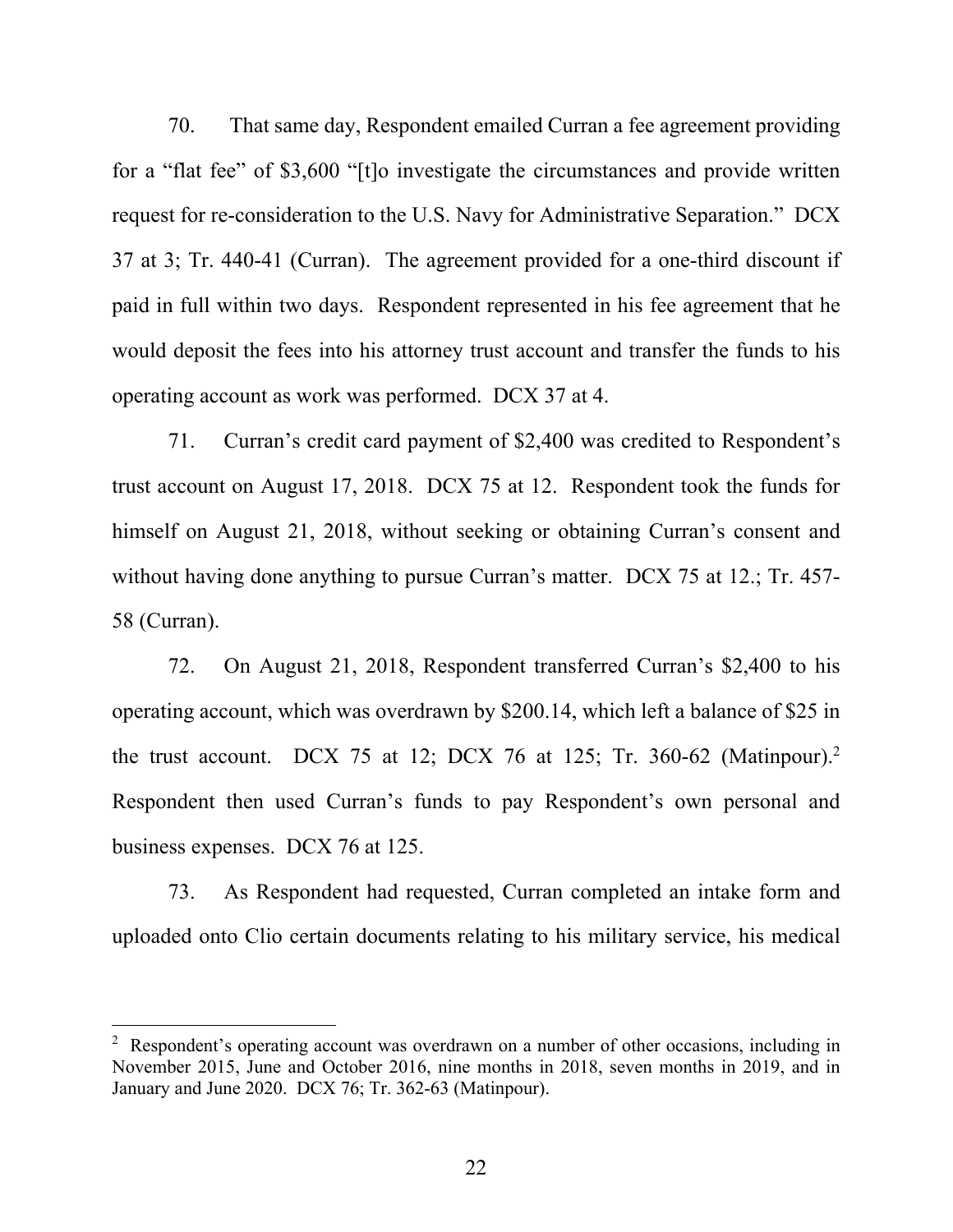education, and the Navy's decision to discharge him. Tr. 439, 441-42 (Curran); DCX 38 at 1.

74. Respondent did nothing to assist Curran prior to his discharge on September 30, 2018. Curran on his own wrote a response to the Navy's show cause letter. Tr. 430, 476-77, 486 (Curran).<sup>3</sup> Respondent falsely testified that he made a submission to the Navy, but admits he never provided the purported submission to Curran and had no evidence anyone else had done so. Tr. 516, 581-83, 591-92.

75. After their initial call, Curran made several calls and sent emails to Respondent, but Respondent did not, other than as discussed in footnote three, respond or initiate any communication. It was not until November 8, 2018, that Curran was able to get Respondent to speak with him again. Tr. 430, 443-44, 474 (Curran); DCX 37 at 2; DCX 38 at 1. During their second call, Respondent told Curran his approach to challenging the discharge, basically reiterating what they had discussed in August 2018. Respondent described the paperwork he would need and told Curran that he did not need anything more from him. Tr. 430-31, 444-45 (Curran).

76. A few weeks later, Curran received a bill from the Navy for more than \$400,000 – the full cost of his medical education. Curran called Respondent several times, and was eventually able to schedule a meeting with Respondent, but Respondent canceled at the last minute. Tr. 429, 431, 446 (Curran); DCX 37 at 2.

 $3$  Curran said he spoke to Respondent for a couple of minutes shortly before his discharge, but Respondent merely told him he would get in touch – which Respondent did not do until November 2018. Tr. 443-44 (Curran).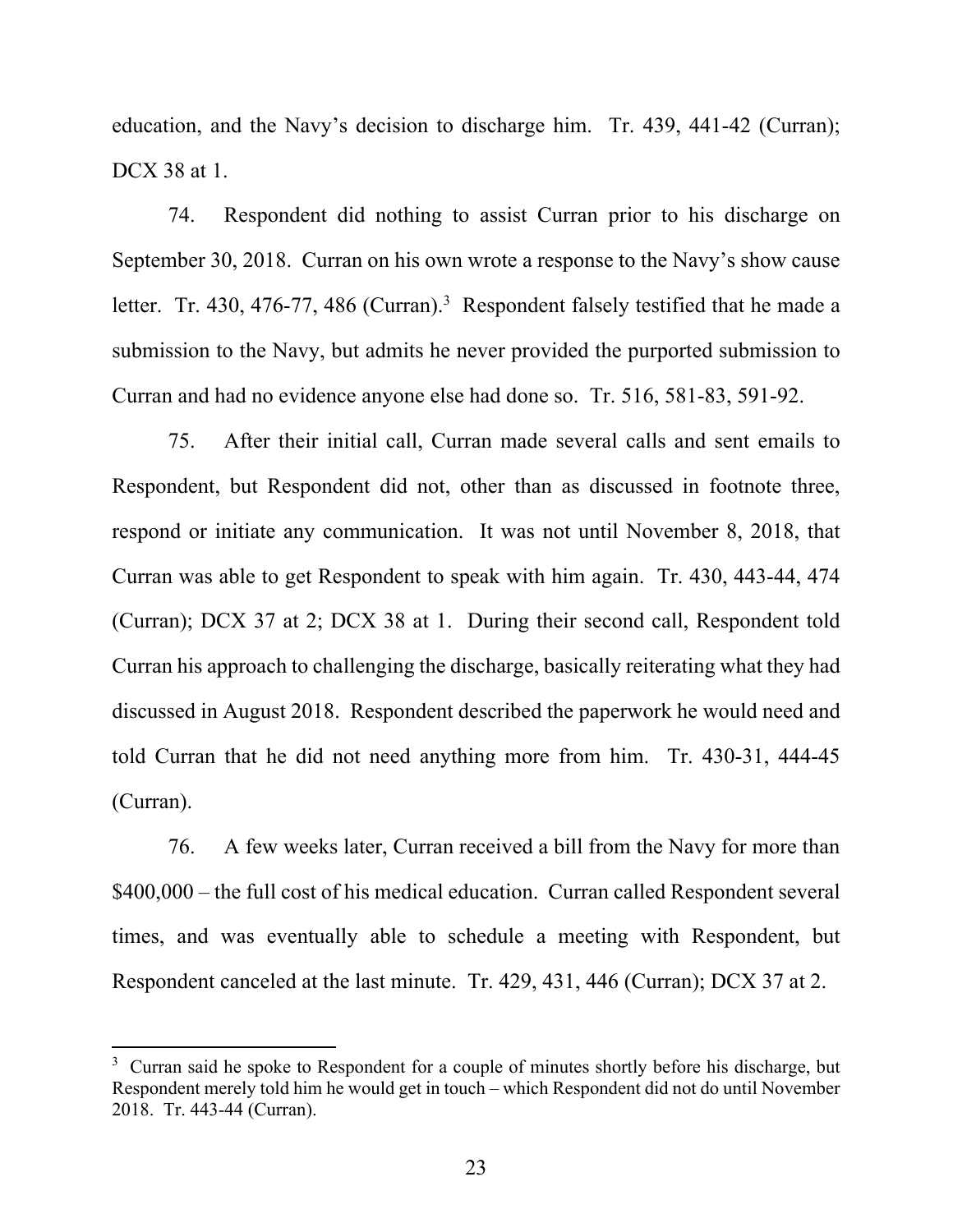77. On December 19, 2018, Curran met with Respondent in-person for the first time. Respondent repeated what he had previously told Curran on the phone about his discharge and they reviewed the documents that Curran had sent to Respondent in August. Tr. 432, 437, 447-48, 477 (Curran); DCX 37 at 2. Respondent showed Curran a rough draft or incomplete documents relating to his claim of wrongful discharge, and told Curran he still had more work to do. Tr. 447- 50 (Curran).

78. Curran also asked Respondent if he would help him with the Navy's bill for his medical education. Respondent told Curran he would assist him, but needed Curran to give him more information. Tr. 432, 447, 480-81 (Curran).

79. Curran on his own investigated the amount the Navy claimed he owed and obtained the relevant documents including the Defense Finance Accounting Service audit and the applicable regulations. Tr. 451-52, 480-81, 488 (Curran).

80. Respondent met with Curran a second and final time on February 23, 2019. Tr. 452 (Curran). A week before their meeting, Respondent demanded that Curran pay him an additional \$1,200, claiming that the Navy's medical school expense collection was a separate matter from the initial engagement about Curran's contested discharge. Tr. 433, 453-54, 486-87 (Curran). *But see* Tr. 589 (Respondent admitted that "debt is directly related to the discharge"). Curran was "desperate" and paid Respondent an additional \$1,200 fee by credit card on February 16, 2019. Tr. 433, 453-54 (Curran); DCX 37 at 2; DCX 38 at 1, 3, 9. Curran also signed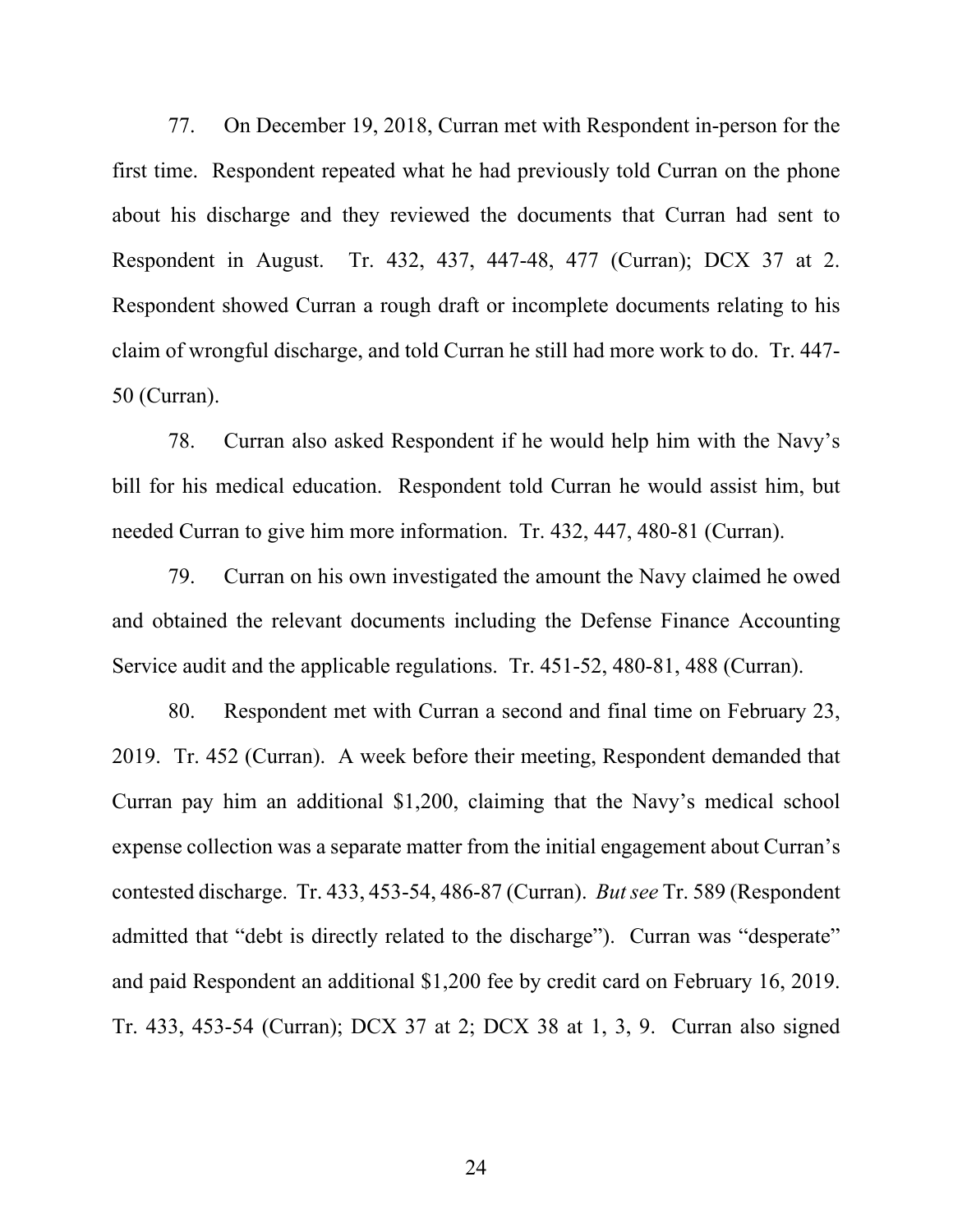electronically another fee agreement, but Respondent and his office never provided him a copy and it was not included in his online file. Tr. 478, 487 (Curran).

81. Curran's \$1,200 credit card payment was credited to Respondent's trust account on February 19, 2019. Respondent withdrew that \$1,200 the next day. DCX 75 at 14; Tr. 363-64 (Matinpour). By March 6, 2019, the balance in the trust account was \$508, despite the deposit of an additional \$5,950 in credit card payments from Respondent's other clients. DCX 75 at 14. Respondent took Curran's \$1,200 without providing any services to Curran and without seeking or obtaining Curran's consent. Tr. 458-59 (Curran).

82. Curran asked Respondent and his office several times to provide him the fee agreement for the collection matter, but Respondent failed to do so. Tr. 454- 55, 487 (Curran).

83. At their last meeting on February 23, 2019, Curran provided Respondent the information and documents that he had obtained relating to the debt collection matter, which they discussed. Tr. 452-53, 480-81 (Curran). They also discussed the wrongful discharge matter. Respondent told Curran that he would pursue both matters but needed additional information from Curran. Tr. 433, 456, 486-87, 489 (Curran).

84. Curran provided the information Respondent requested within a couple of weeks. After that, Curran did not hear from Respondent. Tr. 433-34, 456 (Curran); DCX 37 at 2. Curran called Respondent 16 times between March 15 and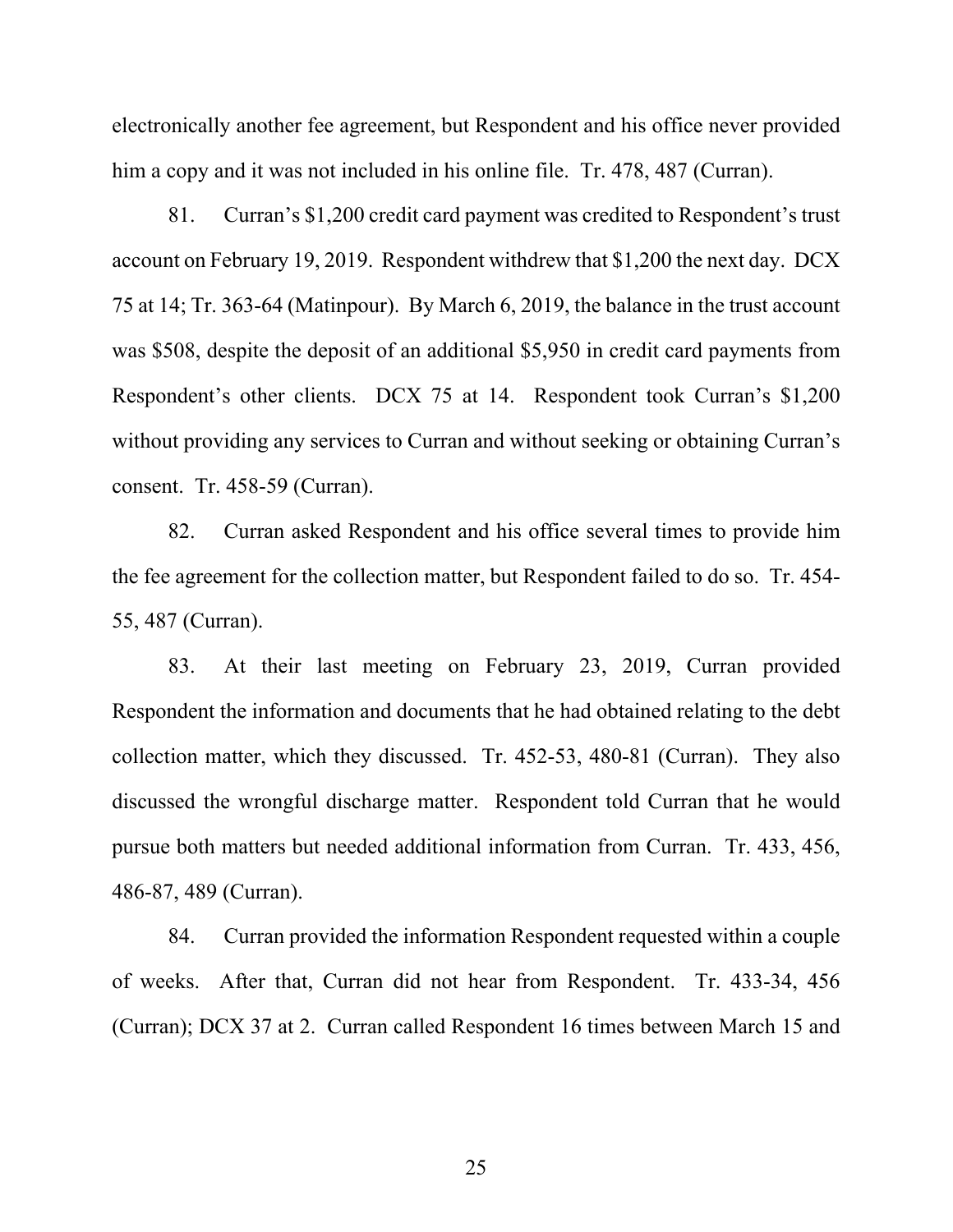July 8, 2019, but Respondent did not return his calls or respond to his messages. Tr. 433-34, 454-55, 461-62 (Curran); DCX 38 at 1.

85. Curran is unaware of anything Respondent did to challenge Curran's discharge or dispute the Navy's related collection matter. Tr. 434-35, 456, 459, 461- 63, 468, 487-88 (Curran); DCX 37 at 1-2; *see* Tr. 586, 588, 592 (Respondent admits he never finished or submitted a petition challenging Curran's discharge; Respondent testified he did not tell Curran he would or would not take action to challenge the debt).

86. On July 15, 2019, Curran sent Respondent a letter by email and certified mail describing the history of their interactions, his unsuccessful efforts to communicate with Respondent, and his understanding that "nothing has happened with regard to [his] case." DCX 38 at 1; Tr. 433-34, 460-61 (Curran). Curran provided his contact information and asked Respondent what he could to do to move his matters forward. DCX 38 at 1.

87. Respondent called Curran approximately a week after receiving his letter and promised to send him some documents to review and sign the next day. Curran never heard from Respondent again. Tr. 434, 459-63 (Curran); DCX 36 at 6-7; DCX 37 at 2 ("I was ghosted by my own lawyer.").

88. On August 14, 2019, Curran wrote to Respondent terminating the relationship. Curran complained that there had been no progress on the underlying matter despite Respondent's receipt of \$3,600 in fees, and Respondent would not communicate with him. Curran asked Respondent to withdraw (although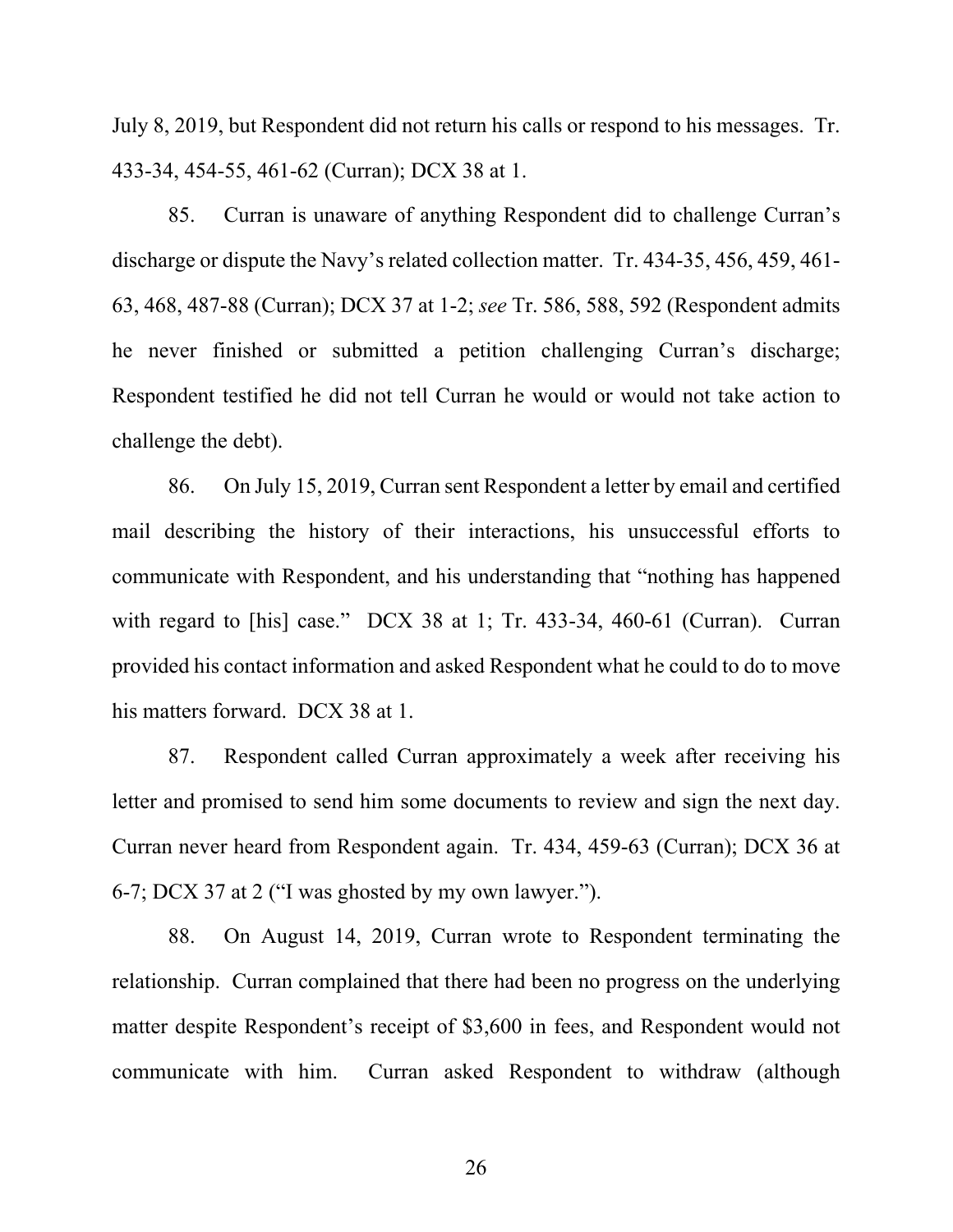Respondent had never submitted anything to the Navy), provide an accounting, refund the unearned fees, and return his documents and his file. Tr. 434-35, 463-64 (Curran); DCX 38 at 2.

89. Respondent did not respond to Curran's letter or further calls. Respondent refused to provide an accounting, return Curran's documents and file, or refund the fees he had not earned. Tr. 435, 464-65, 469 (Curran).

90. On August 17, 2019, Curran filed a disciplinary complaint against Respondent with the VSB because Respondent had taken his money and then abandoned him. Tr. 435-36, 466, 491 (Curran); DCX 36 at 4-7. The VSB informed Curran that it would not take any action because Respondent was not licensed to practice in Virginia, and referred Curran to the D.C. Bar. Tr. 436, 466-67 (Curran); DCX 36 at 2.

91. In October 2019, Curran filed a disciplinary complaint against Respondent in D.C. Tr. 467-68 (Curran); DCX 37.

92. As discussed below, Respondent refused to respond to Disciplinary Counsel's investigative inquiries regarding Curran's complaint. He never provided a written response, despite a Board order directing him to do so. Nor did Respondent provide the client file and his financial records, even after the Court ordered him to do so. FF 168-79.

#### **Joseph Hoffler (DDN 2020-D009)**

93. Joseph Hoffler served in the Air Force from 1962 until 1984, when he retired with the rank of lieutenant colonel. Hoffler retired after receiving what he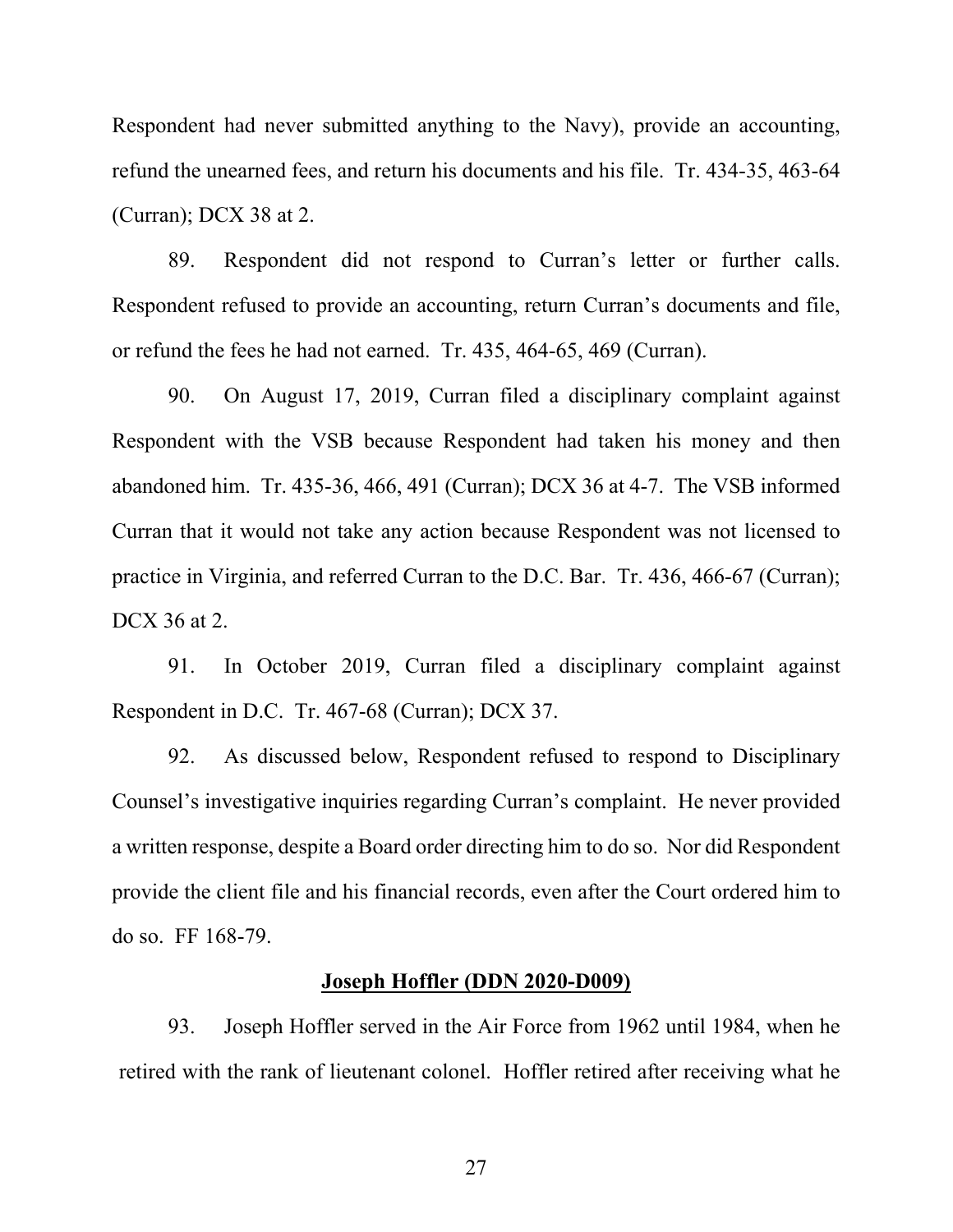considered an unjustified letter of reprimand. Tr. 378-79 (Hoffler). Prior to retaining Respondent, Hoffler had challenged the letter of reprimand, including by bringing a civil action that the court dismissed because it had no jurisdiction to rule on the matter. Tr. 380, 414-16 (Hoffler).

94. In November 2018, Hoffler called Respondent about representing him in removing the letter of reprimand and seeking a retroactive promotion before the Special Selection Board ("SSB"). Tr. 379-82 (Hoffler). Respondent told Hoffler that he could represent him and give him a one-third discount of his fee of \$4,500 if Hoffler paid him \$500 by the end of November 2018, and the balance of the \$3,000 fee in monthly installments of \$250. Tr. 381-82, 389-91 (Hoffler); DCX 53 at 38.

95. In mid-November 2018, Respondent emailed Hoffler a fee agreement providing for a "flat fee" of \$4,500 "[t]o investigate the circumstances and provide a written petition/request to the Air Force Board of Corrections of Military Records (AFBCMR) to correct military record and failure to promote." DCX 53 at 5-6. The fee agreement required Hoffler to make an initial payment of \$500, and then pay \$250/month. Respondent said he would deposit the fees into his attorney trust account and transfer the funds to his operating account as work was performed. DCX 53 at 6; Tr. 383-84 (Hoffler).

96. Hoffler signed the fee agreement on November 20, 2018, and provided Respondent documents about his matter by uploading them on Clio. Tr. 384-85 (Hoffler); DCX 53 at 7, 10.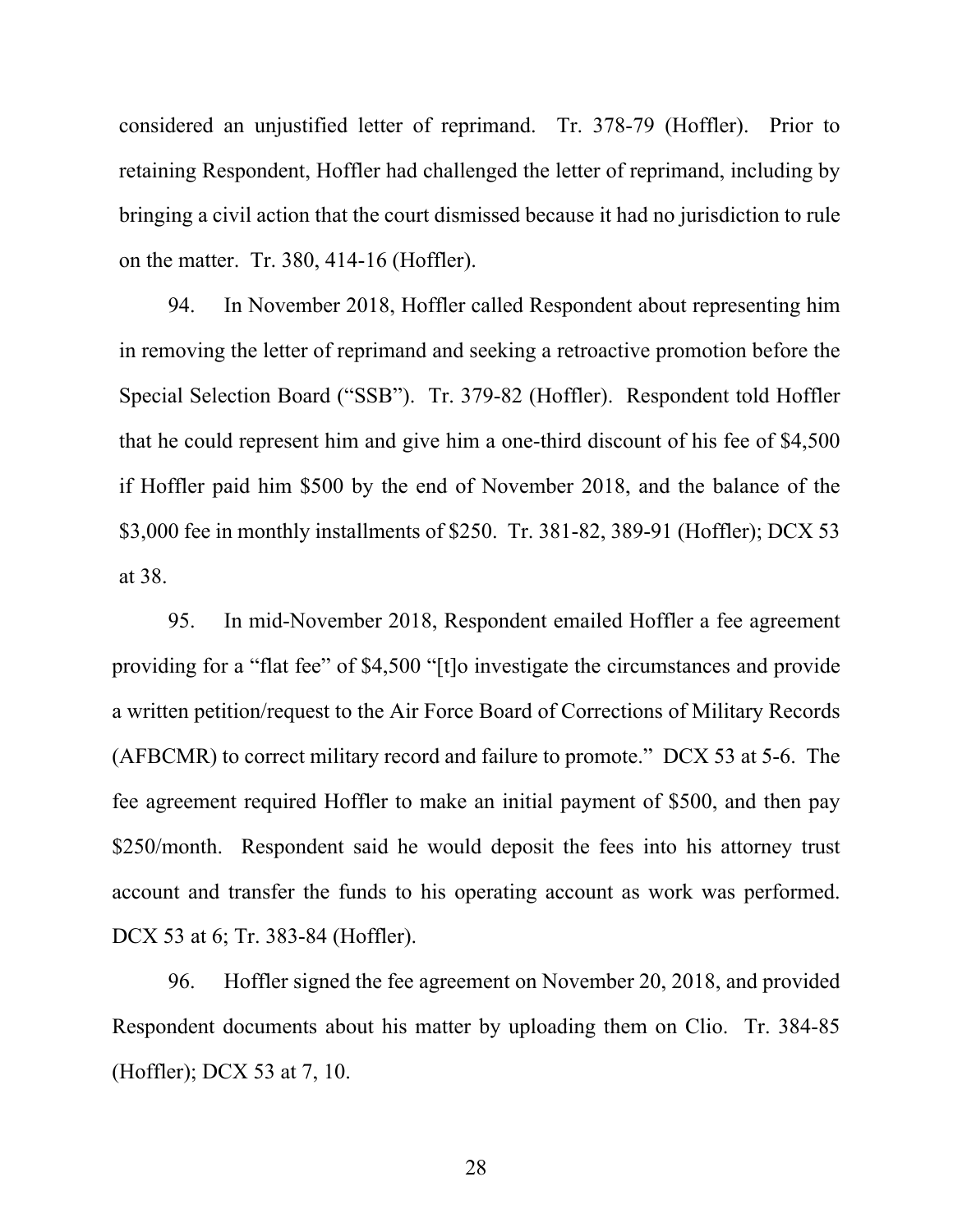97. On November 29, 2018, Respondent emailed Hoffler saying that he had reviewed Hoffler's documents and his written statement. Respondent told Hoffler his approach to challenging the reprimand and seeking review before the SSB. DCX 53 at 15; *see also* Tr. 382 (Hoffler). Hoffler responded on November 29, 2018, and Respondent replied that evening, reiterating his "approach" and telling Hoffler that the one-third discount would expire on November 30th and that if Hoffler paid him \$500, he would start work. DCX 53 at 31-32.

98. Respondent sent other emails to Hoffler on November 29, 2018, telling him he wanted to help him on his case and the discount extended only one more day. DCX 53 at 36; *see also* DCX 53 at 38 (Hoffler's December 11, 2018 email to Respondent confirming payment and thanking Respondent for taking his case and for saying he would "aggressively fight to protect [Hoffler's] rights"). Respondent falsely testified that he told Hoffler he had a very difficult case and that he was not confident about it because it was so old. Tr. 511, 579.

99. On November 30, 2018, Hoffler paid Respondent \$500 by debit card. Tr. 385 (Hoffler); DCX 54 at 1, 8. For the next nine months, Hoffler paid Respondent \$250 at the beginning of each month for a total of \$2,750. Tr. 389-90 (Hoffler); DCX 54.

100. The fees Hoffler advanced were deposited in Respondent's trust account. Tr. 365-66 (Matinpour); DCX 77. Respondent withdrew Hoffler's funds either the day they were deposited in the trust account or shortly thereafter. Tr. 366- 67 (Matinpour). Hoffler's initial \$500 payment was deposited in Respondent's trust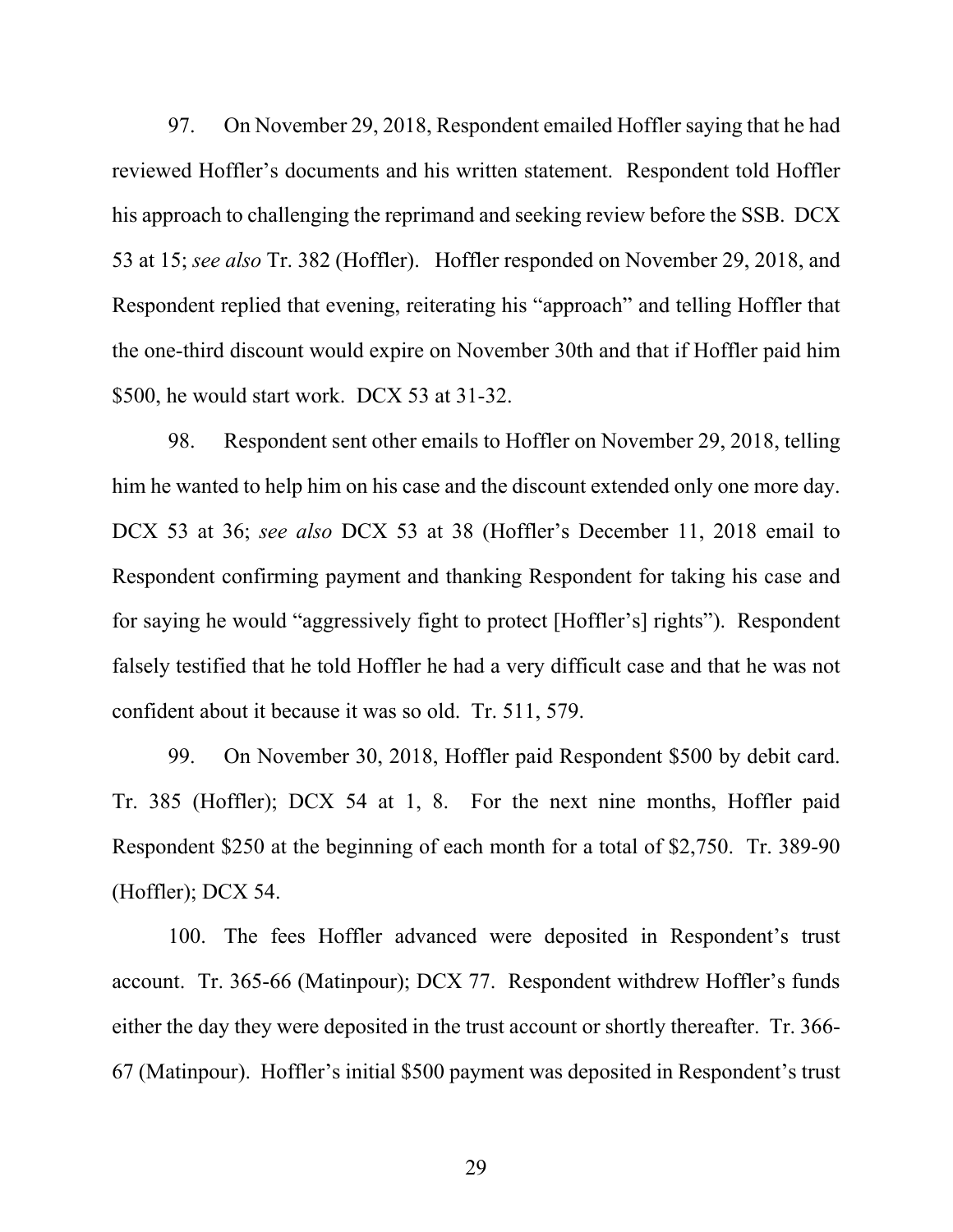account on December 3, 2018. Respondent withdrew it the same day, leaving a balance of \$45. DCX 75 at 13.

101. Respondent also took the \$250 monthly payments that Hoffler made between January and the beginning of September 2019. The balance in Respondent's trust account was less than \$160 in January and February 2019, and by September 18, 2019, after Hoffler had paid Respondent \$2,750, the balance in the trust account was less than \$100. DCX 75 at 13-16. The bank records show that in most instances, Respondent withdrew the \$250 monthly payments within days after they were deposited in his trust account, if not the same day they were deposited. *Id.*

102. Respondent never told Hoffler he was taking his funds or provided him any statement or other documents showing that he had done any work in his matter. Hoffler never agreed that Respondent could take any of the fees he advanced and was unaware of any work that Respondent performed. Tr. 390, 392, 413 (Hoffler).

103. Hoffler provided Respondent numerous documents about his matter, including ones relating to his past challenges of the reprimand and the earlier civil action. Tr. 385-86, 407-08, 410-11, 415 (Hoffler); DCX 53 at 2, 8-10, 17-30. When Respondent did not contact him to discuss the information in the documents, Hoffler became concerned and he started calling Respondent on a weekly basis. Tr. 386-87, 390, 403 (Hoffler).

104. Most of Hoffler's calls and requests for information went unanswered. When Hoffler was able to reach someone, it was Respondent's office manager. She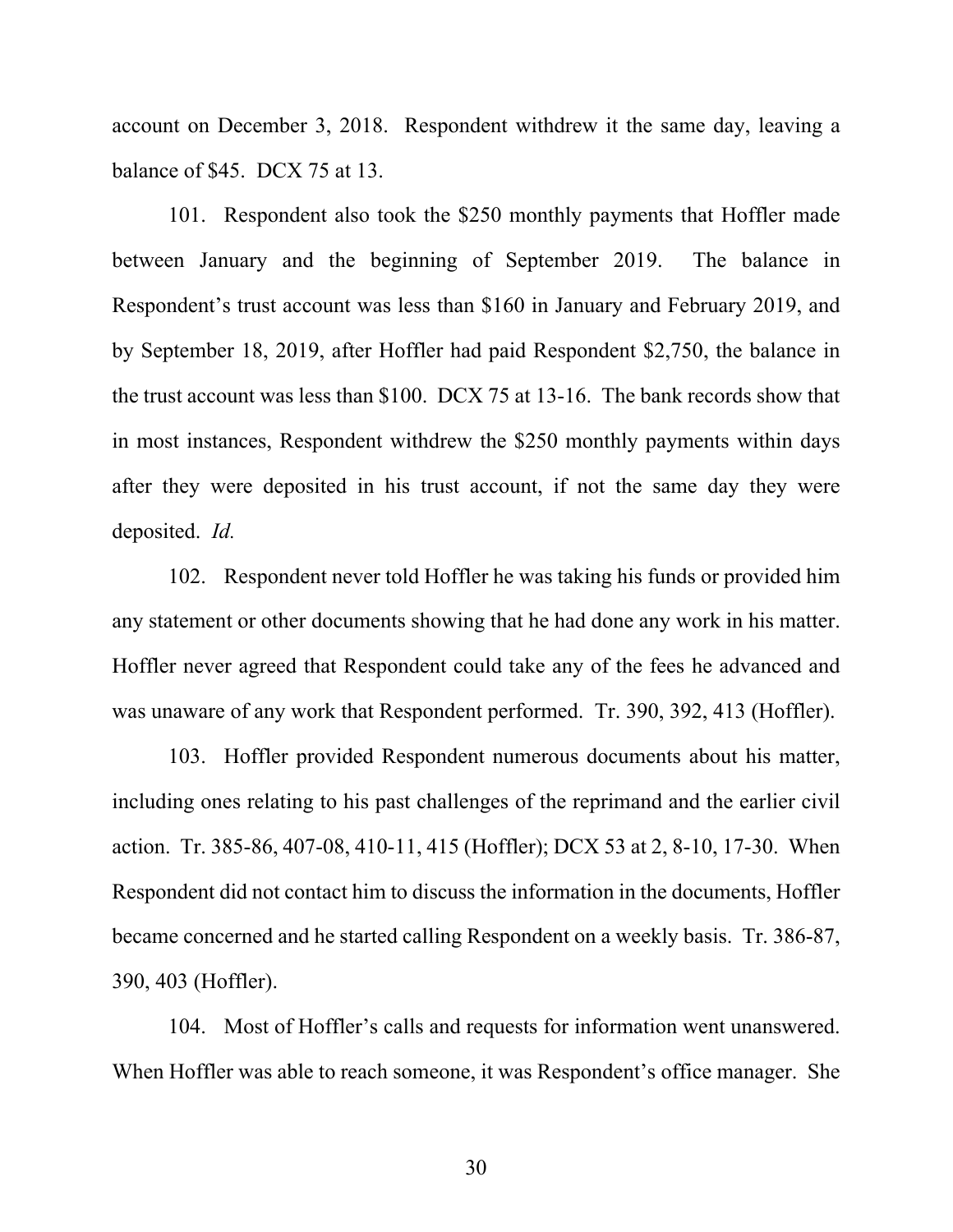told Hoffler that Respondent was busy or working at home and that Respondent would call him back. Respondent never did. Tr. 386-88 (Hoffler); DCX 53 at 2. Hoffler also scheduled three or four phone meetings with Respondent, but Respondent missed all of them. Tr. 387-88, 404 (Hoffler); DCX 52 at 6; DCX 53 at 41.

105. The few times that Hoffler communicated with Respondent, Respondent claimed he was busy and said that Hoffler's case was in his queue. Tr. 388 (Hoffler). Respondent did not provide Hoffler any substantive information, and refused to respond to Hoffler's subsequent requests for information. Tr. 388, 390, 393, 414 (Hoffler); DCX 52 at 6; DCX 53 at 2. Respondent falsely testified that he had an hour-long call with Hoffler in June or July 2019 and told him there was no evidence to support his claim of "racial inequality." Tr. 513, 574-75.

106. On September 3, 2019, Hoffler emailed Respondent about the lack of communication and his current inability to reach anyone in Respondent's office. Hoffler also said that he had not received anything by email to review, as Respondent had said he would. DCX 53 at 46. Respondent failed to respond. He also failed to provide any paperwork for Hoffler to review. Tr. 393-95 (Hoffler); DCX 52 at 6. Tr. 513, 576-78. Respondent falsely testified that he told Hoffler he would get back to him in October; Respondent also falsely testified that he prepared a petition and had his assistant send it to Hoffler after Hoffler discharged him. Tr. 513, 576-78.

107. Because Respondent never performed the work that Hoffler paid him to do, Hoffler stopped paying Respondent after September 2019. It was "obvious"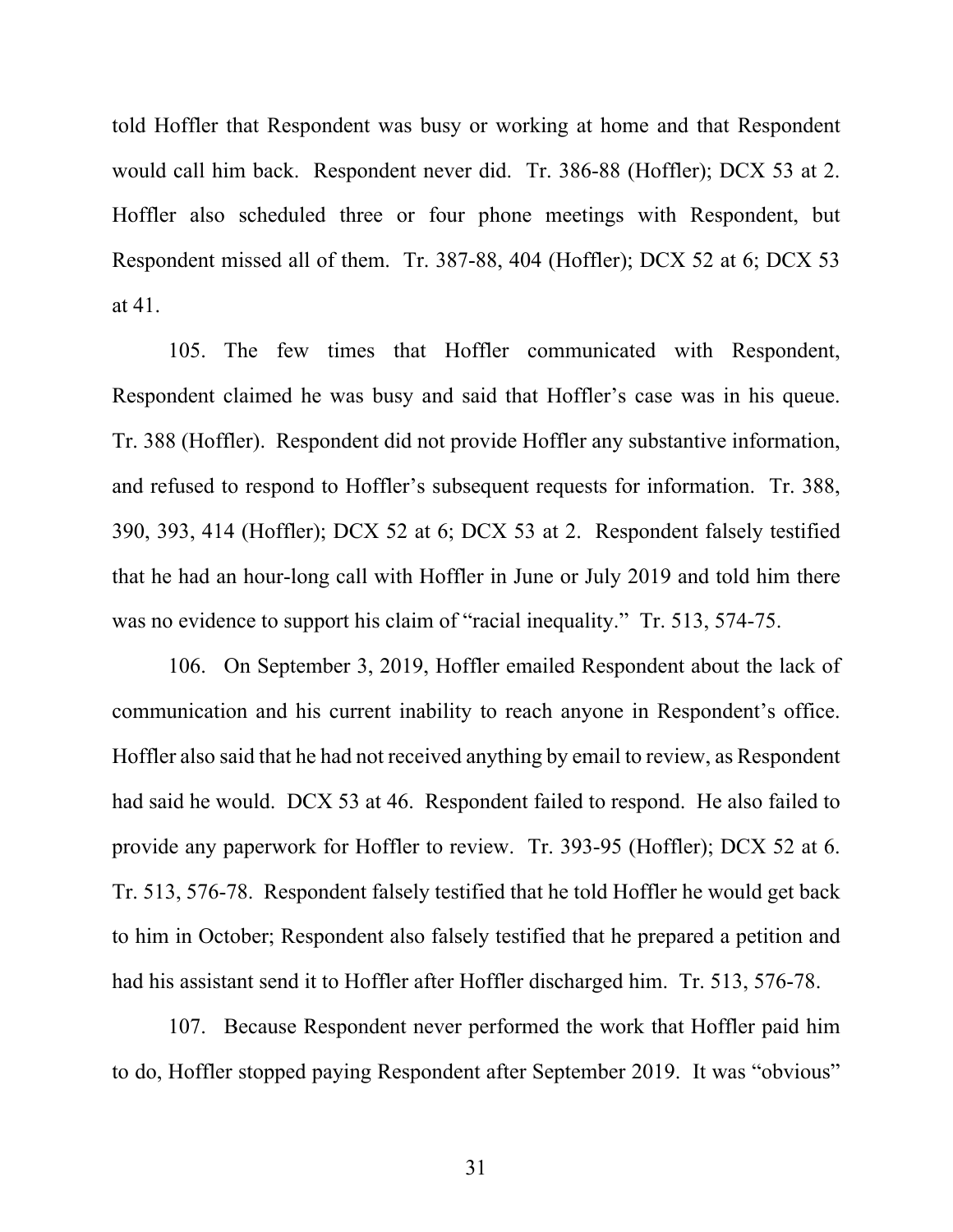to Hoffler that Respondent had "abandoned [his] case." DCX 52 at 4, 6; Tr. 393-95, 397 (Hoffler).

108. By October 2019, Hoffler had discharged Respondent and asked him to return his funds. Respondent did not respond or refund the fees he was advanced – all of which he had taken without Hoffler's knowledge or consent. Tr. 392-96, 413 (Hoffler); DCX 52 at 6.

109. On October 21, 2019, Hoffer filed a disciplinary complaint against Respondent with the VSB. Tr. 396-97 (Hoffler); DCX 52 at 4-6. Because Respondent was not licensed to practice law in Virginia, the VSB told Hoffler it was dismissing his complaint, and VSB referred Hoffler to the D.C. Bar. DCX 52 at  $2 - 3$ .

110. Respondent sent Hoffler an email or text after learning of his disciplinary complaint in Virginia, falsely stating that he had sent documents to Hoffler. DCX 53 at 2, 39; Tr. 399-400 (Hoffler). Respondent had never sent any documents to Hoffler, as Hoffler confirmed in an email of December 8, 2019. DCX 53 at 41; Tr. 395-96, 400 (Hoffler). Hoffler again asked Respondent to refund his \$2,750 for which he had not received any services or paperwork. DCX 53 at 41; *see also* Tr. 400-01 (Hoffler). Respondent failed to respond. Respondent also ignored Hoffler's December 17, 2019 and January 1, 2020 emails repeating his request for a refund. DCX 53 at 43, 45; Tr. 401-03 (Hoffler).

111. On January 21, 2020, Hoffler filed a disciplinary complaint against Respondent in D.C. because he had taken Hoffler's money "and did nothing but hide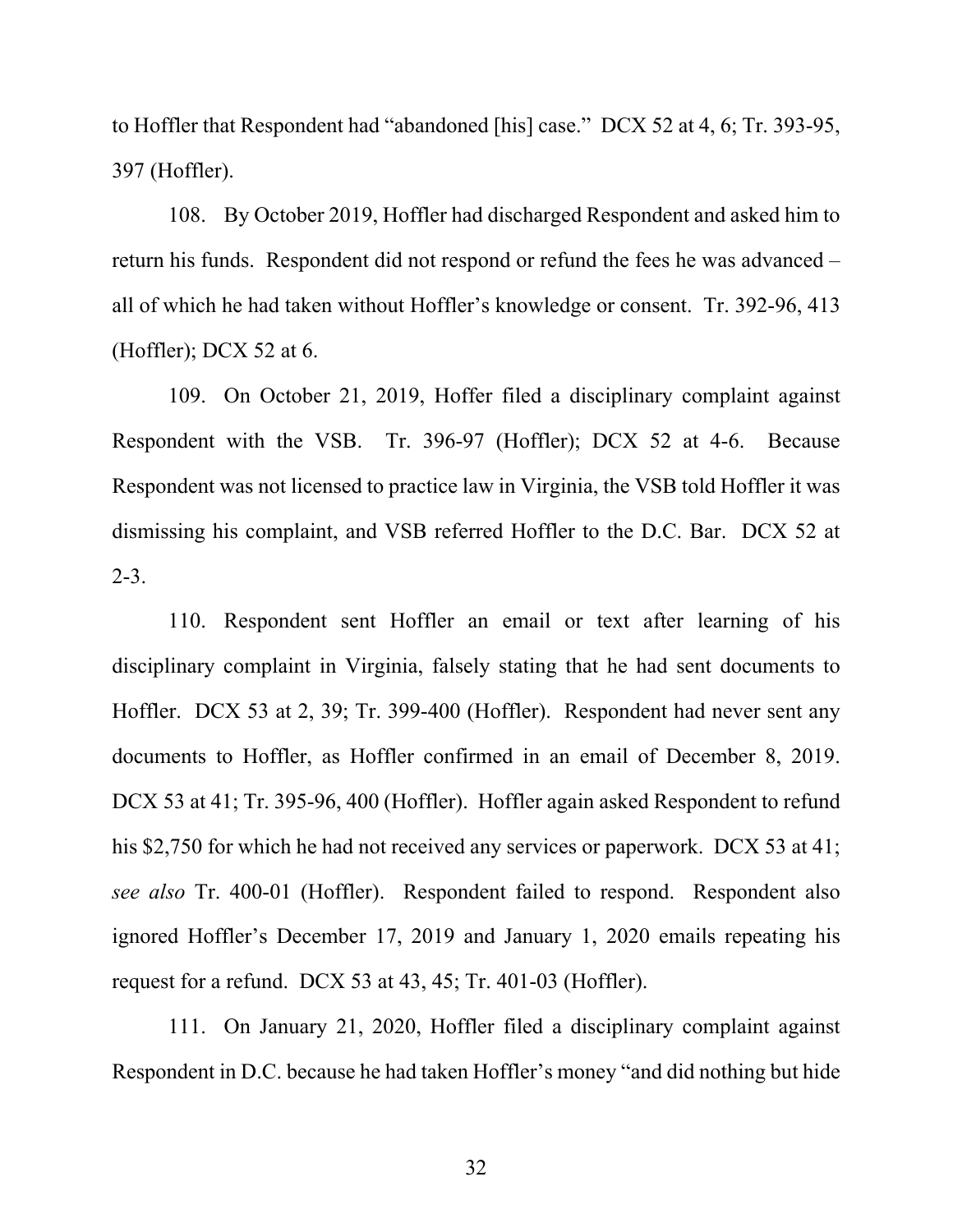from [Hoffler]." DCX 53 at 2; *see* Tr. 397-98, 402-03 (Hoffler: Respondent did not do anything to assist him).

112. On January 22, 2020, Disciplinary Counsel sent a letter and email to Respondent enclosing Hoffler's complaint and asking him to respond to the allegations in the complaint by February 3, 2020. DCX 55. Respondent ignored Disciplinary Counsel's letter and the follow-up letter sent on February 5, 2020, enclosing a subpoena for Hoffler's file and Respondent's financial records. DCX 56-57.

113. As discussed below, Respondent refused to respond to Disciplinary Counsel's investigative inquiries regarding Hoffler's complainant. Respondent never provided a response to the disciplinary complaint and, as of the time of the hearing in this matter, has refused to turn over the client file and his financial records.

### **Terrence Ray (DDN 2020-D087)**

114. Terrence Ray joined the Army in 1990 when he was 18 or 19 years old, and retired in 2014. In 2010, the Army brought an Article 15 proceeding against Ray for allegedly driving recklessly or under the influence the previous year while he was stationed in Germany. Ray was demoted and never received the promotion he expected. Tr. 161-62 (Ray); DCX 78 at 3-6.

115. In April 2012, Ray hired Respondent to represent him in challenging the Army's decision to reduce his rank and pay. In their initial conversation, which was over the phone, Ray told Respondent about the events leading to his demotion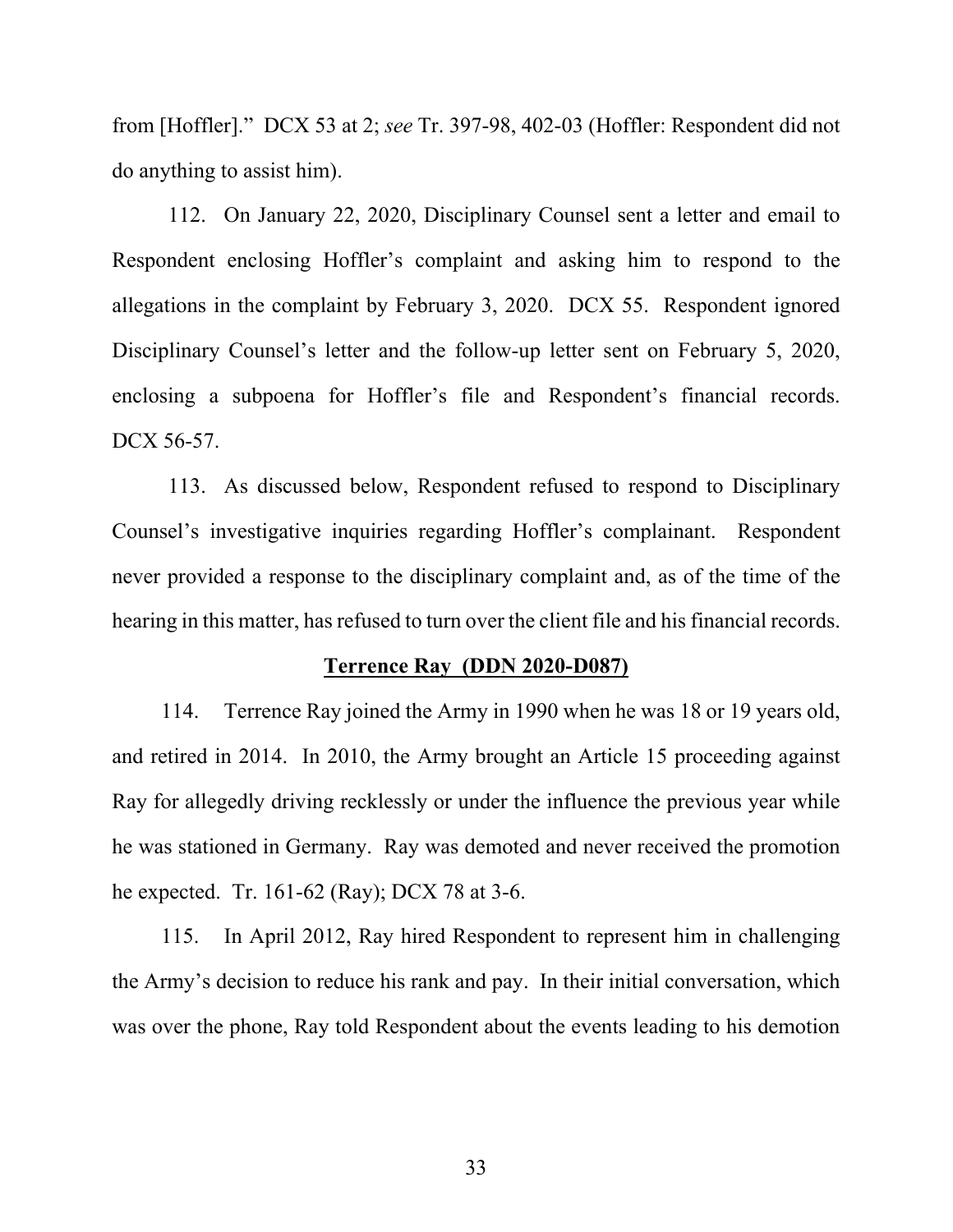and the Army's failure to give him a hearing. Respondent responded that it was "a pretty simple case" and that he could represent Ray. Tr. 162-64, 167-68, 176 (Ray).

116. Respondent gave Ray a fee agreement that provided for a flat fee of \$1,500, which Ray paid in three installments in 2012. Tr. 164-66, 168, (Ray); DCX 59 at 28-31

117. On September 16, 2013, Respondent submitted a petition to the Army Review Board to correct Ray's military record. DCX 59 at 41-50; Tr. 174 (Ray).

118. After learning that the Army denied the petition, Ray talked with Respondent who agreed to file an appeal or seek further review. However, when Ray met again with Respondent, Respondent showed him the same papers with the same mistakes that he had submitted before. Tr. 174-76, 196, 202, 204-05 (Ray). Ray became concerned that Respondent was not focused on the Army's failure to give him a hearing – which Ray believed was his best chance of getting relief. Tr. 176-77, 205-06 (Ray).

119. As the representation continued, Ray had increasing difficulty communicating with Respondent. Respondent did not initiate any communication and failed to return Ray's calls. Respondent also failed to appear for scheduled meetings. For much of the representation, Ray was in the dark as to what, if anything, Respondent was doing. Tr. 169-72, 201-03 (Ray).

120. In September 2015, Respondent prepared a complaint challenging the Army's Article 15 proceeding and seeking back pay for Ray. Tr. 177-78 (Ray); DCX 78 at 3.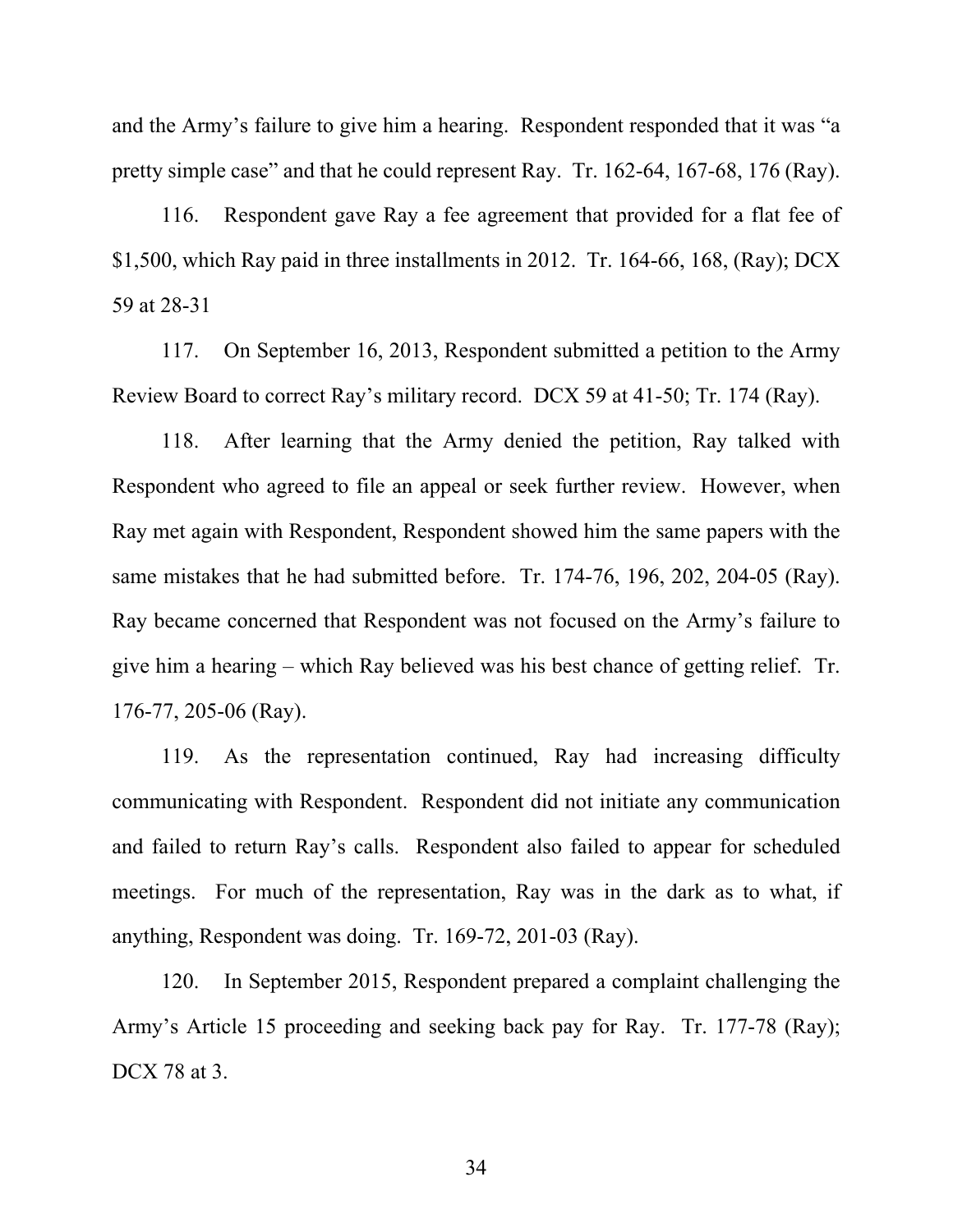121. Respondent filed the complaint in the United States Court of Federal Claims on September 29, 2015, although Respondent was not a member of that court's bar – something he never disclosed to Ray. Tr. 179 (Ray); DCX 78 at 2. Instead, Respondent told Ray that he could bring in another lawyer to work on the case, but it would cost Ray \$10,000. Ray was unwilling to pay another lawyer for something that Respondent said he would do. Tr. 170-71, 196-97 (Ray). Ray, however, was willing to pay Respondent additional fees, but there was never an agreement as to what additional fees Respondent would charge. Tr. 188-89, 203 (Ray); *see* DCX 59 at 11 (Ray told an investigator from the VSB that Respondent said he would take a percentage of any recovery as an additional fee).

122. After he filed the complaint with the Federal Claims Court, Respondent consented to extensions for the government to respond in November 2015, and again in January 2016. DCX 78 at 2. Respondent told government counsel and the court that Ray would be filing an amended complaint. DCX 78 at 11, 13. Respondent, however, never prepared or filed an amended complaint, nor did Respondent take any other action to pursue Ray's claims. Tr. 182-83 (Ray); *see* DCX 59 at 3-5; *see*  DCX 60 at 1-2.

123. In May 2016, Respondent consented to the government's motion to dismiss the action without prejudice. DCX 78 at 2. On May 26, 2016, Respondent emailed government counsel falsely stating that Ray agreed to dismiss the action. DCX 78 at 17. In fact, Respondent had never discussed the dismissal with Ray, and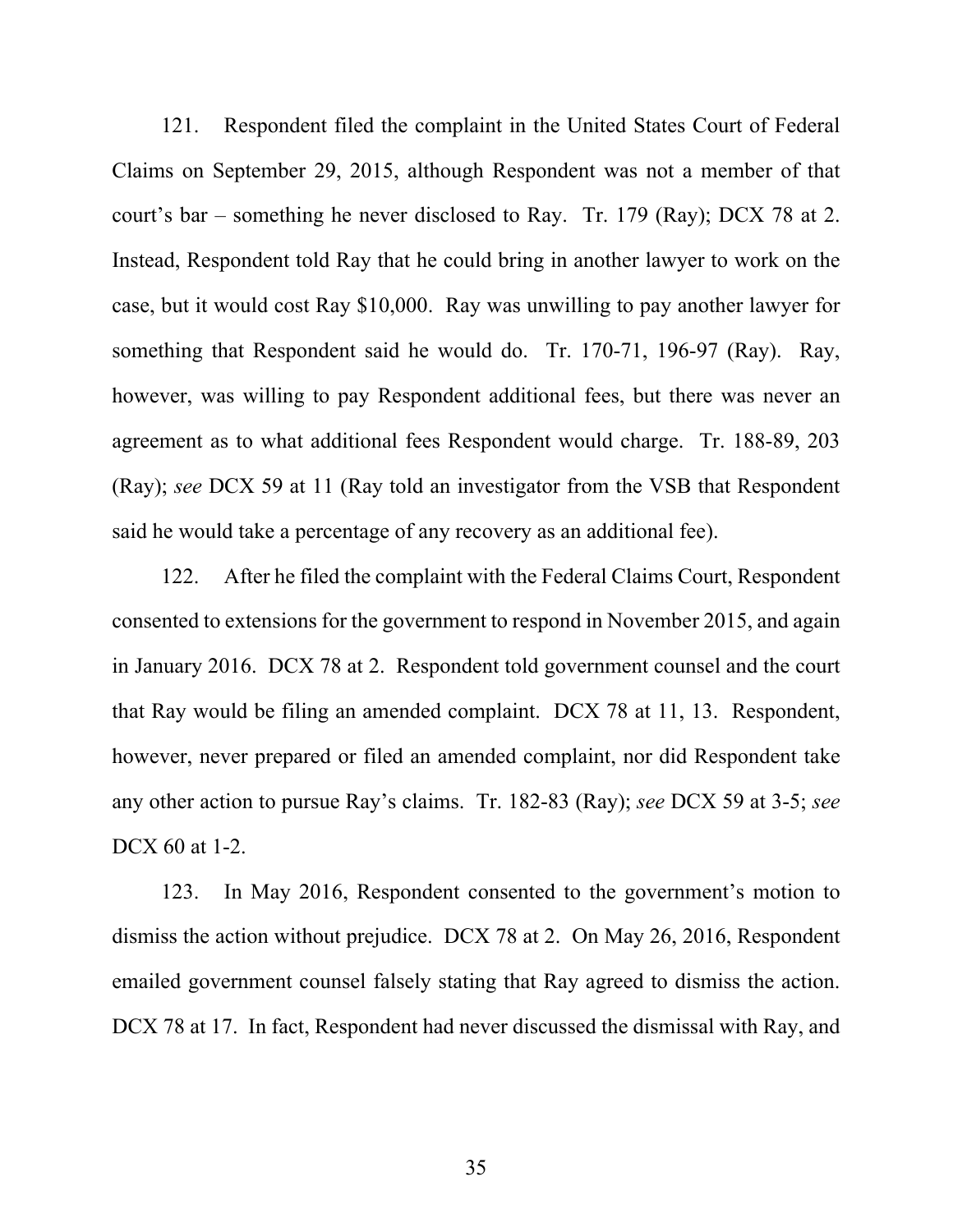Ray never agreed to the dismissal. Tr. 181-82, 193-94 (Ray). At the hearing in this matter, Respondent again falsely claimed Ray agreed to dismiss case. Tr. 568.

124. As years passed, Ray lost trust in Respondent. Ray went to Respondent's office, which moved from one city in Virginia to another without notice, to try to catch Respondent in his office and ask him about his case. Ray brought his fiancée so he would have a witness to his communications with Respondent. During the few times Ray found Respondent, Respondent assured Ray that he was pursuing his matter. But Ray did not know what Respondent was doing and Respondent did not initiate any communication. Tr. 169-72, 204-05 (Ray: "the conversation was very slim to none").

125. By early 2018, Ray had decided to retain another lawyer. Ray asked Respondent to return his file so he could hire someone else. When Respondent failed to provide his file, Ray filed a disciplinary complaint against Respondent with the VSB. Tr. 184, 187, 191 (Ray); DCX 59. Ray complained about the lack of progress in his case, that he had done much of the leg work himself (including calculating his backpay), and that Respondent failed to communicate. Ray said that in his meetings with Respondent, Respondent showed him the same error-filled documents. DCX 59 at 5; *see* Tr. 169-71 (Ray). When he filed the Virginia disciplinary complaint against Respondent, Ray did not know the status of his legal matter. Tr. 186-87, 190-91 (Ray).

126. A few months before complaining to the VSB, Ray began to communicate with Respondent by text messages so he would have a record of what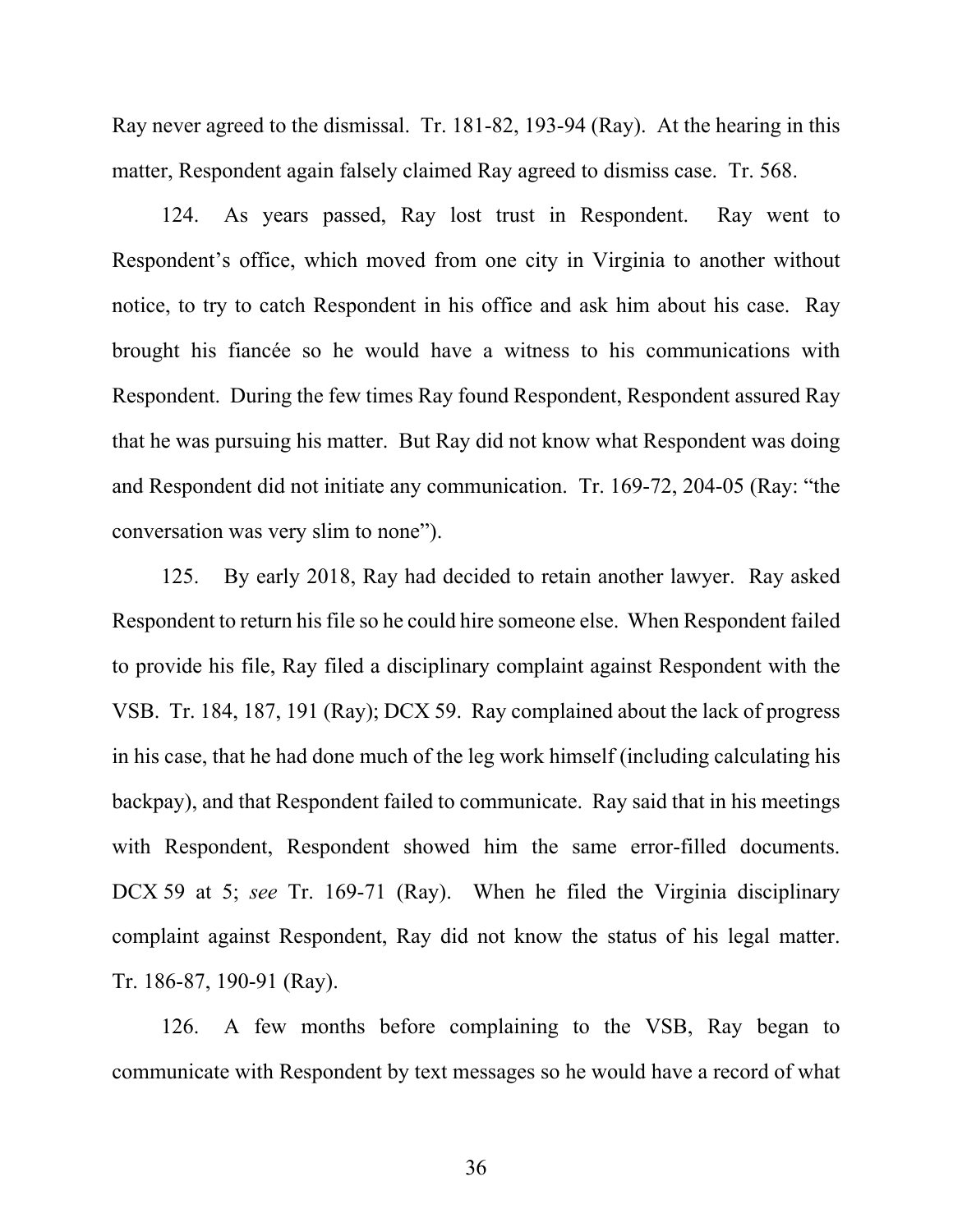was said. They continued to exchange texts while the Virginia disciplinary complaint was pending. Tr. 189-90, 203 (Ray); DCX 59 at 17-26.

127. Upon learning of the Virginia disciplinary complaint, Respondent contacted Ray and scheduled a meeting. Respondent told Ray he would pursue his matter by taking a different tack. Tr. 172, 183, 186-89, 193 (Ray); *see* DCX 59 at 21-22 (Respondent's text messages of August 13 and 15, 2018); *see also* Tr. 566 (Respondent: after Ray threatened a disciplinary complaint, he agreed to pursue matter). Ray agreed to leave his file with Respondent because he was running out of time, Respondent already was familiar with his matter, and Respondent said he would pursue his matter. Tr. 172, 185, 187-88, 199-200 (Ray).

128. In August 2018, Respondent told the VSB that he was filing an appeal with the Army Review Board and "currently working on this appeal for Mr. Ray." DCX 59 at 7; *see* Tr. 571-73 (Respondent could not say whether he prepared or filed the appeal).

129. The VSB dismissed Ray's disciplinary complaint. Based on Respondent's representations, the VSB found that Ray's matter was still pending and awaiting decision.<sup>4</sup> DCX 59 at 1. It is unclear what Respondent claimed was still pending because the federal court action was dismissed more than two years earlier and there is no evidence Respondent filed an amended complaint or any appeal. *See* Tr. 190-93 (Ray).

<sup>&</sup>lt;sup>4</sup> It is not clear in the record why the VSB investigated this complaint, but not the others (due to the fact that Respondent was not a members of the VSB). This issue is not material to any of the matters before the Hearing Committee.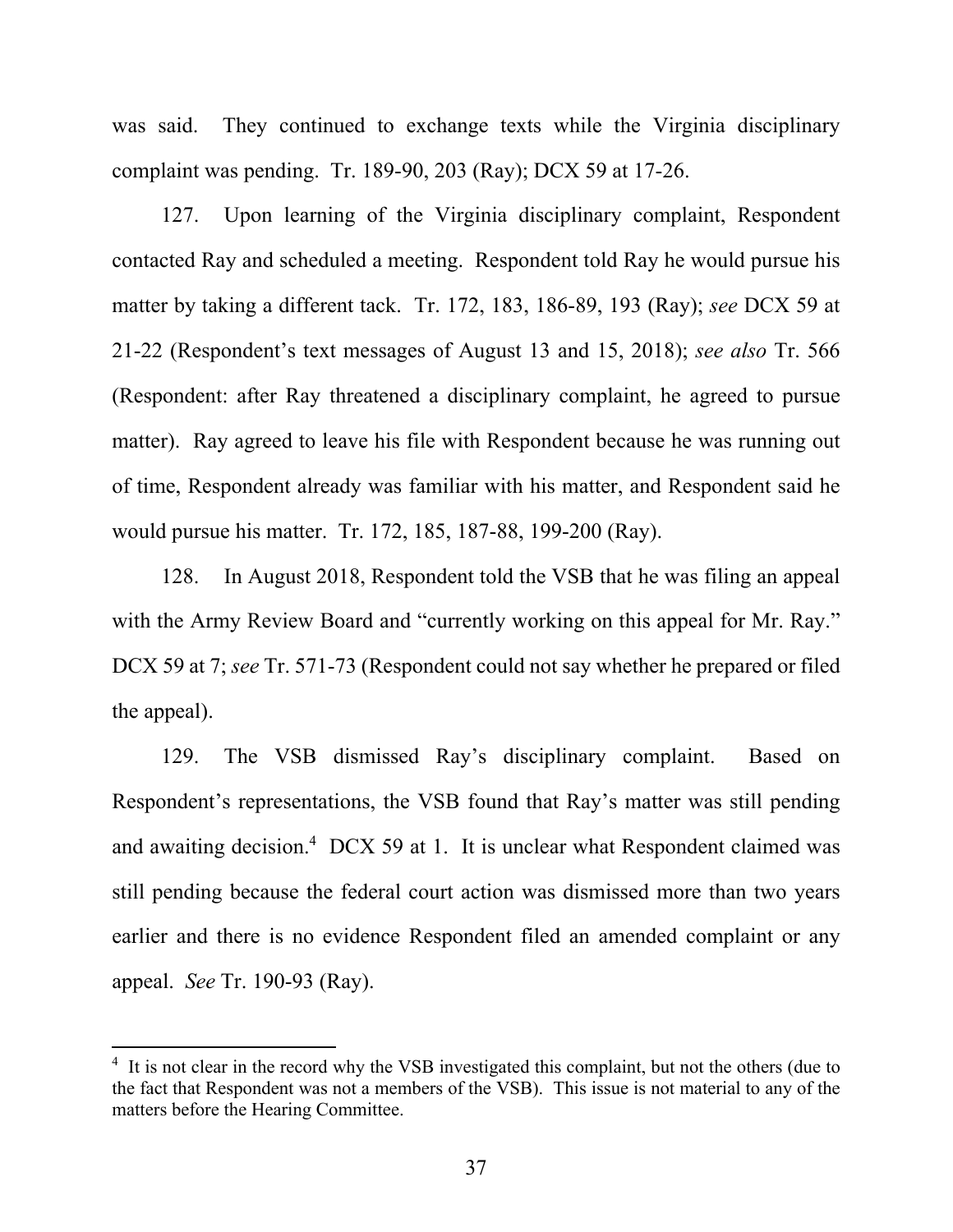130. After dismissal of Ray's Virginia disciplinary complaint, Respondent would not communicate with Ray. Respondent did not respond to calls or text messages, and he failed to take any action to pursue Ray's matter. Tr. 170, 172, 183, 185, 188, 191-93 (Ray); DCX 60 at 2.

131. In March 2020, Ray filed a D.C. disciplinary complaint against Respondent. DCX 60. Ray had not heard from Respondent in more than a year and he did not know the status of his case. Tr. 192-93 (Ray). Ray reiterated his claims about Respondent's lack of communication, failure to return calls, missing scheduled appointments, moving his office without notice, and presenting the same erroneous documents without corrections or new arguments. DCX 60 at 1-2.

132. By the time Ray filed his second disciplinary complaint against Respondent, Ray had little hope of overturning the Army's decision given the passage of time. *See* Tr. 188 (Ray); *see also* Tr. 184 (When Ray called another lawyer, he still "had options," but "knew [he] didn't have much time left"). Respondent has never returned Ray's documents or file. Tr. 193 (Ray).

133. On April 21, 2020, Disciplinary Counsel sent a letter and email to Respondent enclosing Ray's disciplinary complaint and asking him to respond to the allegations in the complaint by May 1, 2020. DCX 61. Respondent refused to respond to Disciplinary Counsel's investigative inquiries regarding Ray's complaint. Respondent never filed a response to the complaint and refused to provide his client file and financial records, notwithstanding follow-up letters and his receipt of a subpoena and Court order enforcing it. DCX 62-66.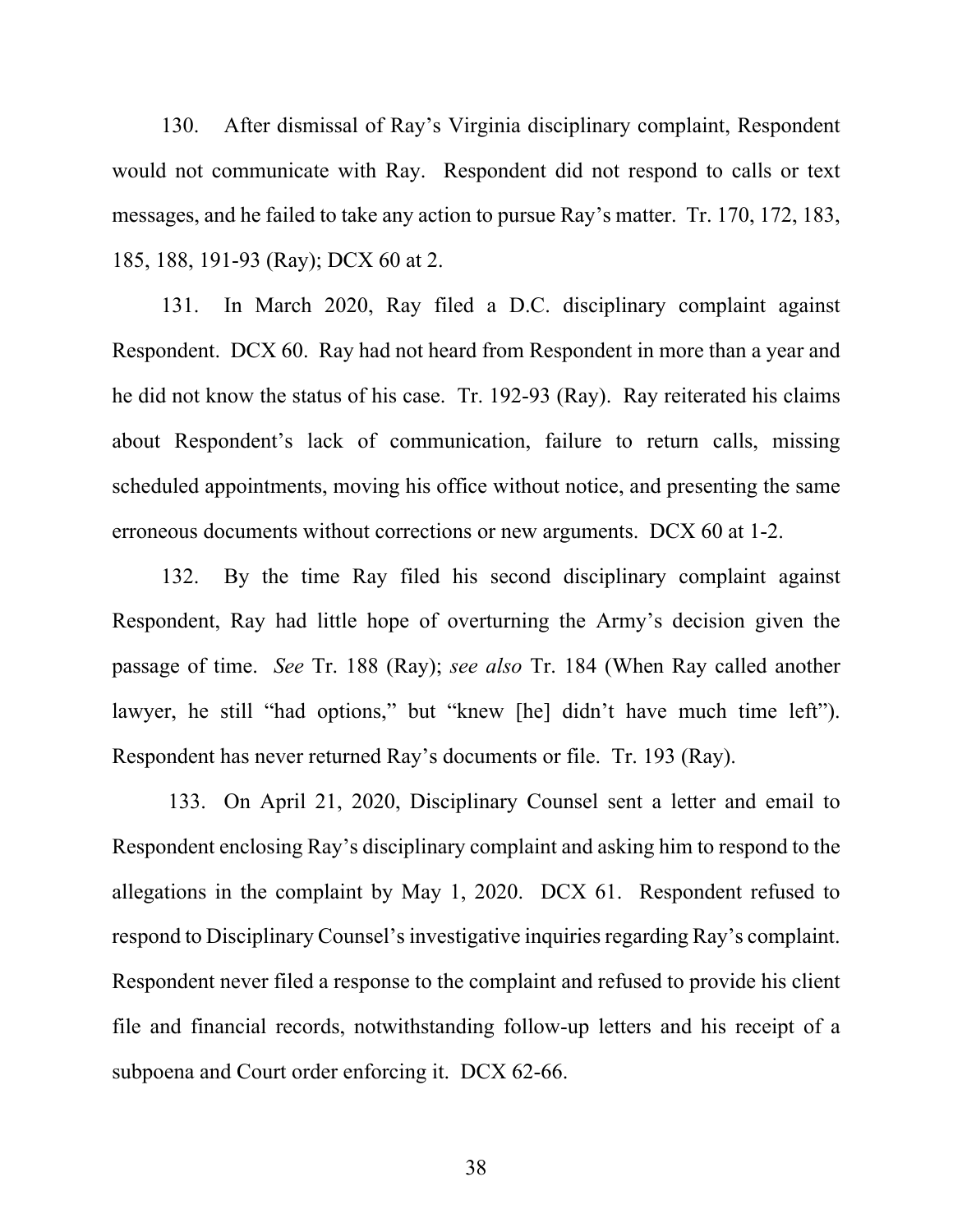#### **Romel Velasco (DDN 2020-D119)**

134. By February 2020, Disciplinary Counsel was investigating Respondent in five separate matters. Respondent had notice of all the matters and submitted initial responses in the first three matters, albeit with false representations. By December 2019, Respondent was refusing to respond to Disciplinary Counsel's investigative inquiries. He was not, however, turning away potential clients. To the contrary, he took on additional clients and collected advance fees from them, including Romel (aka Rico) Velasco.

135. Velasco joined the Marine Corps in 2013, when he was 17 years old. He was discharged in 2018, following a court martial. Tr. 210-11 (Velasco).

136. By early 2020, Velasco was seeking legal representation to challenge the court martial and his discharge. Velasco learned of Respondent and his experience in military matters doing an online search. Velasco provided his contact information to Respondent through his website. Tr. 211-12 (Velasco).

137. On February 5, 2020, Respondent called Velasco to discuss representation. During a call lasting 30 to 45 minutes, Velasco explained his situation to Respondent and his desire to correct his military record and upgrade his discharge. Respondent told Velasco that he did not think he could get the court martial overturned but said he could help, touting his credentials, including working for JAG. Respondent told Velasco his fee was \$6,000 (though both agreed to a fee of \$7,000, as described in FF 138), but if Velasco paid him immediately, he would give him a 50% discount – Velasco would pay \$3,000 upfront, plus an additional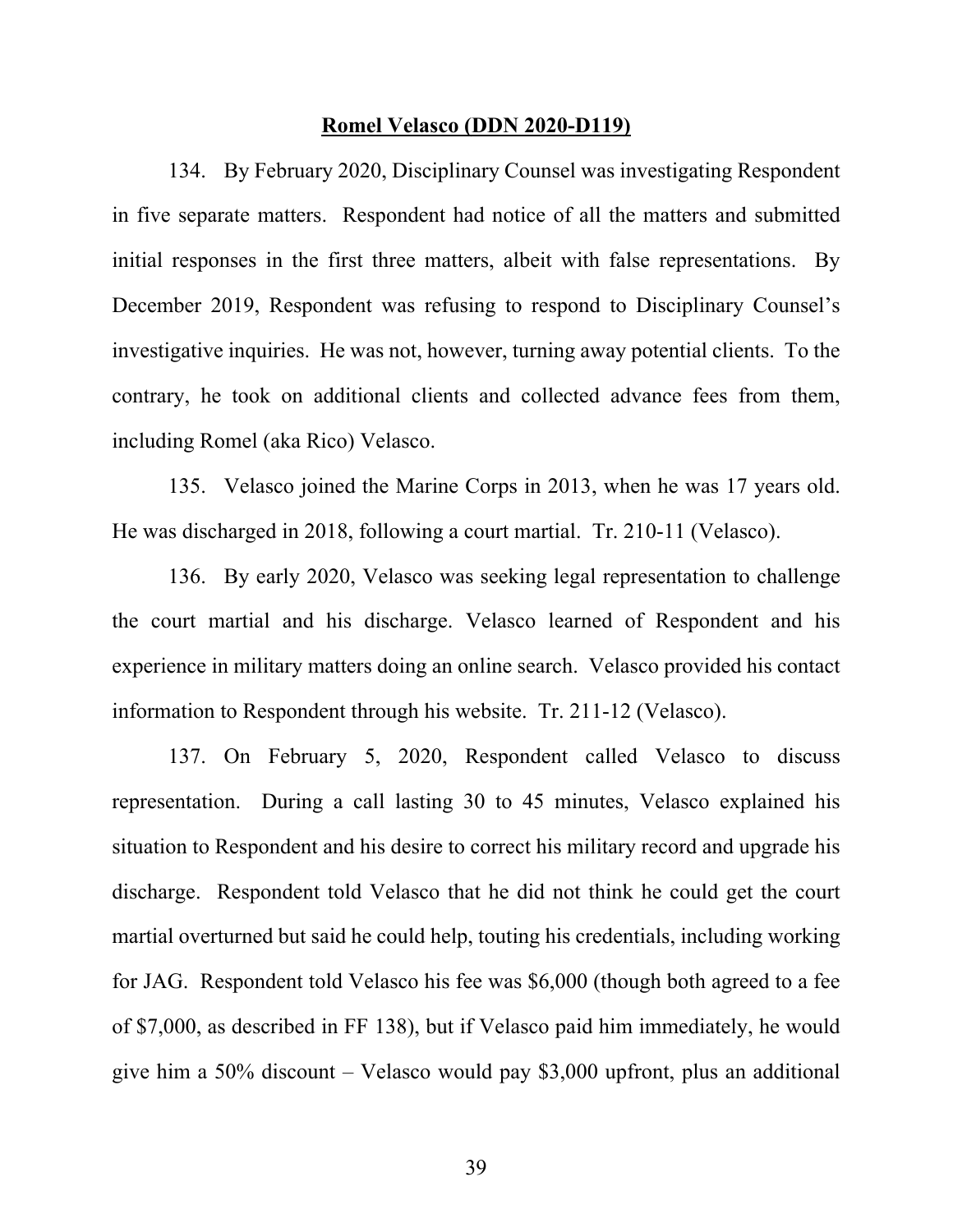\$500 when Respondent filed the petition on his behalf. Tr. 213-15 (Velasco); DCX 67 at 3-4.

138. Shortly after their call, Respondent emailed Velasco a fee agreement dated February 5, 2020, that provided for a "flat fee" of \$7,000 "[t]o investigate the circumstances and provide a written petition/request to the Board of Corrections of Military Records (BCMR) or Discharge Review Board (DRB) to correct military record and discharge, and a written request to the Judge Advocate General (JAG) for review by the Court of Appeals of the Armed Forces (CAAF)." Tr. 214, 216-17 (Velasco); DCX 67 at 7-11. Respondent's fee agreement provided that if Velasco paid \$3,000 within five days of the consultation, he "will receive the 50% [discount] if he pays the remaining \$500 prior to the submission to the Board." DCX 67 at 8; Tr. 217

139. On February 5, 2020, Velasco paid Respondent \$3,000 by credit card. Tr. 218 (Velasco); DCX 67 at 12. On February 7, 2020, the \$3,000 payment was credited to Respondent's trust account. DCX 75 at 18; Tr. 369 (Matinpour).

140. Without seeking or obtaining Velasco's consent and without doing the work Velasco retained him to do, Respondent withdrew almost all of Velasco's funds from the trust account the same day as the deposit. DCX 75 at 18 (Respondent withdrew \$2,800 on February 7, and the balance fell to \$975). By March 2, 2020, the balance of Respondent's trust account fell to \$715, and by April 24, 2020, the balance was \$565. DCX 75 at 18; Tr. 369 (Matinpour).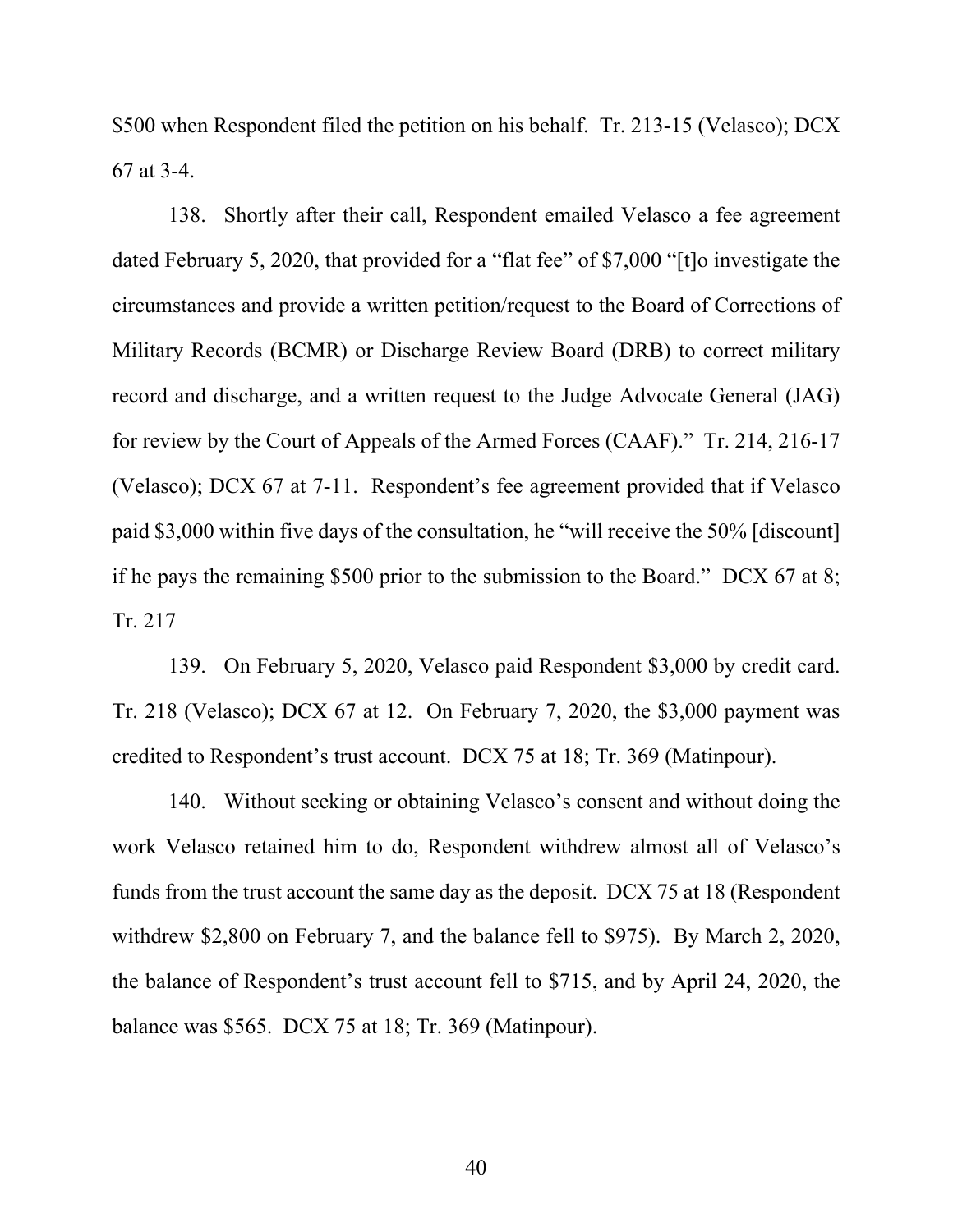141. Velasco never consented to Respondent's taking any of the fees he had advanced, and would not do so until Respondent completed the agreed-upon work, which Respondent never did. Tr. 229-30 (Velasco).

142. After receiving Velasco's payment, Respondent had his office manager send Velasco forms to complete and sign, which Velasco did and then uploaded to Respondent's online Clio system within 48 hours. Tr. 214-18, 234 (Velasco).

143. In and after February 2020, Velasco called and sent text messages to Respondent to learn the status of his matter. Respondent did not respond to Velasco's calls and texts and did not communicate with him. Tr. 219, 227-28 (Velasco); DCX 67 at 3-4.

144. At some point, Velasco was unable to leave messages on Respondent's office phone. Velasco continued to call and text Respondent on his cell phone, but Respondent did not answer Velasco's calls or meaningfully respond to his text messages. Tr. 219-20, 227-28 (Velasco); DCX 67 at 4.

145. On May 5, 2020, Velasco sent Respondent a text saying he would sue him for malpractice. Respondent responded by text saying he would call Velasco on Thursday. Respondent did not call Velasco or initiate any communication with Velasco thereafter. Tr. 220-22, 228-29 (Velasco); DCX 67 at 4.

146. After waiting two weeks and having not heard from Respondent, Velasco called Respondent on May 26, 2020, and was able to leave a voice mail message. Velasco told Respondent he would take legal action against him. Respondent responded, saying he would call Velasco the following morning, but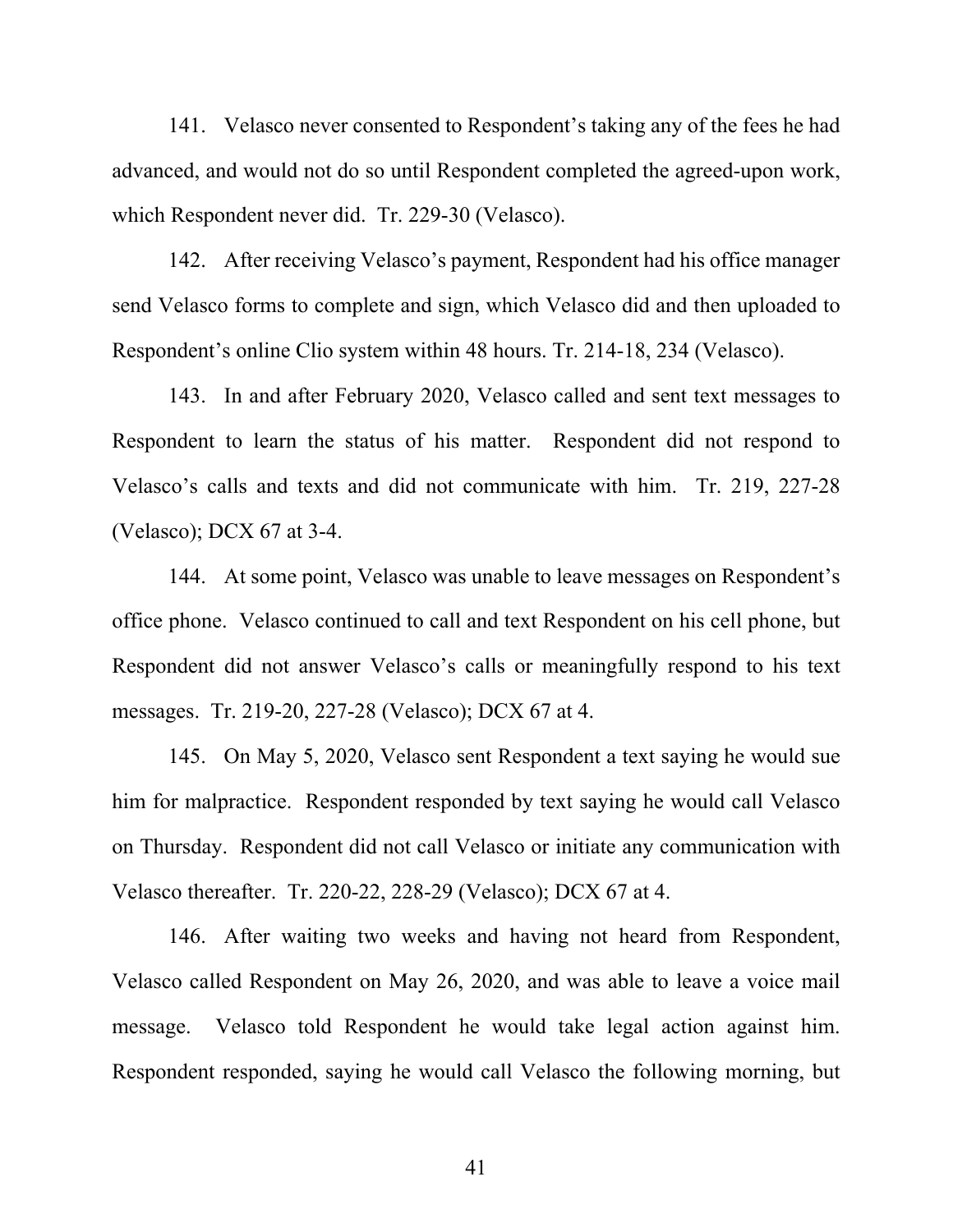then never did. DCX 67 at 4; *see* Tr. 228-29 (Velasco); *see also* Tr. 526-27, 596, 598 (Respondent admitted he contacted Velasco after he threatened a disciplinary complaint).

147. On June 1, 2020, Velasco filed a D.C. disciplinary complaint against Respondent. Velasco initially had complained to the VSB, but was told that Respondent was not licensed in Virginia. Tr. 221, 224 (Velasco); DCX 67 at 2-3.

148. Velasco complained about his many unsuccessful efforts to communicate with Respondent and sought a full refund because Respondent had failed to pursue his matter. DCX 67 at 1-5; Tr. 229-30 (Velasco).

149. On June 10, 2020, Disciplinary Counsel sent Respondent a letter enclosing Velasco's disciplinary complaint and asking Respondent to respond to the allegations. Disciplinary Counsel also enclosed a subpoena directing Respondent to produce a copy of the client file and related financial records by June 24, 2020. Disciplinary Counsel sent the letter with enclosures to Respondent by regular and certified mail and by email on June 10, 2020. DCX 68.

150. Respondent did not respond to the letter of inquiry or the subpoena by the due date, or request more time to do so. Tr. 272-73 (Thornton).

151. Respondent, however, communicated with Velasco after June 10, 2020. After receiving Velasco's disciplinary complaint, Respondent called Velasco and asked to meet with him. They met a short time later for approximately an hour. This was their first and only meeting. Tr. 222-26, 229, 237 (Velasco originally testified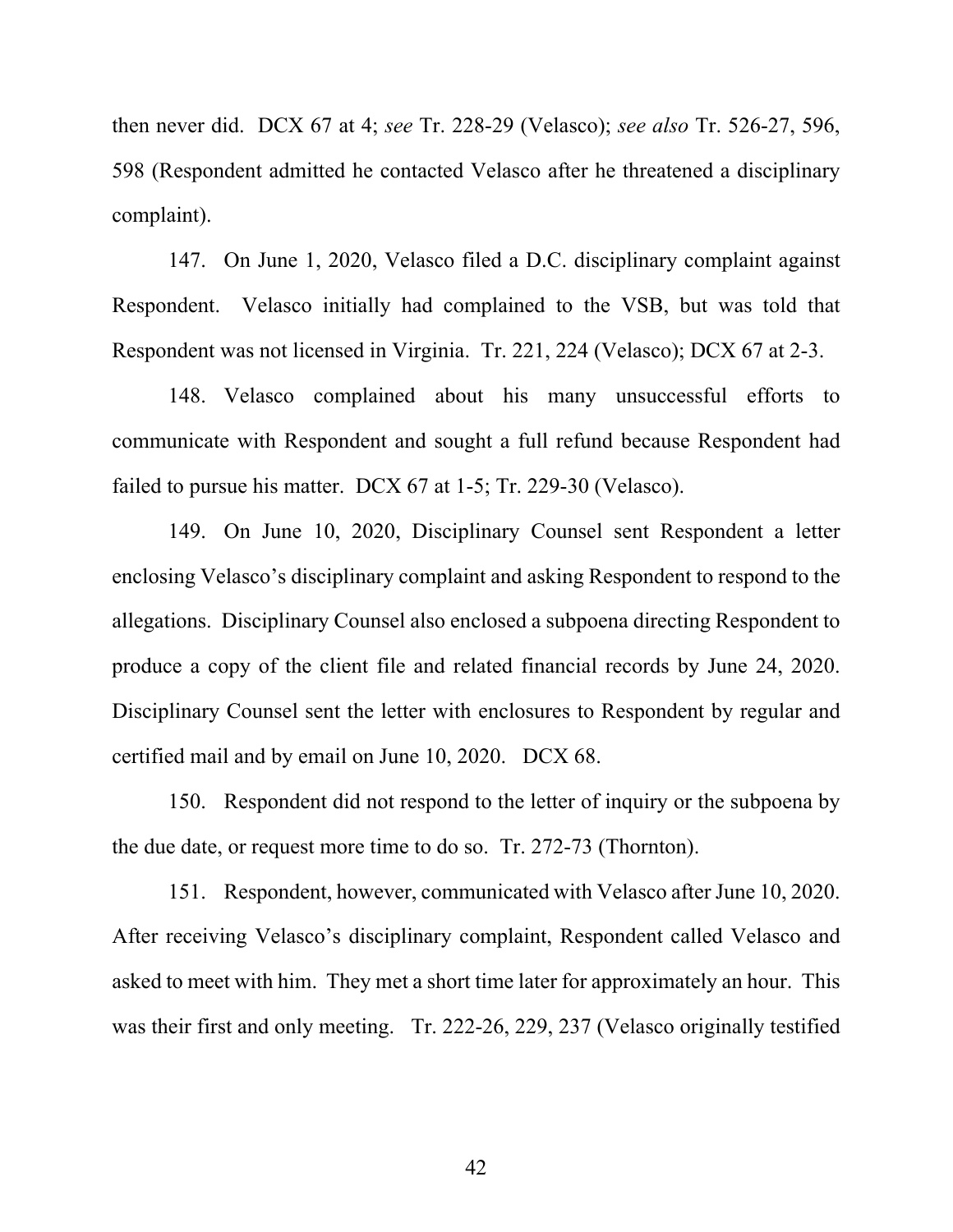that the meeting was in May, but corrected his testimony because the meeting occurred a couple weeks after he filed the disciplinary complaint).

152. At their meeting, Respondent asked Velasco to reverse the credit card refund previously requested. Velasco agreed to do so because he thought Respondent would now pursue his matter. Tr. 235-36 (Velasco); *see also* Tr. 528 (Respondent); DCX 76 at 188 (\$3,000 debited on 6/23/20, then credited back to Respondent's operating account on 6/29/20 by credit card processor). Respondent also told Velasco to recant or withdraw his disciplinary complaint, and falsely denied that anyone else had complained about him. Tr. 222, 225, 231 (Velasco: when Respondent scheduled meeting, he admitted that ODC had contacted him); Tr. 527- 28 (Respondent falsely denied knowing that Velasco had filed a complaint against him).

153. Velasco gave Respondent his original records, including the records from the court martial, which Respondent reviewed during their meeting. Respondent showed Velasco a one- or two-page draft that he prepared that would be part of the petition package. Tr. 222-24, 231, 236-37, 241-42 (Velasco).

154. In the weeks that followed, Respondent never provided Velasco the promised package, and never communicated with him. Tr. 225-26, 231-32, 239, 242 (Velasco).

155. On June 26, 2020, shortly after meeting with Velasco, Respondent emailed Disciplinary Counsel claiming that he had just received the certified mail package containing Disciplinary Counsel's letter, Velasco's complaint, and the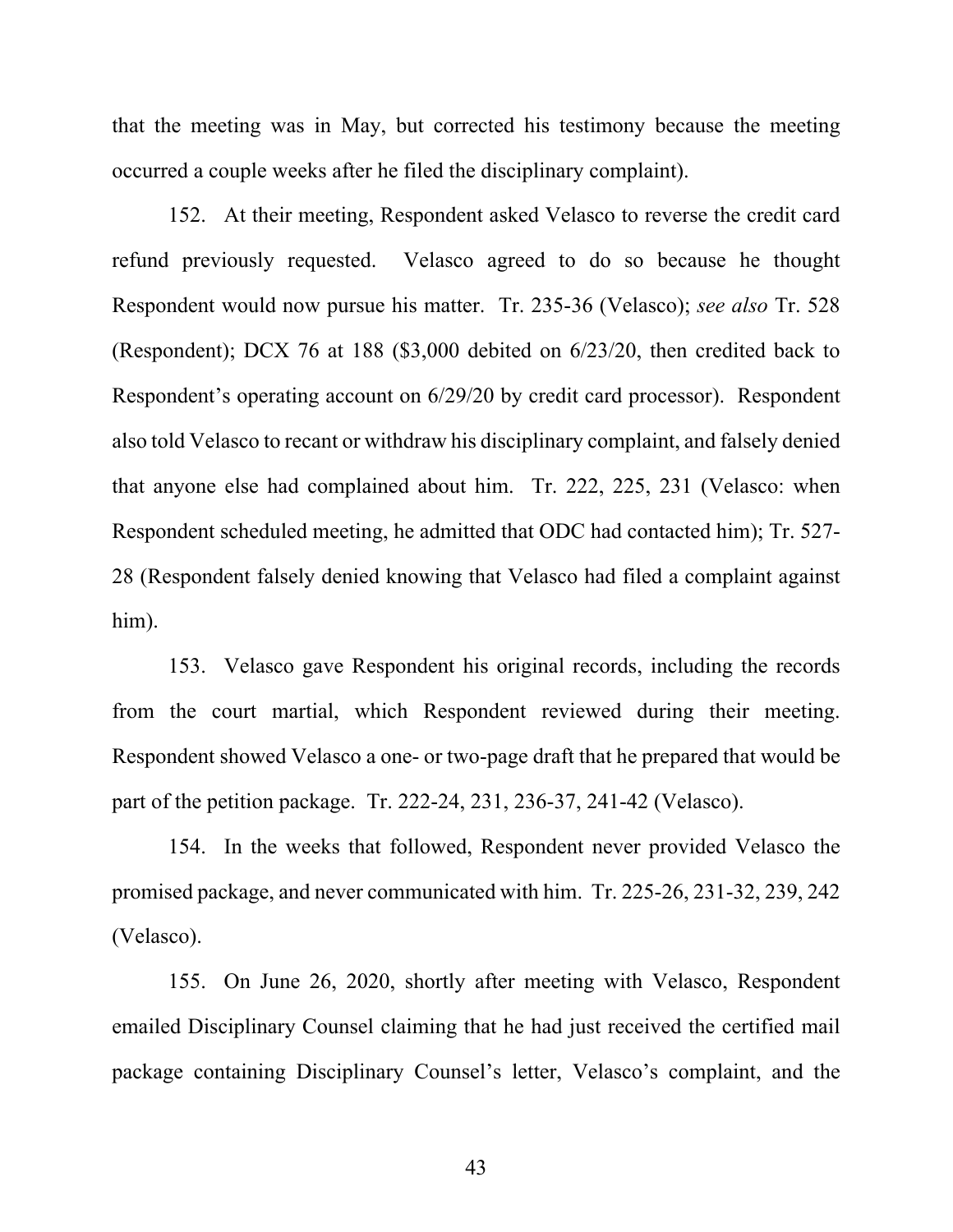subpoena. DCX 69. In fact, Respondent had received the documents weeks earlier by email and by regular mail. DCX 70.

156. Respondent told Disciplinary Counsel that Velasco would be withdrawing his disciplinary complaint. DCX 69. Disciplinary Counsel responded that Velasco had not sought to withdraw his complaint, but even if he did, Disciplinary Counsel still would investigate the allegations. Disciplinary Counsel asked Respondent to provide a response to the allegations in the complaint and comply with the subpoena. DCX 70.

157. Respondent replied, saying he would put together Velasco's records. DCX 71. However, Respondent never submitted a response or provided his client files and financial records. Tr. 271-73 (Thornton). Respondent also never communicated with Velasco or provided him a draft petition as he promised. Tr. 231-32, 239 (Velasco). Respondent falsely testified that he sent the petition to Velasco after the June meeting. Tr. 599.

158. Velasco still wants to challenge his discharge, but needs his original documents (Tr. 232, 243 (Velasco)) – documents Respondent has refused to return to Velasco or provide to Disciplinary Counsel, even after receiving a subpoena directing him to do so (DCX 68); after the Court order of July 30, 2020 suspending him from practicing law and requiring him to notify clients of his suspension and return their files and documents and refund unearned fees (DCX 49-51); and after being served with another Court order on September 18, 2020 ordering him to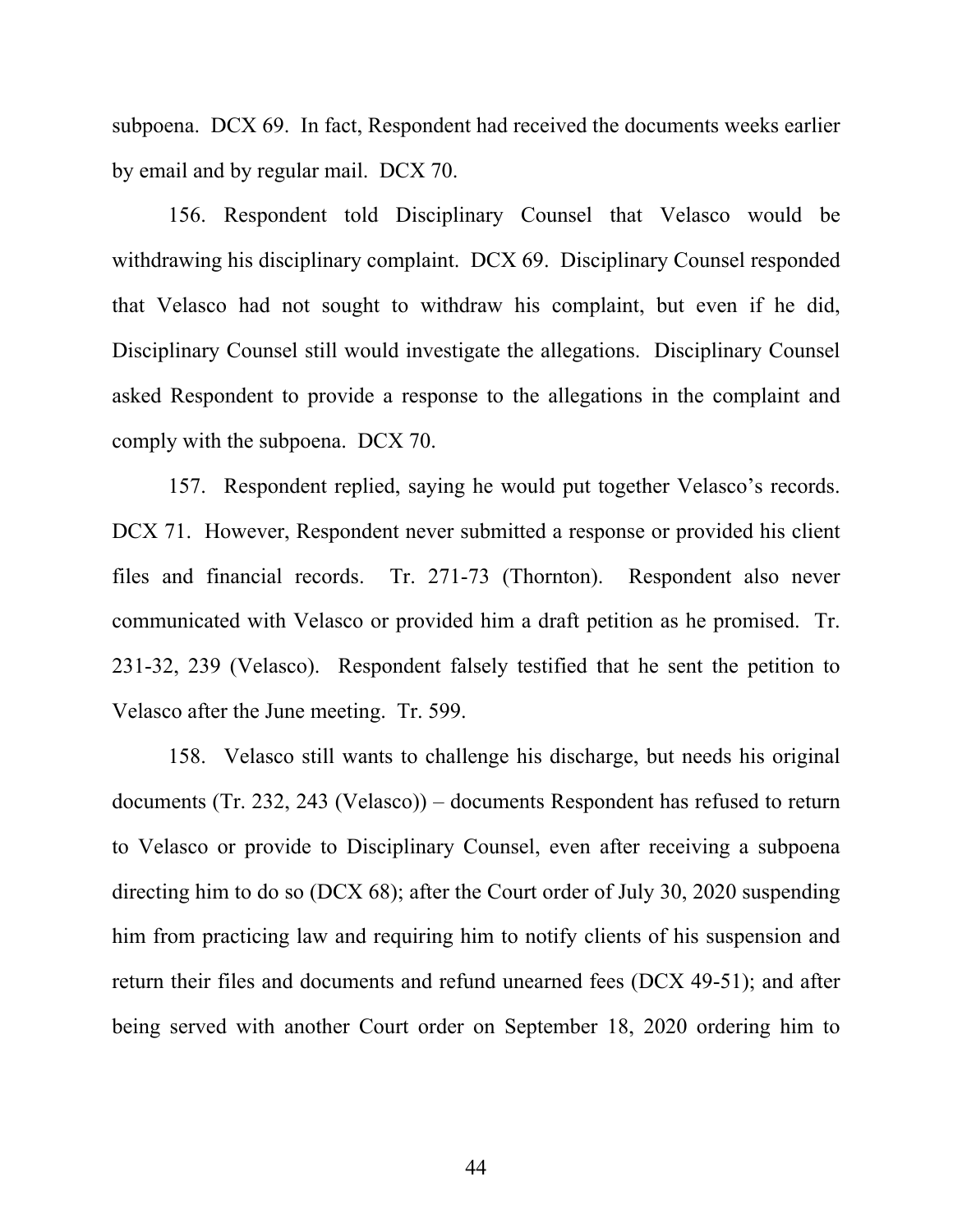produce Velasco's file to Disciplinary Counsel (DCX 64-66); *see* Tr. 233 (Velasco: Respondent never told him of his suspension).

### **Respondent's Failure to Respond (All Matters)**

159. In November 2019, Disciplinary Counsel sent Respondent letters in the Davis, Browne, and Morton matters requesting additional information and enclosing subpoenas for the client files and Respondent's financial records reflecting his receipt and handling of the fees the clients advanced. DCX 10; DCX 30; DCX 35; Tr. 256-60 (Thornton).

160. Respondent requested and was given an extension until December 9, 2019, to submit his responses and the requested documents, but then failed to do so. DCX 11; DCX 12.

161. On December 18, 2019, Disciplinary Counsel sent Respondent a follow-up letter in the Davis, Browne, and Morton matters enclosing additional copies of the subpoenas and asking him to respond. Disciplinary Counsel sent the letter and subpoenas to Respondent by regular and certified mail to his home and office addresses and by email. DCX 12.

162. On December 20, 2019, Respondent emailed Disciplinary Counsel claiming that he "was assured" by an unidentified person that documents would be mailed and he would "rectify this immediately." DCX 13. Thereafter, Respondent failed to provide any responses or documents, even after Disciplinary Counsel sent him another reminder on January 2, 2020, which he acknowledged receiving. DCX 14-15; Tr. 258-62 (Thornton).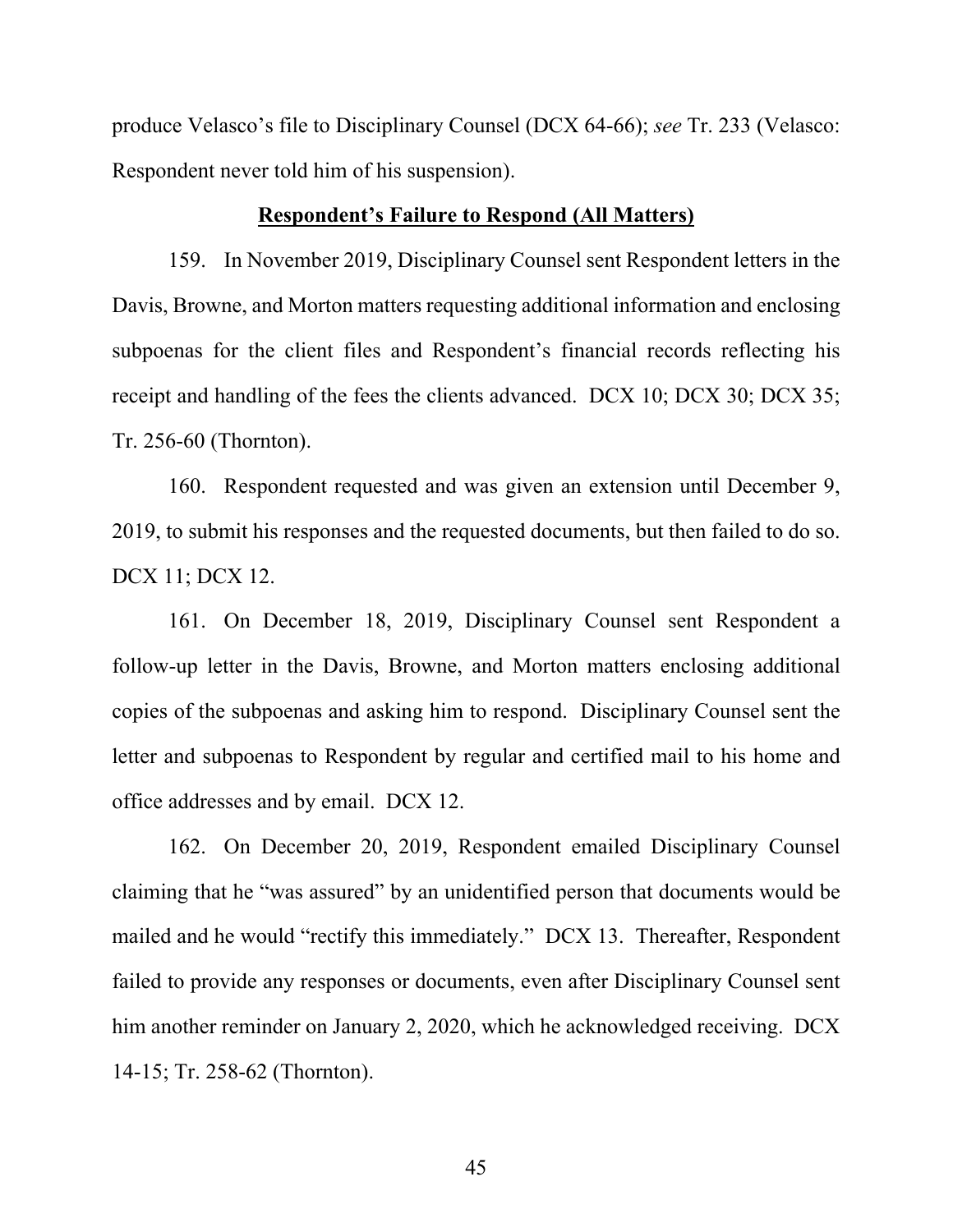163. On January 13, 2020, Disciplinary Counsel filed a motion with the Court to enforce the subpoenas directing Respondent to provide the client files for Davis, Browne, and Morton and his financial records relating to the funds he received from these clients. Disciplinary Counsel sent the motions and attachments to Respondent by email and mail. DCX 16.

164. Respondent did not respond to the motion. Tr. 262-63 (Thornton).

165. On January 29, 2020, the Court granted the motion to enforce the subpoenas in the Davis, Browne, and Morton matters and directed Respondent to comply with the subpoenas within 10 days. DCX 17. Disciplinary Counsel emailed the order to Respondent that day. DCX 17 at 3.

166. Respondent refused to comply with the Court order. Tr. 263-64 (Thornton).

167. In the interim, Curran and Hoffler had filed D.C. disciplinary complaints against Respondent. On January 22, 2020, Disciplinary Counsel sent letters to Respondent in the Curran and Hoffler matters requesting him to respond to the allegations in the complaints. DCX 39; DCX 55. Respondent failed to respond in both matters. Tr. 264-65, 267 (Thornton).

168. On February 5, 2020, Disciplinary Counsel sent Respondent follow-up letters in the Curran and Hoffler matters asking him to respond to the allegations in the clients' complaints and enclosing subpoenas for the client files and Respondent's financial records. Disciplinary Counsel not only mailed the February 5, 2020,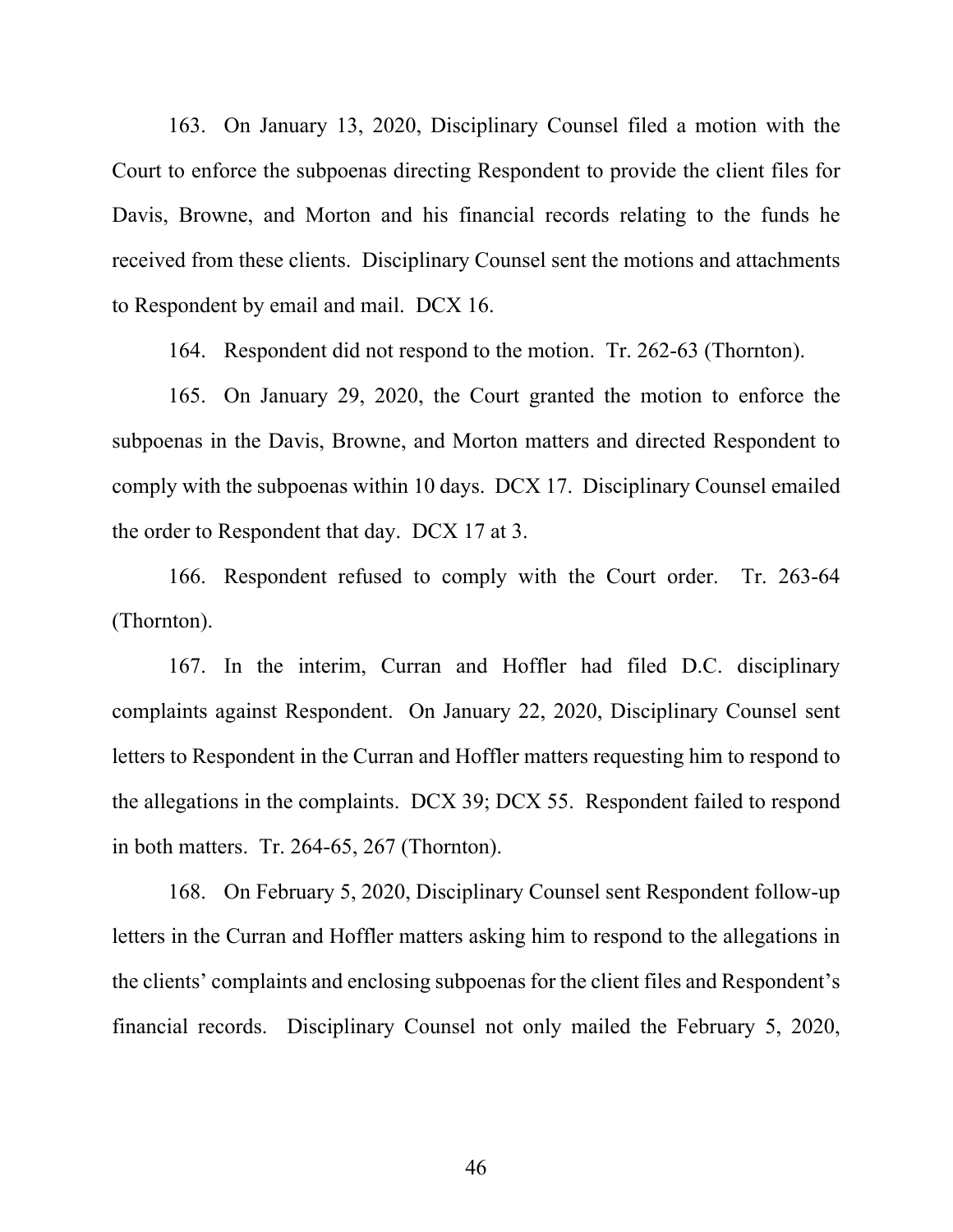packages to Respondent's home and work addresses, but emailed them to Respondent's two email accounts. DCX 40; DCX 56.

169. Respondent did not respond to Disciplinary Counsel's letters or provide any documents in response to the subpoenas. Tr. 265, 267 (Thornton).

170. On February 7, 2020, Respondent sent an email to Disciplinary Counsel relating to his failure to respond to the subpoenas in the three earlier matters (Davis, Browne, and Morton), falsely claiming that "I thought I sent this to you." DCX 18. Disciplinary Counsel responded that same day, stating that Respondent had failed to respond to the subpoenas in any of the five matters under investigation and asking him to provide information about the bank account into which he deposited the clients' funds. *Id.* Respondent did not respond.

171. On February 25, 2020, Disciplinary Counsel filed two motions with the Board – one asking for an order directing Respondent to respond to the allegations in the Curran complaint, and the second asking for an order directing Respondent to respond to the allegations in the Hoffler complaint. DCX 41; DCX 57.

172. On February 25, 2020, Disciplinary Counsel also filed a motion with the Court to enforce the subpoenas for the Curran and Hoffler client files and Respondent's financial records relating to the funds he received from these two clients. DCX 42.

173. Respondent did not respond to the two motions filed with the Board. Tr. 265-66, 267-68 (Thornton). Respondent also failed to respond to the motion to the Court to enforce the subpoenas. Tr. 269 (Thornton).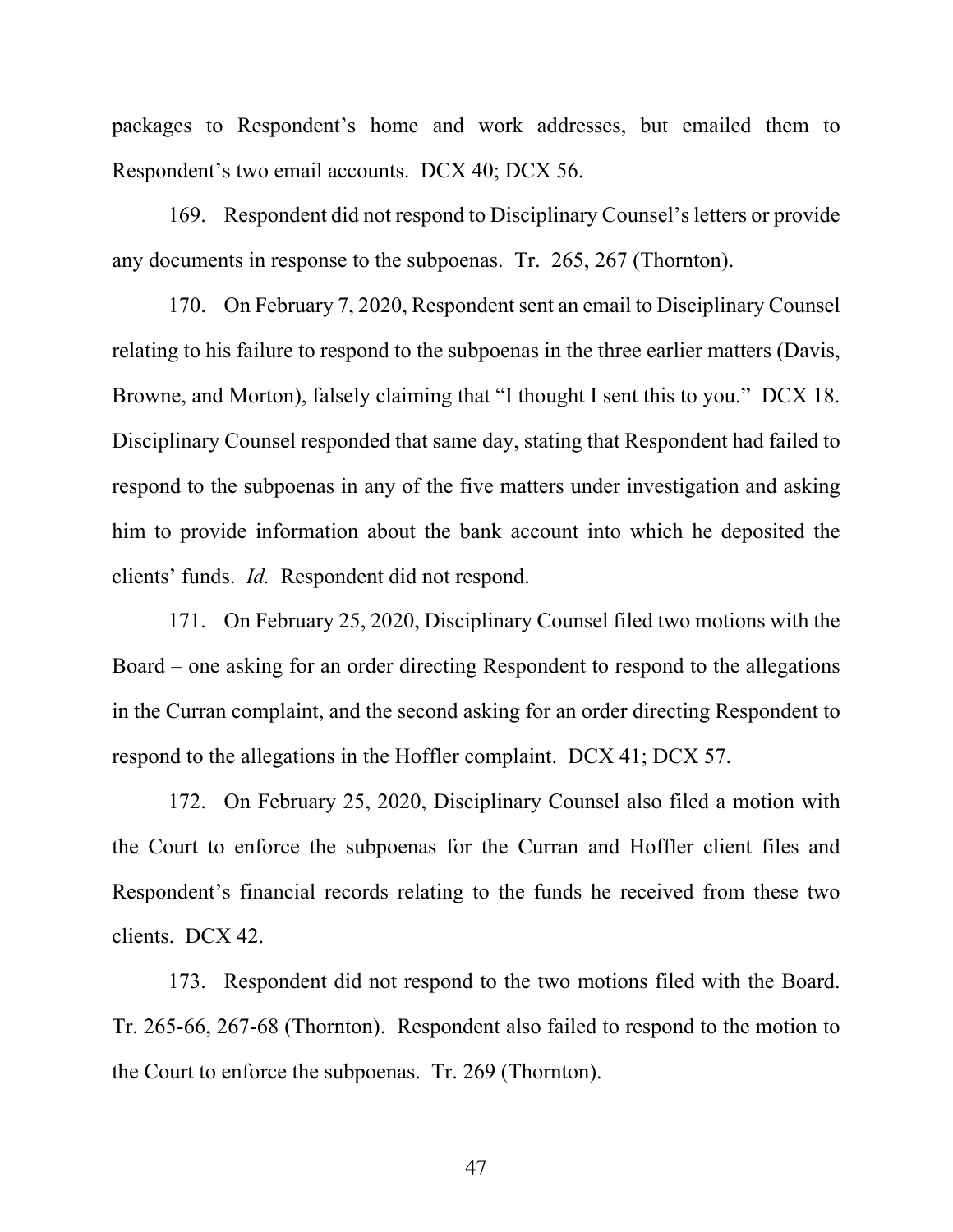174. On March 11, 2020, the Court granted the motion to enforce and directed Respondent to comply with the subpoenas in the Curran and Hoffler matters. DCX 43.

175. On March 13, 2020, the Board issued two orders, one directing Respondent to provide a response to Disciplinary Counsel's written inquiry in the Curran matter, and another directing him to provide a response in the Hoffler matter. The Board Office mailed and emailed the Board orders to Respondent. DCX 44; DCX 58.

176. On March 18, 2020, a process server personally served Respondent with a letter from Disciplinary Counsel as well as the Court orders enforcing the subpoenas in the first five matters (Davis, Browne, Morton, Curran, and Hoffler), Disciplinary Counsel's earlier letters and subpoenas in each of the five matters, and the Board orders in the Curran and Hoffler matters together with Disciplinary Counsel's earlier letters in those two matters and the complaints of Curran and Hoffler. DCX 19-20.

177. After receiving the package, Respondent emailed Disciplinary Counsel on March 18, 2020, requesting an extension until March 30, 2020. DCX 21. *But see* DCX 24 (on September 3, 2020, Respondent falsely represented to Disciplinary Counsel that he believed the earlier package related to his child custody matter).

178. Disciplinary Counsel agreed to an extension until March 30th, and asked Respondent to provide information about the bank account into which he deposited the client payments. DCX 22. Respondent failed to provide any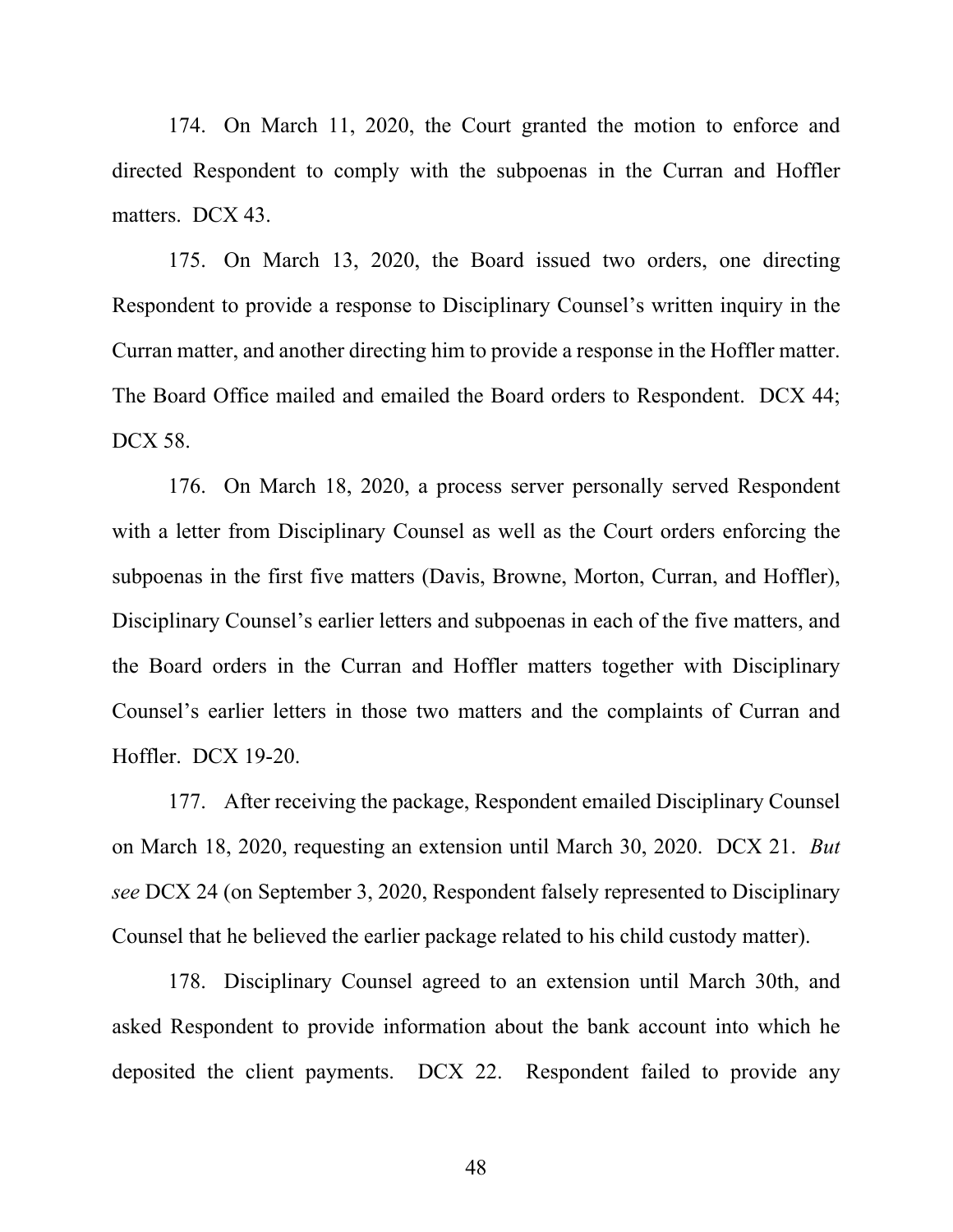information about his bank account. He also failed to respond to the complaints or provide documents responsive to the subpoenas. Tr. 266, 269 (Thornton); *see also* Tr. 263-64 (Thornton); Tr. 337, 371 (Matinpour).

179. Instead, on March 30, 2020, Respondent sent another email claiming that he was scanning documents to send to Disciplinary Counsel. DCX 23. Respondent never provided any documents on March 30, 2020, or any time thereafter. Tr. 269 (Thornton).

180. By April 2020, Disciplinary Counsel had received Ray's disciplinary complaint, which it sent to Respondent on April 21, 2020, requesting a response by May 1, 2020. DCX 61. Respondent did not respond by the deadline or seek additional time to do so. Tr. 270 (Thornton).

181. On July 9, 2020, Disciplinary Counsel sent Respondent another letter asking him to respond to Ray's disciplinary complaint and enclosing a subpoena for the client file and Respondent's financial records. DCX 62. Respondent did not respond or seek additional time to do so. Tr. 270-71 (Thornton).

182. In the interim, Disciplinary Counsel filed a motion with the Board requesting permission to petition the Court to suspend Respondent for failure to comply with the Board orders in the Curran and Hoffler matters. DCX 46 at 6. Respondent did not respond to the motion and, on May 7, 2020, the Board granted the motion and directed Disciplinary Counsel to file a petition with the Court. DCX 46 at 6-7; Tr. 274-75 (Thornton).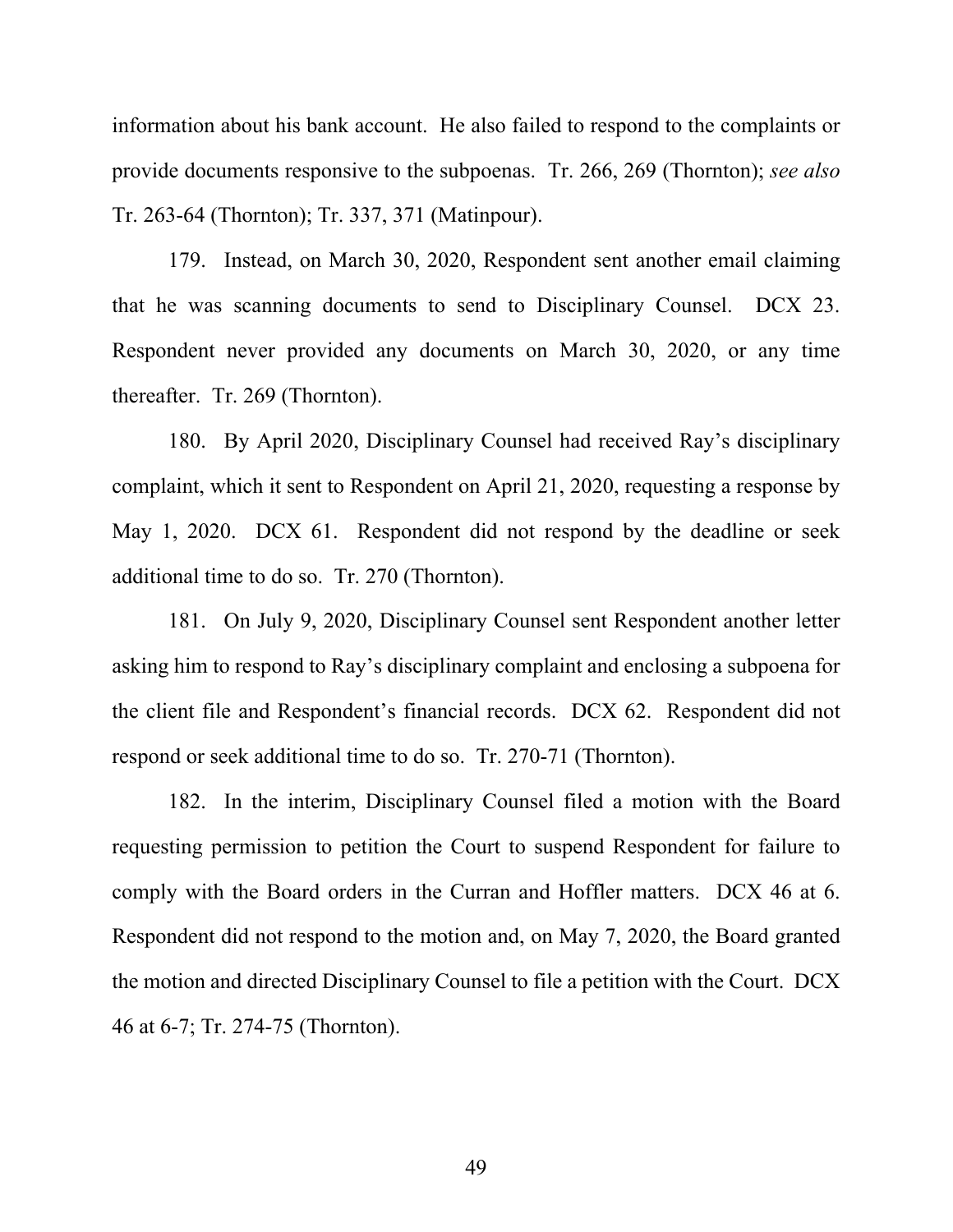183. On May 8, 2020, Disciplinary Counsel filed a petition with the Court to suspend Respondent for his failure to comply with Board orders. DCX 46. Respondent did not respond to the motion. Tr. 274-75 (Thornton).

184. While Disciplinary Counsel's motion to suspend Respondent was pending, Disciplinary Counsel received Velasco's complaint against Respondent in June 2020. DCX 67.

185. Respondent failed to convince Velasco to withdraw his complaint and then refused to cooperate with Disciplinary Counsel. He failed to respond to Disciplinary Counsel's June 10, 2020 letter and subpoena for Velasco's client file and Respondent's financial records. DCX 68; Tr. 271-73 (Thornton).

186. On June 26, 2020, Disciplinary Counsel asked Respondent to respond to Velasco's complaint and reminded him of the May 8, 2020 motion pending before the Court seeking his suspension for failing to respond in other matters. DCX 47. Respondent falsely claimed he had not seen the motion. DCX 47. Disciplinary Counsel emailed him the motion and attachments again. DCX 48. Respondent failed to respond to the motion and continued to refuse to respond to Disciplinary Counsel's investigative inquiries regarding the complaints filed by Velasco and other clients. Tr. 272-76 (Thornton); *see also* Tr. 261, 265-68 (Thornton).

187. On July 27, 2020, Disciplinary Counsel filed a motion with the Court to enforce the subpoenas in the Ray and Velasco matters. DCX 63. Respondent did not respond to the motion. Tr. 273 (Thornton).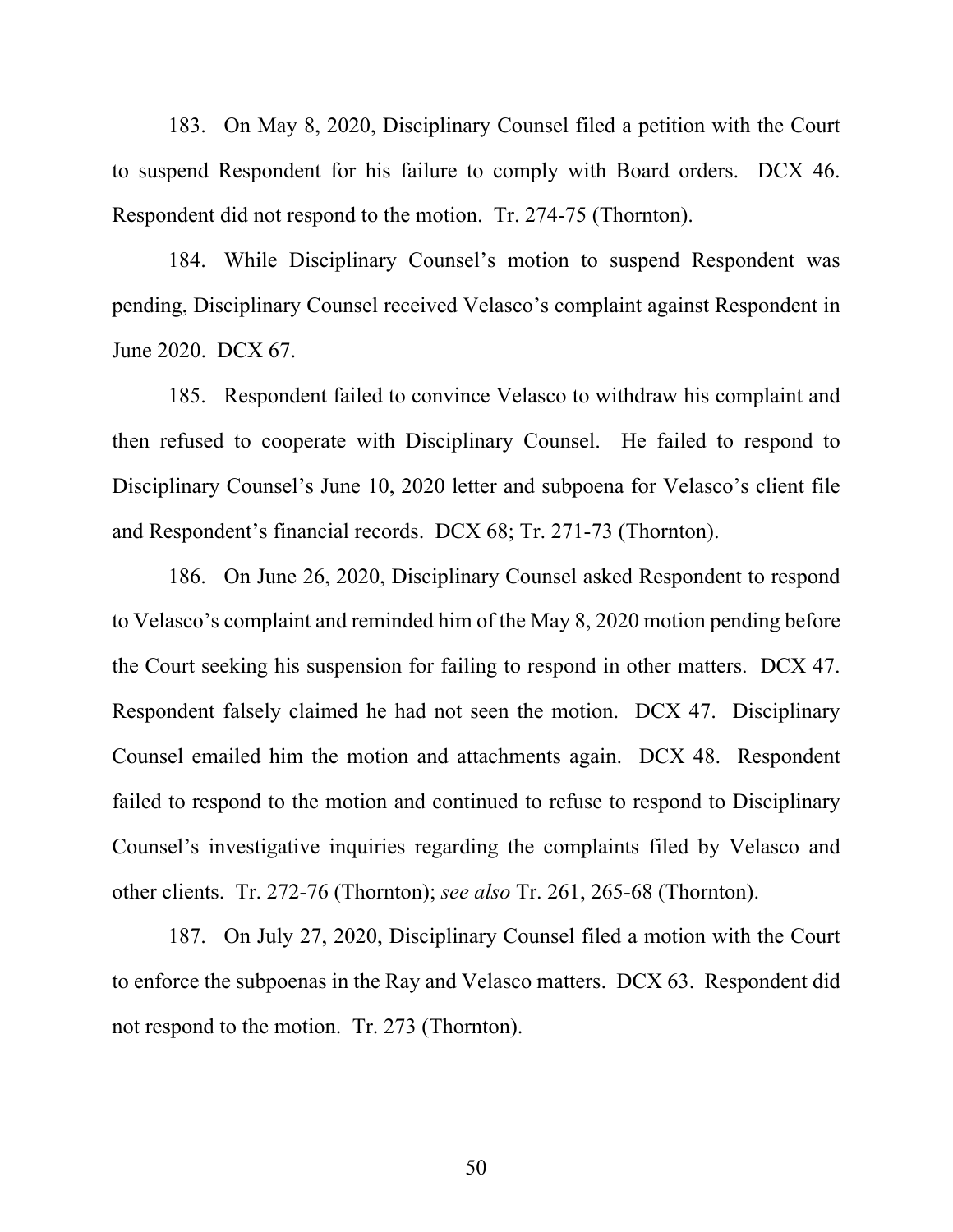188. On July 30, 2020, the Court suspended Respondent on an interim basis for his failure to respond in the Curran and Hoffler matters. DCX 49. The Court and Disciplinary Counsel emailed the order to Respondent. DCX 49 at 3-4. Disciplinary Counsel also mailed a copy to Respondent the following day. DCX 50.

189. Respondent failed to comply with the Court's order of suspension. He failed to notify his clients about his suspension and he failed to return documents, files, and unearned fees to his clients. Respondent also failed to file the required affidavit with the Court, after receiving a reminder from Disciplinary Counsel. DCX 51; Tr. 275-76 (Thornton); Tr. 606-07 (Respondent).

190. Respondent knew about the Court order suspending him and his obligation to advise his clients of his suspension. DCX 24; Tr. 370-71 (Matinpour). Respondent, however, intentionally flouted the Court's order by continuing to hold himself out as a lawyer to clients into 2021. DCX 81-83.

191. After July 2020 and through at least February 2021, Respondent exchanged emails and text messages with at least three clients about their legal matters notwithstanding his suspension. In the emails and texts, Respondent gave some clients false excuses for his failure to pursue their matters, including that he was busy with hearings (DCX 81 at 1), that he would provide them a draft in the future (DCX 81 at 5, 8), or that he sent the client a draft when he had not (DCX 83 at 1-4). Respondent scheduled phone meetings with another client who wanted an update, but it is unclear if Respondent ever called or provided a truthful update. DCX 82.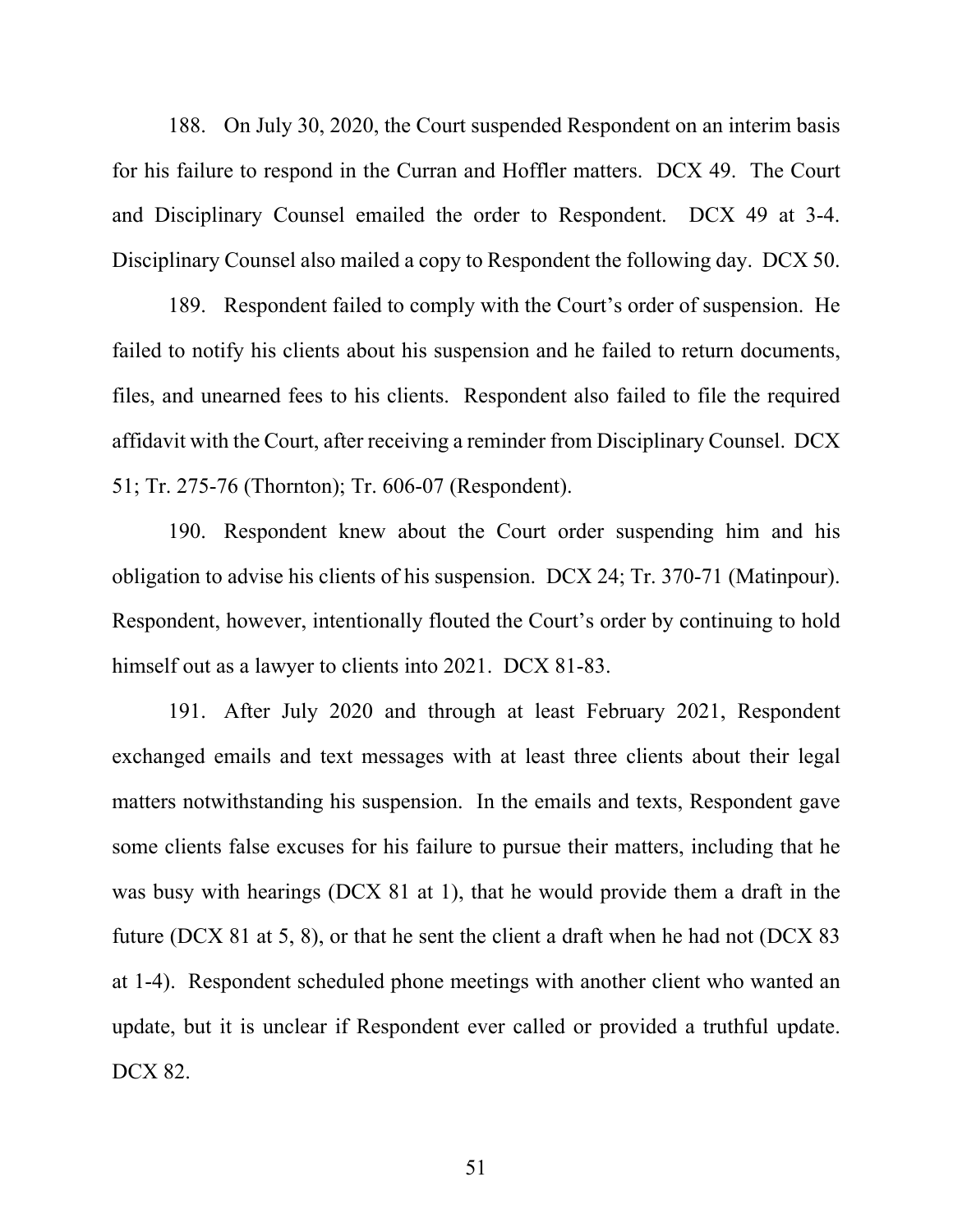192. On September 18, 2020, after the Court suspended Respondent, it issued an order granting Disciplinary Counsel's motion to enforce the subpoenas in the Ray and Velasco matters. DCX 64. The Court and Disciplinary Counsel emailed the order to Respondent. DCX 64-65. Disciplinary Counsel also mailed a copy to Respondent. DCX 66.

193. Respondent refused to comply with the Court order. He has never provided the client files or his financial records. Tr. 274 (Thornton).

194. As of the date of the hearing, Respondent has failed to submit written responses in the Curran, Hoffler, Ray and Velasco matters. Respondent continues to be in violation of the Court orders directing him to provide the client files and financial records in all seven matters. Tr. 371-72 (Matinpour); Tr. 608 (Respondent).

195. Respondent failed to cooperate with the D.C. Bar's Clients' Security Fund ("Fund"). The Fund sent Respondent notices of his clients' applications for reimbursement and asked him to respond if he disputed their claims. DCX 80; Tr. 605-06 (Respondent said he did not open the letters, although the Fund also emailed them to Respondent). The Fund later reimbursed the clients for the funds they paid Respondent for services that he never provided, and notified Respondent that he owed the Fund the amounts paid. At the hearing, Respondent refused to acknowledge his obligation to reimburse the Fund, claiming he would appeal the Fund's decision to pay his clients. Tr. 666 (Respondent).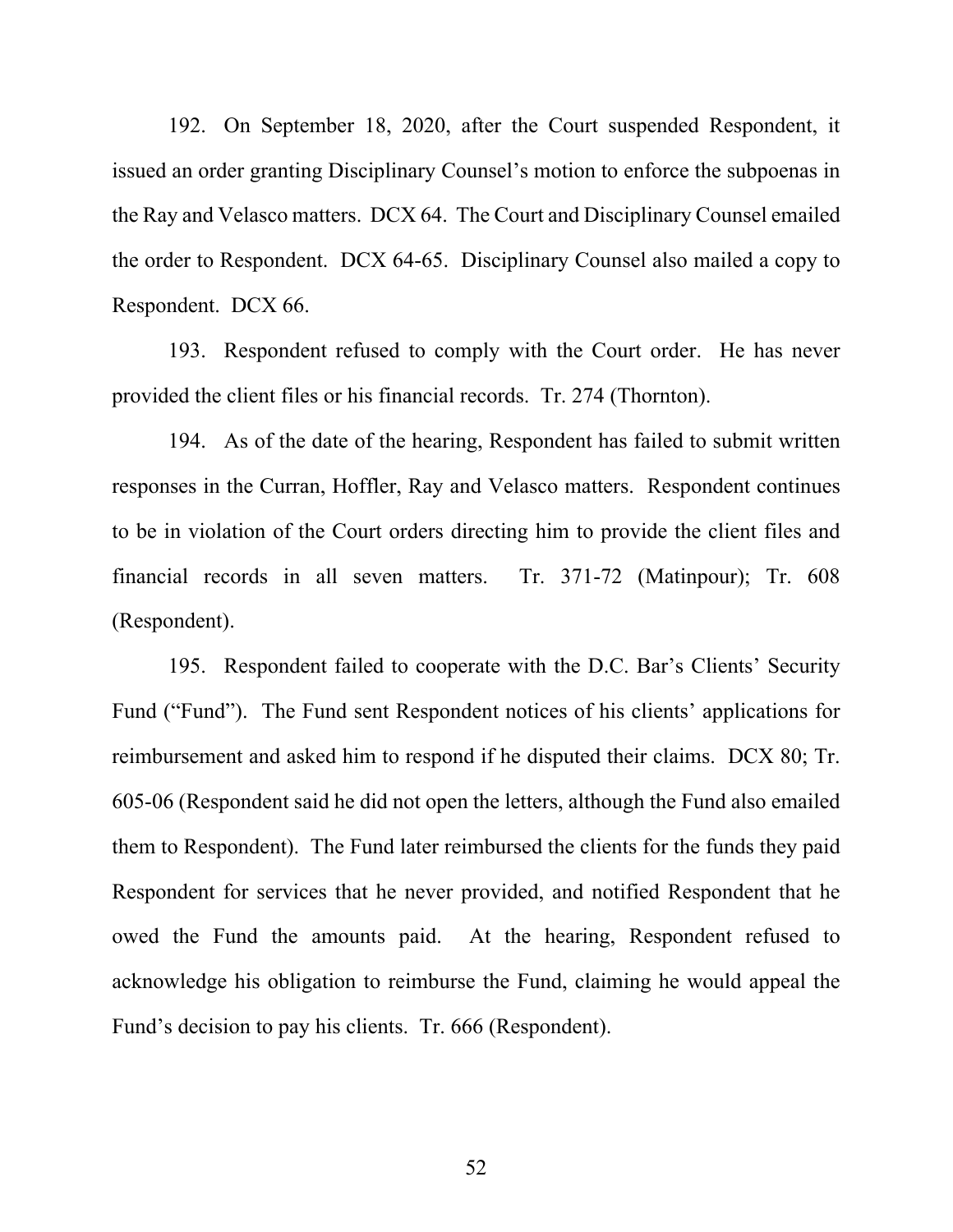#### III. CONCLUSIONS OF LAW

#### **A. Respondent's Motion to Dismiss Should Be Denied**

On April 20, 2021, Respondent filed a motion to dismiss the Specification of Charges, arguing that ¶¶ 21, 41, 60, 94, 122, 140, and 163 of the Specification of Charges lacked specificity and failed to provide notice "of what action [he] must defend [him]self against." These are the "charging" paragraphs in each count, identifying the Rule violations allegedly violated by the facts set forth in the preceding paragraphs.

 Respondent's motion was untimely. Board Rule 7.14(a) provides that a motion must be filed within seven days of the deadline for filing an Answer. As Respondent's Answer was due on January 7, 2021 (*see* Board Rule 7.5), and he did not file the motion until the first day of the hearing (April 20, 2021) more than four months later, the motion should be denied as untimely.

 Even if timely filed, the motion lacks merit. The Court has held that due process is satisfied when "the Specification of Charges gave respondent notice of the specific rules she allegedly violated, as well as notice of the conduct underlying the alleged violations." *In re Winstead*, 69 A.3d 390, 397 (D.C. 2013). Here the Specification of Charges set forth the facts that allegedly violated the charged Rules, thus satisfying the *Winstead* standard. Respondent does not seriously contend otherwise. Indeed, he noted at the hearing that he filed the motion "just to note it for the record." Tr. 17-19.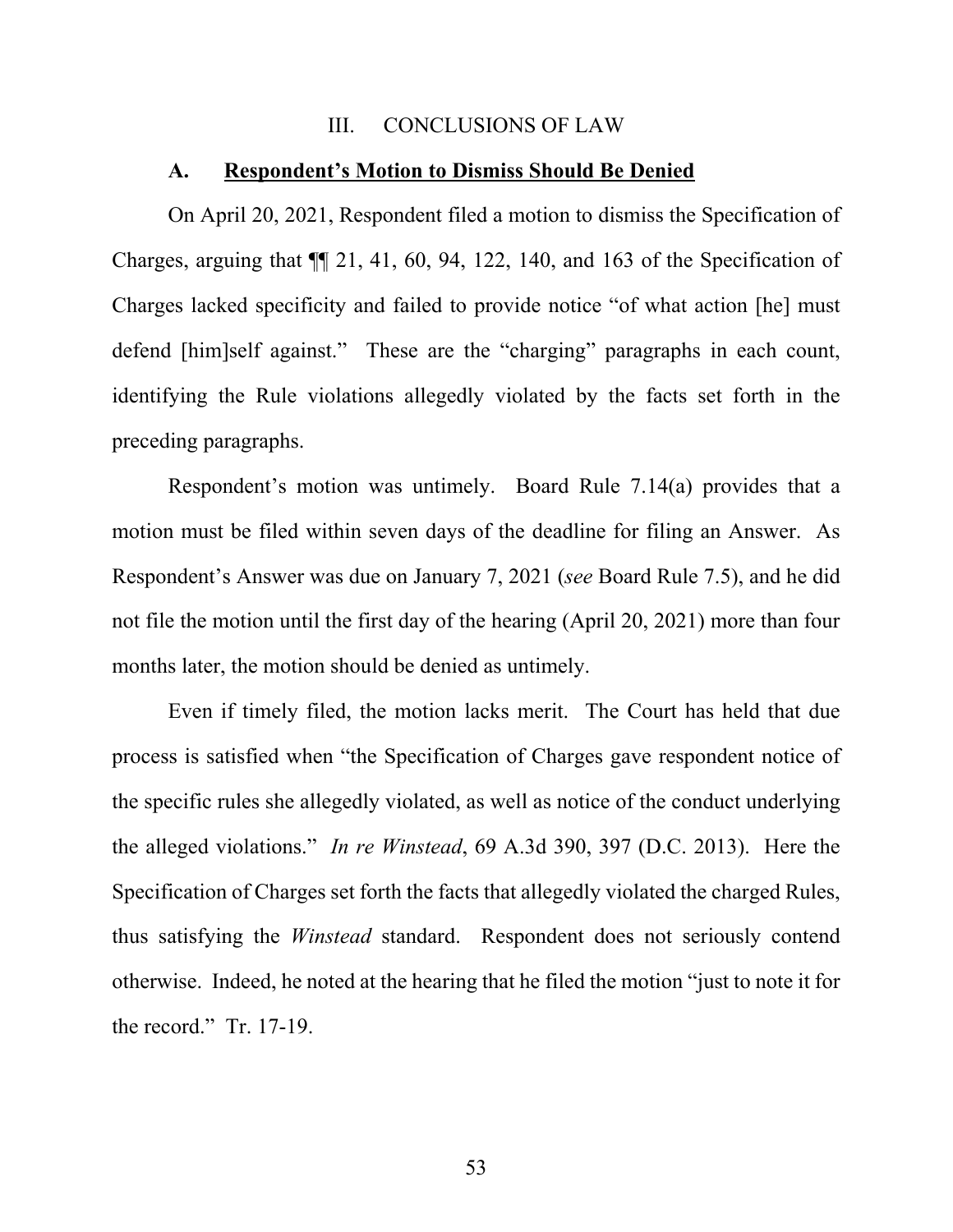For the foregoing reasons, we recommend that the motion be denied. *See*  Board Rule 7.16(a).

## **B. Disciplinary Counsel Proved that Respondent Violated Rule 1.15(a) and 1.15(e) by Engaging in Intentional Misappropriation**

Misappropriation is "any unauthorized use of [a] client's funds entrusted to [the lawyer], including not only stealing but also unauthorized temporary use for the lawyer's own purpose, whether or not [the lawyer] derives any personal gain or benefit therefrom." *In re Nave*, 197 A.3d 511, 514 (D.C. 2018) (per curiam) (alterations in original) (quoting *In re Anderson*, 778 A.2d 330, 335 (D.C. 2001)).

"The three elements of misappropriation are (1) that client funds were entrusted to the attorney; (2) that the attorney used those funds for the attorney's own purposes; and (3) that such use was unauthorized." *In re Harris-Lindsey*, 242 A.3d 613, 620 (D.C. 2020) (citing *In re Travers*, 764 A.2d 242, 250 (D.C. 2000)). Funds are "entrusted" when the lawyer is "imbued with authority to prevent their unauthorized use." *Id.* at 624 (applying holding prospectively); *see Anderson*, 778 A.2d at 335.

Misappropriation is essentially a *per se* offense and does not require proof of improper intent. *See Anderson*, 778 A.2d at 335. Thus, an attorney commits "unauthorized use" when either "the client did not consent to the attorney's use of the funds" or "the funds or assets were accessed without required prior approval by a court" where required. *Harris-Lindsey*, 242 A.3d at 626 (applying holding regarding court approval prospectively). It occurs where "the balance in [the attorney's] trust account falls below the amount due the client [or third party]." *In*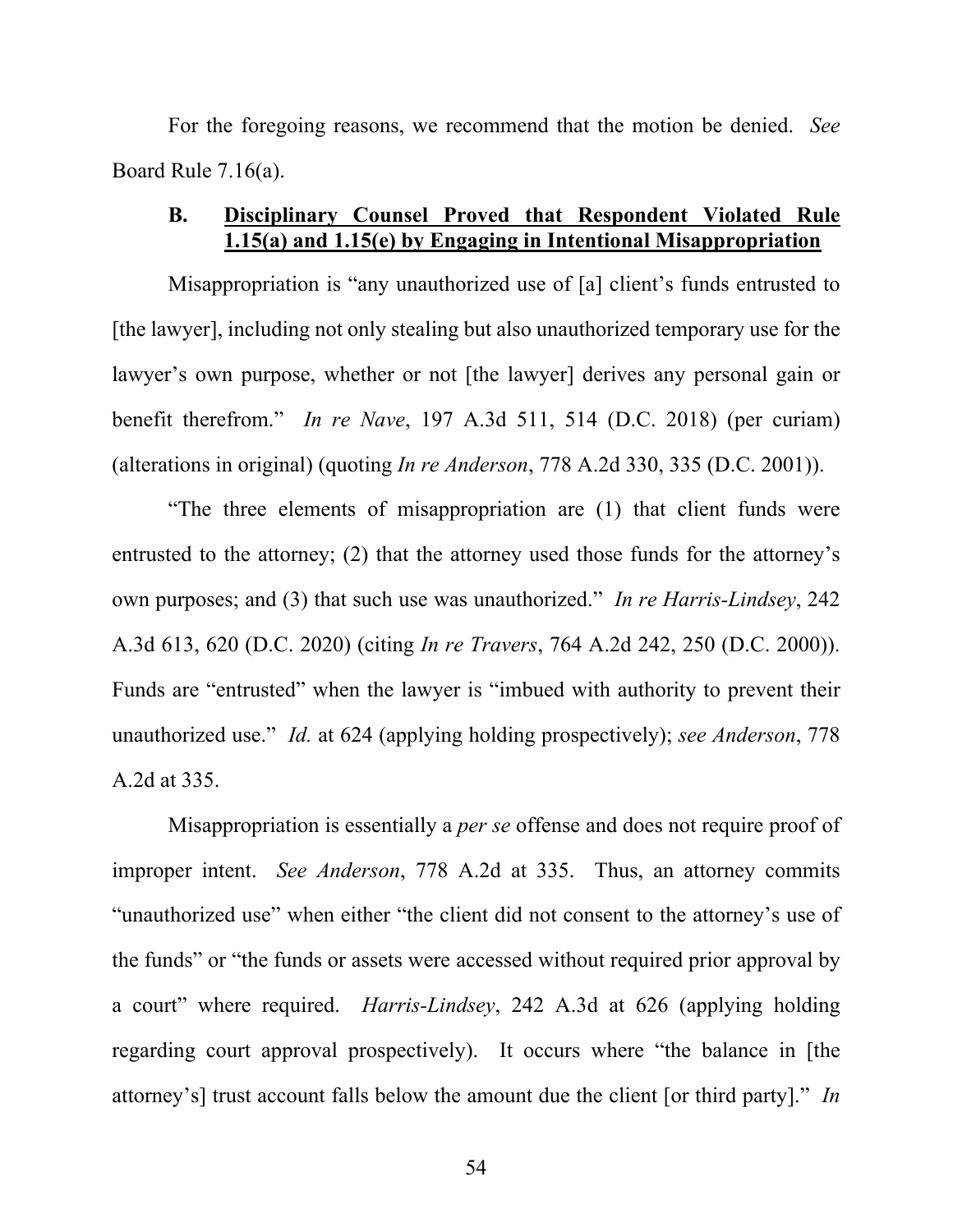*re Ahaghotu*, 75 A.3d 251, 256 (D.C. 2013) (alteration in original) (internal quotation marks and citations omitted). Thus, "when the balance in [a] [r]espondent's . . . account dip[s] below the amount owed" to the respondent's client or clients, misappropriation has occurred. *In re Chang*, 694 A.2d 877, 880 (D.C. 1997) (per curiam) (appended Board Report) (citing *In re Pels*, 653 A.2d 388, 394 (D.C. 1995)). This is the case even when the attorney has sufficient cash in hand in other accounts to cover the shortage. *See Pels*, 653 A.2d at 394.

Relevant to the allegations here, Rule 1.15(e) provides that "[a]dvances of unearned fees and unincurred costs shall be treated as property of the client pursuant to paragraph (a) until earned or incurred unless the client gives informed consent to a different arrangement." The Court has held that "when an attorney receives payment of a flat fee at the outset of a representation, the payment is an 'advance[ ] of unearned fees'" and must be held as property of the client pursuant to Rule 1.15(e). *In re Mance*, 980 A.2d 1196, 1202 (D.C. 2009).

The Court, citing the Rule 1.0 definition of informed consent, stated "[i]nformed consent [is] . . . the agreement by a person to a proposed course of conduct after the lawyer has communicated adequate information and explanation about the material risks of and reasonably available alternatives to the proposed course of conduct." *Id.* at 1206. Citing *In re Sather*, 3 P.3d 403, 413 (Col. 2000) (en banc), the Court held that an

attorney must expressly communicate to the client verbally and in writing that the attorney will treat the advance fee as the attorney's property upon receipt; that the client must understand the attorney can keep the fee only by providing a benefit or providing a service for which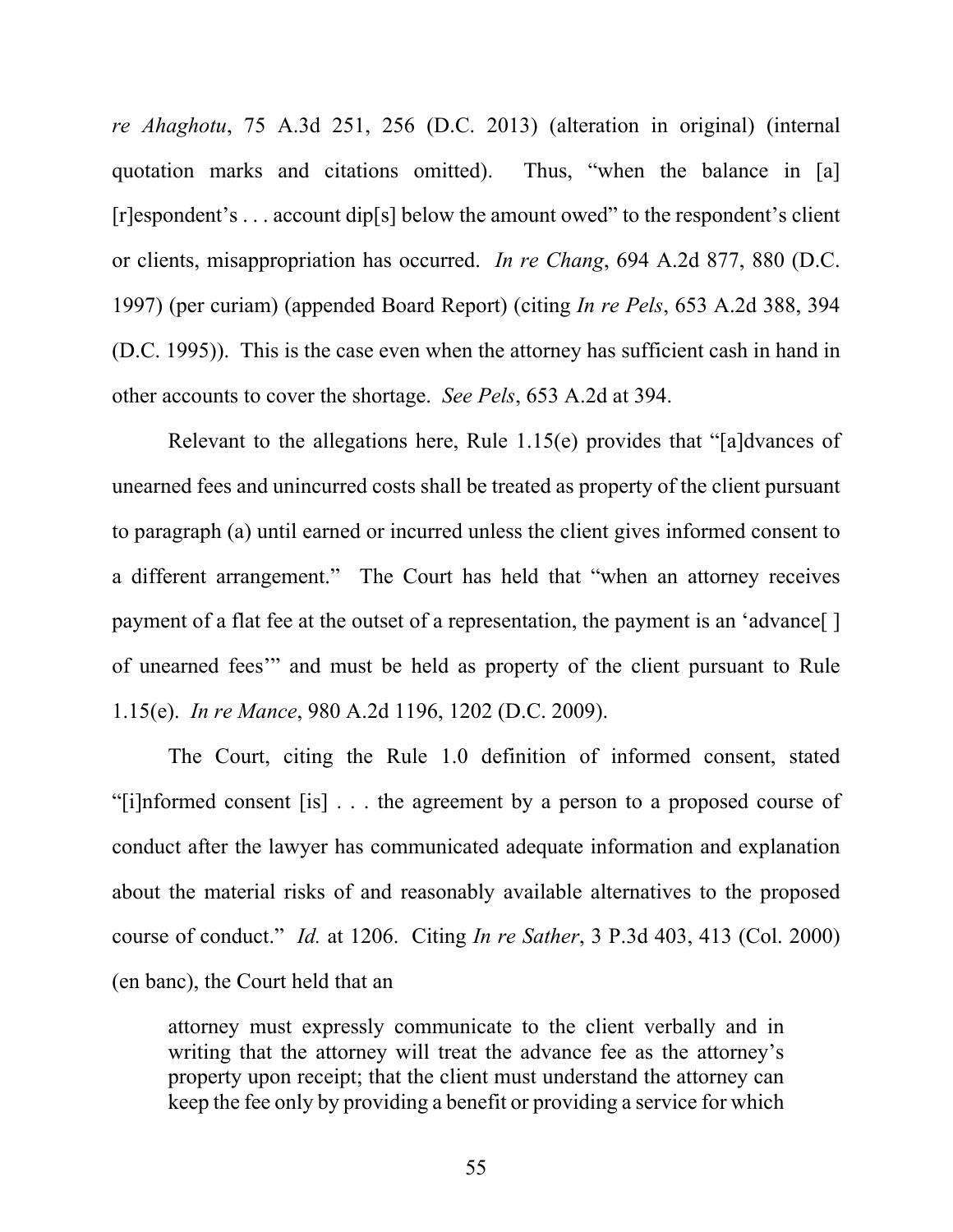the client has contracted; that the fee agreement must spell out the terms of the benefit to be conferred upon the client; and that the client must be aware of the attorney's obligation to refund any amount of advance funds to the extent that they are unreasonable or unearned if the representation is terminated by the client. *In re Sather*, 3 P.3d at 413. We agree, and add that the client should be informed that, unless there is agreement otherwise, the attorney must, under Rule 1.15([e]), hold the flat fee in escrow until it is earned by the lawyer's provision of legal services.

*Mance*, 980 A.2d at 1206-07. The Court further held that: "Where there is no discussion regarding the fee arrangement besides merely stating the overall fee, and no mention of the escrow account option, a client cannot be said to have a sufficient basis to give informed consent to waive the requirements of a rule designed to protect the client's interests." *Id.* at 1207.

Second, Disciplinary Counsel must establish whether the misappropriation was intentional, reckless, or negligent. *See Anderson*, 778 A.2d at 336-37. Intentional misappropriation most obviously occurs where an attorney takes a client's funds for the attorney's personal use. *See id.* at 339 (intentional misappropriation occurs where an attorney handles entrusted funds in a way "that reveals . . . an intent to treat the funds as the attorney's own" (citations omitted)).

"Reckless misappropriation reveal[s] an unacceptable disregard for the safety and welfare of entrusted funds, and its hallmarks include: the indiscriminate commingling of entrusted and personal funds; a complete failure to track settlement proceeds; the total disregard of the status of accounts into which entrusted funds were placed, resulting in a repeated overdraft condition; the indiscriminate movement of monies between accounts; and finally the disregard of inquiries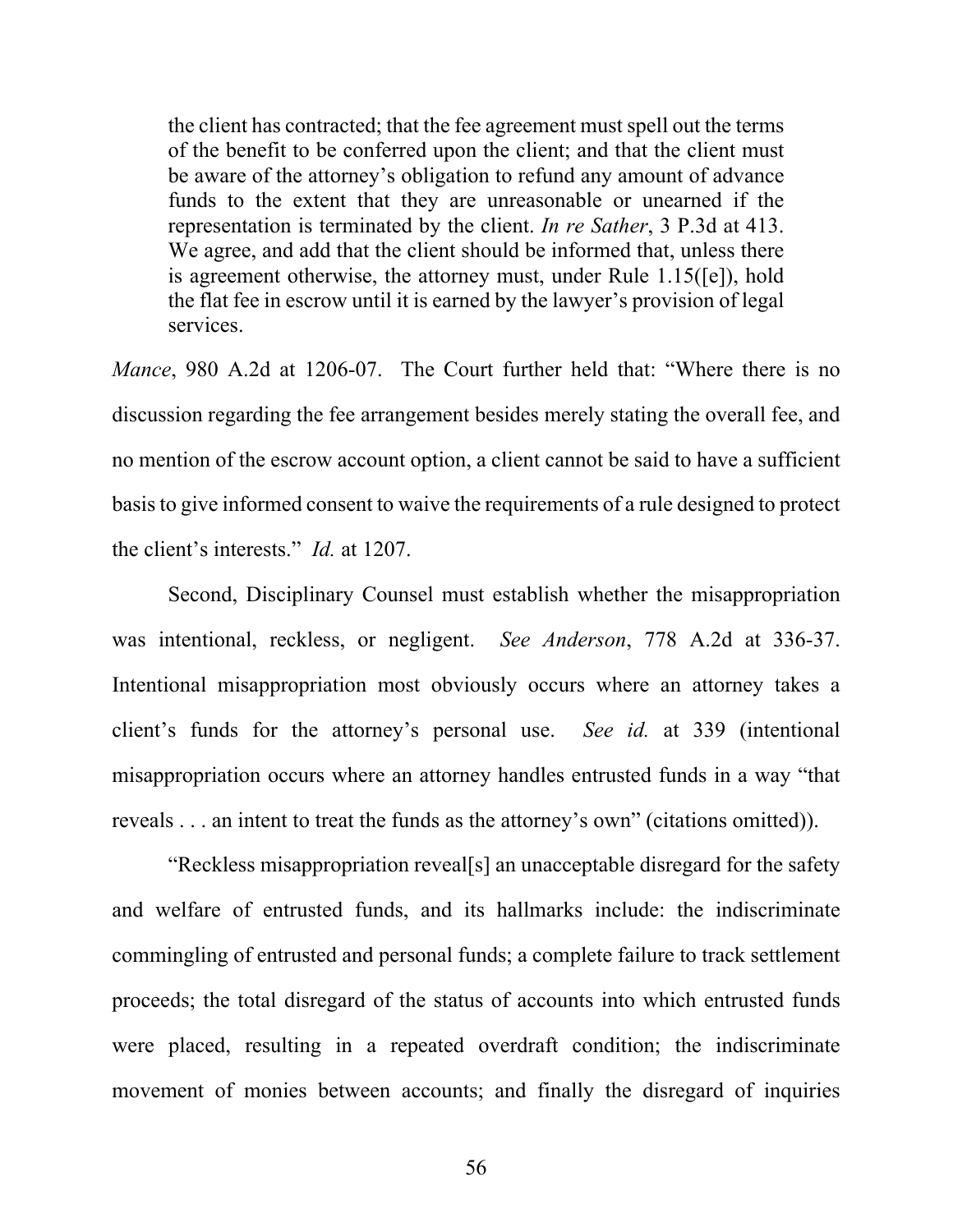concerning the status of funds." *Ahaghotu*, 75 A.3d at 256 (alteration in original) (internal quotation marks and citation omitted); *see also Anderson*, 778 A.2d at 339 ("[R]ecklessness is a state of mind in which a person does not care about the consequences of his or her action." (citation and quotation marks omitted)). Further, "'[r]eckless misconduct requires a conscious choice of a course of action, either with knowledge of the serious danger to others involved in it or with knowledge of facts that would disclose this danger to any reasonable person.'" *Anderson*, 778 A.2d at 339 (quoting 57 Am. Jur. 2d *Negligence* § 302 (1989)). Thus, an objective standard should be applied in assessing whether a respondent's misappropriation was reckless. *See In re Gray*, 224 A.3d 1222, 1232 (D.C. 2020) (per curiam).

Finally, where Disciplinary Counsel establishes the first element of misappropriation (unauthorized use), but fails to establish that the misappropriation was intentional or reckless, "'then [Disciplinary] Counsel proved no more than simple negligence.'" *Anderson*, 778 A.2d at 338 (quoting *In re Ray*, 675 A.2d 1381, 1388 (D.C. 1996)).

Disciplinary Counsel argues that Respondent intentionally misappropriated the funds of five clients – Davis, Browne, Curran, Hoffler, and Velasco – when he intentionally took the fees that they advanced without their consent and without performing the agreed-upon legal services.

Based on overwhelming evidence submitted at the hearing – most of which was uncontested and remains unrebutted – the Committee finds that Disciplinary Counsel has met its burden of demonstrating, by clear and convincing evidence, that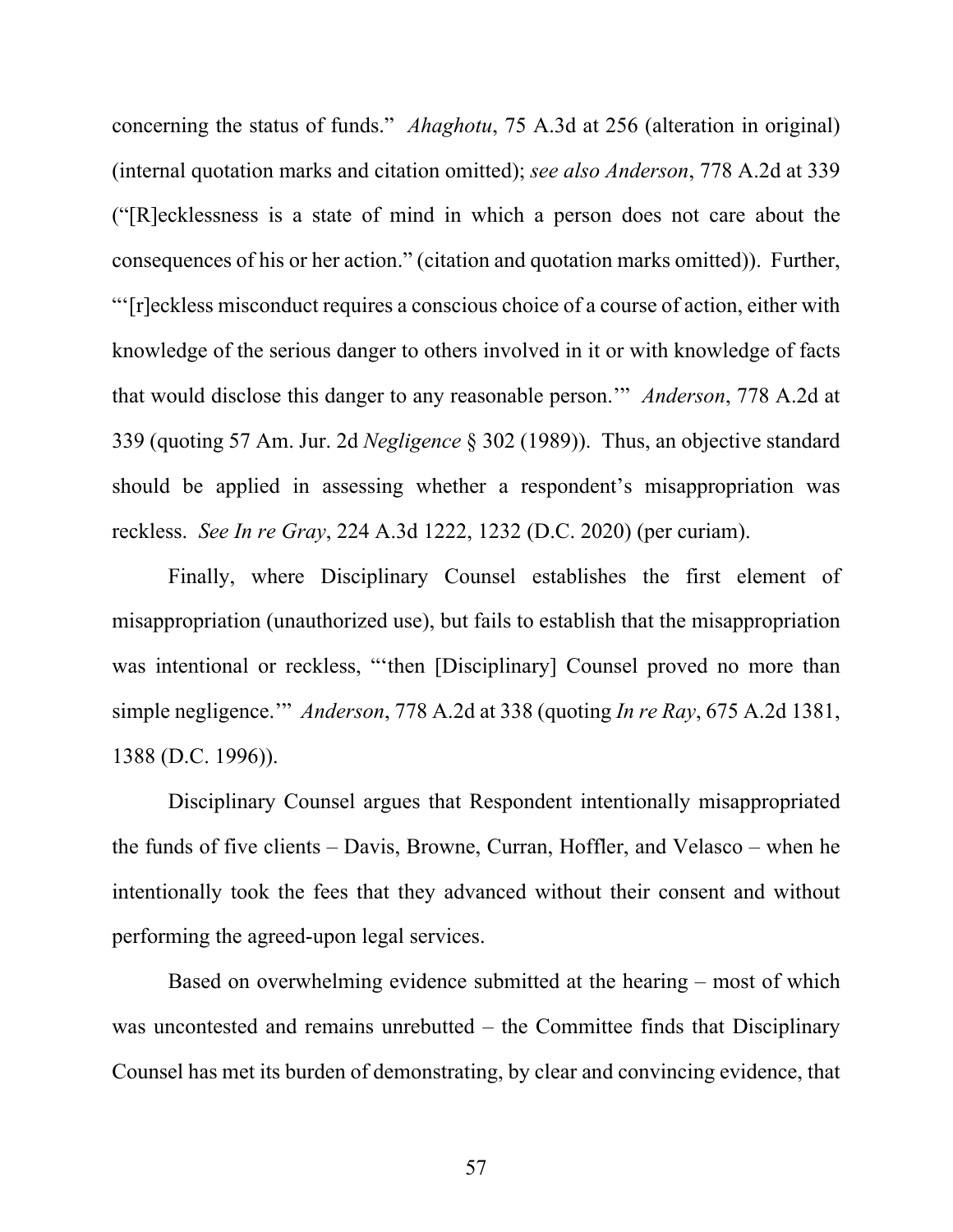Respondent repeatedly misappropriated funds from the clients at issue. *See supra* at FF 8, 27-29, 71-72, 81, 100-02, 139-41. At the hearing, Respondent did not contest, and essentially conceded, that he withdrew advanced fees prior to performing work for most of the disciplinary complainants at issue. *See, e.g.*, Tr. 547-49 (Respondent did not contest that, in response to Davis's complaint, Respondent did not mention preparing or sending out a response to the notice of intent to revoke), Tr. 552 (Respondent admitting to not providing legal representation regarding "any sort of administrative process"), Tr. 561 (Respondent did not provide Browne a petition in 2017), Tr. 413 (Respondent did not contest Hoffler's testimony: That Respondent never mentioned he was taking all the money as Hoffler was paying him), Tr. 585- 87 (Respondent took the entire \$2,400 Curran had given him, but did not file a BCMR petition), Tr. 594 (Respondent took the \$3,000 Velasco payment on the same day Respondent received it). Indeed, the record here establishes a grave pattern or practice under which Respondent fraudulently misappropriated funds from clients under false pretenses. *See, e.g.*, FF 22, 49-50 (describing Respondent's falsified invoices).

Respondent misappropriated the funds of five clients – Davis, Browne, Curran, Hoffler, and Velasco – when he took the fees that they advanced without their consent and without performing the agreed-upon legal services. Rule 1.15(a) requires a lawyer to hold client funds separate from the lawyer's own funds and to safeguard those funds. Rule 1.15(e) mandates that when a client advances unearned fees, the attorney must treat the advanced funds as client property until earned –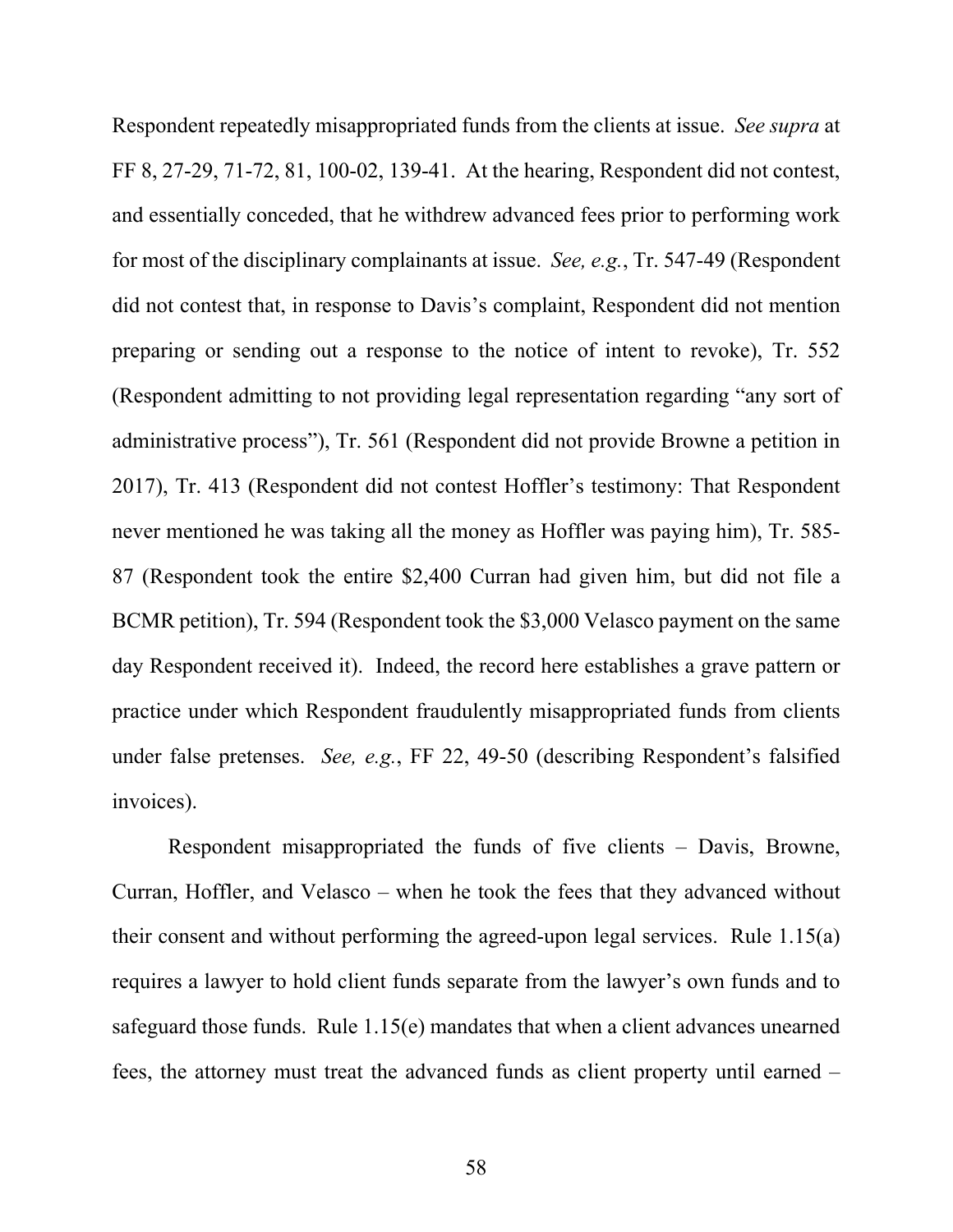unless the client gives informed consent to a different arrangement. In *Mance*, 980 A.2d 1196, the Court held that pursuant to Rule 1.15(e), "money paid by a client as a flat fee for legal services remains the client's property, and counsel may not treat any portion of the money otherwise until it is earned, unless the client has agreed otherwise." 980 A.2d at 1199. Thus, wherever the record shows that Respondent withdrew any part of the flat fees that his clients paid him – before he earned the fee *and* without the client's informed consent – Respondent committed misappropriation. *Id.* at 1200-02.

Here, the record is clear, convincing, and uncontested: Respondent misappropriated the funds of the five clients at issue. Respondent took all or almost all the fees of Davis, Curran, Hoffler, and Velasco within days of receiving them. *See supra* at FF 8, 71-72, 81, 100-02, 139-41. Respondent also misappropriated all of Browne's funds after just a few months into a three-year representation. FF 27- 29. None of these five clients consented to Respondent's taking any portion of the fees they advanced before earning those fees. FF 8, 30, 71, 81, 102, 140-41.<sup>5</sup> Nor did Respondent earn the fees at the time he took them – he provided the clients with none of the legal services for which they advanced him fees, and they had received no benefit from his representation at the time he took the advanced fees. *See supra* at FF 12-15, 17, 37, 42, 74, 85-91, 105-09, 146-48, 154.

 $5$  Rule 1.0(e) defines "informed consent" as "the agreement by a person to a proposed course of conduct after the lawyer has communicated adequate information and explanation about the material risks of and reasonably available alternatives to the proposed course of conduct."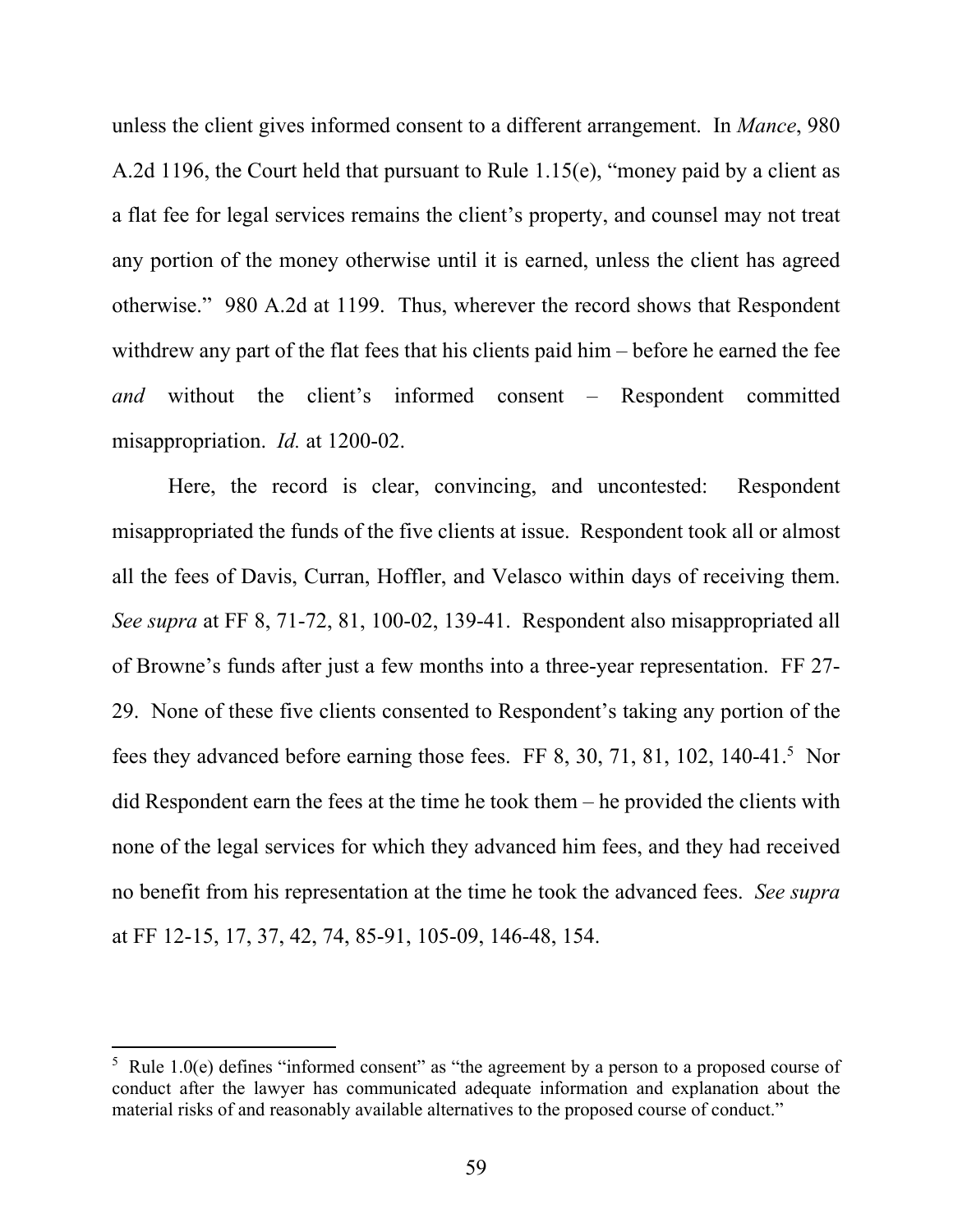All five clients advanced fees to Respondent based on his promise to provide legal services in their matters – usually the filing of a petition or other written submission, and then subsequent representation of the client in the instituted matter. Respondent promptly helped himself to all the clients' funds without having done any of the work described in his engagement letters. Whatever time Respondent may have spent on the clients' matters *after* his misappropriations does not remedy the misappropriations, nor were those services of any benefit to his clients because Respondent never completed any work product to make the necessary filings he had agreed to perform.

Nor does the record show informed consent for Respondent taking any of the advanced fees at issue. Respondent never provided his clients any information about when and on what basis he took their advanced fees, so Respondent has no possible claim – and indeed, offers none – that he obtained any client's consent before helping himself to their advanced funds. Instead, the record demonstrates Respondent's usual *modus operandi* was to take the advanced fees and then avoid communicating with his clients and abandon their matters, leading all of the clients in these matters to file disciplinary complaints seeking refunds.

Respondent's misappropriations were intentional. The speed with which Respondent took the funds, by transferring them from his trust account to his operating account, shows that he intended to treat the funds as his own as soon as possible, and did so. Respondent immediately used the advance fees that Davis, Curran, Hoffler, and Velasco paid by transferring them to his operating account and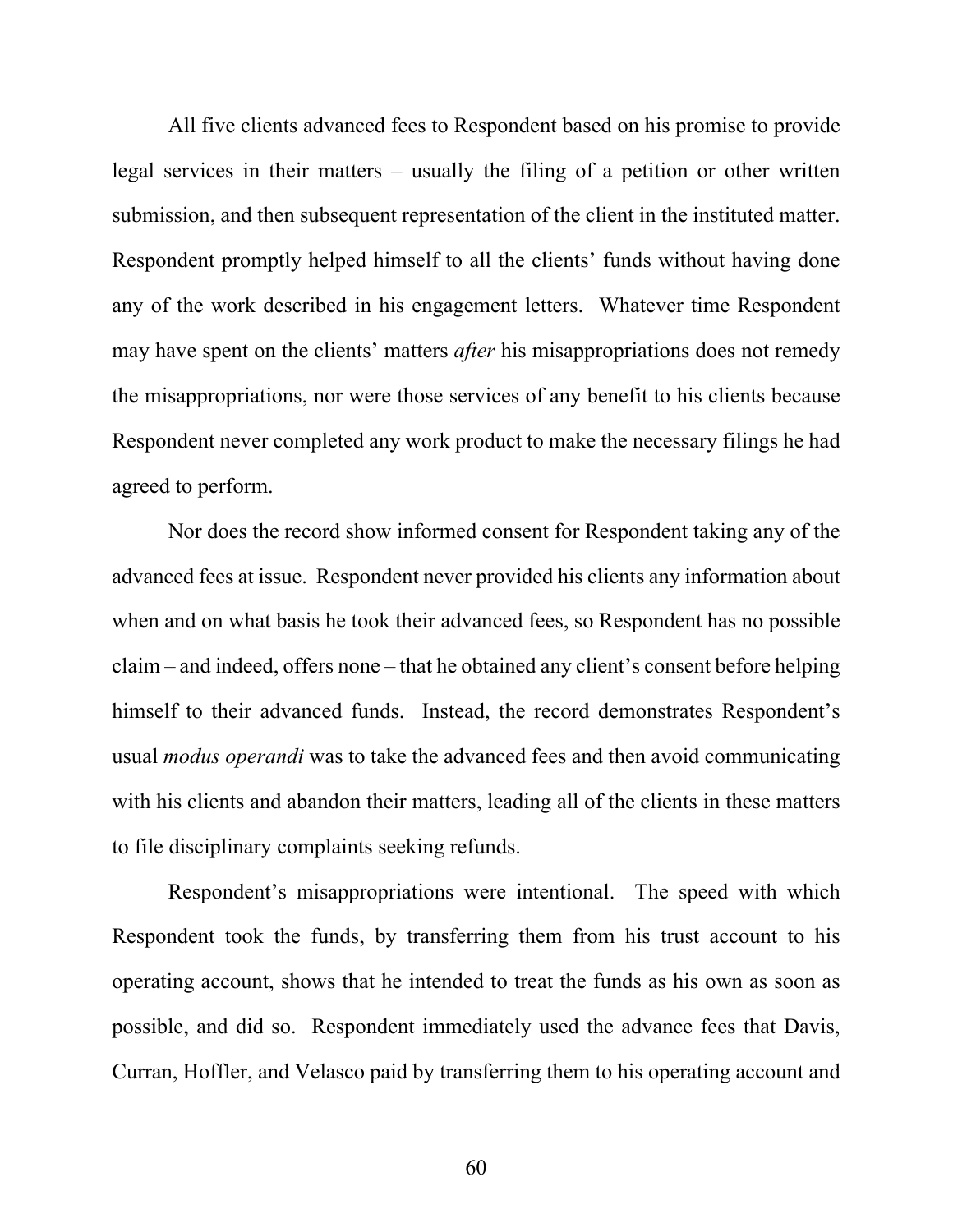then using them to pay his personal and business expenses. Respondent used a portion of Curran's \$2,400 payment to cover previous expenditures that had caused his operating account to be overdrawn. *See supra* at FF 72. Respondent took all of Browne's funds very early in that representation – long before Respondent's afterthe-fact invoice purported to show his preparing a petition. FF 28-29; DCX 28 at 9-10.

Respondent's intent to treat his clients' funds as his own and for which he would not be accountable is further demonstrated by his failure to tell his clients when and on what basis he was taking their advanced funds. He never communicated with clients about their funds after they were deposited in his trust account. Respondent failed to produce any materials in response to Disciplinary Counsel's subpoenas and subsequent Court orders in the Curran and Hoffler matters. The fictitious invoices that Respondent produced in the Davis and Browne matters provide further evidence of the intentional nature of Respondent's misappropriations. The purported invoices were never received by either of the clients to whom they were ostensibly directed. *Supra* at FF 21 (Davis never received alleged invoice), 49 (Browne never received alleged invoice). And these documents falsely describe work that Respondent never performed on their matters when he withdrew the funds (FF 22, 49-50) – compelling evidence that Respondent knew he had no authority to take all the funds when he did.

Respondent's other actions confirm that the misappropriations at issue were intentional – not an accident, nor even reckless. Indeed, the entire record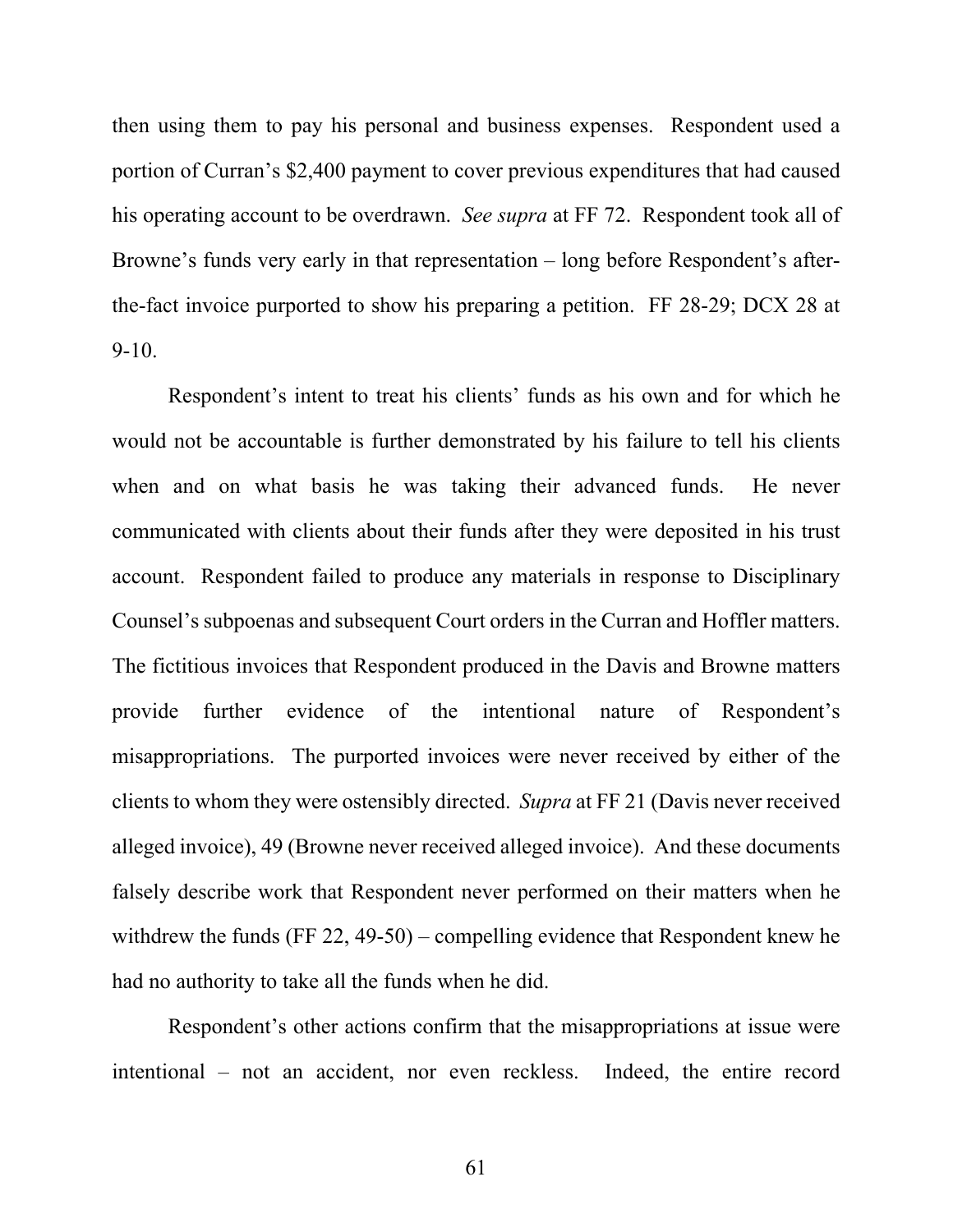demonstrates a dismaying pattern or practice of Respondent's misappropriation of client funds. And when the clients at issue demanded a refund, Respondent did not provide them an accounting, nor did he disclose that he had taken all their money at the beginning of the representation, nor did he attempt to tell his clients that that he had provided them the agreed legal services that would justify his taking and keeping their funds. Instead, Respondent typically avoided communicating with his clients, ignoring their inquiries until they had some leverage over him – via a pending disciplinary complaint or otherwise. When thus cornered, Respondent would offer excuses to his clients and further promises to work on their matters and send them something to review, but then fail to do so. FF 16, 39-41, 87, 106, 110, 131, 147, 154-55. In response to Disciplinary Counsel's investigations, Respondent refused to turn over client files showing the work – or more accurately, the lack of work – that he performed on the matters at issue. If Respondent had done the work to earn the fees, he would certainly have provided the files to prove it. From his refusal to produce client files, we make the permissible and compelling inference that Respondent knew he had not done the work and had no authority to take his clients' funds, particularly given the timing of the misappropriations at issue.

In sum, the largely uncontested record here demonstrates Respondent repeatedly and intentionally took client advanced funds without their knowledge and consent and before he did any work to earn them. Respondent's misappropriations are far more corrupt than those of other lawyers who on isolated occasions took entrusted funds prematurely but ultimately performed services entitling them to fees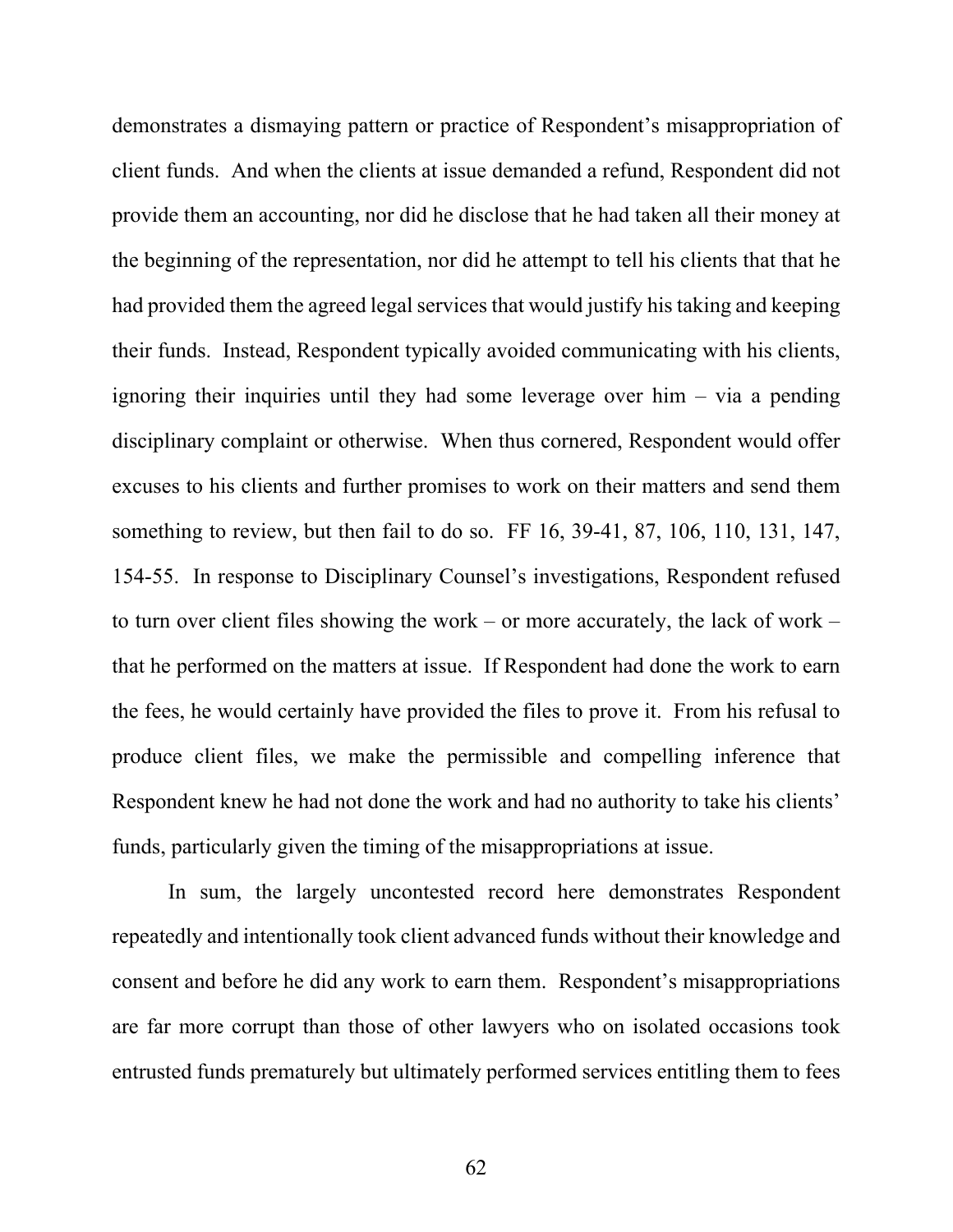in the amounts paid. *See In re Bach*, 966 A.2d 350 (D.C. 2009) (Court disbarred Bach for taking funds from conservatorship account to pay his fees without prior authority; Probate Court later found that Bach was entitled to fees in the amount taken). Respondent never earned the funds he misappropriated from the five clients because he abandoned their matters – often at the very outset – and failed to provide the agreed-upon services.

# **C. Disciplinary Counsel Proved that Respondent Violated Rule 1.3(a), 1.3(b)(1) and 1.3(c) by Intentionally Neglecting His Clients' Matters**

Rule 1.3(a) states that an attorney "shall represent a client zealously and diligently within the bounds of the law." "Neglect has been defined as indifference and a consistent failure to carry out the obligations that the lawyer has assumed to the client or a conscious disregard of the responsibilities owed to the client." *In re Wright*, 702 A.2d 1251, 1255 (D.C. 1997) (per curiam) (appended Board Report) (citing *In re Reback*, 487 A.2d 235, 238 (D.C. 1985), *adopted in relevant part*, 513 A.2d 226 (D.C. 1986) (*en banc*) ("*Reback II*")). Rule 1.3(a) "does not require proof of intent, but only that the attorney has not taken action necessary to further the client's interests, whether or not legal prejudice arises from such inaction." *In re Bradley*, Board Docket No. 10-BD-073, at 17 (BPR July 31, 2012), *adopted in relevant part*, 70 A.3d 1189, 1191 (D.C. 2013) (per curiam); *see also In re Lewis*, 689 A.2d 561, 564 (D.C. 1997) (per curiam) (appended Board Report) (Rule 1.3(a) violated even where "[t]he failure to take action for a significant time to further a client's cause . . . [does] not [result in] prejudice to the client").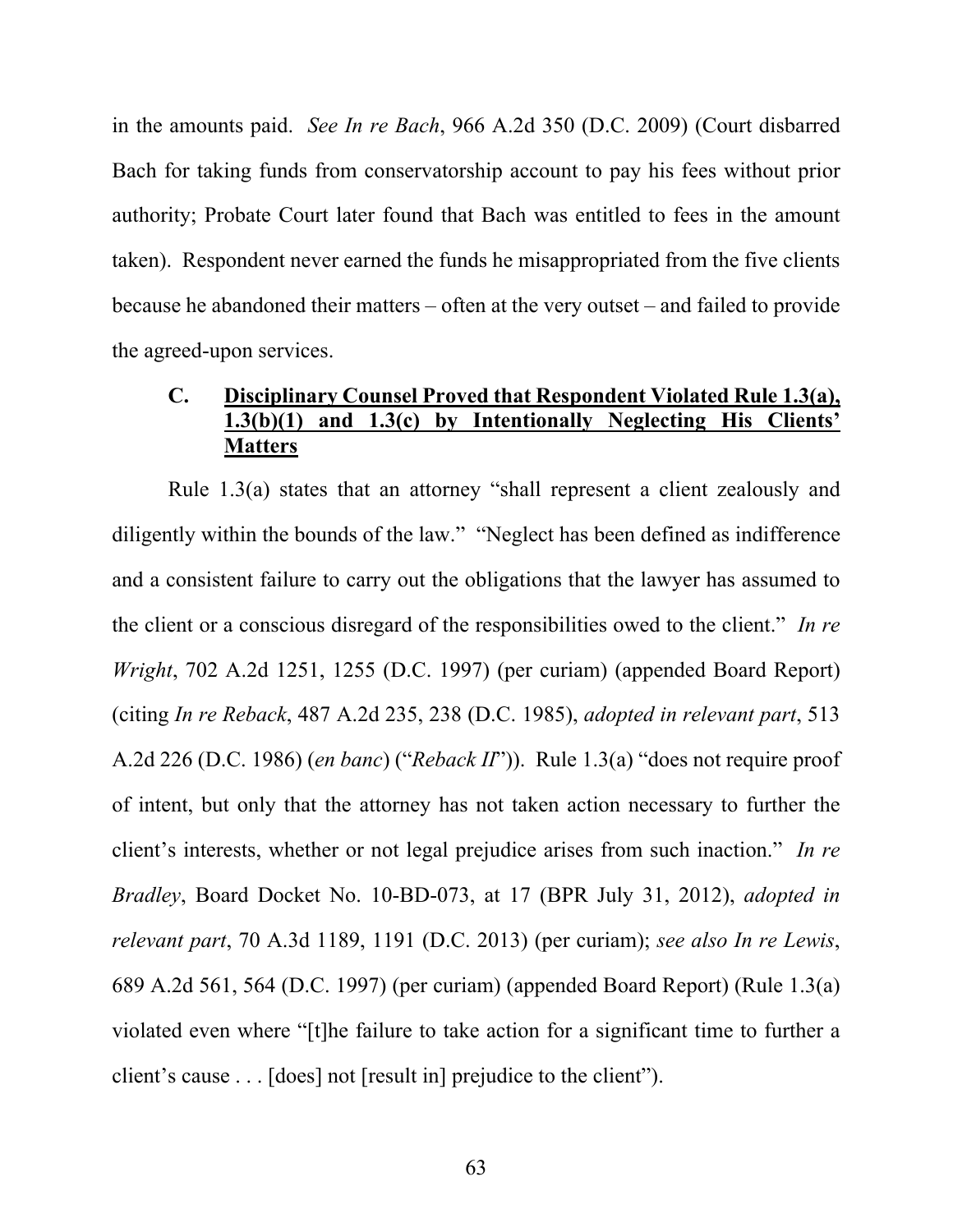The Court has found neglect in violation of Rule 1.3(a) where an attorney persistently and repeatedly failed to fulfill duties owed to the client over a period of time. *See, e.g.*, *In re Ukwu*, 926 A.2d 1106, 1135 (D.C. 2007) (appended Board Report) (respondent violated Rule 1.3(a) when he repeatedly failed to inform his clients about the status of their cases, prepare his clients for hearings and interviews with immigration officials, or prepare himself for court appearances); *Wright*, 702 A.2d at 1255 (appended Board Report) (respondent violated Rule 1.3(a) by failing to respond to discovery requests, a motion to compel, and a show cause order); *In re Chapman*, Bar Docket No. 055-02, at 19-20 (BPR July 30, 2007) (respondent violated Rule 1.3(a) where he did virtually no work on the client's case during the eight-month term of the representation, failed to conduct any discovery, and did not respond to discovery requests from the opposing party), *adopted in relevant part*, 962 A.2d 922, 923-24 (D.C. 2009) (per curiam).

 Rule 1.3(b)(1) provides that a lawyer shall not intentionally "[f]ail to seek the lawful objectives of a client through reasonably available means permitted by law and the disciplinary rules." A negligent failure to pursue a client's interest is deemed intentional when "the neglect is so pervasive that the lawyer must be aware of it" or "when a lawyer's inaction coexists with an awareness of his obligations to his client." *Ukwu*, 926 A.2d at 1116, 1136 (citations and internal quotation marks omitted). "Neglect of a client's matter, often through procrastination, can 'ripen into . . . intentional' neglect in violation of Rule 1.3(b) 'when the lawyer is aware of his neglect' but nonetheless continues to neglect the client's matter." *In re Vohra*, 68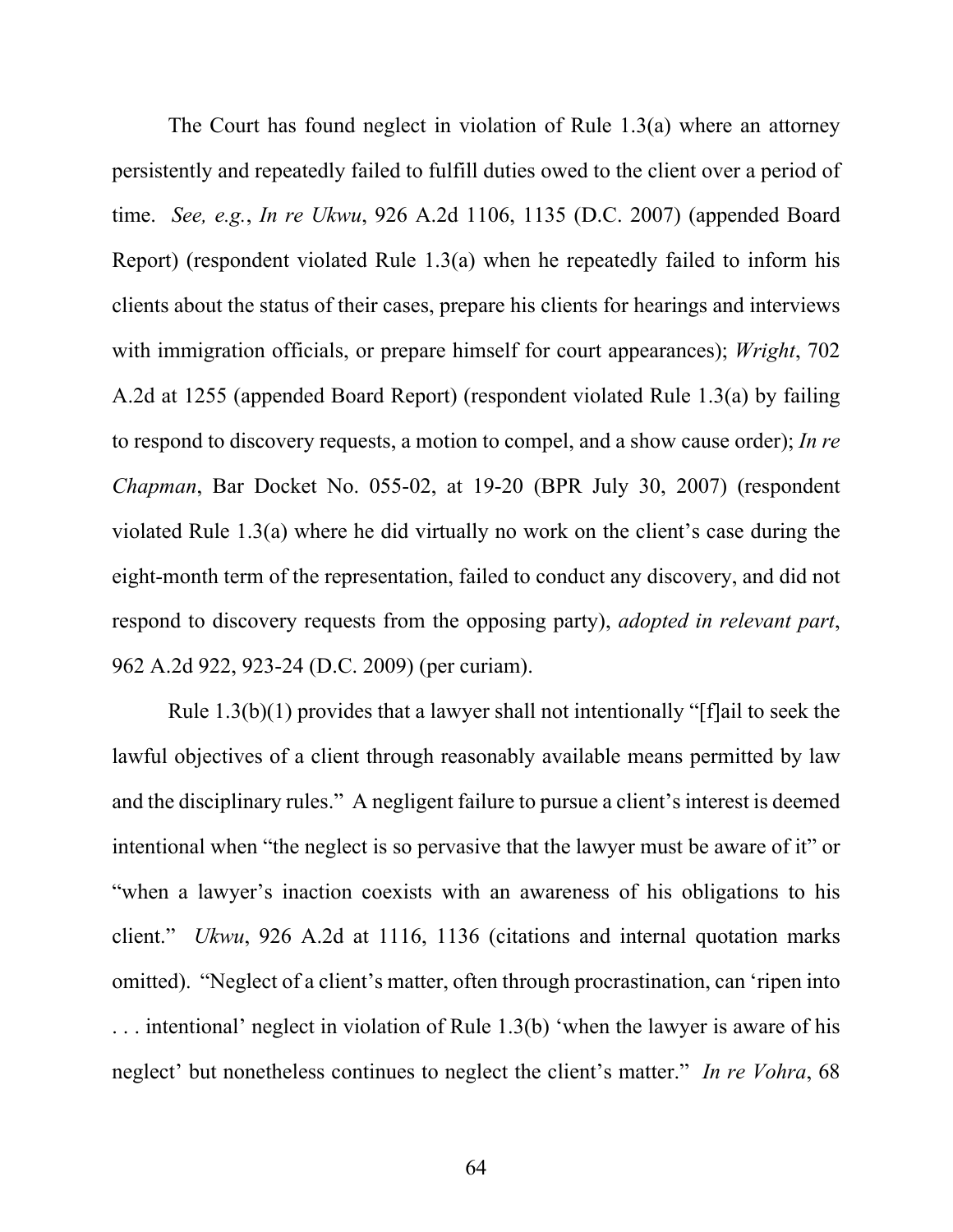A.3d 766, 781 (D.C. 2013) (appended Board Report) (quoting *In re Mance*, 869 A.2d 339, 341 n.2 (D.C. 2005) (per curiam)). "Knowing abandonment of a client is the classic case of a Rule 1.3(b)(1) violation . . . ." *Lewis*, 689 A.2d at 564.

Rule 1.3(c) provides that an attorney "shall act with reasonable promptness in representing a client." "Perhaps no professional shortcoming is more widely resented by clients than procrastination," and "in extreme instances, as when a lawyer overlooks a statute of limitations, the client's legal position may be destroyed." Rule 1.3, cmt. [8]. The Court has held that failure to take action for a significant time to further a client's cause, whether or not prejudice to the client results, violates Rule 1.3(c). *See, e.g.*, *In re Speights*, 173 A.3d 96, 101 (D.C. 2017) (per curiam). Comment [8] to Rule 1.3 provides that "[e]ven when the client's interests are not affected in substance . . . unreasonable delay can cause a client needless anxiety and undermine confidence in the lawyer's trustworthiness," making such delay a "serious violation."

Disciplinary Counsel argues that Respondent violated Rule 1.3(a), 1.3(b)(1) and 1.3(c) in that he knowingly abandoned all seven clients at issue. At the hearing, Respondent cross-examined his former clients in an unsuccessful attempt to elicit testimony that he had actually performed valuable legal work. *See, e.g.*, Tr. 75-87, 127-43, 195-200, 233-38, 240-41, 406-13, 470-85. The record is ample in this case that Respondent persistently and repeatedly failed to fulfill duties owed to each of the clients testifying in this matter, over extended periods of time. *See, e.g.*, Tr. 45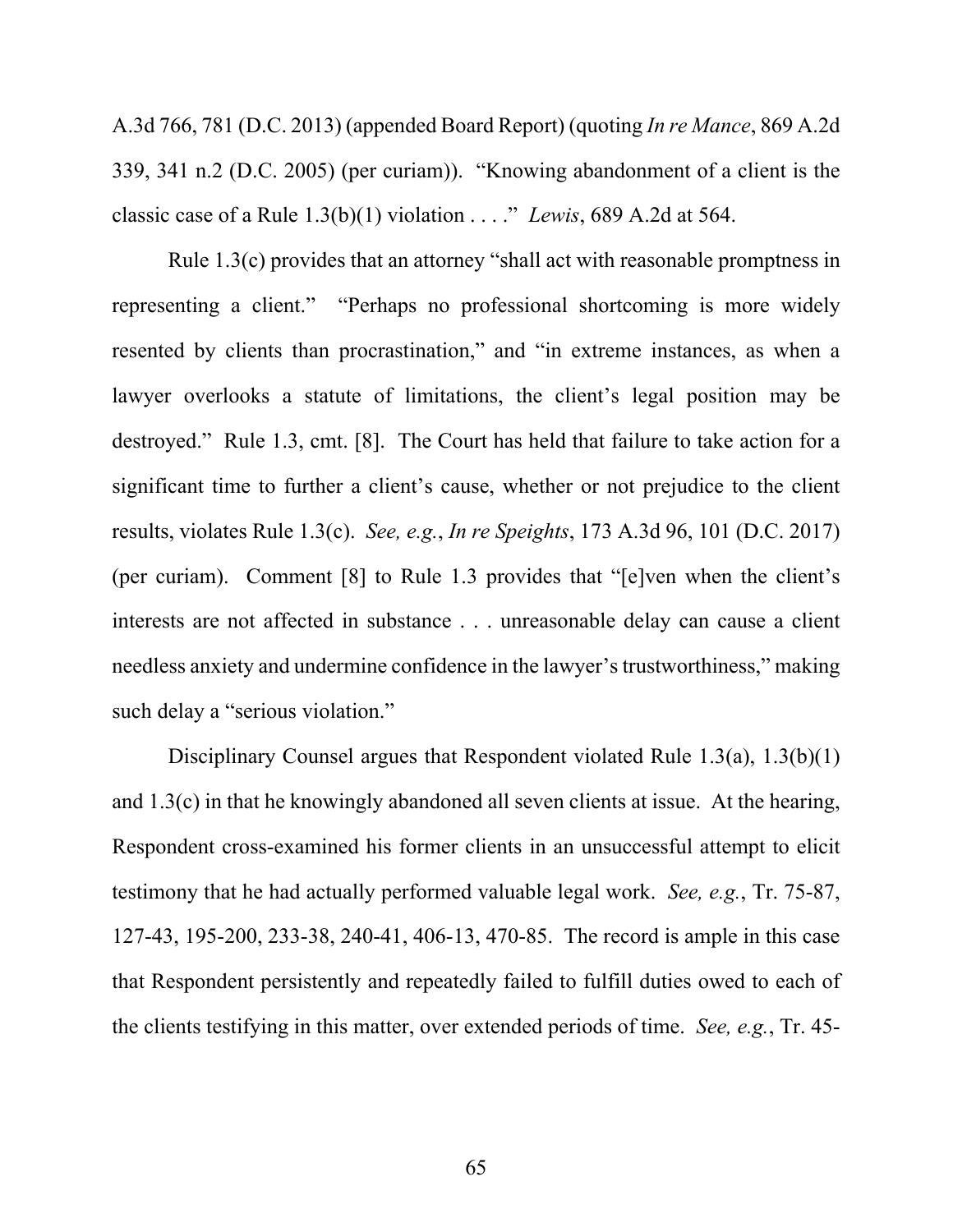50, 52-53, 112-13, 123-25, 143-44, 169-72, 184-85, 187, 190-92, 227-30, 239, 242, 386-88, 393-95, 432-34, 460-64; *see also* FF 58, 63.

In each of the matters at issue, Respondent violated all three paragraphs of Rule 1.3. Respondent met Davis a couple of times but never took any steps to assist him in his matters. Respondent did not – indeed, could not – represent Davis in the underlying criminal matter in Florida, because Respondent is not licensed to practice law in that state. Davis later found a Florida lawyer on his own, and she represented him on that matter. Respondent never assisted Davis with his suspended security clearance or with the related military proceedings. FF 11-15. Because Respondent did not respond to Davis's inquiries or provide him assistance, Davis discharged Respondent and requested a refund. As Davis explained:

The services and tasks that Mr. Morris performed were of absolutely no use. If I would have never walked in to Mr. Morris' office everything would still be the same on my end, I would just have a little more money. Mr. Morris succeeded in nothing but wasting everyone's time involved. When it came to performing actions that may have some kind of impact Mr. Morris would never follow through.

DCX 9 at 1. Respondent was aware of his neglect: Davis made repeated attempts to reach him, which Respondent mostly ignored.

Respondent neglected and intentionally failed to pursue the matters of both Browne and Morton for years. FF 32-34, 37-41, 56-58. Respondent did not prepare petitions for them until receiving their disciplinary complaints in July 2019 – years after receiving and taking for himself the fees that Morton paid in July 2015, and Browne paid in late December 2015. The petition that Respondent prepared for Browne in July 2019 was of no use to Browne because it did not reflect his current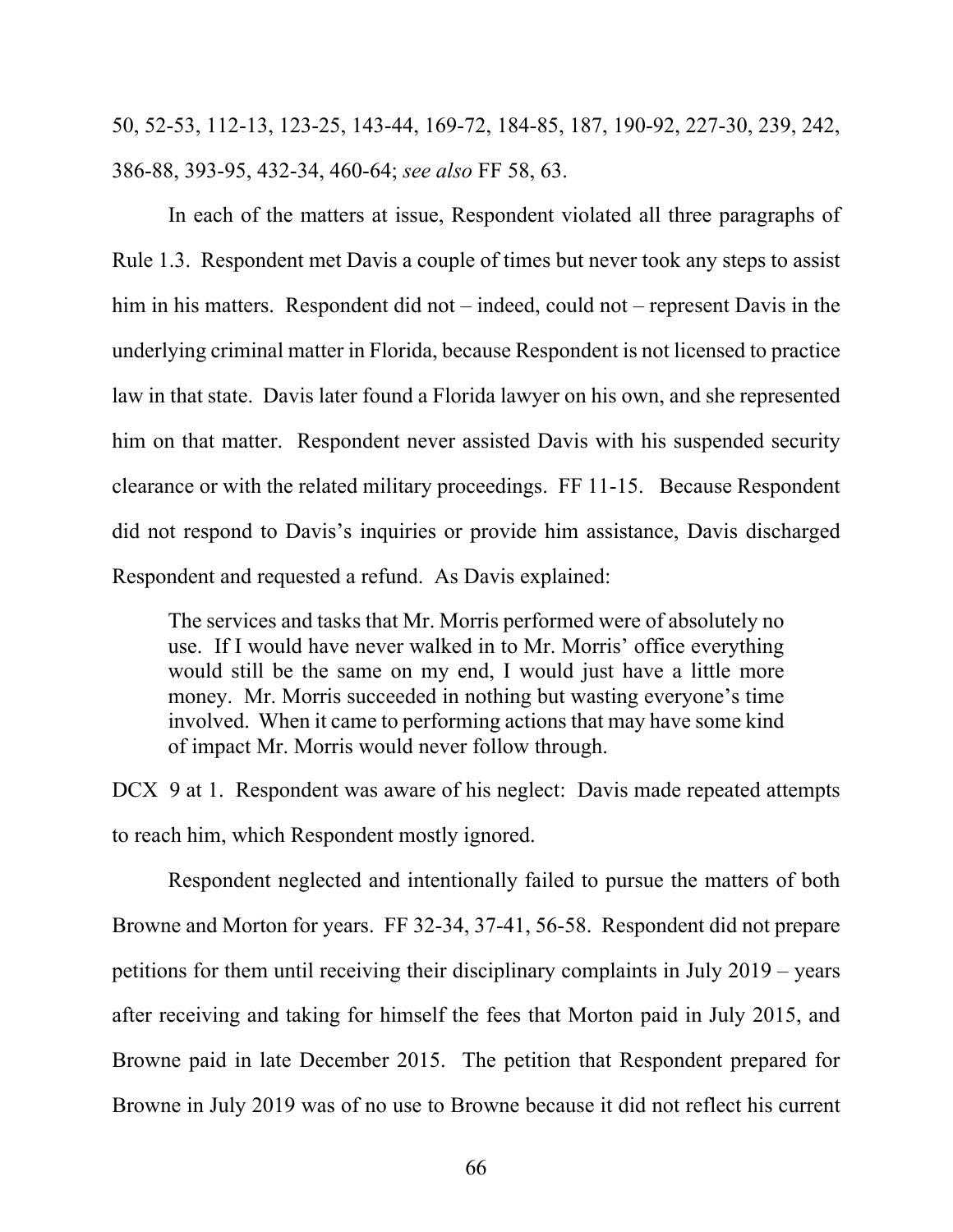status, had typos, and merely restated the information Browne had provided three and a half years earlier. FF 31, 46, 48. Although Morton apparently accepted the petition that Respondent sent him on July 21, 2019, his doing so did not excuse Respondent's neglect and intentional failure to pursue his matter throughout the preceding four years. FF 58, 62-63.

Despite repeated calls from Curran, Respondent failed to take any action to challenge his discharge or contest the Navy's related collection efforts. Respondent knew about Curran's many efforts to reach him and, after receiving Curran's certified letter, Respondent told him he would pursue his matters. FF 86-87. But lapsing back into his standard pattern, Respondent then failed to do anything and refused to communicate with Curran again. FF 87-89.

Hoffler had a very similar experience. Hoffler repeatedly called Respondent, but Respondent refused to return most of his calls. FF 103-05. Even after Hoffler demanded a refund, Respondent failed to do anything and refused to respond or communicate with Hoffler. FF 108-110.

Ray hired Respondent in 2012, and Respondent did some work in the early years, but then stopped pursuing Ray's matter. Respondent did not tell Ray what he was doing or that he had stopped pursuing his matter by mid-2016. FF 123-24. Instead, Respondent falsely told Ray and the VSB that he was pursuing an appeal when he fact he was doing nothing. Respondent then refused to communicate further with Ray. FF 127-30.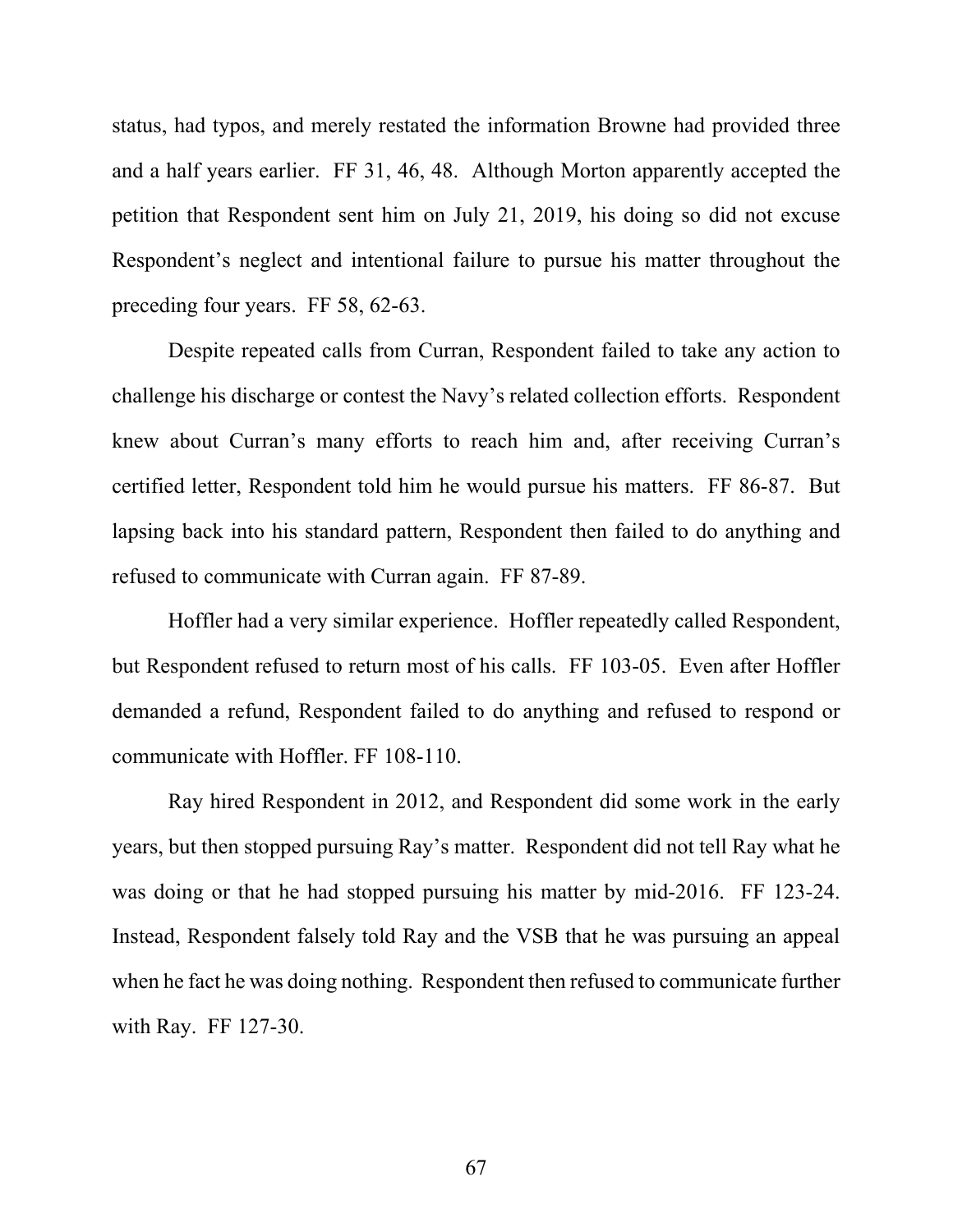After Velasco paid Respondent, he did not hear from him even after calling and texting Respondent. Only after Velasco threatened him with legal action and then filed a disciplinary complaint did Respondent return his client's calls. FF 143- 48, 151. But even then, Respondent did not follow through: he made empty promises to Velasco and then stopped communicating with him and abandoned his matter. FF 151-54.

## **D. Disciplinary Counsel Proved that Respondent Violated Rule 1.4(a) and 1.4(b) by Repeatedly Failing to Communicate with Clients**

Rule 1.4(a) provides that "[a] lawyer shall keep a client reasonably informed about the status of a matter and promptly comply with reasonable requests for information." Under Rule 1.4(a), an attorney must not only respond to client inquiries, but must also initiate contact to provide information when needed. *See, e.g.*, *In re Robbins*, 192 A.3d 558, 564-65 (D.C. 2018) (per curiam); *In re Bernstein*, 707 A.2d 371, 376 (D.C. 1998); *see also In re Hallmark*, 831 A.2d 366, 374 (D.C. 2003) (citing Rule 1.4, cmt.[1]). The purpose of this Rule is to enable clients to "participate intelligently in decisions concerning the objectives of the representation and the means by which they are to be pursued." Rule 1.4, cmt. [1]. In determining whether Disciplinary Counsel has established a violation of Rule 1.4(a) the question is whether Respondent fulfilled his client's reasonable expectations for information. *See In re Schoeneman*, 777 A.2d 259, 264 (D.C. 2001) (citing Rule 1.4, cmt. [3]). Attorneys are obligated to respond to client requests for information even when there are no new developments to report. *See In re Lattimer*, 223 A.3d 437, 442-43 (D.C. 2020) (per curiam).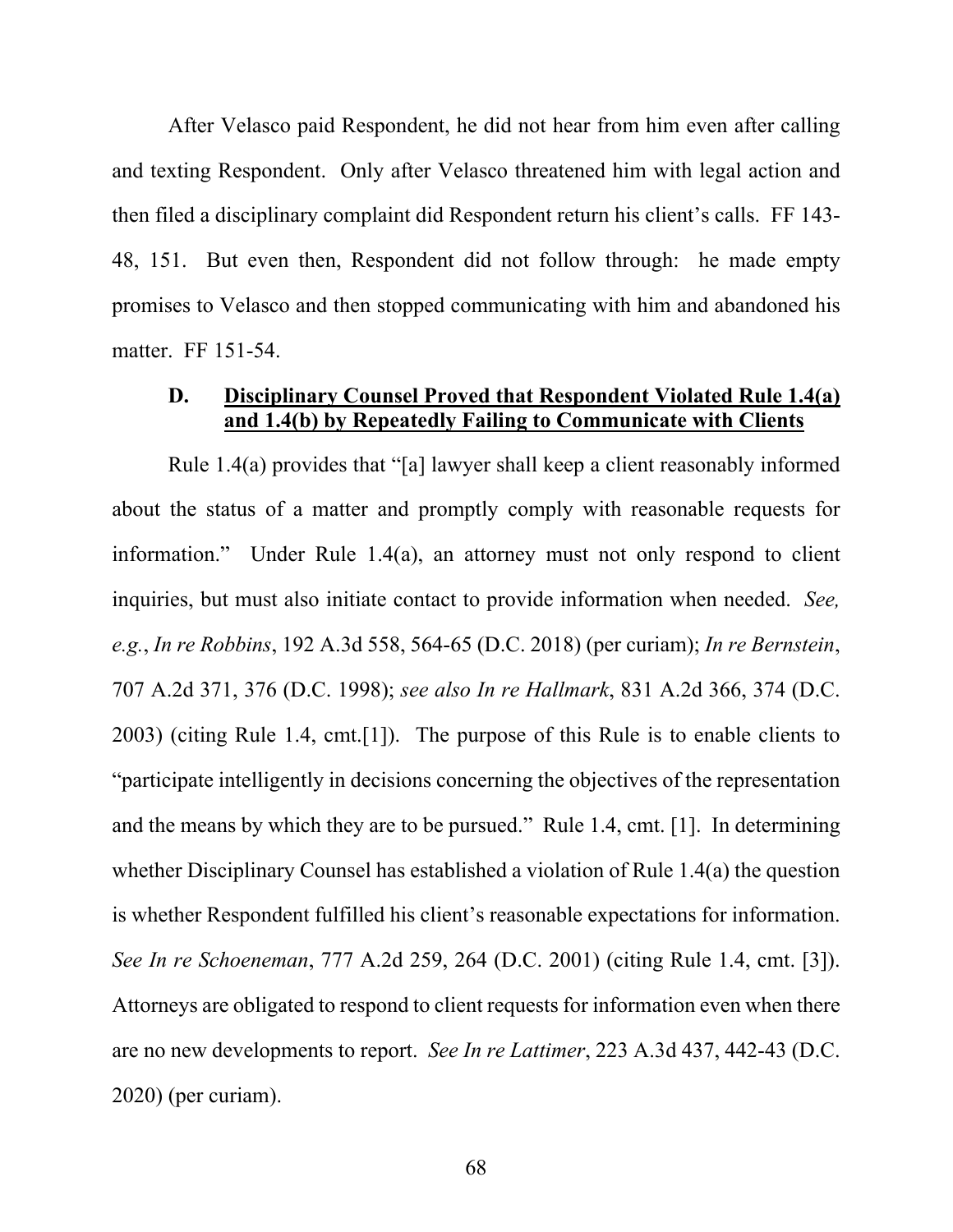Similarly, Rule 1.4(b) states than an attorney "shall explain a matter to the extent reasonably necessary to permit the client to make informed decisions regarding the representation." This Rule provides that the attorney "must be particularly careful to ensure that decisions of the client are made only after the client has been informed of all relevant considerations." Rule 1.4, cmt. [2]. The Rule places the burden on the attorney to "initiate and maintain the consultative and decision-making process if the client does not do so and [to] ensure that the ongoing process is thorough and complete." *Id*.

Disciplinary Counsel argues that Respondent failed to communicate with all seven clients, despite their efforts to reach him for months, if not years. Specifically, Disciplinary Counsel argues that Respondent violated his obligations under Rule 1.4(a) and (b) when he failed to keep his clients reasonably informed about their matters, failed to comply with reasonable requests for information, and failed to explain matters so that the clients could make informed decisions about the representations. At the hearing, Respondent cross-examined testifying clients in an unsuccessful attempt to gain their admissions that he had contacted them on at least one or two occasions during the representations at issue. *See, e.g.*, Tr. 75-78, 89-90 (Browne testifying on redirect about his testimony on cross-examination), 131-34, 240, 406-08, 472-74; *see also* FF 57-58.

In most instances, the only communications Respondent appears to have initiated were the initial contacts to pitch the clients about hiring him as their lawyer and paying him a flat fee immediately. Respondent offered most of these clients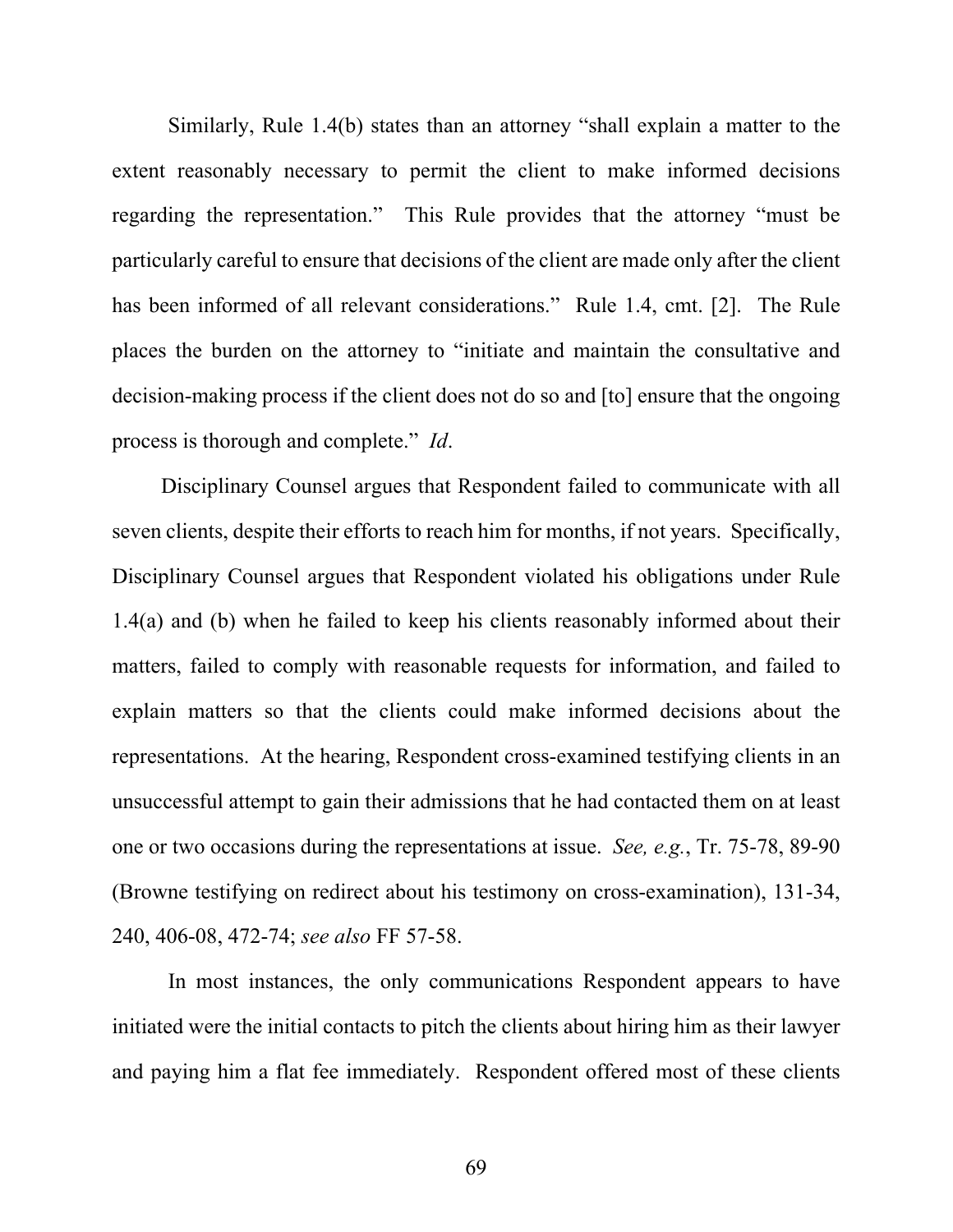supposedly "discounted" fees if they paid him within 24 hours or a matter of days. After receiving the clients' funds, Respondent rarely communicated with them thereafter unless he was facing a disciplinary complaint. The record is replete with scores of unanswered clients calls, emails, and texts. When his clients were able to reach Respondent, his communications were often not substantive: he merely repeated what he had said before, promised to get back to the client, or said he would provide the client some written work product for review, but then never did. Respondent would then again fail to communicate with his clients and ignore their calls, emails, or texts.

Respondent repeatedly violated his obligations under Rule 1.4 in each of the client matters, and many of these violations went on for years. Indeed, the disciplinary complaints that the clients filed provide clear and convincing evidence of Respondent's failure to communicate. In the disciplinary complaints, the clients certified the truth of their statements relating to their interaction – or lack of interaction – with Respondent, including his failure to respond to their numerous calls and efforts to obtain updates. DCX 5, 26, 32, 37, 53, 60, 67. The clients did not know the status of their matters or what work Respondent had done because he refused to communicate and had a practice of "ghosting" clients after receiving and taking their advance fees. *See* FF 87.

### **E. Disciplinary Counsel Proved that Respondent Violated Rule 1.5(b) in the Curran Matter**

Rule 1.5(b) provides that "[w]hen the lawyer has not regularly represented the client, the basis or rate of the fee, the scope of the lawyer's representation, and the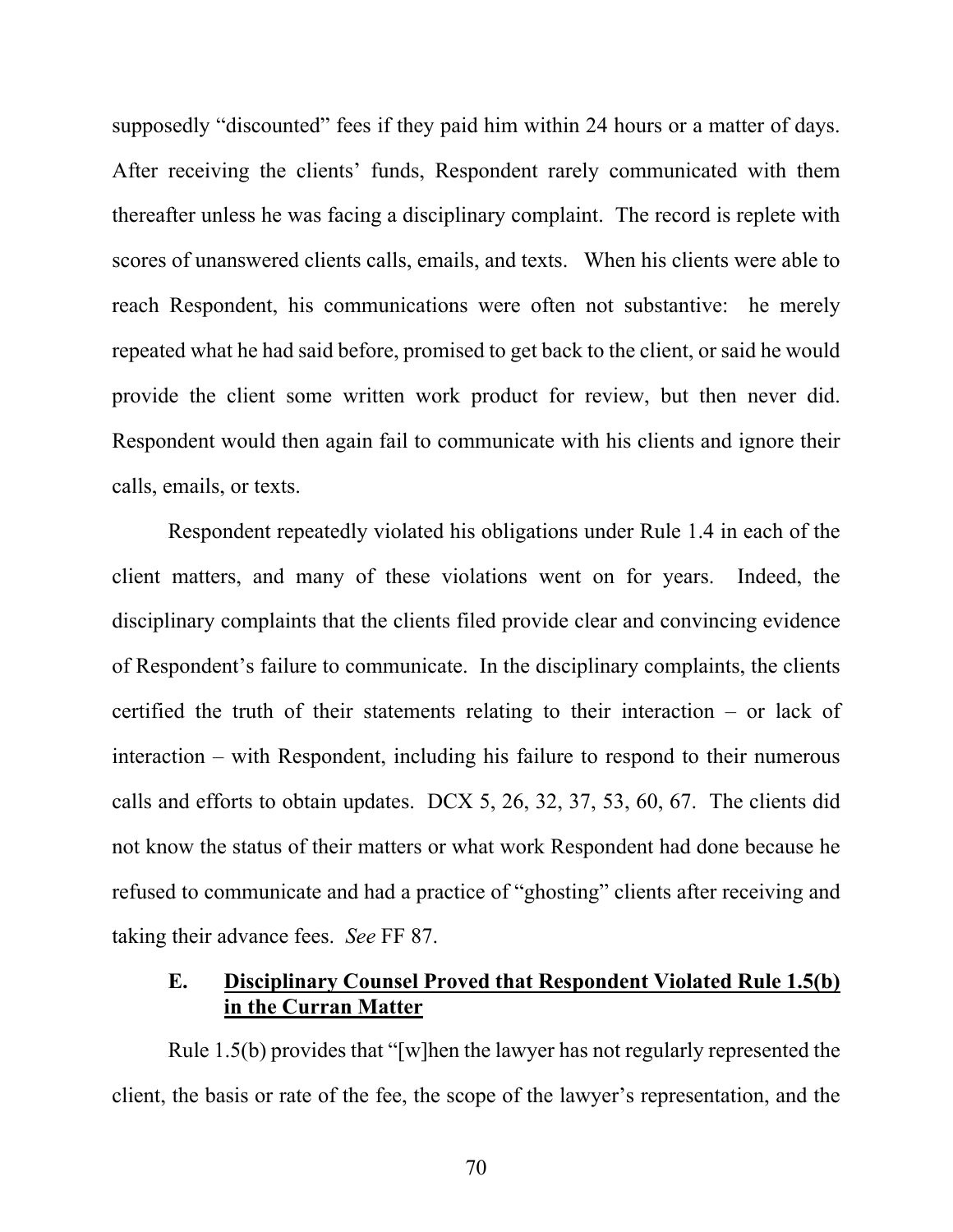expenses for which the client will be responsible shall be communicated to the client, in writing, before or within a reasonable time after commencing the representation." The writing a lawyer is required to give a client must address not only the basis or rate of the fee and the scope of the lawyer's representation, but also the expenses for which the client will be responsible.

Comment [1] explains that "[i]n a new client-lawyer relationship . . . an understanding as to the fee should be promptly established, together with the scope of the lawyer's representation and the expenses for which the client will be responsible." While "[i]t is not necessary to recite all the factors that underlie the basis of the fee," the agreement should include the factors "that are directly involved in its computation." *Id.* Thus, "[i]t is sufficient . . . to state that the basic rate is an hourly charge or a fixed amount or an estimated amount, or to identify the factors that may be taken into account in finally fixing the fee." *Id.* However, if "developments occur during the representation that render an earlier estimate substantially inaccurate, a revised estimate should be provided to the client." *Id.* 

While a writing is required, "[u]nless there are unique aspects of the fee arrangement, the lawyer may utilize a standardized letter, memorandum, or pamphlet explaining the lawyer's fee practices, and indicating those practices applicable to the specific representation." Rule 1.5 cmt. [2]. For example, a lawyer's hourly rate publication should "explain applicable hourly billing rates . . . and indicate what charges (such as filing fees, transcript costs, duplicating costs, longdistance telephone charges) are imposed in addition to hourly rate charges." *Id.*

71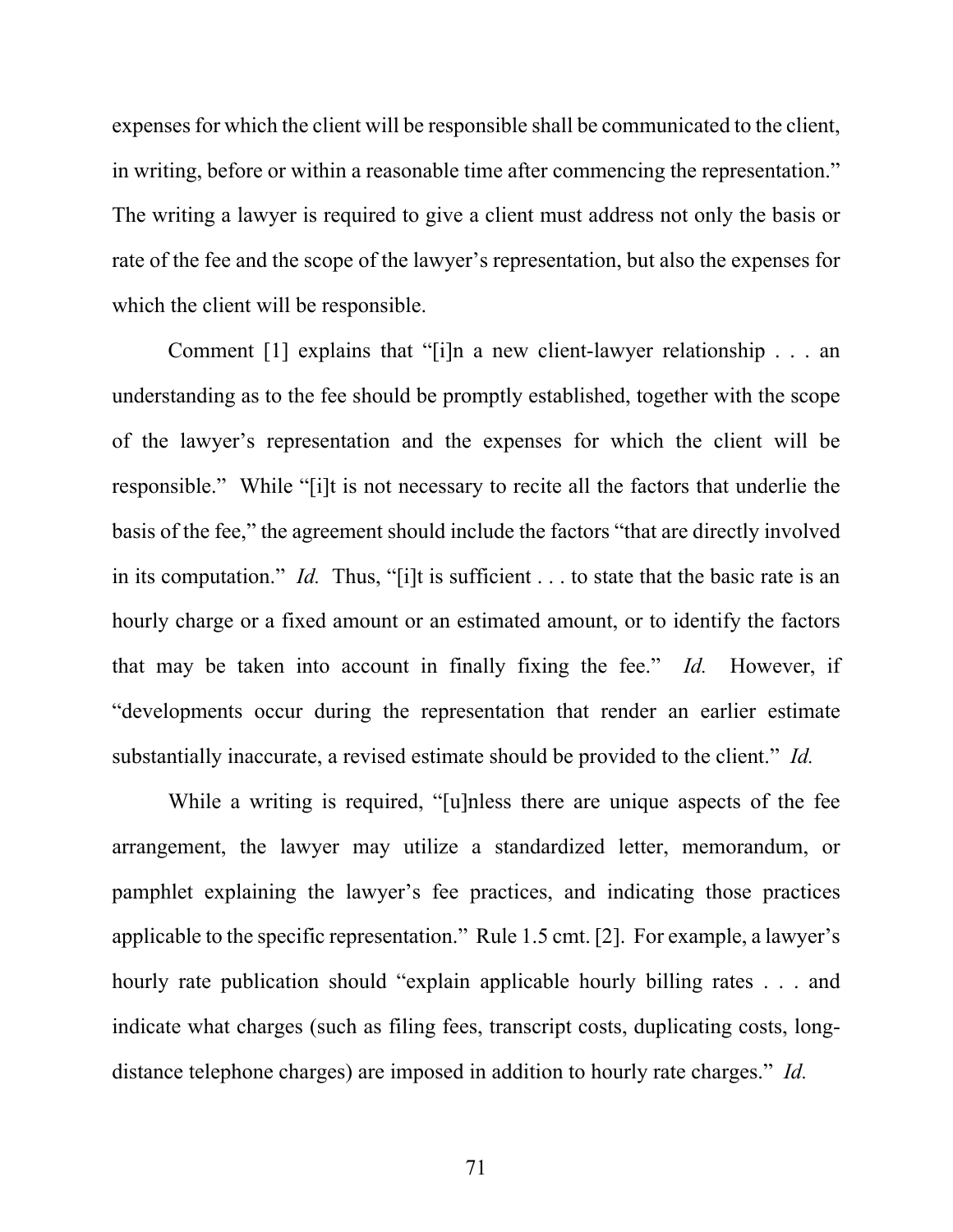Disciplinary Counsel argues that Respondent violated Rule 1.5(b) when he failed to provide Curran a written fee statement for the additional \$1,200 he charged in February 2019. Respondent produced no contrary evidence – no written fee statement for the matter at issue – during the proceeding.

Disciplinary Counsel proved by clear and convincing evidence that Respondent violated Rule 1.5(b) by failing to provide Curran a written fee agreement for the additional \$1,200 he charged in February 2019. Curran had retained Respondent in August 2018 to contest his early discharge, but Respondent contended that the Navy's subsequent collection action was not sufficiently related to the discharge matter. FF 80. Respondent had not "regularly" represented Curran otherwise, and his August 2018 fee agreement did not provide Curran with the information needed to understand the basis or rate of the additional fee that Respondent charged him, and what additional work it covered. Respondent was required to provide Curran with a written agreement to memorialize the terms of the representation. Curran admitted he signed something electronically and believed it was a fee agreement, but Respondent never gave him a copy. Respondent and his firm then ignored Curran's repeated requests for a fee agreement or written statement relating to the \$1,200. FF 80-82. Respondent's failure to provide Curran with a fee agreement or other writing setting forth the engagement's terms violated Rule 1.5(b).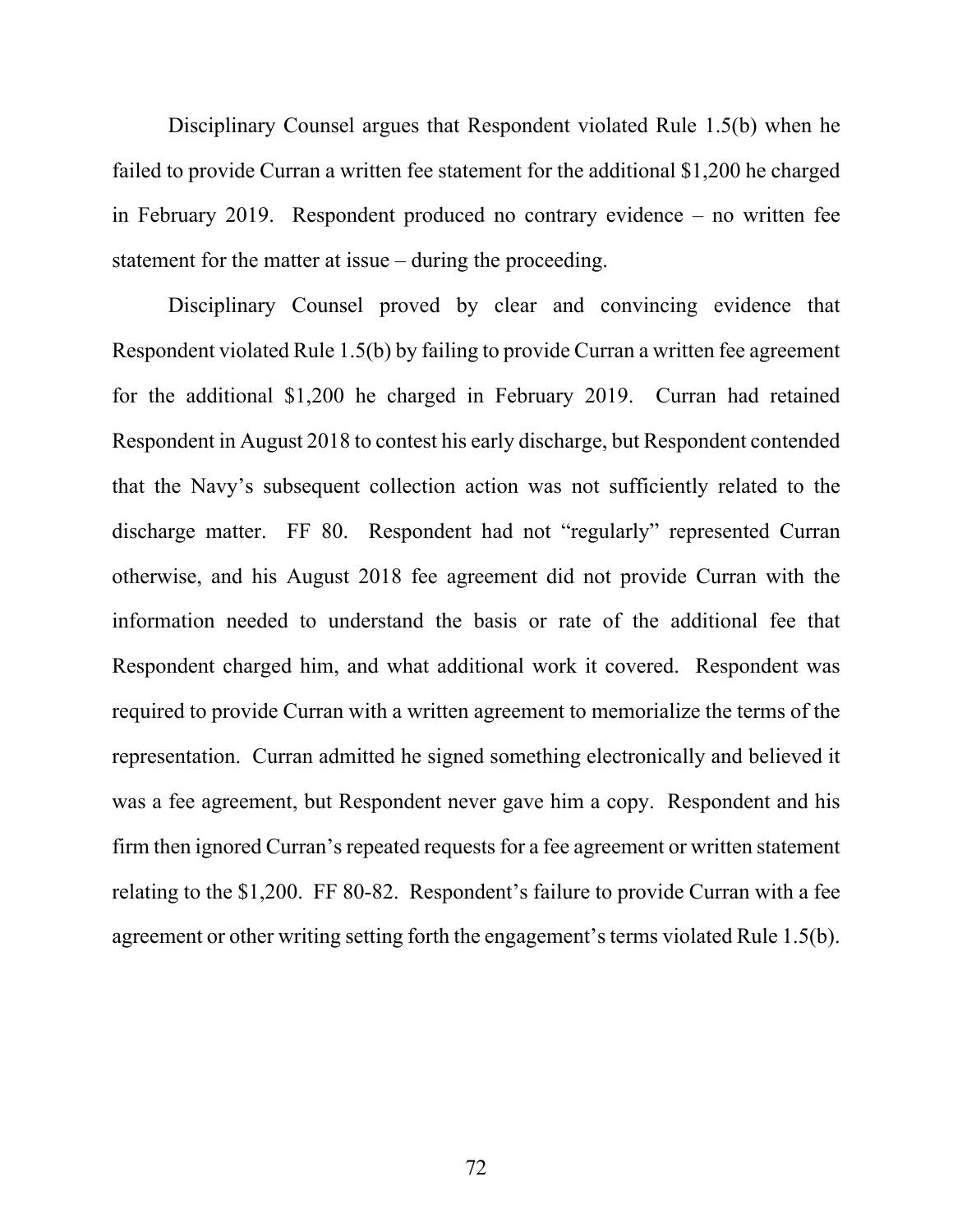# **F. Disciplinary Counsel Proved that Respondent Violated Rule 1.16(d) by Failing to Return Client Files and Documents and Failing to Refund Unearned Fees**

Rule 1.16(d) provides:

In connection with any termination of representation, a lawyer shall take timely steps to the extent reasonably practicable to protect a client's interests, such as giving reasonable notice to the client, allowing time for employment of other counsel, surrendering papers and property to which the client is entitled, and refunding any advance payment of fee or expense that has not been earned or incurred. The lawyer may retain papers relating to the client to the extent permitted by Rule 1.8(i).

Furthermore, "'a client should not have to ask twice' for [her] file." *In re Thai*, 987 A.2d 428, 430 (D.C. 2009) (per curiam) (quoting *In re Landesberg*, 518 A.2d 96, 102 (D.C. 1986)). Comment [9] to Rule 1.16 further states that even if a lawyer has been unfairly discharged, "a lawyer must take all reasonable steps to mitigate the consequences to the client."

Failure to refund any unearned portion of a fee violates Rule 1.16(d). *See, e.g.*, *In re Samad*, 51 A.3d 486, 497 (D.C. 2012) (per curiam) (finding a violation where the respondent claimed that he did some work on the case, but did not "suggest that he earned the entire flat fee or that he returned any portion of the fee"); *In re Carter*, 11 A.3d 1219, 1222-23 (D.C. 2011) (per curiam) (finding a violation of Rule 1.16(d) where the attorney failed to pay an ACAB award for unearned fees); *In re Kanu*, 5 A.3d 1, 2, 10 (D.C. 2010) (finding a violation of Rule 1.16(d) where the attorney failed to abide by a clause in her retainer agreement promising a refund if she failed to meet her clients' objectives).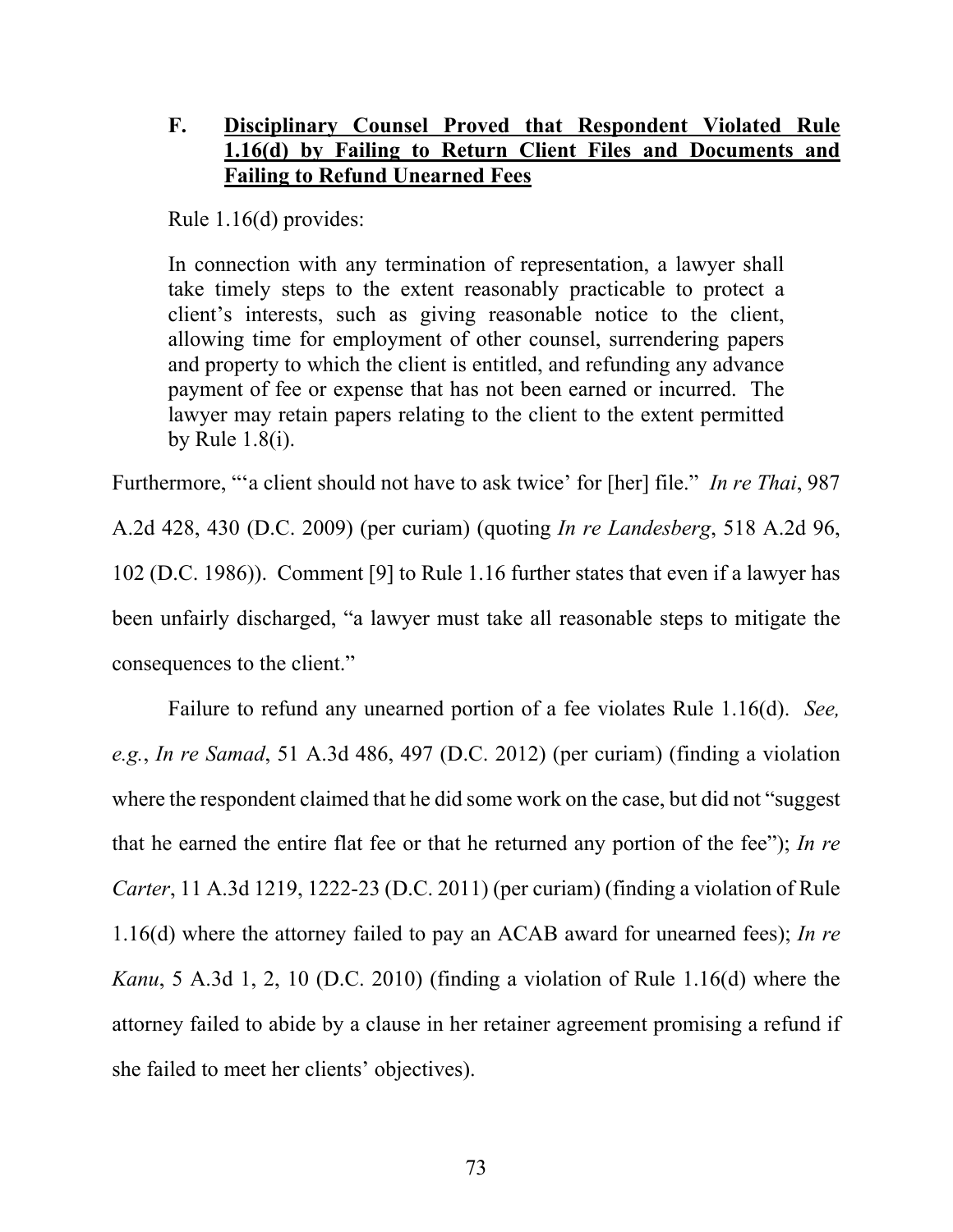Disciplinary Counsel argues that Respondent violated Rule 1.16 when, at the end of the representation, he failed to surrender papers and property to his clients and refund the advance payment of fees that he had not earned. Respondent does not appear to dispute any of Disciplinary Counsel's submitted evidence on this issue.

Respondent violated Rule 1.16 when, at the end of the representation, he failed to surrender papers and property to his clients and refund the advance payment of fees that he had not earned. In five of the six matters in which Disciplinary Counsel charged Respondent with violating Rule 1.16(d), Respondent never earned the fees the clients paid him because he never provided the agreed-upon services.<sup>6</sup> Respondent sought to justify his retention of the clients' funds, which Respondent had misappropriated at the beginning of the representation, by claiming that he spent time working on the client matters. But a flat fee "is earned 'only to the degree that the attorney actually performs the agreed-upon services.'" *Mance*, 980 A.2d at 1202 (citation omitted).<sup>7</sup> Respondent failed to perform the services he agreed to in the

 $6$  Disciplinary Counsel charged Respondent with violating Rule 1.16(d) in all but the Morton matter, DDN 2019-D158. In the Ray matter, Disciplinary Counsel charged a Rule 1.16(d) violation based on Respondent's failure to return Ray's files and documents, but not his failing to provide Ray a refund.

 $7$  The lawyer and the client may agree that the lawyer is deemed to have earned some or all of the fees at certain milestones during the representation, but:

<sup>[</sup>s]uch an agreement must bear a reasonable relationship to the anticipated course of the representation and must avoid excessive "front-loading." A written agreement or a writing evidencing the agreement is strongly recommended but not mandatory. In the absence of any agreement with the client regarding milestones by which the lawyer will have earned portions of the fixed fee, the lawyer will have the burden to establish that whatever funds have been transferred to the lawyer's operating account have been earned.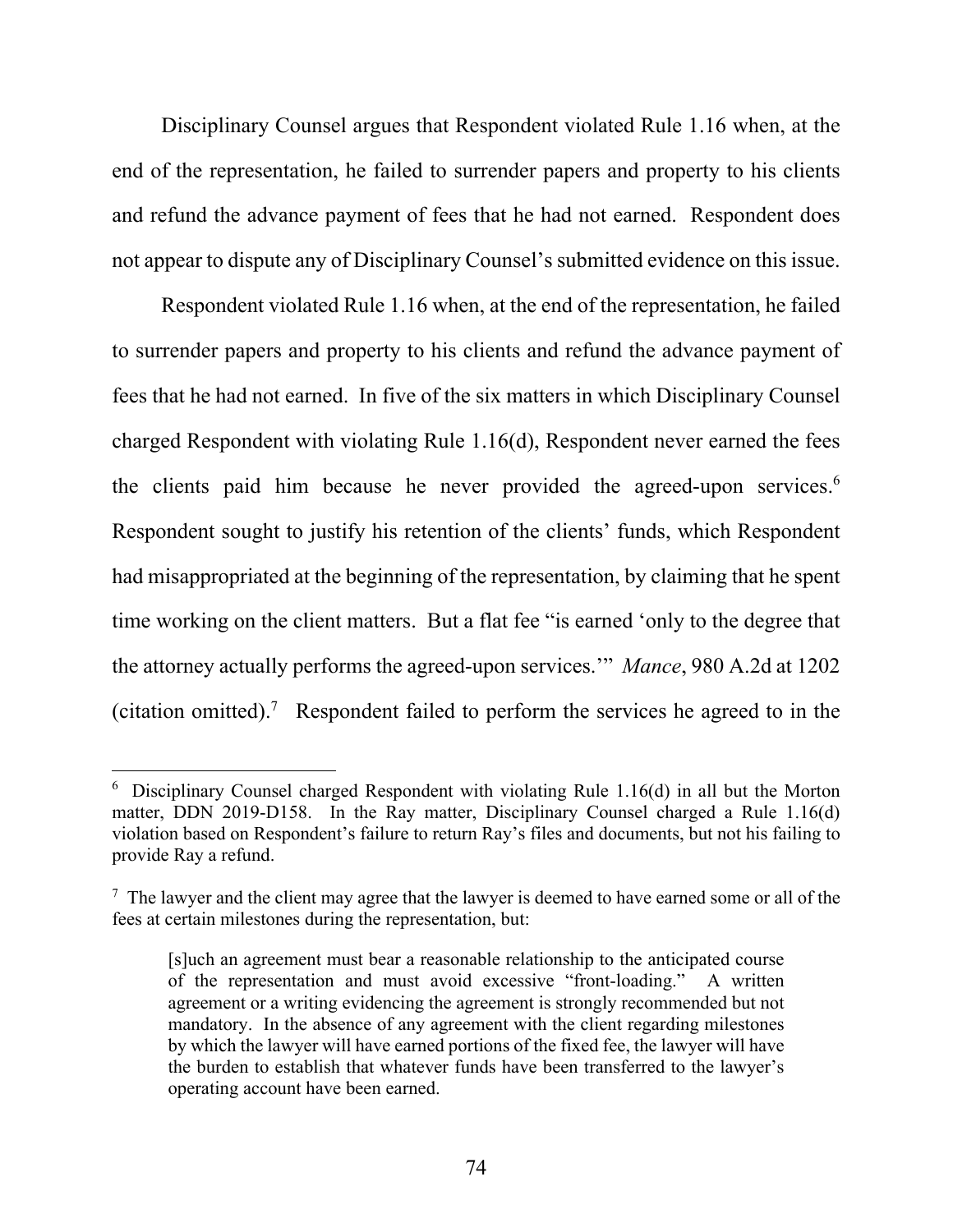Davis, Browne, Curran, Hoffler, and Velasco matters. He thus did not earn the fees and was required to refund them when the clients fired him and requested a refund either directly from Respondent or when they filed a disciplinary complaint requesting a refund. *See* FF 15-17, 39-42, 88-91, 108-11, 147-48, 152, 154 (all five clients requested refunds because Respondent did not do the work for which he was retained).

Respondent engaged in additional violations of Rule 1.16(d) when he failed to return client files and documents after the clients fired him. The clients were entitled to these files and documents. Some of the clients requested their documents before filing disciplinary complaints, but never received them. *See, e.g.*, FF 88, 125. Velasco provided Respondent his original documents after filing a disciplinary complaint based on Respondent's promise that he would pursue his matter. Respondent reneged on his promise, and then failed to return the original materials that Velasco needs to pursue his matter. FF 152-54, 157-58.

Respondent also failed to return or deliver the files of the other clients despite requests that he do so, subpoenas from Disciplinary Counsel which the Court enforced (FF 165, 174, 192), and the Court's order of suspension (FF 188) requiring him to not only provide notice to his clients, but return their documents and refund unearned fees. Respondent's failure to deliver the client files and documents, which

D.C. Bar Legal Ethics Opinion 355 (June 2010).

None of the five clients agreed that Respondent could take any portion of their funds, much less all the fees they advanced, without doing the work. Respondent failed to provide the clients any work product or other documentation to earn the fees, and he failed to do anything that provided the clients any benefit.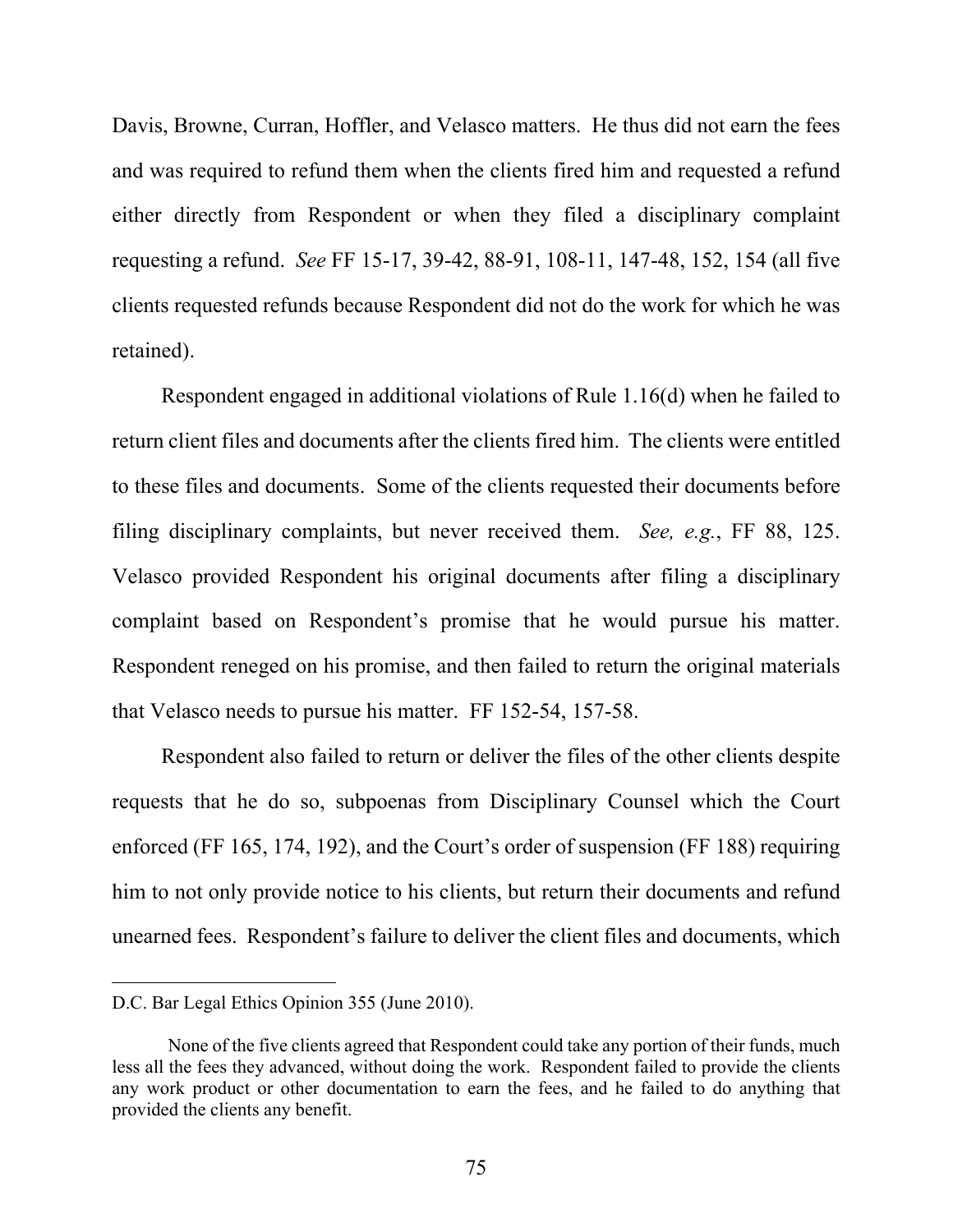continued as of the date of the hearing, demonstrates by clear and convincing evidence Respondent's willful violation of Rule 1.16(d).

## **G. Disciplinary Counsel Proved that Respondent Violated Rules 8.1(a), 8.4(c), and 8.4(d) by Engaging in Dishonest Conduct and Making Knowingly False Statements in Connection with Disciplinary Matters**

Rule 8.1(a) provides that "a lawyer  $\ldots$  in connection with a disciplinary matter, shall not . . . [k]nowingly make a false statement of fact[.]" The Rule requires Disciplinary Counsel to prove by clear and convincing evidence that Respondent "knowingly" made a false statement. The Terminology section of the Rules defines "knowingly" as "actual knowledge of the fact in question" which "may be inferred from the circumstances." Rule 1.0(f). Note that Comment [1] to Rule 8.1 provides that "it is a separate professional offense for a lawyer knowingly to make a misrepresentation or omission in connection with a disciplinary investigation of the lawyer's own conduct." Moreover, the "[l]ack of materiality does not excuse a knowingly false statement of fact." *Id.*

Disciplinary Counsel charges Respondent with a violation of Rule 8.4(c) (engaging in conduct involving dishonesty, deceit, or misrepresentation). The Court has held that each of these terms encompassed within Rule 8.4(c) "should be understood as separate categories, denoting differences in meaning or degree." *In re Shorter*, 570 A.2d 760, 767 (D.C. 1990) (per curiam). Each category requires proof of different elements. *See In re Romansky*, 825 A.2d 311, 315 (D.C. 2003).

Dishonesty is the most general of these categories. It includes "not only fraudulent, deceitful or misrepresentative conduct, but also 'conduct evincing a lack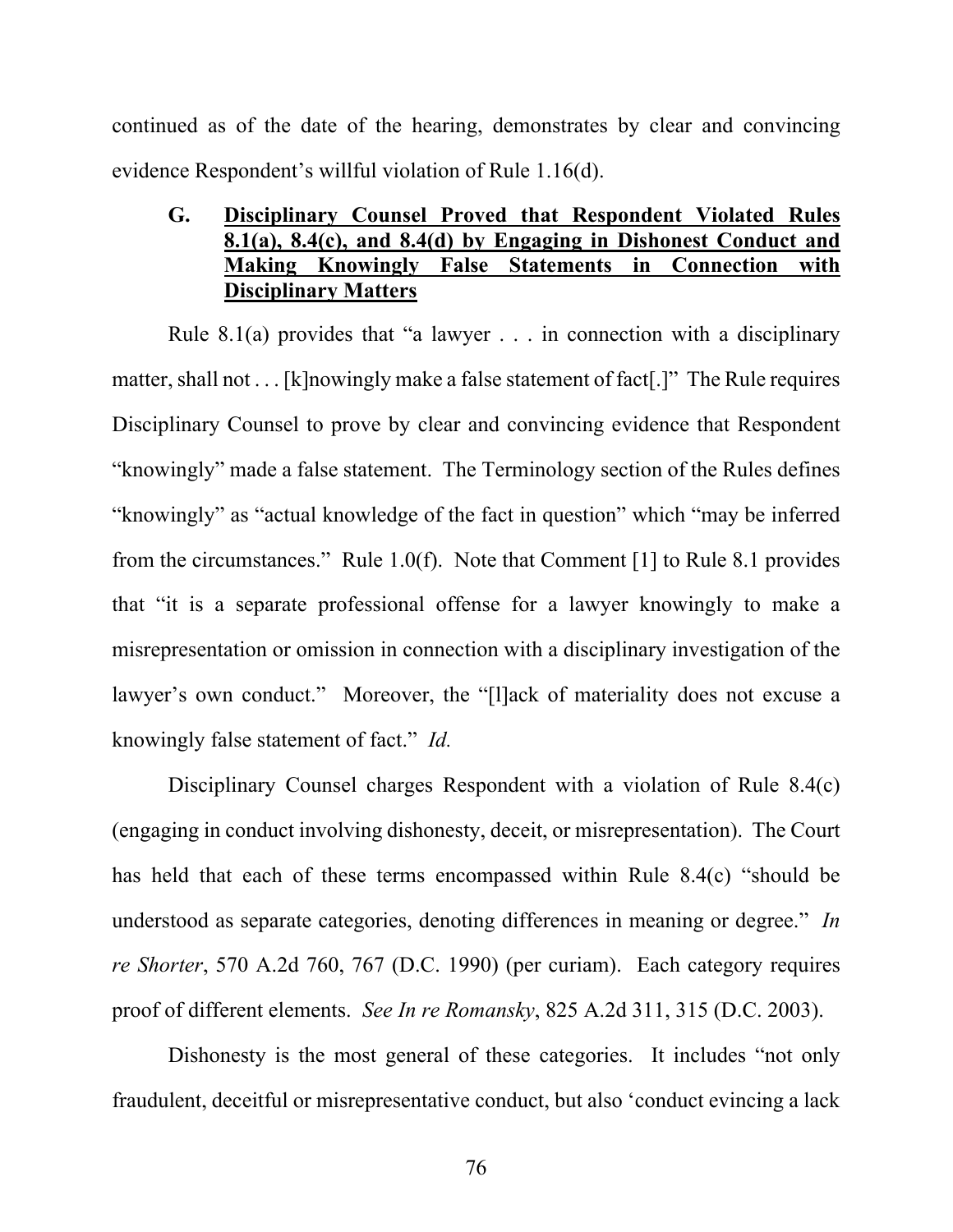of honesty, probity or integrity in principle; a lack of fairness and straightforwardness.'" *Samad*, 51 A.3d at 496 (quoting *Shorter*, 570 A.2d at 767- 68)). The Court holds lawyers to a "high standard of honesty, no matter what role the lawyer is filling," *In re Jackson*, 650 A.2d 675, 677 (D.C. 1994) (per curiam) (appended Board Report), because "[l]awyers have a greater duty than ordinary citizens to be scrupulously honest at all times, for honesty is 'basic' to the practice of law." *In re Hutchinson*, 534 A.2d 919, 924 (D.C. 1987) (en banc).

If the dishonest conduct is "obviously wrongful and intentionally done, the performing of the act itself is sufficient to show the requisite intent for a violation." *Romansky*, 825 A.2d at 315. Conversely, "when the act itself is not of a kind that is clearly wrongful, or not intentional, [Disciplinary] Counsel has the additional burden of showing the requisite dishonest intent." *Id.*; *see also In re Uchendu*, 812 A.2d 933, 939 (D.C. 2002) ("some evidence of a dishonest state of mind is necessary to prove an 8.4(c) violation"). Dishonest intent can be established by proof of recklessness. *Romansky*, 825 A.2d at 315, 317. To prove recklessness, Disciplinary Counsel must establish by clear and convincing evidence that the respondent "consciously disregarded the risk" created by his actions. *Id.* at 317; *see, e.g.*, *In re Boykins*, 999 A.2d 166, 171-72 (D.C. 2010) (finding reckless dishonesty where the respondent falsely represented to Disciplinary Counsel that medical provider bills had been paid, without attempting to verify his memory of events from more than four years prior, and despite the fact that he had recently received notice of nonpayment from one of the providers). The entire context of the respondent's actions,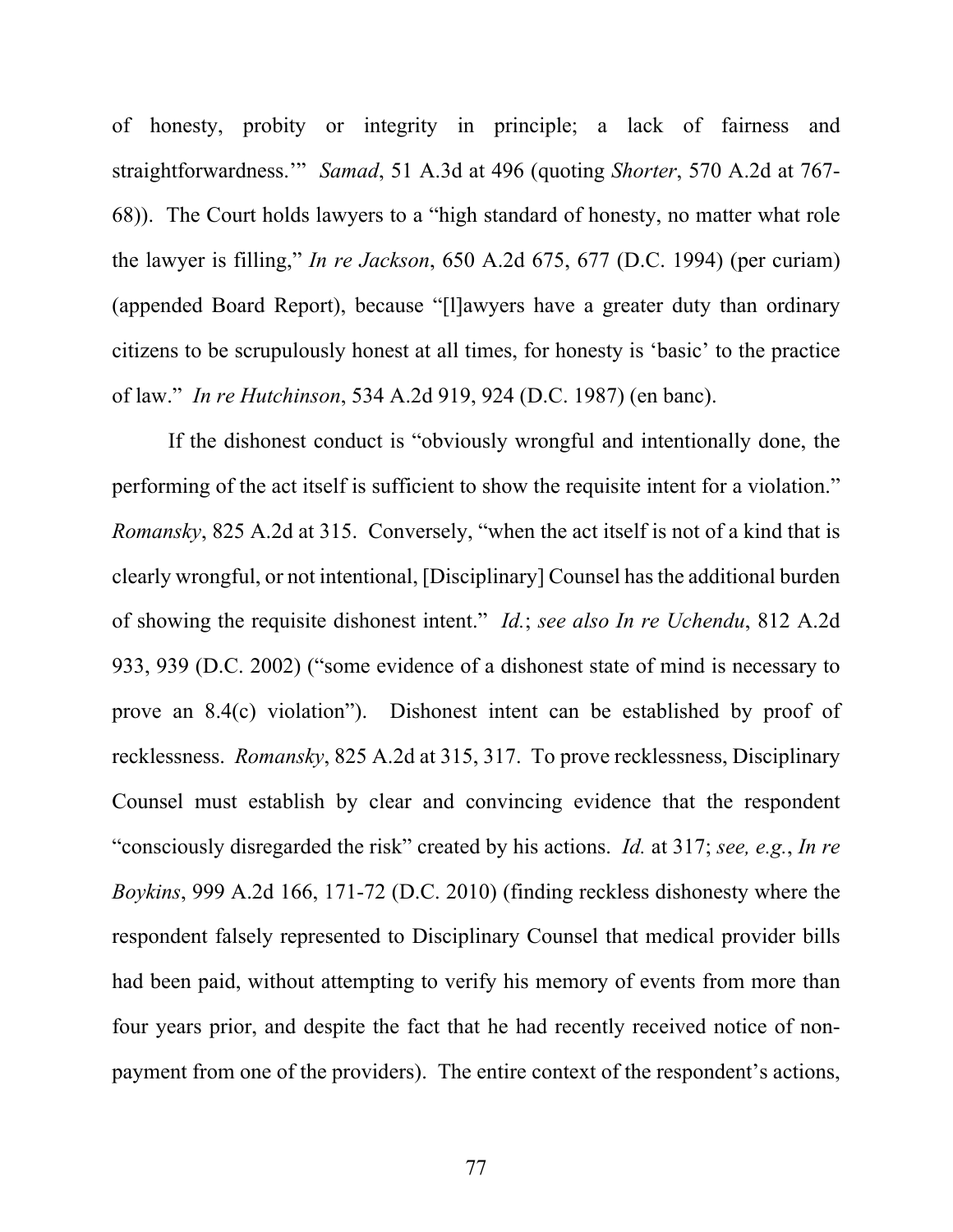including their credibility at the hearing, is relevant to a determination of intent. *See In re Ekekwe-Kauffman*, 210 A.3d 775, 796-97 (D.C. 2019) (per curiam).

Deceit is the "'suppression of a fact by one who is bound to disclose it, or who gives information of other facts which are likely to mislead . . . .'" *Shorter*, 570 A.2d at 767 n.12 (citation omitted). To establish deceit, the respondent must have knowledge of the falsity, but it is not necessary that the respondent have intent to deceive or defraud. *In re Schneider*, 553 A.2d 206, 209, 211 (D.C. 1989) (finding deceit where attorney intentionally submitted false travel expense forms but did not intend to deceive the client or law firm and there was no personal gain); *see also Shorter*, 570 A.2d at 767 n.12.

Misrepresentation is a "'statement . . . that a thing is in fact a particular way, when it is not so.'" *Shorter*, 570 A.2d at 767 n.12 (citation omitted); *see also Schneider*, 553 A.2d at 209 n.8 (misrepresentation is element of deceit). Misrepresentation requires active deception or a positive falsehood. *See Shorter*, 570 A.2d at 768. The failure to disclose a material fact also constitutes a misrepresentation. *In re Outlaw*, 917 A.2d 684, 688 (D.C. 2007) (per curiam) ("'Concealment or suppression of a material fact is as fraudulent as a positive direct misrepresentation.'" (citations omitted)); *see, e.g.*, *In re Scanio*, 919 A.2d 1137, 1139-41, 1142-44 (D.C. 2007) (respondent failed to disclose that he was a salaried employee when he made a claim for lost income to insurance company measured by lost hours multiplied by billing rate); *Reback II*, 513 A.2d at 228-29 (respondents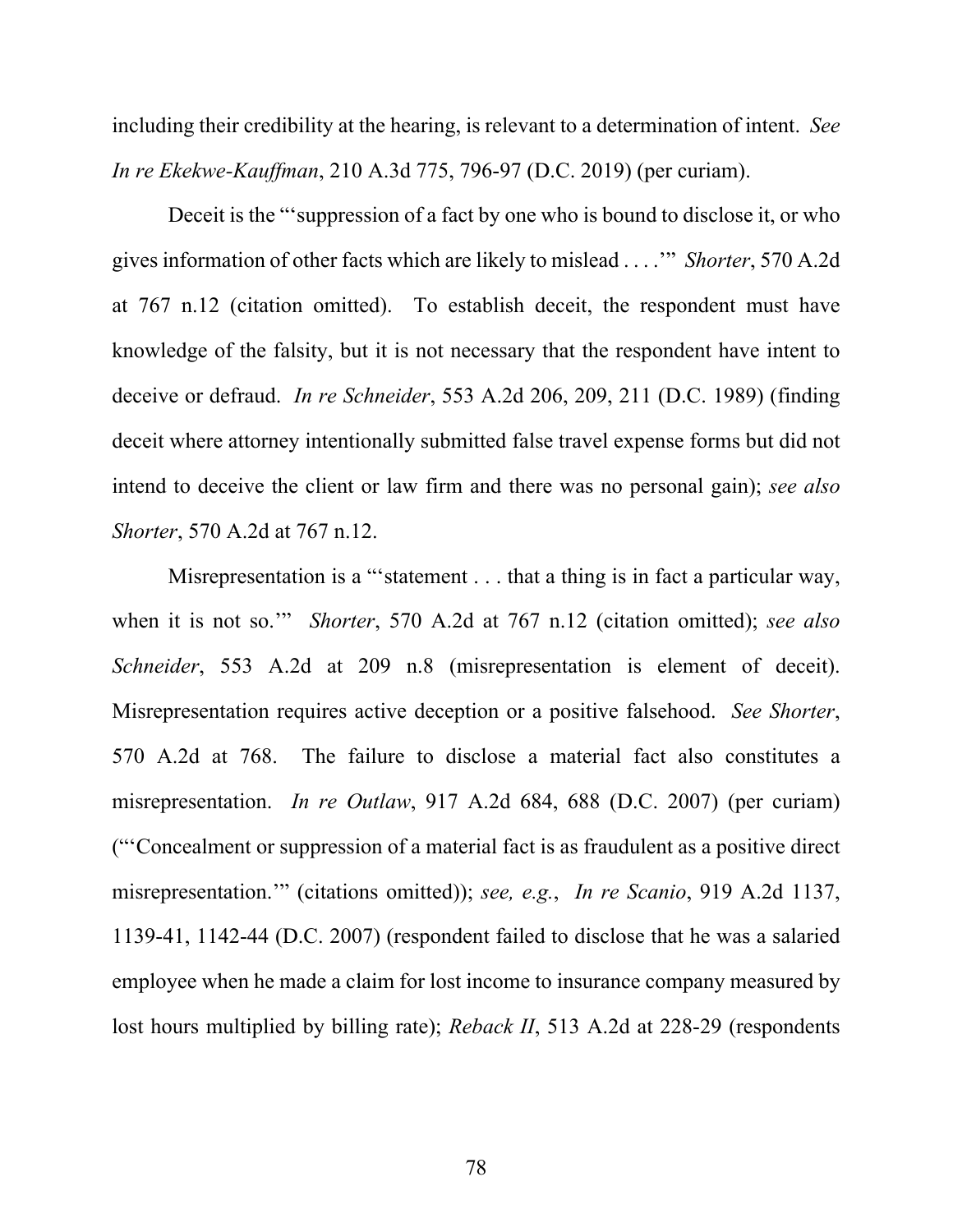neglected a claim, failed to inform client of dismissal of the case, forged a client's signature onto second complaint, and had the complaint falsely notarized).

As with dishonesty, Disciplinary Counsel does not need to establish that a misrepresentation was deliberate, only that it was made with "reckless disregard for the truth." *In re Brown*, 112 A.3d 913, 916, 918 (D.C. 2015) (per curiam); *see, e.g.*, *In re Jones-Terrell*, 712 A.2d 496, 499 (D.C. 1998) ("Even if they were, at least in part, attributable to Respondent's haste in preparing the petition, the false statement and omissions were of such significance to the issues before the court that we believe her conduct was at least reckless and sufficient to sustain a violation of the rule." (quoting Board Report)).

Rule 8.4(d) provides that it is professional misconduct for a lawyer to "[e]ngage in conduct that seriously interferes with the administration of justice." To establish a violation of Rule 8.4(d), Disciplinary Counsel must demonstrate by clear and convincing evidence that: (i) Respondent's conduct was improper, *i.e*., that Respondent either acted or failed to act when he should have; (ii) Respondent's conduct bore directly upon the judicial process with respect to an identifiable case or tribunal; and (iii) Respondent's conduct tainted the judicial process in more than a *de minimis* way, *i.e.*, it must have potentially had an impact upon the process to a serious and adverse degree. *In re Hopkins*, 677 A.2d 55, 60-61 (D.C. 1996). Rule 8.4(d) can be violated if the attorney's conduct causes the unnecessary expenditure of time and resources in a judicial proceeding. *See In re Cole*, 967 A.2d 1264, 1266 (D.C. 2009).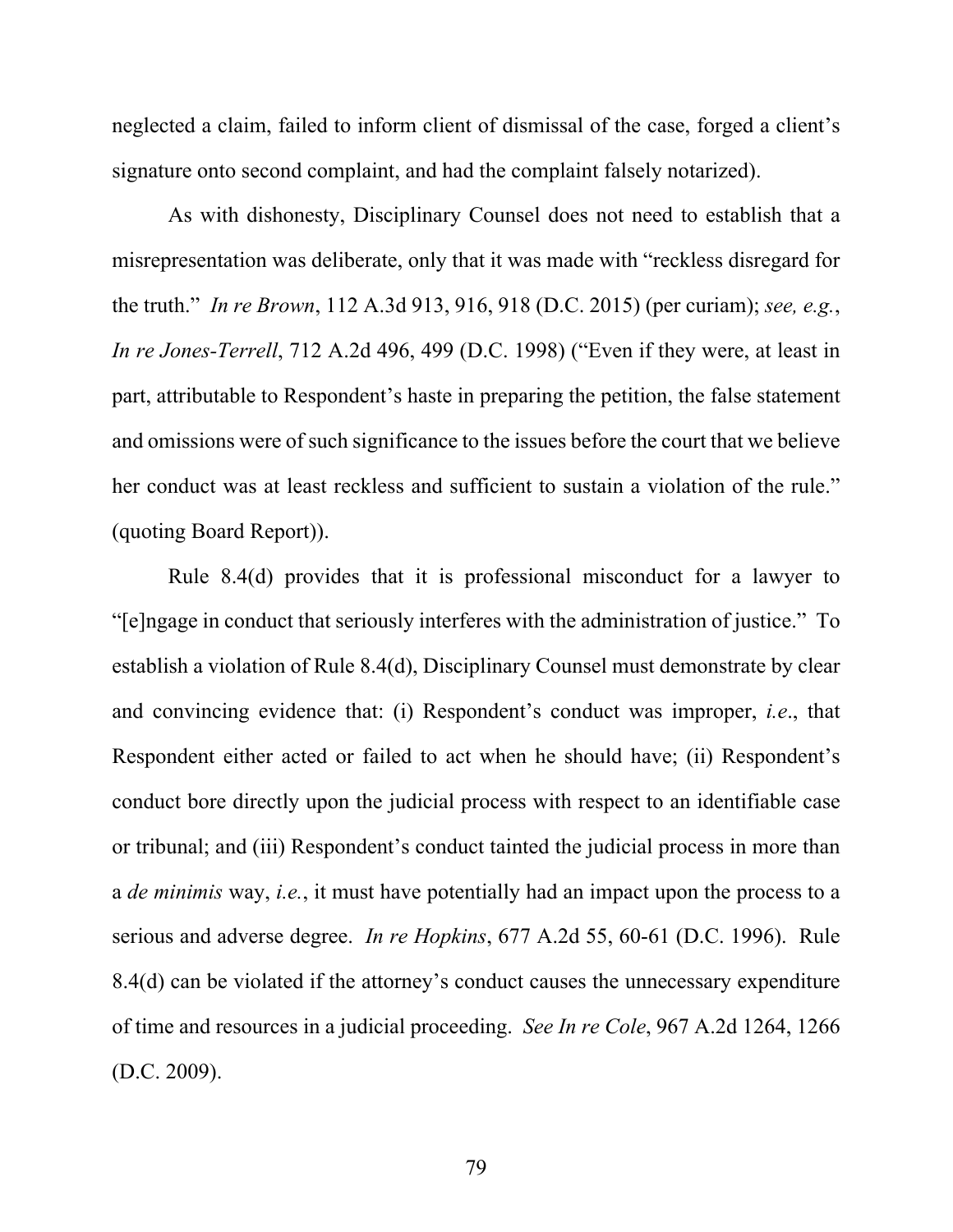Disciplinary Counsel argues that Respondent violated Rule 8.1(a), 8.4(c), and 8.4(d) in that he submitted knowingly false responses to Disciplinary Counsel's inquiries into the Davis, Browne, and Morton complaints. Disciplinary Counsel argues that Respondent's responses constituted deceit, misrepresentation, and dishonesty. As with the other Rule violations at issue in this proceeding, Respondent has offered little or nothing of substance to rebut the substantial record supporting Disciplinary Counsel's charges.

On July 24, 2019, Respondent submitted responses to the complaints that Davis, Browne, and Morton filed with Disciplinary Counsel. In his responses, Respondent falsely represented the extent of his communications with the complaining clients and the work he had allegedly done on their behalf. FF 18-20, 43-49, 61-62. Respondent provided to Disciplinary Counsel fake invoices for each of the three clients – false records that Respondent did not create in the ordinary course of business, but only in response to the disciplinary inquiries – that inflated his time, misrepresented what he had done, and falsely stated how he had handled client funds. FF 20-22, 49-50, 63-64. In the Browne and Morton matters, Respondent also attached petitions that he had not prepared in the ordinary course, but only in response to the disciplinary inquiries – although Respondent falsely represented to Disciplinary Counsel that he had sent the petitions and invoices to his respective clients several months before they filed their disciplinary complaints. FF 46-49, 61-62. His contentions were not merely incredible, but implausible and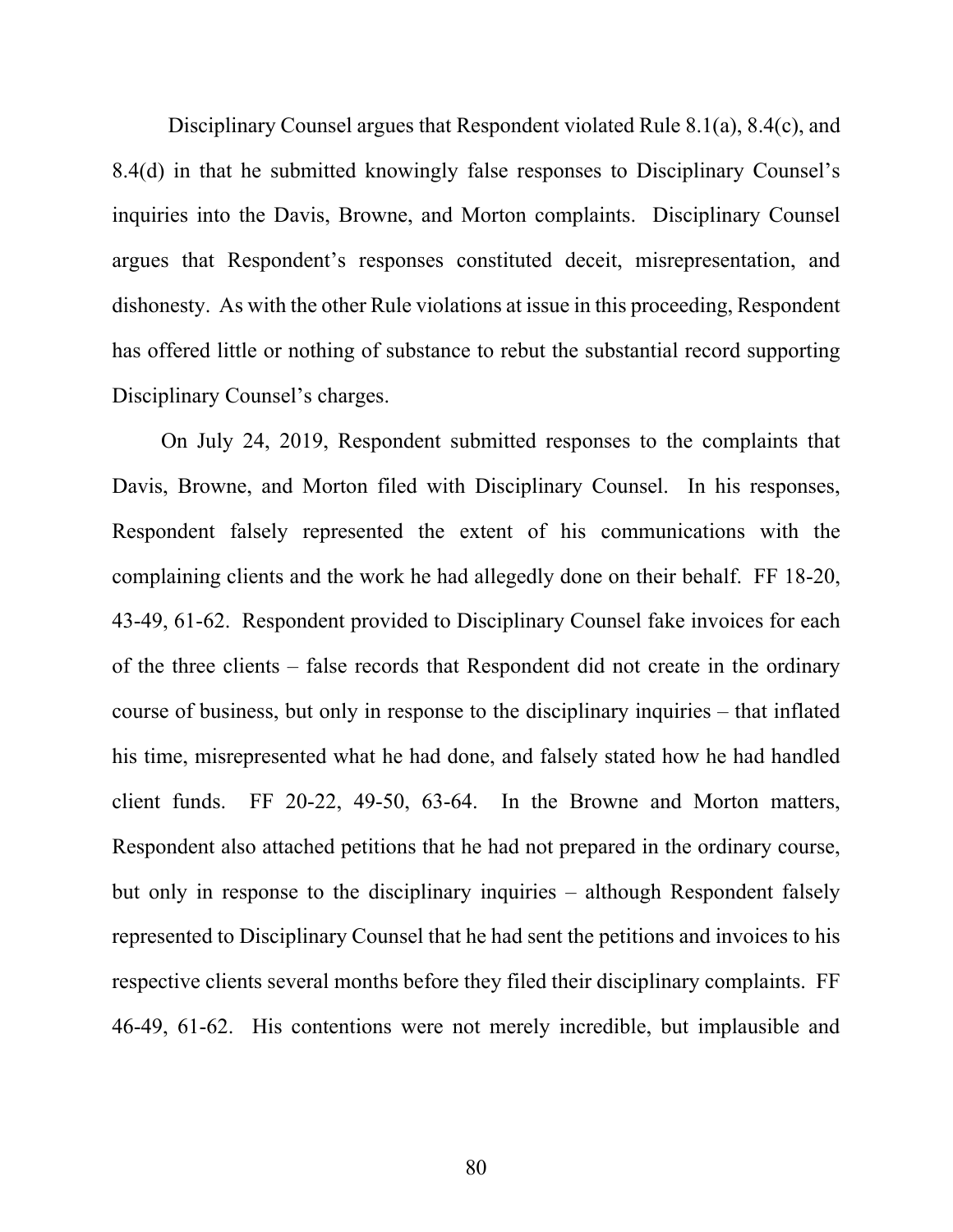knowingly false. Disciplinary Counsel proved by clear and convincing evidence Respondent's violations of Rule 8.1(a) as well as Rule 8.4(c).

Respondent's misrepresentations to Disciplinary Counsel and the information he omitted in his responses were deliberate and knowing – not inadvertent. Respondent had not met and communicated with Davis several times for more than nine hours, as he falsely claimed. FF 20. He also never prepared nor submitted anything to contest Davis's suspended security clearance. FF 19. Nor did Respondent ever provide invoices to Davis, as he falsely claimed. FF 21.

In response to Disciplinary Counsel's investigation, Respondent falsely represented (a) work performed in the Browne and Morton matters, (b) time he allegedly spent including meetings with clients, and (c) when he created petitions and invoices that he attached to his responses to their disciplinary complaints. Respondent never sent to his clients the petitions and invoices that he provided to Disciplinary Counsel, as the clients' disciplinary complaints made clear. FF 46-49, 61-63. Browne first saw the purported petition and invoices that Respondent claimed were prepared for him when he received copies from Disciplinary Counsel as part of Respondent's response. Respondent sent the petition, but not the phony invoice, to Morton on July 21, 2019, three days before Respondent submitted his response to Disciplinary Counsel. FF 61-62. Respondent does not dispute that the representations he made in the invoices were false and bore no relationship to the bank records for his trust account – facts he concealed from Disciplinary Counsel. *See* Tr. 554-55; FF 50 (citing Tr. 562: Respondent admits invoice inaccurate).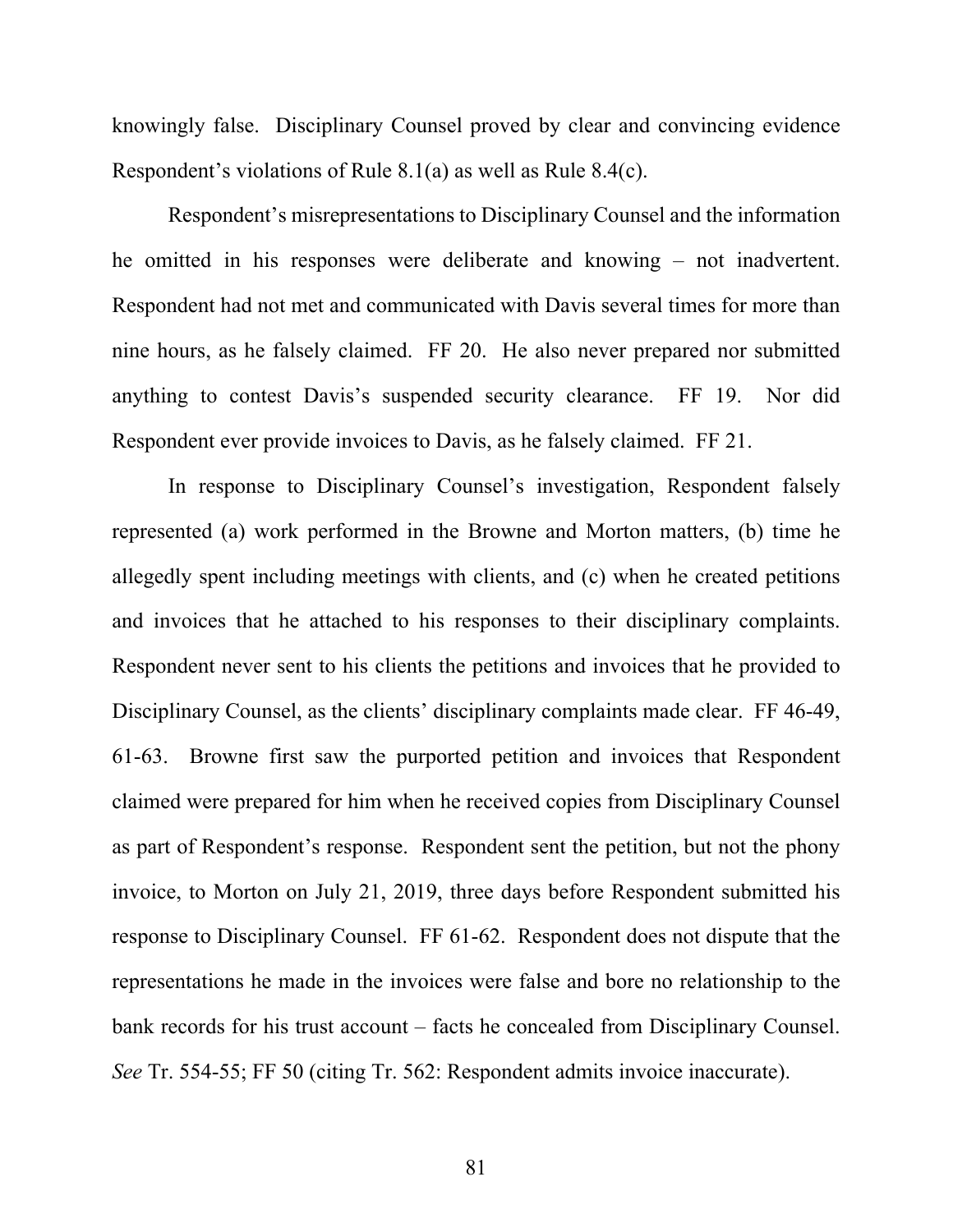Respondent's dishonest responses to Disciplinary Counsel also violated Rule 8.4(d), because Respondent's knowing false statements, even though not believed, satisfied all three elements of the *Hopkins* test.

[A] Rule 8.4(d) violation does not require an interference with judicial decision making "that causes the court to malfunction or make an incorrect decision." . . . All that Rule 8.4(d) requires is conduct that "taints" the process or "*potentially* impact[s] upon the process to a serious and adverse degree."

*Uchendu*, 812 A.2d at 941 (emphasis in original) (quoting *Hopkins*, 677 A.2d at 60- 61). Respondent aggravated his dishonesty by never correcting his false representations, repeating some of his false statements under oath at the hearing (FF 9, 34), and giving false testimony about his interaction with many of the clients (FF 74, 98, 105-06, 123, 152, 157).

## **H. Disciplinary Counsel Proved that Respondent Violated Rules 8.1(b) and 8.4(d), and D.C. Bar R. XI, § 2(b)(3) in His Failure to Respond to Disciplinary Counsel's Investigative Inquiries**

Rule 8.1(b) provides that "a lawyer . . . in connection with a disciplinary matter, shall not . . . fail to disclose a fact necessary to correct a misapprehension known by the lawyer . . . to have arisen in the matter, or knowingly fail to respond reasonably to a lawful demand for information from . . . [a] disciplinary authority . . . ." Thus, a knowing failure to respond to a request from Disciplinary Counsel regarding a disciplinary complaint constitutes a violation of Rule 8.1(b). *See, e.g.*, *In re Lea*, 969 A.2d 881, 888 (D.C. 2009). Note that "Rule 8.1(b) specifically addresses the requirement of responding to [Disciplinary] Counsel as opposed to the more general requirements of Rule 8.4(d)." *In re Rivlin*, Bar Docket Nos. 436-96 *et*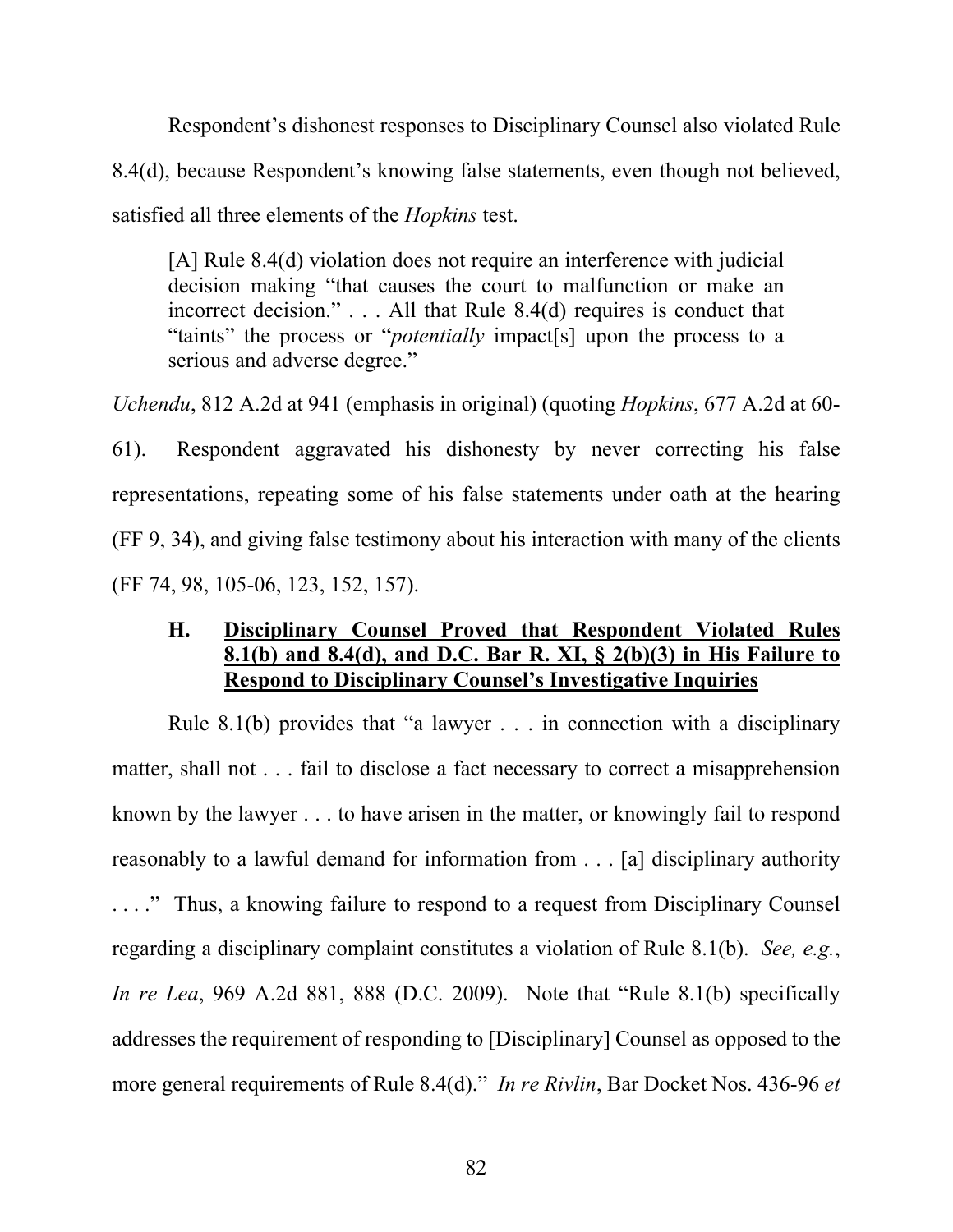*al.*, at 38 n.20 (BPR Oct. 28, 2002), *recommendation adopted*, 856 A.2d 1086 (D.C. 2004) (per curiam).

Failure to respond to Disciplinary Counsel's inquiries and orders of the Court also constitutes a violation of Rule 8.4(d). Rule 8.4, cmt. [2]; *see, e.g.*, *In re Edwards*, 990 A.2d 501, 524-25 (D.C. 2010) (appended Board Report) (failure to respond to Disciplinary Counsel's inquiry); *Carter*, 11 A.3d at 1223 (failure to respond to notices of an investigation from Disciplinary Counsel, and failure to comply with Board and Court orders requiring compliance with Disciplinary Counsel's investigation); *In re Askew*, Board Docket No. 12-BD-037 (BPR July 31, 2013), appended HC Rpt. at 22-23 (May 22, 2013) (failure to comply with Court orders requiring her to file a brief and to turn over client files), *recommendation adopted in relevant part*, 96 A.3d 52 (D.C. 2014) (per curiam).

D.C. Bar R. XI,  $\S 2(b)(3)$  provides that the "[f]ailure to comply with any order of the Court or the Board issued pursuant to" Rule XI, shall be grounds for discipline.

Disciplinary Counsel argues that after "providing tardy responses with false information in the Davis, Browne and Morton matters," Respondent stopped responding to its inquiries, subpoenas, Board orders, and Court orders. ODC Br. at 71-72. Respondent does not contest the facts on these charges, and offered no substantive explanation at the hearing. Tr. 532-33, 676-77 (Respondent claims he became overwhelmed with the investigation and other personal demands).

Evidence of Respondent's failure to cooperate in Disciplinary Counsel's investigations is overwhelming and undisputed. After providing untimely responses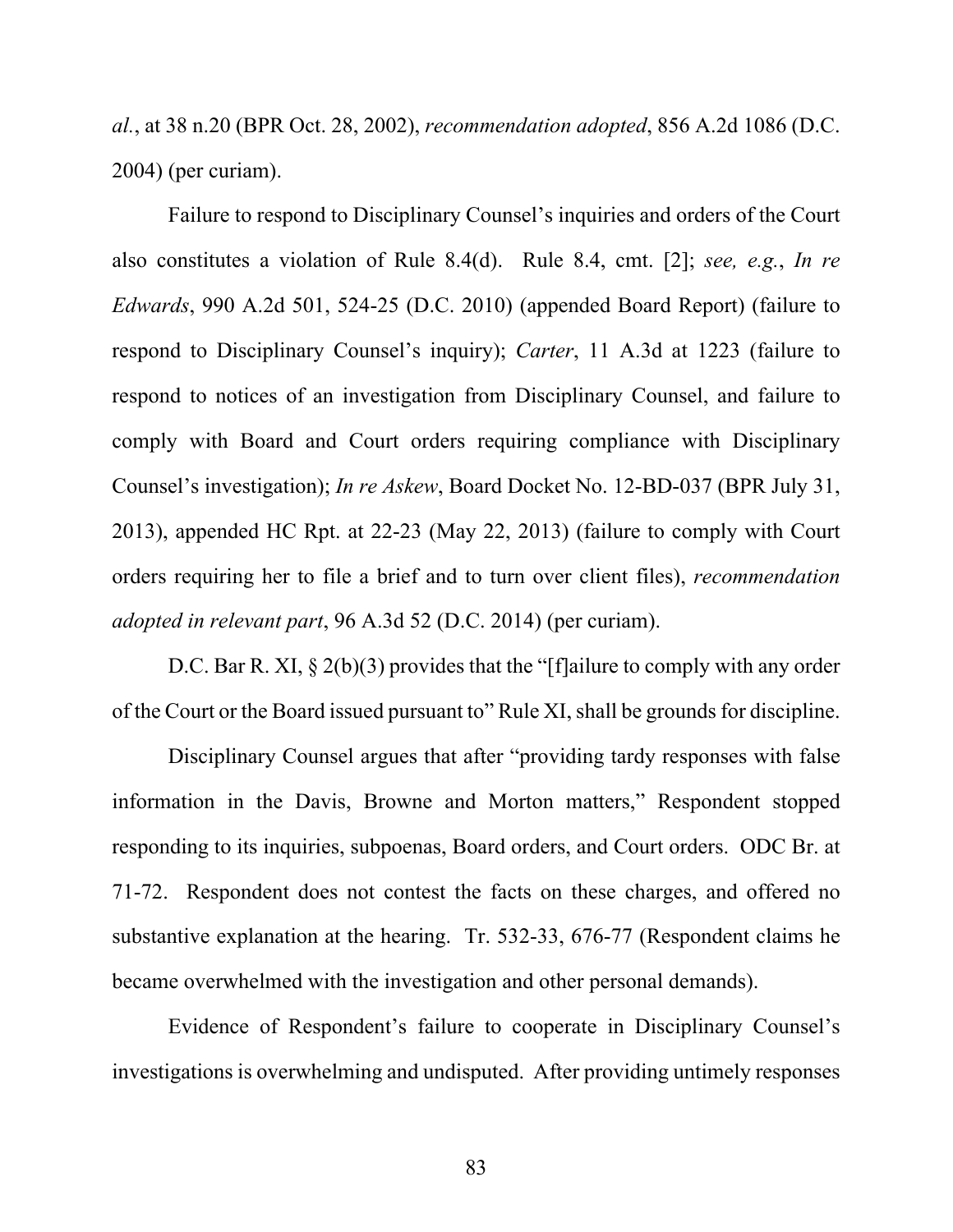with false information in the Davis, Browne, and Morton matters, Respondent refused to cooperate further. Indeed, the unrebutted record demonstrates Respondent's myriad violations of Rules 8.1(b) and 8.4(d) which continued through the date of the hearing. Respondent knew about all of the investigations at issue, having received numerous letters, emails, motions, and Court orders in each of them. Disciplinary Counsel personally served Respondent with a number of the documents, including Board and Court orders, and repeatedly reminded Respondent of the outstanding requests for information and documents and his obligations to respond. *See, e.g.*, FF 176-81. Respondent made paltry excuses and, on a few occasions, promised to provide responses or documents while sometimes falsely claiming that he believed they already were sent. As of the date of the hearing, Respondent still had not complied with Disciplinary Counsel subpoenas, the Board orders, and the Court orders, including the Court order suspending him from practicing law. Respondent's failure to comply with the Board and Court orders also violates D.C. Bar Rule XI, § 2(b)(3).

#### IV. RECOMMENDED SANCTION

Disciplinary Counsel has asked the Hearing Committee to recommend that Respondent be disbarred because he engaged in intentional misappropriation. Disciplinary Counsel also argues that Respondent's reinstatement should be conditioned on proof that he has made restitution to his clients or the Clients' Security Fund, with interest at the legal rate.

84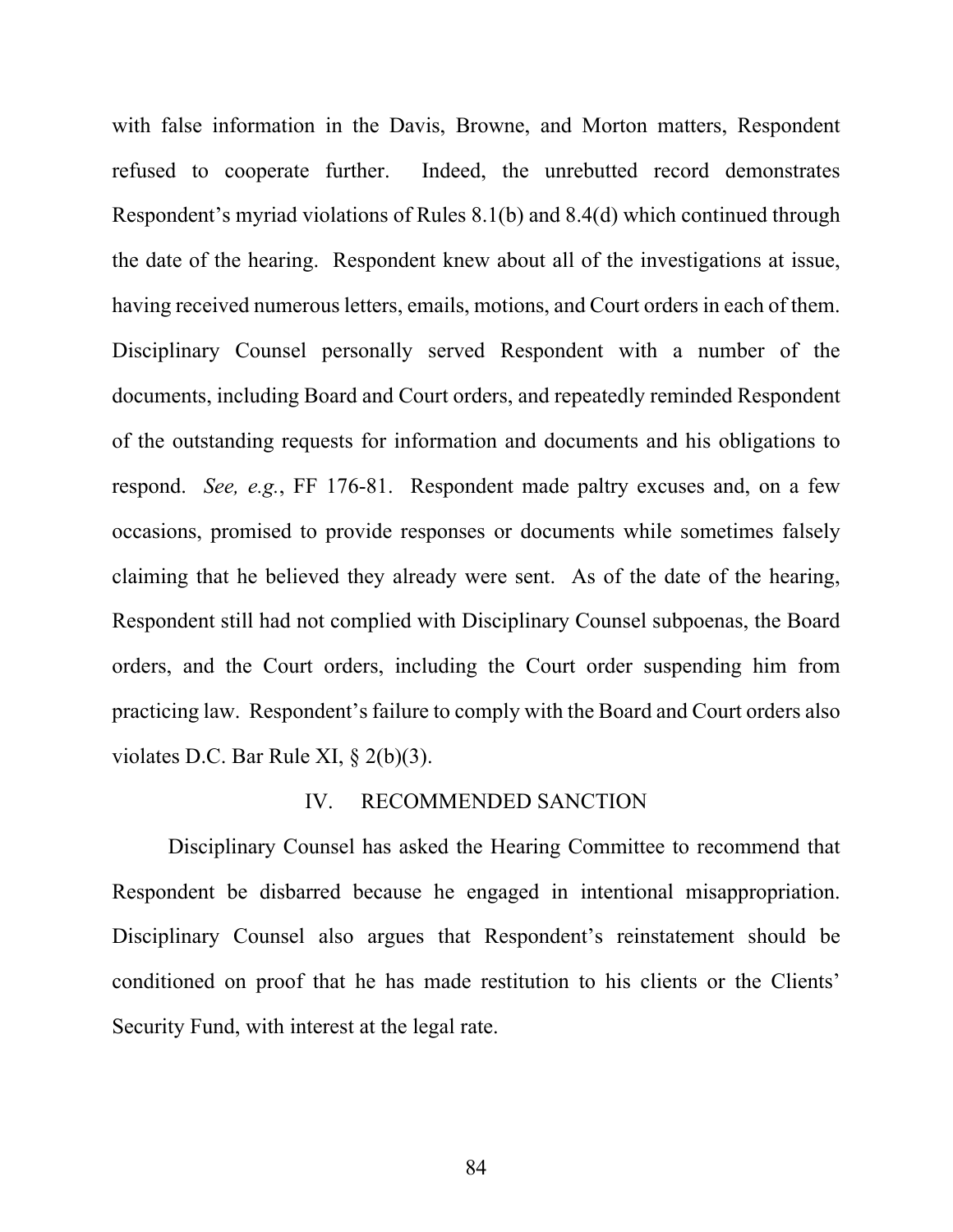During the hearing, Respondent acknowledged that he was not as attentive as he should have been to the "business side" of his practice, and recognized that he would be sanctioned but asked that he not be disbarred, citing his passion to try to help as many people as he could. Tr. 675-78. For the reasons described below, we recommend that Respondent be disbarred.

#### **A. Standard of Review**

 The sanction imposed in an attorney disciplinary matter is one that is necessary to protect the public and the courts, maintain the integrity of the legal profession, and deter the respondent and other attorneys from engaging in similar misconduct. *See, e.g.*, *Hutchinson*, 534 A.2d at 924; *In re Martin*, 67 A.3d 1032, 1053 (D.C. 2013); *Cater*, 887 A.2d at 17. "In all cases, [the] purpose in imposing discipline is to serve the public and professional interests . . . rather than to visit punishment upon an attorney." *Reback II*, 513 A.2d at 231; *see also In re Goffe*, 641 A.2d 458, 464 (D.C. 1994) (per curiam).

 The sanction also must not "foster a tendency toward inconsistent dispositions for comparable conduct or ... otherwise be unwarranted." D.C. Bar R. XI,  $\S$  9(h)(1); *see, e*.*g.*, *Hutchinson*, 534 A.2d at 923-24; *In re Berryman*, 764 A.2d 760, 766 (D.C. 2000). In determining the appropriate sanction, the Court of Appeals considers a number of factors, including: (1) the seriousness of the conduct at issue; (2) the prejudice, if any, to the client which resulted from the conduct; (3) whether the conduct involved dishonesty; (4) the presence or absence of violations of other provisions of the disciplinary rules; (5) whether the attorney has a previous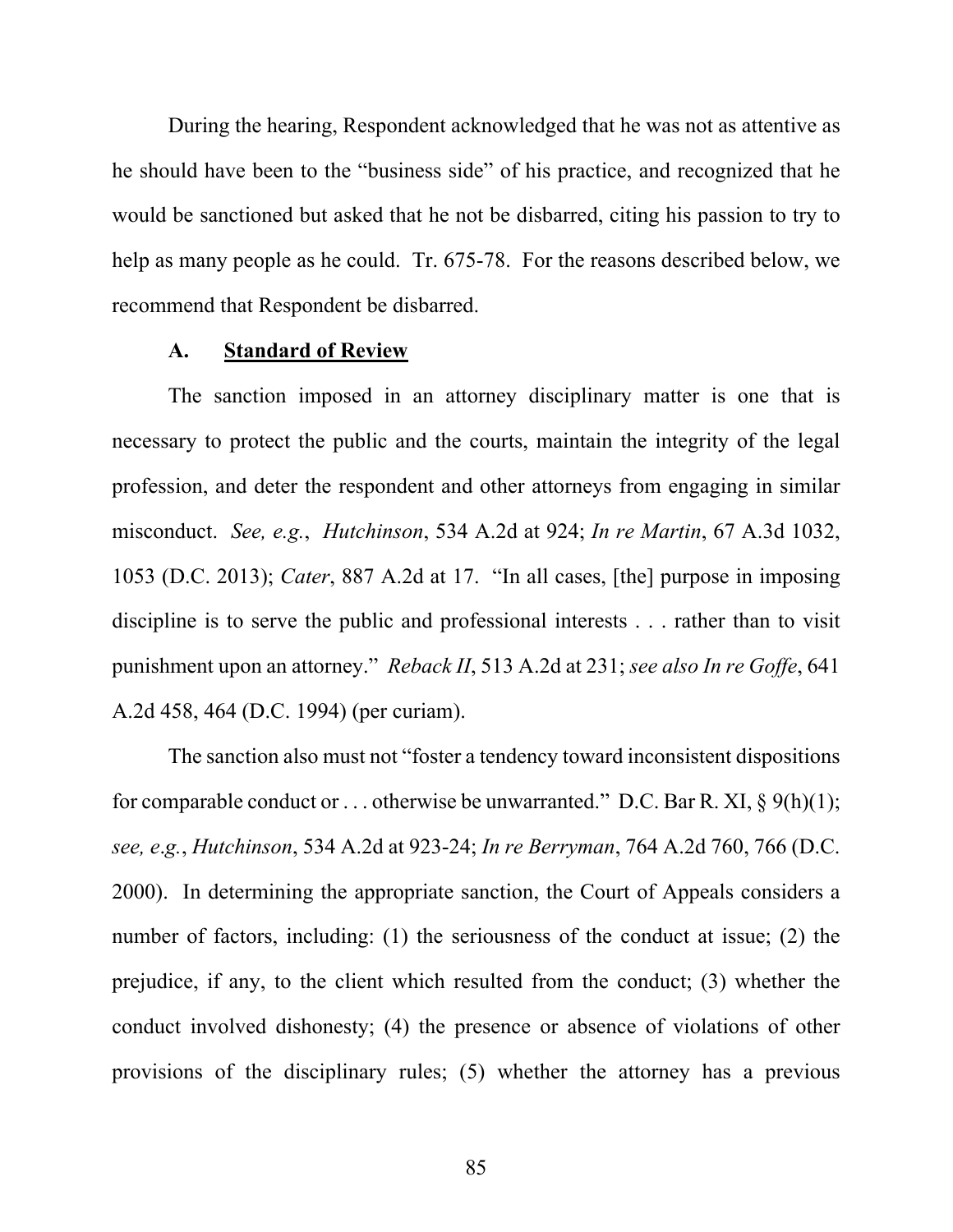disciplinary history; (6) whether the attorney has acknowledged his wrongful conduct; and (7) circumstances in mitigation or aggravation. *See, e.g.*, *Martin*, 67 A.3d at 1053 (citing *In re Elgin*, 918 A.2d 362, 376 (D.C. 2007)); *Chapman*, 962 A.2d at 924. The Court also considers "'the moral fitness of the attorney' and 'the need to protect the public, the courts, and the legal profession . . . .'" *In re Rodriguez-Quesada*, 122 A.3d 913, 921 (D.C. 2015) (per curiam) (quoting *In re Howes*, 52 A.3d 1, 15 (D.C. 2012)).

### **B. Presumptive Sanction of Disbarment for Intentional Misappropriation**

 The law regarding misappropriation is clear and consistent: absent "extraordinary circumstances," disbarment is the presumptive sanction for intentional or reckless misappropriation. *In re Addams*, 579 A.2d 190, 191 (D.C. 1990) (en banc); *In re Hewett*, 11 A.3d 279, 286 (D.C. 2011); *see also In re Mayers*, 114 A.3d 1274, 1279 (D.C. 2015) (per curiam) ("'[I]n virtually all cases of misappropriation, disbarment will be the only appropriate sanction unless it appears that the misconduct resulted from nothing more than simple negligence.'" (alteration in original) (quoting *Addams*, 579 A.2d at 191)). The Court further held that "it is appropriate . . . to consider the surrounding circumstances regarding the misconduct and to evaluate whether the mitigating factors are highly significant and, [whether] they substantially outweigh any aggravating factors such that the presumption of disbarment is rebutted." *Addams*, 579 A.2d at 191. The Court recognized that extraordinary circumstances are present when a respondent is entitled to mitigation under *In re Kersey*, 520 A.2d 321, 326 (D.C. 1987), but the Court warned that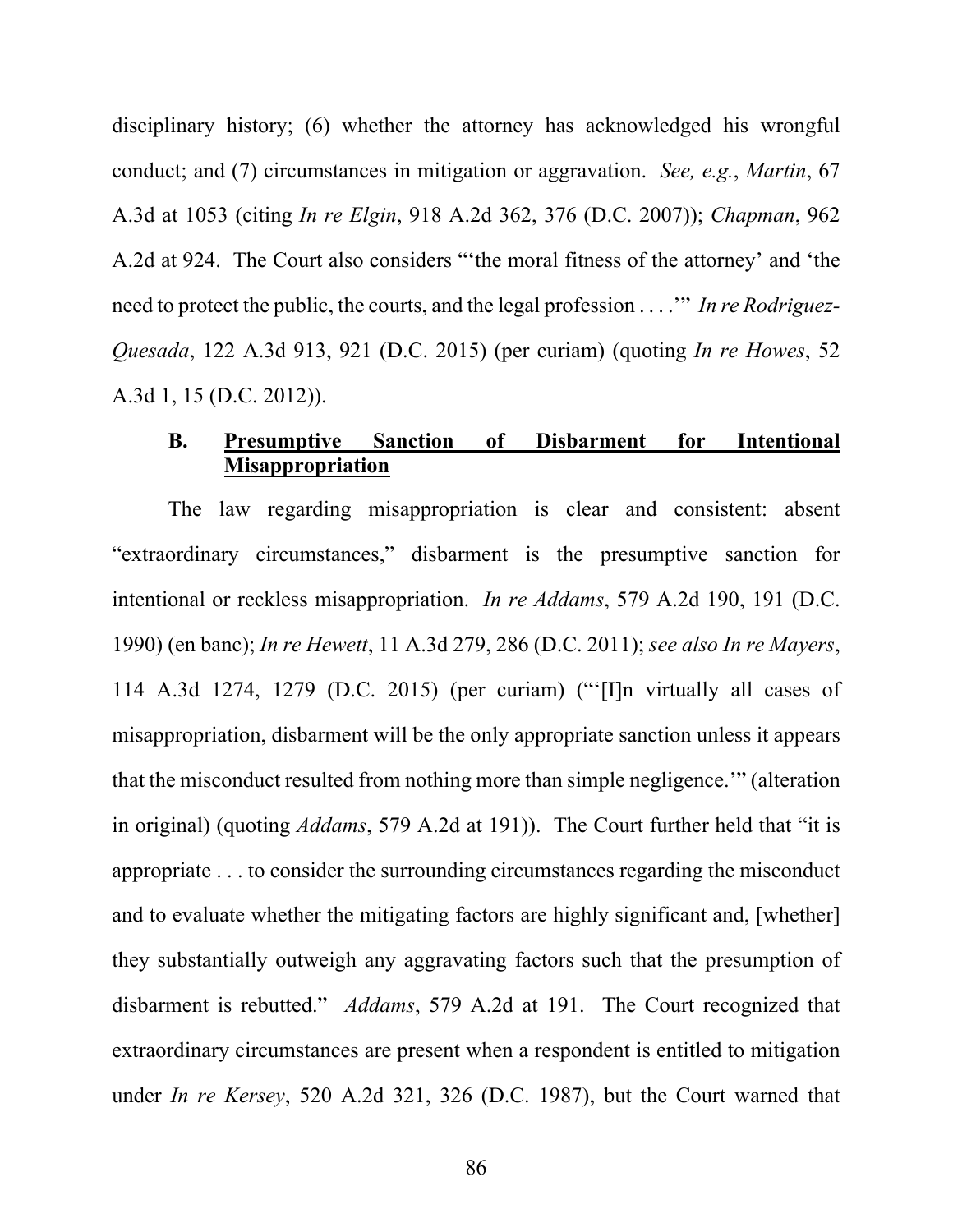"mitigating factors of the usual sort" are not sufficient to rebut the presumptive sanction of disbarment, and "[o]nly the most stringent of extenuating circumstances would justify a lesser disciplinary sanction." *Id*. at 191, 193.

 Accordingly, once misappropriation involving more than simple negligence has been established, the inquiry turns to whether sufficient mitigating factors rebut the presumption of disbarment. *Anderson*, 778 A.2d at 337-38 (citing *Addams*, 579 A.2d at 191, 196, 199).

### **C. The Record Demonstrates Overwhelming Evidence of Respondent's Intentional Misappropriation and Other Grave Rule Violations Justifying Disbarment**

Respondent should be disbarred. He intentionally misappropriated the funds of five clients. This alone warrants his disbarment. *See Addams*, 579 A.2d at 191 (Court reaffirmed "that in virtually all cases of misappropriation, disbarment will be the only appropriate sanction unless it appears that the misconduct resulted from nothing more than simple negligence"). There are no extenuating or mitigating factors that would justify anything less than disbarment for Respondent's misappropriations. Indeed, Respondent's other misconduct and numerous aggravating factors reinforce the need for disbarment. *See Martin*, 67 A.3d at 1053 (listing factors to consider in determining sanction).

In addition to intentionally misappropriating funds from five clients, Respondent engaged in other serious and pervasive misconduct – he intentionally neglected, then abandoned his clients' matters; he failed to communicate with his clients despite their repeated efforts to reach him; he failed to provide one client a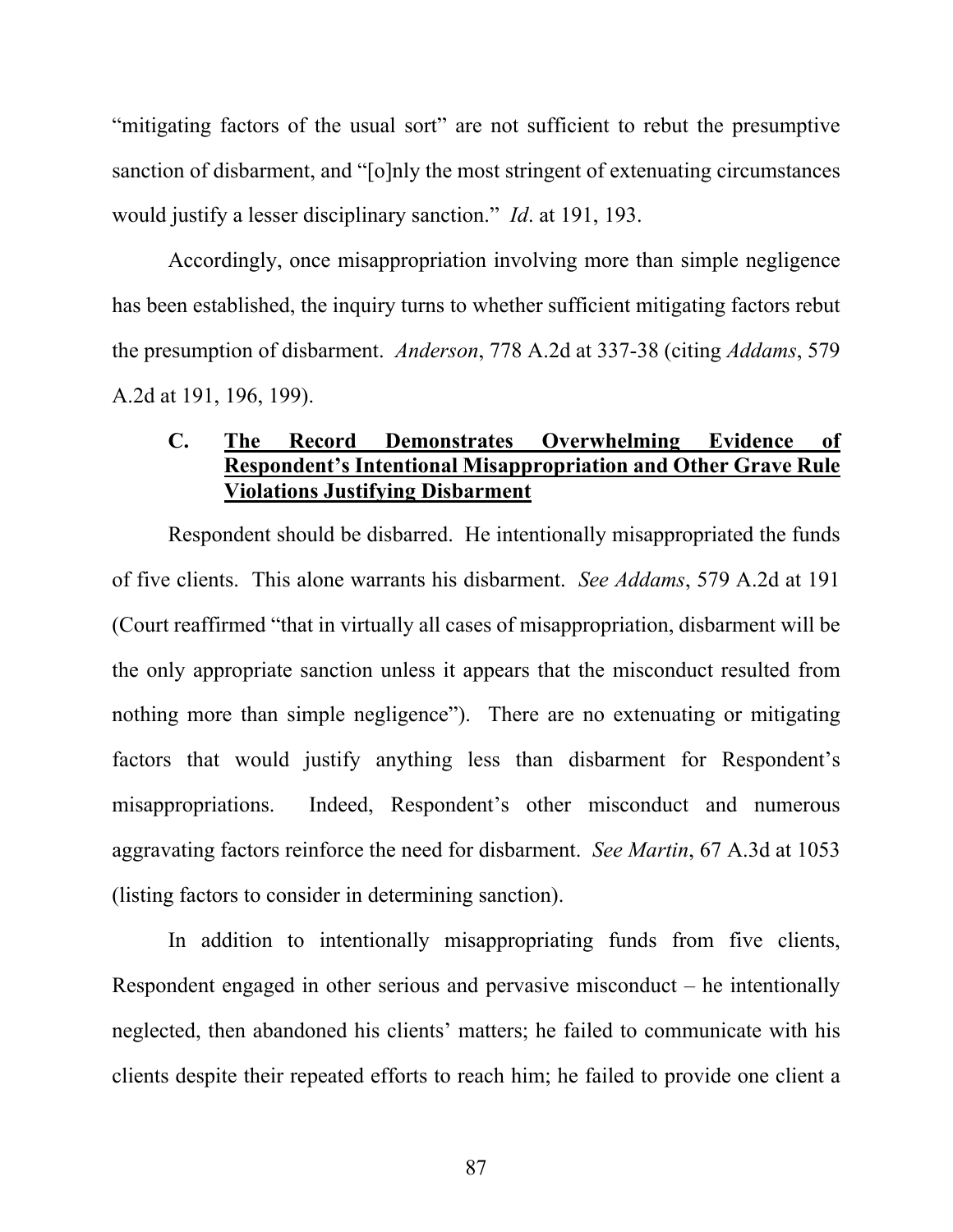written fee statement; he failed to refund unearned fees and return client files and documents; he lied to Disciplinary Counsel and then refused to cooperate; and he violated numerous Board and Court orders. Respondent's pattern of willful misappropriation, dishonesty, client neglect and failures to communicate, and repeated instances of client abandonment and failures to return client files, constitute a fraudulent enterprise whereby Respondent used his law license to defraud military veterans facing significant and often dire legal issues that Respondent falsely represented himself as being uniquely qualified to resolve.

Respondent's clients were prejudiced by his repeated patterns of misconduct. Six of the seven clients never received the agreed-upon legal services they paid for. Morton was apparently content with the petition Respondent prepared, but Respondent sent it to Morton years after taking all his money and only after Morton complained to Disciplinary Counsel. The other six clients received no benefit for the fees they paid Respondent and their matters languished for a year or more after Respondent had taken all their money. Given the passage of time and Respondent's false representations that he was pursuing Ray's matter, Ray may have lost any prospect of challenging his reduction in rank. The only relief that the clients have received has been from the Clients' Security Fund which has reimbursed some of the clients for the funds Respondent took without authority and without having done anything to earn them. Respondent, however, has vowed not to pay the Fund despite his obligation to do and claimed he will appeal the awards to his clients – notwithstanding his failure to participate in the Fund's process.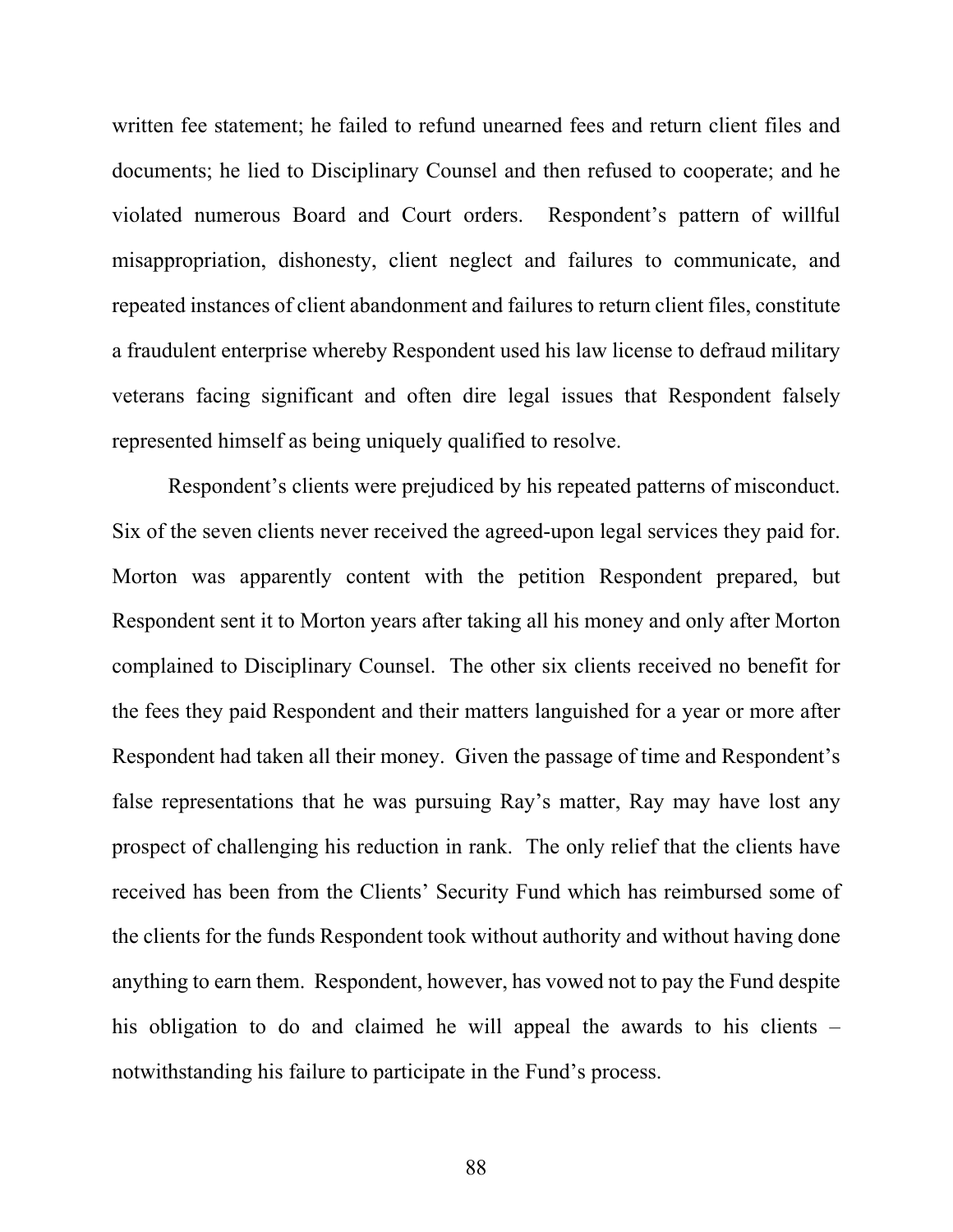Respondent takes no meaningful responsibility for his misconduct. He has not admitted any wrongdoing in the client matters or acknowledged the harm he caused his clients. Respondent continues to flout Board and Court orders directing him to provide responses, client files, and financial records. He also refused to comply with the Court's order suspending him in July 2020. Respondent continued to hold himself as a lawyer to the public thereafter, and into 2021. Respondent has deceived and apparently cheated other clients. His continued violations of the Rules and his ongoing contempt of Board and Court orders while he has been under investigation demonstrate that he has no intention of complying with his ethical obligations.

The record here supports no mitigating factors, nor has Respondent pointed the Hearing Committee to any. At the hearing, Respondent testified about his supposed passion to help veterans with legal issues involving their service. Tr. 675, 678. But the record here demonstrates no such passion. Instead, the record evidences a pattern whereby Respondent used his District of Columbia law license to lure distressed veterans into paying him thousands of dollars in advance fees, and then immediately taking those fees while Respondent never intended to perform the services for which he was retained.

Respondent has not been the subject of prior public discipline, but he was an experienced lawyer when he engaged in the misconduct, and that is an aggravating factor. Respondent also aggravated his misconduct by failing to file an answer, participate in the pre-hearing proceedings, and by filing baseless and last-minute

89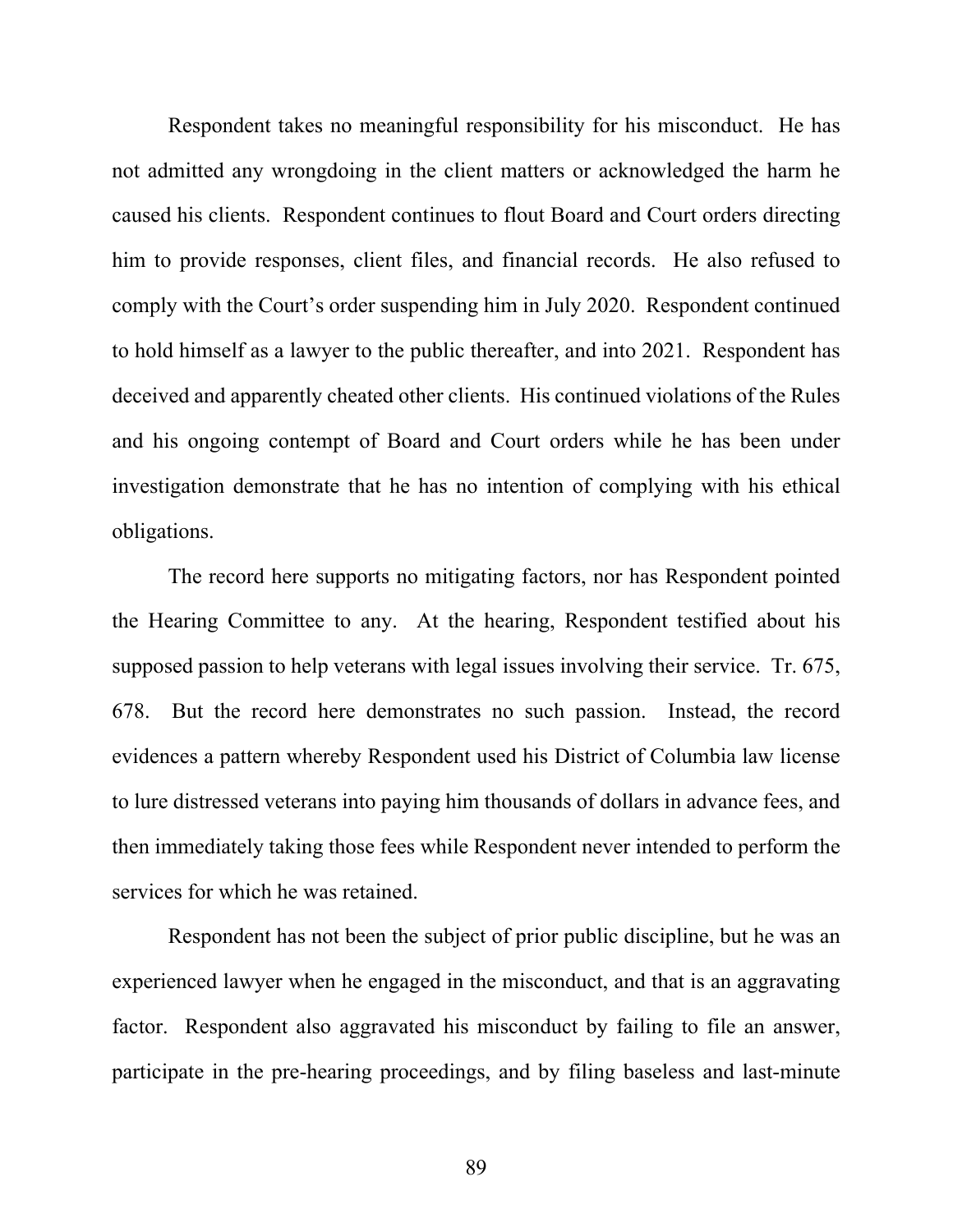motions to postpone the hearing and dismiss the charges, and testifying falsely at the hearing. Given the nature and extent of Respondent's misconduct, which continued at the hearing, disbarment is the only appropriate sanction. As a condition of reinstatement, Respondent should be required to pay restitution to the Fund and to his clients who have not yet received reimbursement, with interest at the legal rate.

#### V. CONCLUSION

 For the foregoing reasons, the Committee finds that Respondent violated Rules 1.15(a) and (e) (intentional misappropriation), Rules 1.3(a), (b), and (c) (neglect and intentional neglect), Rules 1.4(a) and (b) (failing to communicate), Rule 1.5(b) (failing to provide written fee agreement); Rule 1.16(d) (failing to return client files and refund unearned fees), Rule 8.1(a) (knowingly making false statements to Disciplinary Counsel), Rule 8.1(b) (knowingly failing to respond to Disciplinary Counsel's investigative inquiries), Rule 8.4(c) (engaging in conduct involving dishonesty, deceit, or misrepresentation), and Rule 8.4(d) (serious interference with the administration of justice), and D.C. Bar Rule XI,  $\S$  2(b)(3) (failing to respond to a disciplinary order), and recommends that Respondent be disbarred. We further recommend that as a condition of reinstatement, Respondent should be required to pay restitution to the Fund and to his clients who have not yet received reimbursement, with interest at the legal rate. Finally, we recommend that